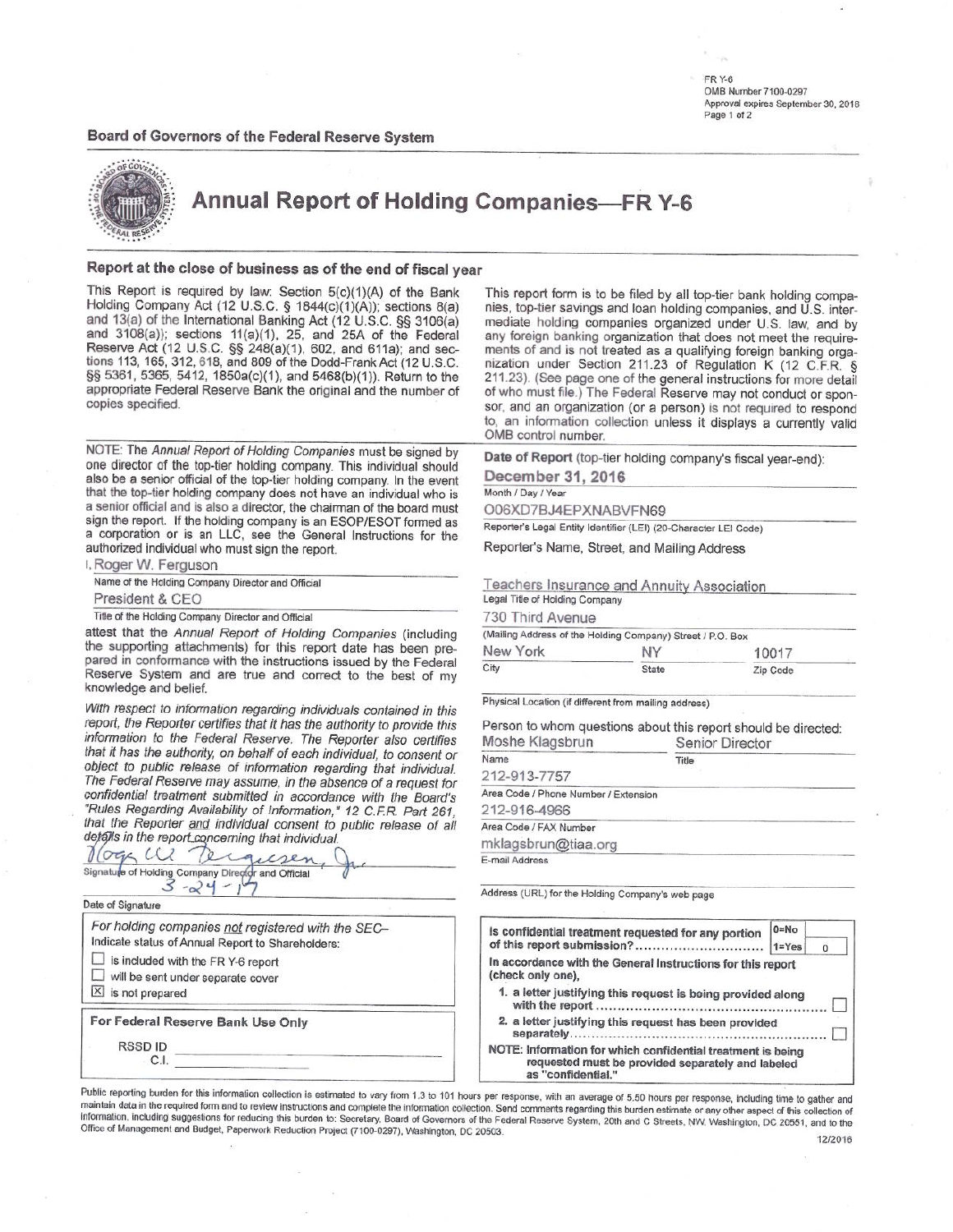### **Form FR Y-6 2a: Organizational Chart/Ownership Teachers Insurance and Annuity Association of America (TIAA) New York, New York Fiscal Year Ending December 31, 2016**

|                 | <b>Entity Full Legal Name</b>                         | <b>State or Country of</b><br>Incorporation | <b>Physical Address</b>  | <b>Legal Entity Identifier</b> | If LLC or Partnership, indicate ownership interest by<br>direct parent | <b>Direct Parent Entity Name</b>                      | Ownership % |
|-----------------|-------------------------------------------------------|---------------------------------------------|--------------------------|--------------------------------|------------------------------------------------------------------------|-------------------------------------------------------|-------------|
|                 | <b>TIAA Board Of Overseers</b>                        | <b>NY</b>                                   | New York, NY, U.S.A.     |                                |                                                                        |                                                       |             |
| $\overline{2}$  | Teachers Insurance and Annuity Association of America | <b>NY</b>                                   | New York, NY, U.S.A.     | O06XD7BJ4EPXNABVFN69           |                                                                        | TIAA Board Of Overseers                               | 100%        |
| $\mathbf{3}$    | 1000 Waterford General Partner LLC                    | DE                                          | Miami, FL, U.S.A.        |                                | General Partner / Managing Member                                      | Waterford Blue Lagoon REIT LP                         | 100%        |
| $\overline{4}$  | 1000 Waterford Operating LP                           | DE                                          | Miami, FL, U.S.A.        |                                | Limited Partner / Non-Managing Member                                  | Waterford Blue Lagoon REIT LP                         | 100%        |
| $5\phantom{.0}$ | 1000 Waterford Operating LP                           | DE                                          | Miami, FL, U.S.A.        |                                | General Partner / Managing Member                                      | 1000 Waterford General Partner LLC                    | $0\%$       |
| 6               | 101/103 JFK Parkway SPE LLC                           | DE                                          | Uniondale, NY, U.S.A     |                                | Limited Partner / Non-Managing Member                                  | Giralda Whippany & JFK LLC                            | 100%        |
| $\overline{7}$  | 1608 Chestnut Partners, LP                            | DE                                          | New York, NY, U.S.A      |                                | Limited Partner / Non-Managing Member                                  | T-C 1608 Chestnut Limited Partner LLC                 | 99%         |
| 8               | 1608 Chestnut Partners, LP                            | DE                                          | New York, NY, U.S.A.     |                                | General Partner / Managing Member                                      | T-C 1608 Chestnut General Partner LLC                 | 1%          |
| 9               | 1867 Infrastructure Holdings Inc.                     | Canada                                      | Montreal, Quebec, Canada |                                |                                                                        | A-30 Canadian Transport Inc.                          | 75%         |
| 10              | 1931 Norman Drive, L.L.C.                             | DE                                          | Hartford, CT, U.S.A.     |                                | General Partner / Managing Member                                      | NA Property Fund Holdings, L.L.C.                     | 100%        |
| 11              | 2000 Riverside Capital Appreciation Fund LP           | DE                                          | New York, NY, U.S.A.     |                                | Limited Partner / Non-Managing Member                                  | Teachers Insurance and Annuity Association of America | <b>NR</b>   |
| 12              | 2003 Riverside Capital Appreciation Fund LP           | DE                                          | New York, NY, U.S.A.     |                                | Limited Partner / Non-Managing Member                                  | Teachers Insurance and Annuity Association of America | <b>NR</b>   |
| 13              | 3 Giralda Farms SPE LLC                               | DE                                          | Uniondale, NY, U.S.A.    |                                | Limited Partner / Non-Managing Member                                  | Giralda Whippany & JFK LLC                            | 100%        |
| 14              | 333 Earle Ovington Boulevard SPE LLC                  | DE                                          | Uniondale, NY, U.S.A.    |                                | Limited Partner / Non-Managing Member                                  | Omni Partners I, L.P.                                 | 100%        |
| 15              | 36 rue La Fayette                                     | France (Other)                              | Paris. . France (Other)  |                                | General Partner / Managing Member                                      | Cityhold Propco 9 S.à r.l.                            | 100%        |
| 16              | 395 N. Service Road SPE LLC                           | DE                                          | Uniondale, NY, U.S.A     |                                | Limited Partner / Non-Managing Member                                  | Melville Service Road & Lindbergh LLC                 | 100%        |
| 17              | 3i Eurofund IVa, L.P.                                 | United Kingdom (other)                      | London, , England        |                                | Limited Partner / Non-Managing Member                                  | Teachers Insurance and Annuity Association of America | <b>NR</b>   |
| 18              | 3i Europartners Vb, L.P.                              | United Kingdom (other)                      | London, , England        |                                | Limited Partner / Non-Managing Member                                  | Teachers Insurance and Annuity Association of America | <b>NR</b>   |
| 19              | 3i Networks Finland LP (LNI)                          | United Kingdom (other)                      | London, , England        |                                | Limited Partner / Non-Managing Member                                  | Teachers Insurance and Annuity Association of America | <b>NR</b>   |
| 20              | 3i Osprey, L.P.                                       | United Kingdom (other)                      | London, , England        |                                | Limited Partner / Non-Managing Member                                  | Teachers Insurance and Annuity Association of America | <b>NR</b>   |
| 21              | 3i U.S. Growth Healthcare Fund 2008. L.P.             | Jersey                                      | London, , England        |                                | Limited Partner / Non-Managing Member                                  | Teachers Insurance and Annuity Association of America | <b>NR</b>   |
| 22              | 400 Montgomery Investors, LLC                         | DE                                          | San Francisco, CA, U.S.A |                                | Limited Partner / Non-Managing Member                                  | T-C 400 Montgomery, LLC                               | 97%         |
| 23              | 44 Whippany Road SPE LLC                              | DE                                          | Uniondale, NY, U.S.A.    |                                | Limited Partner / Non-Managing Member                                  | Giralda Whippany & JFK LLC                            | 100%        |
| 24              | 48 S. Service Road SPE LLC                            | DE                                          | Uniondale, NY, U.S.A.    |                                | Limited Partner / Non-Managing Member                                  | Melville Service Road & Lindbergh LLC                 | 100%        |
| 25              | 485 Properties, LLC                                   | DE                                          | New York, NY, U.S.A.     |                                | General Partner / Managing Member                                      | Teachers Insurance and Annuity Association of America | 100%        |
| 26              | 50 Charles Lindbergh Boulevard SPE LLC                | DE                                          | Uniondale, NY, U.S.A.    |                                | Limited Partner / Non-Managing Member                                  | Melville Service Road & Lindbergh LLC                 | 100%        |
| 27              | 5200 Waterford General Partner LLC                    | DE                                          | Miami, FL, U.S.A         |                                | General Partner / Managing Member                                      | Waterford Blue Lagoon REIT LP                         | 100%        |
| 28              | 5200 Waterford Operating LP                           | DE                                          | Miami, FL, U.S.A.        |                                | Limited Partner / Non-Managing Member                                  | Waterford Blue Lagoon REIT LP                         | 100%        |
| 29              | 5200 Waterford Operating LP                           | DE                                          | Miami, FL, U.S.A.        |                                | General Partner / Managing Member                                      | 5200 Waterford General Partner LLC                    | 0%          |
| 30              | 5201-5301 Waterford General Partner LLC               | DE                                          | Miami, FL, U.S.A.        |                                | General Partner / Managing Member                                      | Waterford Blue Lagoon REIT LP                         | 100%        |
| 31              | 5201-5301 Waterford Operating LP                      | DE                                          | Miami, FL, U.S.A.        |                                | Limited Partner / Non-Managing Member                                  | Waterford Blue Lagoon REIT LP                         | 100%        |
| 32              | 5201-5301 Waterford Operating LP                      | DE                                          | Miami, FL, U.S.A         |                                | General Partner / Managing Member                                      | 5201-5301 Waterford General Partner LLC               | $0\%$       |
| 33              | 58/68 S. Service Road SPE LLC                         | DE                                          | Uniondale, NY, U.S.A     |                                | Limited Partner / Non-Managing Member                                  | Melville Service Road & Lindbergh LLC                 | 100%        |
| 34              | 60 Great Portland Street Unit Trust                   | Jersey                                      | St. Helier, , Jersey     |                                |                                                                        | Cityhold UK Holding S.à r.l.                          | 99%         |
| 35              | 70 St Mary Axe Unit Trust                             | Jersey                                      | St. Helier. . Jersev     |                                |                                                                        | Cityhold Peak S.à r.l.                                | 99%         |
| 36              | 701-703 Waterford General Partner LLC                 | DE                                          | Miami, FL, U.S.A.        |                                | General Partner / Managing Member                                      | Waterford Blue Lagoon REIT LP                         | 100%        |
| 37              | 701-703 Waterford Operating LP                        | DE                                          | Miami, FL, U.S.A         |                                | Limited Partner / Non-Managing Member                                  | Waterford Blue Lagoon REIT LP                         | 100%        |
| 38              | 701-703 Waterford Operating LP                        | DE                                          | Miami, FL, U.S.A.        |                                | General Partner / Managing Member                                      | 701-703 Waterford General Partner LLC                 | $0\%$       |
| 39              | 703 Waterford General Partner LLC                     | DE                                          | Miami, FL, U.S.A.        |                                | General Partner / Managing Member                                      | Waterford Blue Lagoon REIT LP                         | 100%        |
| 40              | 703 Waterford Operating LP                            | DE                                          | Miami, FL, U.S.A.        |                                | Limited Partner / Non-Managing Member                                  | Waterford Blue Lagoon REIT LP                         | 100%        |
| 41              | 703 Waterford Operating LP                            | DE                                          | Miami, FL, U.S.A.        |                                | General Partner / Managing Member                                      | 703 Waterford General Partner LLC                     | $0\%$       |
| 42              | 730 Carroll, LLC                                      | DE                                          | New York, NY, U.S.A      |                                | General Partner / Managing Member                                      | 730 Power Development, LLC                            | 100%        |
| 43              | 730 Catsolar, LLC                                     | DE                                          | New York, NY, U.S.A.     |                                | General Partner / Managing Member                                      | TIAA SynGas, LLC                                      | 100%        |
| 44              | 730 Cricket, LLC                                      | DE                                          | New York, NY, U.S.A.     |                                | General Partner / Managing Member                                      | 730 Power Development, LLC                            | 100%        |
| 45              | 730 Data Centers, LLC                                 | DE                                          | New York, NY, U.S.A.     |                                | General Partner / Managing Member                                      | Teachers Insurance and Annuity Association of America | 100%        |
| 46              | 730 Databridge, LLC                                   | DE                                          | New York, NY, U.S.A.     |                                | General Partner / Managing Member                                      | 730 Data Centers, LLC                                 | 100%        |
| 47              | 730 Power Development, LLC                            | DE                                          | New York, NY, U.S.A.     |                                | General Partner / Managing Member                                      | Teachers Insurance and Annuity Association of America | 100%        |
| 48              | 730 Telecom LLC                                       | DE                                          | New York, NY, U.S.A.     |                                | General Partner / Managing Member                                      | Teachers Insurance and Annuity Association of America | 100%        |
| 49              | 730 Texas Forest Holdings, Inc.                       | DE                                          | New York, NY, U.S.A.     |                                | General Partner / Managing Member                                      | Teachers Insurance and Annuity Association of America | 100%        |
| 50              | 730 Texas Timberlands II. Ltd.                        | <b>TX</b>                                   | New York, NY, U.S.A.     |                                | Limited Partner / Non-Managing Member                                  | 730 Texas Forest Holdings, Inc.                       | $1\%$       |
| 51              | 730 Texas Timberlands II, Ltd.                        | <b>TX</b>                                   | New York, NY, U.S.A.     |                                | Limited Partner / Non-Managing Member                                  | Teachers Insurance and Annuity Association of America | 99%         |
| 52              | 730 Texas Timberlands, Ltd.                           | <b>TX</b>                                   | New York, NY, U.S.A.     |                                | Limited Partner / Non-Managing Member                                  | 730 Texas Forest Holdings, Inc.                       | 1%          |
| 53              | 730 Texas Timberlands, Ltd.                           | <b>TX</b>                                   | New York, NY, U.S.A.     |                                | Limited Partner / Non-Managing Member                                  | TIAA Timberlands I, LLC                               | 99%         |
| 54              | 8 Spruce Street GA Investor LLC                       | DE                                          | New York, NY, U.S.A.     |                                | General Partner / Managing Member                                      | T-C GA Real Estate Holdings LLC                       | 100%        |
| 55              | A-30 Canadian Transport Inc.                          | Canada                                      | Montreal, Quebec, Canada |                                |                                                                        | TIAA Infrastructure Investments. LLC                  | 100%        |
| 56              | Aavishkaar India II Company Ltd                       | Mauritius                                   | Mumbai, , India (Other)  |                                | Limited Partner / Non-Managing Member                                  | Teachers Insurance and Annuity Association of America | <b>NR</b>   |
| 57              | Accion Frontier Inclusion Fund, L.P                   | Cayman Islands                              | Washington, DC, U.S.A.   |                                | Limited Partner / Non-Managing Member                                  | Teachers Insurance and Annuity Association of America | <b>NR</b>   |
| 58              | ACS NA30 Holding Inc.                                 | Canada                                      | Montreal, Quebec, Canada |                                |                                                                        | 1867 Infrastructure Holdings Inc.                     | 100%        |
| 59              | Actgas, LLC                                           | DE                                          | New York, NY, U.S.A.     |                                | General Partner / Managing Member                                      | TIAA Oil and Gas Investments, LLC                     | 100%        |
| 60              | Active Extension Fund I. LLC                          | DE                                          | New York, NY, U.S.A.     |                                | General Partner / Managing Member                                      | Teachers Insurance and Annuity Association of America | 100%        |
| 61              | Active Extension Fund III, LLC                        | DE                                          | New York, NY, U.S.A.     |                                | General Partner / Managing Member                                      | Teachers Insurance and Annuity Association of America | 100%        |
| 62              | Actoil Bakken, LLC                                    | DE                                          | New York, NY, U.S.A.     |                                | General Partner / Managing Member                                      | TIAA Oil and Gas Investments, LLC                     | 100%        |
|                 |                                                       |                                             |                          |                                |                                                                        |                                                       |             |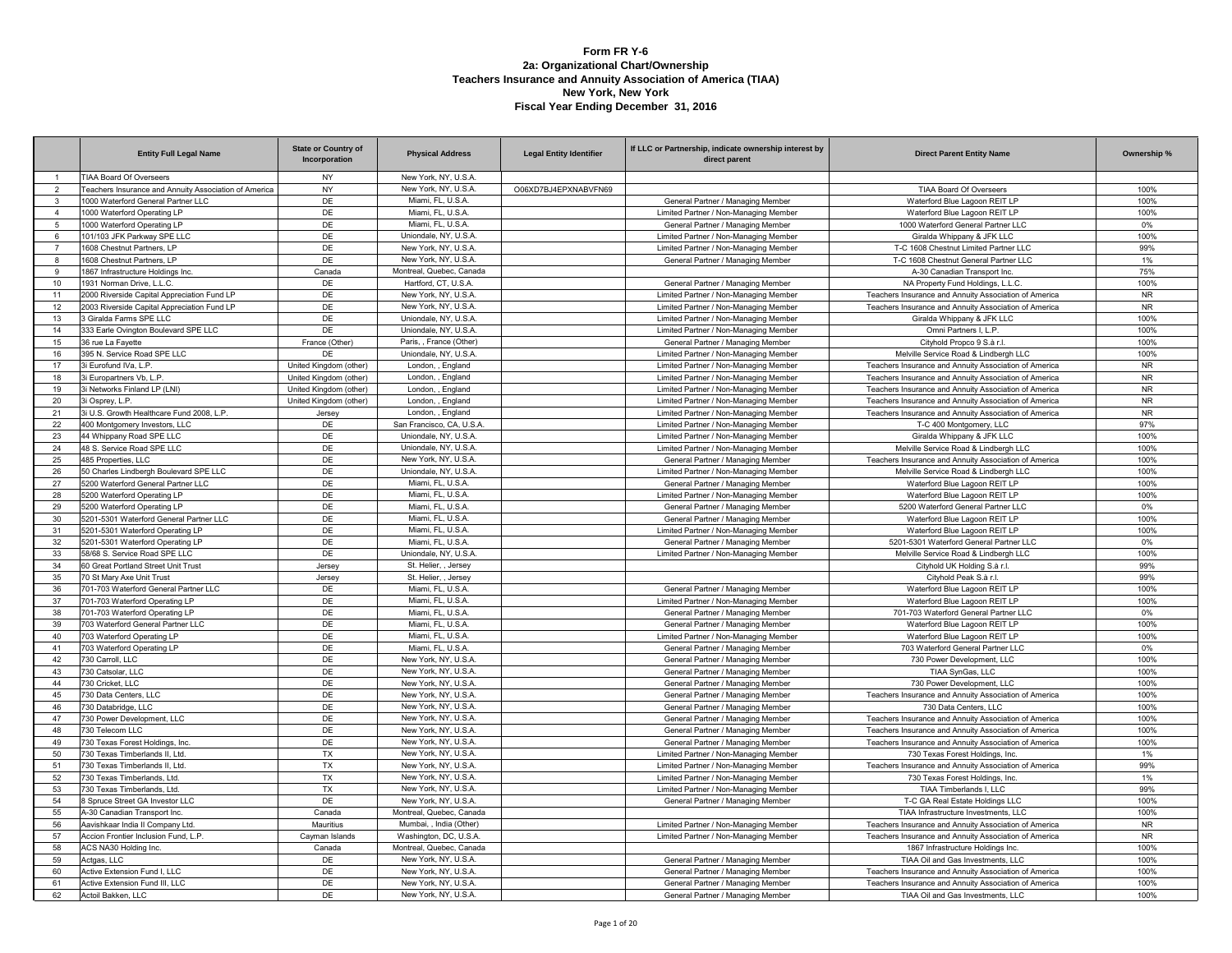|            | <b>Entity Full Legal Name</b>                                                                              | <b>State or Country of</b><br>Incorporation | <b>Physical Address</b>                                | <b>Legal Entity Identifier</b> | If LLC or Partnership, indicate ownership interest by<br>direct parent         | <b>Direct Parent Entity Name</b>                                                                               | Ownership %            |
|------------|------------------------------------------------------------------------------------------------------------|---------------------------------------------|--------------------------------------------------------|--------------------------------|--------------------------------------------------------------------------------|----------------------------------------------------------------------------------------------------------------|------------------------|
| 63         | Actoil Colorado, LLC                                                                                       | DE                                          | New York, NY, U.S.A.                                   |                                | General Partner / Managing Member                                              | TIAA Oil and Gas Investments, LLC                                                                              | 100%                   |
| 64         | Actoil Utica, LLC                                                                                          | DE                                          | New York, NY, U.S.A.                                   |                                | General Partner / Managing Member                                              | TIAA Oil and Gas Investments, LLC                                                                              | 100%                   |
| 65         | Actoil, LLC                                                                                                | DE                                          | New York, NY, U.S.A.                                   |                                | General Partner / Managing Member                                              | TIAA Oil and Gas Investments, LLC                                                                              | 100%                   |
| 66         | Adamas SA                                                                                                  | Poland                                      | Pyrzyce, , Poland                                      |                                | General Partner / Managing Member                                              | Dangro Invest SA                                                                                               | 100%                   |
| 67<br>68   | Adastra Management Inc.<br>Adeoti Empreendimentos Imobiliários Ltda                                        | Canada<br>Brazil                            | Calgary, Alberta, Canada<br>Sao Paulo, , Brazil        |                                | General Partner / Managing Member                                              | Polar Star Canadian Oil and Gas Holding, Inc.                                                                  | 40%<br>51%             |
| 69         | Adeoti Empreendimentos Imobiliários Ltda                                                                   | Brazil                                      | Sao Paulo, , Brazil                                    |                                | General Partner / Managing Member                                              | T-C JK I LLC<br>T-C JK II LLC                                                                                  | 49%                    |
| 70         | Administração de Participações Aquassanta Ltda                                                             | Brazil                                      | Sao Paulo, , Brazil                                    |                                | Limited Partner / Non-Managing Member                                          | Radar II Propriedades Agrícolas S.A.                                                                           | 100%                   |
| 71         | AE Investor II. LLC                                                                                        | DE                                          | New York, NY, U.S.A.                                   |                                | Limited Partner / Non-Managing Member                                          | TIAA SynGas, LLC                                                                                               | 57%                    |
| 72         | <b>AGR Agricultural Investments LLC</b>                                                                    | DE                                          | New York, NY, U.S.A.                                   |                                | General Partner / Managing Member                                              | Occator Agricultural Properties, LLC                                                                           | 100%                   |
| 73         | <b>AGR Partners LLC</b>                                                                                    | DE                                          | New York, NY, U.S.A.                                   |                                | General Partner / Managing Member                                              | TIAA Alternative Holdings, LLC                                                                                 | 100%                   |
| 74         | Agrícola AG II Limitada                                                                                    | Chile                                       | Santiago. . Chile                                      |                                | General Partner / Managing Member                                              | TIAA-CREF Global Agriculture II LLC                                                                            | 100%                   |
| 75         | Agrobio Investimentos e Participações S.A.                                                                 | Brazil                                      | Sao Paulo, , Brazil                                    |                                |                                                                                | Tellus Brasil Participações S.A                                                                                | 100%                   |
| 76         | Aguas da Ponte Alta S.A.                                                                                   | Brazil                                      | Sao Paulo, , Brazil                                    |                                |                                                                                | Administração de Participações Aguassanta Ltda                                                                 | 100%                   |
| 77         | AGW Empreendimentos e Participações S/A                                                                    | Brazil                                      | Sao Paulo, , Brazil                                    |                                |                                                                                | Janus Brasil Participacoes, S.A.                                                                               | 100%                   |
| 78         | AIPCF V AIV A, L.P.                                                                                        | DE                                          | New York, NY, U.S.A.                                   |                                | Limited Partner / Non-Managing Member                                          | Teachers Insurance and Annuity Association of America                                                          | <b>NR</b>              |
| 79         | Ala Moana Holding, LLC                                                                                     | DE                                          | Honolulu, HI, U.S.A.                                   |                                | Limited Partner / Non-Managing Member                                          | T-C Pearl REIT 2 LLC                                                                                           | <b>NR</b>              |
| 80         | Albert Co-Investment Holdings, LP                                                                          | Cayman Islands                              | Cary, NC, U.S.A.                                       |                                | Limited Partner / Non-Managing Member                                          | Teachers Insurance and Annuity Association of America                                                          | <b>NR</b>              |
| 81         | Almond Processors, LLC                                                                                     | DE                                          | New York, NY, U.S.A.                                   |                                | General Partner / Managing Member                                              | Teachers Insurance and Annuity Association of America                                                          | 100%                   |
| 82         | Alta Loma Vineyard LLC                                                                                     | CA                                          | CA, U.S.A.                                             |                                | General Partner / Managing Member                                              | Silverado Winegrowers, LLC                                                                                     | 100%                   |
| 83<br>84   | American Industrial Partners Capital Fund IV (Cayman),<br>American Industrial Partners Capital Fund IV, LP | DE<br>DE                                    | New York, NY, U.S.A.<br>New York, NY, U.S.A.           |                                | Limited Partner / Non-Managing Member<br>Limited Partner / Non-Managing Member | Teachers Insurance and Annuity Association of America<br>Teachers Insurance and Annuity Association of America | <b>NR</b><br><b>NR</b> |
| 85         | American Industrial Partners Capital Fund V, L.P.                                                          | DE                                          | New York, NY, U.S.A.                                   |                                | Limited Partner / Non-Managing Member                                          | Teachers Insurance and Annuity Association of America                                                          | <b>NR</b>              |
| 86         | American Safety Council - California Division, Inc.                                                        | DE                                          | Encino, CA, U.S.A.                                     |                                |                                                                                | American Safety Holding Corporation                                                                            | 100%                   |
| 87         | American Safety Council - Insurance Division, Inc.                                                         | DE                                          | Orlando, FL, U.S.A.                                    |                                |                                                                                | American Safety Holding Corporation                                                                            | 100%                   |
| 88         | American Safety Council, Inc.                                                                              | DE                                          | Orlando, FL, U.S.A.                                    |                                |                                                                                | American Safety Holding Corporation                                                                            | 100%                   |
| 89         | American Safety Holding Corporation                                                                        | DE                                          | Charlotte, NC, U.S.A.                                  |                                |                                                                                | FCP-ASC Holdings, LLC                                                                                          | 98%                    |
| 90         | Anglo-Sino Henderson Investment Consultancy (Beijing)   China, Peoples Republic of                         |                                             | of                                                     |                                | General Partner / Managing Member                                              | TH RE Group Holdings Limited                                                                                   | 100%                   |
| 91         | Aquila Sonnet LP                                                                                           | Canada                                      | Toronto. . Canada                                      | 5493009X23VFW5HYZC16           | Limited Partner / Non-Managing Member                                          | TIAA Infrastructure Investments, LLC                                                                           | 31%                    |
| 92         | AREFM (BVI) Limited                                                                                        | <b>British Virgin Islands</b>               | Virgin Islands                                         |                                | Limited Partner / Non-Managing Member                                          | TH RE Group Holdings Limited                                                                                   | 50%                    |
| 93         | Aroeira Propriedades Agrícolas Ltda                                                                        | Brazil                                      | Sao Paulo, , Brazil                                    |                                | General Partner / Managing Member                                              | Janus Brasil Participacoes, S.A.                                                                               | 100%                   |
| 94         | Arpeggio Fund                                                                                              | Cayman Islands                              | San Francisco, CA, U.S.A.                              |                                |                                                                                | Symphony Asset Management LLC                                                                                  | 100%                   |
| 95         | Arroyo Loma, LLC                                                                                           | DE                                          | CA, U.S.A                                              |                                | General Partner / Managing Member                                              | Silverado Premium Properties, LLC                                                                              | 100%                   |
| 96         | Asia Opportunity Fund II, L.P.                                                                             | Cayman Islands                              | Hong Kong, , Hong Kong                                 |                                | Limited Partner / Non-Managing Member                                          | Teachers Insurance and Annuity Association of America                                                          | <b>NR</b>              |
| 97         | Asia Opportunity Fund, L.P.                                                                                | Cayman Islands                              | Hong Kong, , Hong Kong                                 |                                | Limited Partner / Non-Managing Member                                          | Teachers Insurance and Annuity Association of America                                                          | <b>NR</b>              |
| 98         | Astoria Energy II, LLC                                                                                     | DE                                          | New York, NY, U.S.A.                                   | 549300W4PN7GCQ57JL46           | Limited Partner / Non-Managing Member                                          | Astoria Project Partners II, LLC                                                                               | 100%                   |
| 99<br>100  | Astoria Project Partners II, LLC<br>Aurora Capital Partners IV, LP                                         | DE<br>DE                                    | New York, NY, U.S.A.                                   |                                | Limited Partner / Non-Managing Member                                          | AE Investor II, LLC<br>Teachers Insurance and Annuity Association of America                                   | <b>NR</b><br><b>NR</b> |
| 101        | Aurora Equity Partners V L.P.                                                                              | DE                                          | Los Angeles, CA, U.S.A.<br>Los Angeles, CA, U.S.A.     |                                | Limited Partner / Non-Managing Member<br>Limited Partner / Non-Managing Member | Teachers Insurance and Annuity Association of America                                                          | <b>NR</b>              |
| 102        | Aurora Plastics (Equity Co-Invest)                                                                         | DE                                          | Chicago, IL, U.S.A.                                    |                                | Limited Partner / Non-Managing Member                                          | Teachers Insurance and Annuity Association of America                                                          | 100%                   |
| 103        | AVANATH AFFORDABLE HOUSING I, LLC                                                                          | DE                                          | Irvine, CA, U.S.A.                                     |                                | Limited Partner / Non-Managing Member                                          | Teachers Insurance and Annuity Association of America                                                          | <b>NR</b>              |
| 104        | AVANATH AFFORDABLE HOUSING II LLC                                                                          | DE                                          | Irvine, CA, U.S.A.                                     |                                | Limited Partner / Non-Managing Member                                          | Teachers Insurance and Annuity Association of America                                                          | <b>NR</b>              |
| 105        | Bamboo Financial Inclusion Fund II, S.A., SICAV-SIF                                                        | Luxembourg                                  | U.S.A                                                  |                                | Limited Partner / Non-Managing Member                                          | Teachers Insurance and Annuity Association of America                                                          | 45%                    |
| 106        | BayCity CLO Holdings, L.P.                                                                                 | CA                                          | San Francisco, CA, U.S.A.                              |                                | General Partner / Managing Member                                              | Symphony Asset Management LLC                                                                                  | 0%                     |
| 107        | Baycity Convertible Arbitrage Master Fund, L.P.                                                            | Cayman Islands                              | San Francisco, CA, U.S.A.                              | 7D4Z5IEMNRMOPP8I7112           | General Partner / Managing Member                                              | Symphony Asset Management LLC                                                                                  | 1%                     |
| 108        | BayCity Convertible Bond Fund, L.P.                                                                        | CA                                          | San Francisco, CA, U.S.A.                              |                                | General Partner / Managing Member                                              | Symphony Asset Management LLC                                                                                  | 1%                     |
| 109        | BayCity Corporate Arbitrage and Relative Value Fund, L.                                                    | DE                                          | San Francisco, CA, U.S.A.                              | 549300VLU33XZVEUB130           | General Partner / Managing Member                                              | Symphony Asset Management LLC                                                                                  | $1\%$                  |
| 110        | BayCity Credit Opportunities Fund L.P.                                                                     | DE                                          | San Francisco, CA, U.S.A.                              | 5493004P18GUB1AAUI68           | General Partner / Managing Member                                              | Symphony Asset Management LLC                                                                                  | 1%                     |
| 111        | BayCity Customized Solution Fund R, L.P.                                                                   | DE                                          | San Francisco, CA, U.S.A.                              |                                | General Partner / Managing Member                                              | Symphony Asset Management LLC                                                                                  | 1%                     |
| 112        | BayCity Customized Solution Fund S, L.P.                                                                   | DE                                          | San Francisco, CA, U.S.A.                              |                                | General Partner / Managing Member                                              | Symphony Asset Management LLC                                                                                  | 1%                     |
| 113<br>114 | BayCity Event Driven Opportunities Fund, L.P.<br>BayCity Event Driven Opportunities Master Fund, L.P.      | DE<br>Cayman Islands                        | San Francisco, CA, U.S.A.<br>San Francisco, CA, U.S.A. | X6JCY7CQZHZDZIQ6CG16           | General Partner / Managing Member                                              | Symphony Asset Management LLC<br>Symphony Asset Management LLC                                                 | 1%<br>1%               |
|            |                                                                                                            |                                             | San Francisco, CA, U.S.A.                              |                                | General Partner / Managing Member                                              |                                                                                                                |                        |
| 115<br>116 | BayCity Long Short Credit Fund, L.P.<br>BayCity Senior Loan Fund L.P.                                      | CA<br>DE                                    | San Francisco, CA, U.S.A.                              |                                | General Partner / Managing Member<br>General Partner / Managing Member         | Symphony Asset Management LLC<br>Symphony Asset Management LLC                                                 | 1%<br>1%               |
| 117        | BayCity Small Cap Core Fund, L.P                                                                           | CA                                          | San Francisco, CA, U.S.A.                              |                                | General Partner / Managing Member                                              | Symphony Asset Management LLC                                                                                  | 4%                     |
| 118        | BayCity Small Cap Core Fund, L.P.                                                                          | CA                                          | San Francisco, CA, U.S.A.                              |                                | General Partner / Managing Member                                              | Nuveen Investments, Inc.                                                                                       | 95%                    |
| 119        | BC European Capital VIII-1, L.P                                                                            | United Kingdom (other)                      | London, , England                                      |                                | Limited Partner / Non-Managing Member                                          | Teachers Insurance and Annuity Association of America                                                          | NR.                    |
| 120        | BC European Capital VIII-2, L.P.                                                                           | United Kingdom (other)                      | London, , England                                      |                                | Limited Partner / Non-Managing Member                                          | Teachers Insurance and Annuity Association of America                                                          | <b>NR</b>              |
| 121        | BC European Capital VIII-3, L.P.                                                                           | United Kingdom (other)                      | London, , England                                      |                                | Limited Partner / Non-Managing Member                                          | Teachers Insurance and Annuity Association of America                                                          | <b>NR</b>              |
| 122        | <b>BCIMC Investment Trust</b>                                                                              | Canada                                      | Victoria, British Columbia, Canada                     |                                |                                                                                | TCGA BT AIV. LLC                                                                                               | 0%                     |
| 123        | BDCM Opportunity Fund Fund II NBF AIV (U.S.), L.P.                                                         | DE                                          | Greenwich, CT, U.S.A.                                  |                                | Limited Partner / Non-Managing Member                                          | Teachers Insurance and Annuity Association of America                                                          | <b>NR</b>              |
| 124        | Beacon Group Energy Investment Fund II, L.P.                                                               | DE                                          | Portland, ME, U.S.A.                                   |                                | Limited Partner / Non-Managing Member                                          | Teachers Insurance and Annuity Association of America                                                          | <b>NR</b>              |
| 125        | Beaver Investment Holdings LLC                                                                             | DE                                          | New York, NY, U.S.A.                                   |                                | General Partner / Managing Member                                              | TIAA Alternative Holdings, LLC                                                                                 | 100%                   |
| 126        | Beecken Petty O'Keefe Fund IV, L.P.                                                                        | DE                                          | Chicago, IL, U.S.A.                                    |                                | Limited Partner / Non-Managing Member                                          | Teachers Insurance and Annuity Association of America                                                          | <b>NR</b>              |
| 127        | Bertram Growth Capital III, LP                                                                             | DE                                          | San Mateo, CA, U.S.A.                                  |                                | Limited Partner / Non-Managing Member                                          | Teachers Insurance and Annuity Association of America                                                          | <b>NR</b>              |
| 128<br>129 | Bioinvestments Negócios e Participações<br>Bison Capital Partners IV, L.P.                                 | Brazil<br>DE                                | Sao Paulo, , Brazil<br>New York, NY, U.S.A.            |                                | General Partner / Managing Member<br>Limited Partner / Non-Managing Member     | Administração de Participações Aguassanta Ltda<br>Teachers Insurance and Annuity Association of America        | 100%<br><b>NR</b>      |
| 130        | Blue Point Capital Partners III, L.P.                                                                      | DE                                          | Cleveland, OH, U.S.A.                                  |                                | Limited Partner / Non-Managing Member                                          | Teachers Insurance and Annuity Association of America                                                          | NR                     |
| 131        | Blue Water Energy Fund I-A, L.P.                                                                           | Guernsey                                    | London, , England                                      |                                | Limited Partner / Non-Managing Member                                          | Teachers Insurance and Annuity Association of America                                                          | <b>NR</b>              |
| 132        | BOA Partnership GP, L.L.C.                                                                                 | DE                                          | Hartford, CT, U.S.A.                                   |                                | General Partner / Managing Member                                              | NA Property Fund Holdings, L.L.C.                                                                              | 100%                   |
|            |                                                                                                            |                                             |                                                        |                                |                                                                                |                                                                                                                |                        |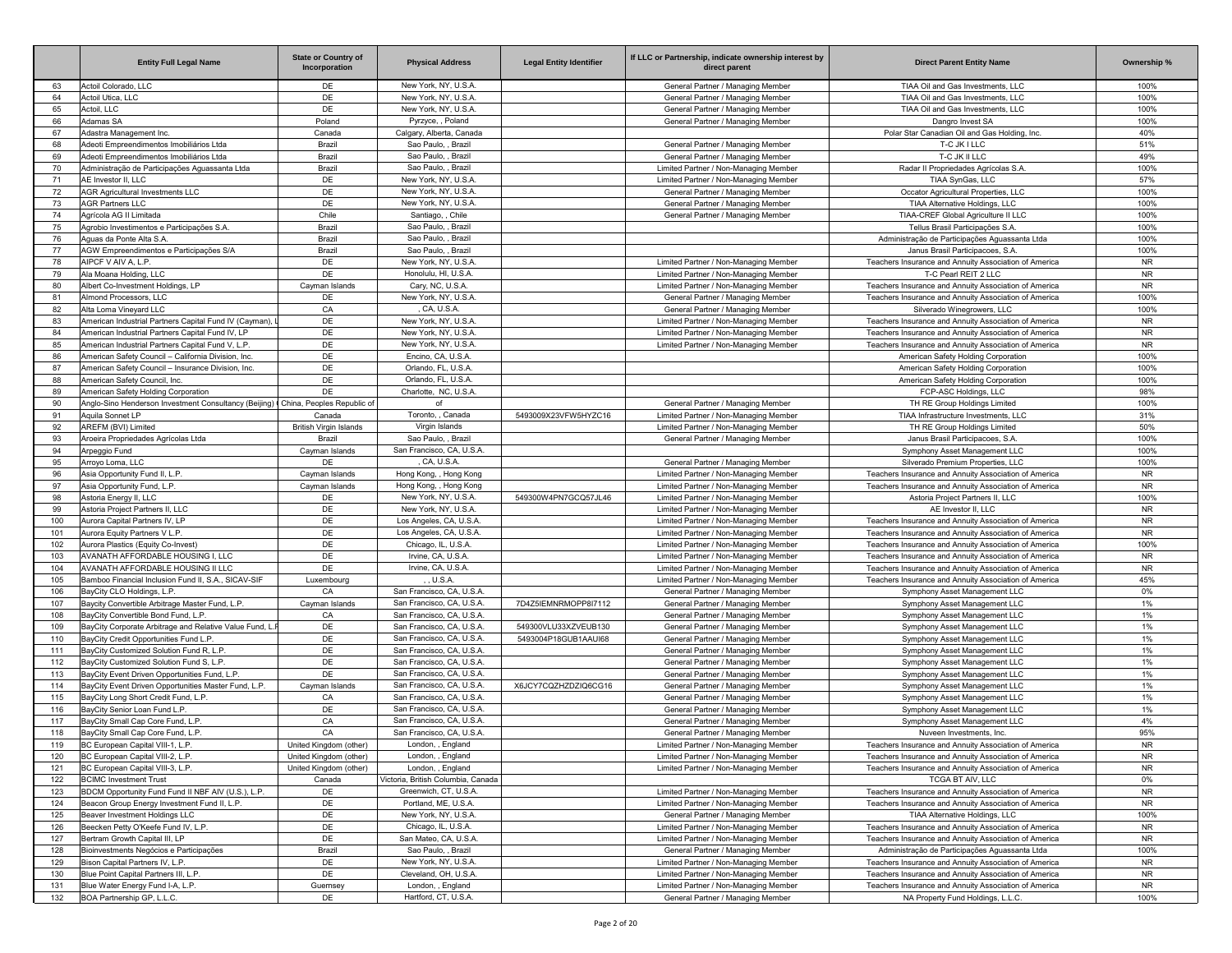|            | <b>Entity Full Legal Name</b>                                 | <b>State or Country of</b><br>Incorporation | <b>Physical Address</b>                         | <b>Legal Entity Identifier</b> | If LLC or Partnership, indicate ownership interest by<br>direct parent         | <b>Direct Parent Entity Name</b>                                                                               | Ownership %     |
|------------|---------------------------------------------------------------|---------------------------------------------|-------------------------------------------------|--------------------------------|--------------------------------------------------------------------------------|----------------------------------------------------------------------------------------------------------------|-----------------|
| 133        | BOA Partnership, L.P.                                         | TX                                          | Hartford, CT, U.S.A.                            |                                | General Partner / Managing Member                                              | BOA Partnership GP, L.L.C.                                                                                     | 1%              |
| 134        | BOA Partnership, L.P.                                         | <b>TX</b>                                   | Hartford, CT, U.S.A.                            |                                | Limited Partner / Non-Managing Member                                          | NA Property Fund Holdings, L.L.C.                                                                              | 99%             |
| 135        | Boardman Tree Farm, LLC                                       | DE                                          | Portland, OR, U.S.A                             |                                | General Partner / Managing Member                                              | GreenWood Tree Farm Fund, LP                                                                                   | 100%            |
| 136        | Boston Road Manager, LLC<br>Boston Road, LLC                  | DE<br>DE                                    | Hartford, CT, U.S.A.<br>Hartford, CT, U.S.A.    |                                | General Partner / Managing Member<br>General Partner / Managing Member         | Casa Partners VI Holdings, LLC                                                                                 | 100%<br>100%    |
| 137<br>138 | BP SCL LLC                                                    | DE                                          | Charlotte, NC, U.S.A.                           |                                | Limited Partner / Non-Managing Member                                          | Boston Road Manager, LLC<br>Teachers Insurance and Annuity Association of America                              | <b>NR</b>       |
| 139        | Brasilwood Reflorestamento S.A.                               | Brazil                                      | Sao Paulo, , Brazil                             |                                |                                                                                | GTR Brasil Participacoes Ltda                                                                                  | 74%             |
| 140        | Bravura 99 Fund, L.P.                                         | CA                                          | San Francisco, CA, U.S.A.                       |                                | General Partner / Managing Member                                              | Symphony Asset Management LLC                                                                                  | 4%              |
| 141        | Bravura 99 Fund, L.P.                                         | CA                                          | San Francisco, CA, U.S.A.                       |                                | General Partner / Managing Member                                              | Nuveen Investments, Inc.                                                                                       | 12%             |
| 142        | Brentwood Associates Private Equity V, L.P.                   | DE                                          | Los Angeles, CA, U.S.A.                         |                                | Limited Partner / Non-Managing Member                                          | Teachers Insurance and Annuity Association of America                                                          | <b>NR</b>       |
| 143        | Bridge View Land, LLC                                         | CA                                          | Napa Valley, CA, U.S.A.                         |                                | General Partner / Managing Member                                              | Silverado Premium Properties, LLC                                                                              | 100%            |
| 144        | Broadleaf Timberland Investments, LLC                         | DE                                          | New York, NY, U.S.A.                            |                                | General Partner / Managing Member                                              | Teachers Insurance and Annuity Association of America                                                          | 100%            |
| 145        | Brusno Maszyny Sp. z.o.o.                                     | Poland                                      | Kwidzyn. . Poland                               |                                | Limited Partner / Non-Managing Member                                          | Global Timber International, LLC                                                                               | 100%            |
| 146        | Brusno Resort Spolka Z Organiczona Odpowiedzialnoscia         | Poland                                      | Kwidzyn, , Poland                               |                                | Limited Partner / Non-Managing Member                                          | opema 95 Fundusz Inwestycyjny Zamknięty Aktywów Niepublicznych ("FIZAN                                         | 100%            |
| 147        | <b>Bruyeres I SAS</b>                                         | France (Other)                              | Paris, , France (Other)                         |                                | General Partner / Managing Member                                              | ND Europe S.a.r.l                                                                                              | 100%            |
| 148<br>149 | <b>Bruyeres II SAS</b>                                        | France (Other)                              | Paris, , France (Other)<br>Hartford, CT, U.S.A. |                                | General Partner / Managing Member                                              | ND Europe S.a.r.l.                                                                                             | 100%<br>100%    |
| 150        | BV Apartments, L.L.C.<br>Calera XVII. LLC                     | DE<br>DE                                    | San Francisco, CA, U.S.A                        |                                | Limited Partner / Non-Managing Member<br>Limited Partner / Non-Managing Member | Casa Group, L.L.C.<br>Teachers Insurance and Annuity Association of America                                    | <b>NR</b>       |
| 151        | Cam Hr Resources LLC                                          | DE                                          | New York, NY, U.S.A                             |                                | General Partner / Managing Member                                              | Churchill Asset Management LLC                                                                                 | 99%             |
| 152        | Cam Hr Resources LLC                                          | DE                                          | New York, NY, U.S.A.                            |                                | General Partner / Managing Member                                              | TIAA Alternative Holdings, LLC                                                                                 | 1%              |
| 153        | Campbell Opp Timber Fund-A, L.P.                              | DE                                          | Portland, OR, U.S.A                             |                                | Limited Partner / Non-Managing Member                                          | Teachers Insurance and Annuity Association of America                                                          | <b>NR</b>       |
| 154        | Campbell Timber Fund II-A, LP                                 | DE                                          | Portland, OR, U.S.A                             |                                | Limited Partner / Non-Managing Member                                          | Teachers Insurance and Annuity Association of America                                                          | <b>NR</b>       |
| 155        | Capistrano Wind Partners, LLC                                 | DE                                          | New York, NY, U.S.A                             |                                | Limited Partner / Non-Managing Member                                          | TIAA Wind Investments LLC                                                                                      | 36%             |
| 156        | Capital Dynamics US Solar Fund A, L.P.                        | DE                                          | New York, NY, U.S.A.                            |                                | Limited Partner / Non-Managing Member                                          | Teachers Insurance and Annuity Association of America                                                          | <b>NR</b>       |
| 157        | Capital Partners Private Equity Income Fund II Inst., L.P.    | DE                                          | Greenwich, CT, U.S.A.                           |                                | Limited Partner / Non-Managing Member                                          | Teachers Insurance and Annuity Association of America                                                          | <b>NR</b>       |
| 158        | Carousel Capital Partners IV, L.P.                            | DE                                          | Charlotte, NC, U.S.A.                           |                                | Limited Partner / Non-Managing Member                                          | Teachers Insurance and Annuity Association of America                                                          | <b>NR</b>       |
| 159        | Carousel Capital Partners V                                   | <b>NC</b>                                   | Charlotte, NC, U.S.A                            |                                | Limited Partner / Non-Managing Member                                          | Teachers Insurance and Annuity Association of America                                                          | <b>NR</b>       |
| 160        | Carroll County Energy Holdings LLC                            | DE                                          | Boston, MA, U.S.A.                              |                                | Limited Partner / Non-Managing Member                                          | 730 Carroll, LLC                                                                                               | 40%             |
| 161        | Carroll County Energy LLC                                     | DE                                          | Boston, MA, U.S.A.                              | 549300P5WM1CIGEGUG23           | Limited Partner / Non-Managing Member                                          | Carroll County Energy Holdings LLC                                                                             | 100%            |
| 162        | Casa Grande Investments I. LLC                                | DE                                          | Hartford, CT, U.S.A.<br>Hartford, CT, U.S.A.    |                                | General Partner / Managing Member                                              | TH Property Holdings, L.L.C.                                                                                   | 100%<br>100%    |
| 163<br>164 | Casa Grande Investments II, LP<br>Casa Group, L.L.C.          | IL.<br>DE                                   | Hartford, CT, U.S.A.                            |                                | General Partner / Managing Member<br>Limited Partner / Non-Managing Member     | TH Property Holdings, L.L.C.<br>TH Property Holdings, L.L.C.                                                   | 0%              |
| 165        | CASA III-Ross LLC                                             | DE                                          | Hartford, CT, U.S.A.                            |                                | General Partner / Managing Member                                              | Casa Partners III, L.P.                                                                                        | 98%             |
| 166        | Casa IV Acquisition, LLC                                      | DE                                          | Hartford, CT, U.S.A.                            |                                | General Partner / Managing Member                                              | Casa Partners IV, L.P                                                                                          | 100%            |
| 167        | CASA IV-Fyets I Fund, LLC                                     | DE                                          | Hartford, CT, U.S.A.                            |                                | Limited Partner / Non-Managing Member                                          | Casa Partners IV, L.P                                                                                          | 90%             |
| 168        | Casa Partners II, L.P.                                        | IL.                                         | Hartford, CT, U.S.A.                            |                                | General Partner / Managing Member                                              | Global Investors GP, L.L.C.                                                                                    | 1%              |
| 169        | Casa Partners III, L.P.                                       | IL.                                         | Hartford, CT, U.S.A.                            |                                | General Partner / Managing Member                                              | Global Investors GP, L.L.C.                                                                                    | 0%              |
| 170        | Casa Partners IV, L.P.                                        | DE                                          | Hartford, CT, U.S.A.                            |                                | General Partner / Managing Member                                              | Global Investors GP, L.L.C.                                                                                    | 0%              |
| 171        | Casa Partners V Holdings, L.L.C.                              | DE                                          | Hartford, CT, U.S.A.                            |                                | Limited Partner / Non-Managing Member                                          | Casa Partners V. LP                                                                                            | 100%            |
| 172        | Casa Partners V. LP                                           | DE                                          | Hartford, CT, U.S.A.                            |                                | General Partner / Managing Member                                              | Global Investors GP II, L.L.C                                                                                  | 0%              |
| 173        | Casa Partners VI GP, LLC                                      | DE                                          | Hartford, CT, U.S.A.                            |                                | General Partner / Managing Member                                              | TH Property Holdings, L.L.C.                                                                                   | 100%            |
| 174        | Casa Partners VI Holdings, LLC                                | DE                                          | Hartford, CT, U.S.A.                            |                                | General Partner / Managing Member                                              | Casa Partners VI, LP                                                                                           | 100%            |
| 175        | Casa Partners VI, LP                                          | DE                                          | Hartford, CT, U.S.A.                            |                                | General Partner / Managing Member                                              | Casa Partners VI GP, LLC                                                                                       | 0%              |
| 176<br>177 | Casa Partners VII GP, LLC<br>Casa Partners VII Holdings, LLC  | DE<br>DE                                    | Hartford, CT, U.S.A.<br>Hartford, CT, U.S.A.    |                                | General Partner / Managing Member<br>General Partner / Managing Member         | TH Property Holdings, L.L.C.<br>Casa Partners VII, LP                                                          | 100%<br>100%    |
| 178        | Casa Partners VII, LP                                         | DE                                          | Hartford, CT, U.S.A.                            |                                | General Partner / Managing Member                                              | Casa Partners VII GP, LLC                                                                                      | 0%              |
| 179        | Casa Student Housing Fund GP, LLC                             | DE                                          | Hartford, CT, U.S.A.                            |                                | General Partner / Managing Member                                              | TH Property Holdings, L.L.C.                                                                                   | 100%            |
| 180        | Casa Student Housing Fund Holdings, LLC                       | DE                                          | Hartford, CT, U.S.A.                            |                                | General Partner / Managing Member                                              | Casa Student Housing Fund, LP                                                                                  | 100%            |
| 181        | Casa Student Housing Fund, LP                                 | DE                                          | Hartford, CT, U.S.A.                            |                                | General Partner / Managing Member                                              | Casa Student Housing Fund GP, LLC                                                                              | 0%              |
| 182        | Casa Student Housing Fund, LP                                 | DE                                          | Hartford, CT, U.S.A.                            |                                | Limited Partner / Non-Managing Member                                          | Teachers Insurance and Annuity Association of America                                                          | 100%            |
| 183        | CASA VI 50WB, LLC                                             | DE                                          | Hartford, CT, U.S.A.                            |                                | General Partner / Managing Member                                              | Casa Partners VI Holdings, LLC                                                                                 | 90%             |
| 184        | Castlelake II Opportunities, L.P.                             | DE                                          | Minneapolis, MN, U.S.A.                         |                                | Limited Partner / Non-Managing Member                                          | Teachers Insurance and Annuity Association of America                                                          | <b>NR</b>       |
| 185        | Castle-Renaissance Borrower, LLC                              | <b>MD</b>                                   | Hartford, CT, U.S.A.                            |                                | Limited Partner / Non-Managing Member                                          | CASA III-Ross LLC                                                                                              | 100%            |
| 186        | Castle-Renaissance, LLC                                       | DE                                          | Hartford, CT, U.S.A.                            |                                | Limited Partner / Non-Managing Member                                          | CASA III-Ross LLC                                                                                              | 100%            |
| 187        | Catalina Solar Lessee Holdco, LLC                             | DE                                          | San Diego, , U.S.A.                             |                                | Limited Partner / Non-Managing Member                                          | 730 Catsolar, LLC                                                                                              | 50%             |
| 188        | Catalina Solar Lessee, LLC                                    | DE                                          | San Diego, , U.S.A.                             |                                | Limited Partner / Non-Managing Member                                          | Catalina Solar Lessee Holdco, LLC                                                                              | 100%            |
| 189<br>190 | CATALYST MICROFINANCE INVESTORS<br>Catterton Partners V, L.P. | Mauritius                                   | New York, NY, U.S.A.                            |                                | Limited Partner / Non-Managing Member<br>Limited Partner / Non-Managing Member | Teachers Insurance and Annuity Association of America<br>Teachers Insurance and Annuity Association of America | NR<br><b>NR</b> |
| 191        | Catterton Partners VI Kangaroo, L.P.                          | DE<br>DE                                    | Greenwich, CT, U.S.A.<br>Greenwich, CT, U.S.A.  |                                | Limited Partner / Non-Managing Member                                          | Teachers Insurance and Annuity Association of America                                                          | <b>NR</b>       |
| 192        | Catterton Partners VI Steel AIV, L.P.                         | DE                                          | Greenwich, CT, U.S.A.                           |                                | Limited Partner / Non-Managing Member                                          | Teachers Insurance and Annuity Association of America                                                          | <b>NR</b>       |
| 193        | Catterton Partners VI. L.P.                                   | DE                                          | Greenwich, CT, U.S.A.                           | 54930013OMY0ML0XAA47           | Limited Partner / Non-Managing Member                                          | Teachers Insurance and Annuity Association of America                                                          | <b>NR</b>       |
| 194        | CB Concierge Residential Opportunity Fund - 2013 Limite       | DE                                          | Bethesda, MD, U.S.A.                            |                                | Limited Partner / Non-Managing Member                                          | Teachers Insurance and Annuity Association of America                                                          | <b>NR</b>       |
| 195        | CBL/T-C, LLC                                                  | DE                                          | Chattanooga, TN, U.S.A.                         |                                | Limited Partner / Non-Managing Member                                          | T-C Midwest Retail LLC                                                                                         | 50%             |
| 196        | CCAP Fund 3, L.P.                                             | Cayman Islands                              | Houston, TX, U.S.A.                             |                                | General Partner / Managing Member                                              | CCAP GP, LLC                                                                                                   | 0%              |
| 197        | CCAP FUND 6 - 2015, L.P.                                      | DE                                          | Houston, TX, U.S.A.                             |                                | Limited Partner / Non-Managing Member                                          | CCM Series, LLC                                                                                                | 87%             |
| 198        | CCAP FUND 6 - 2015, L.P.                                      | DE                                          | Houston, TX, U.S.A.                             |                                | General Partner / Managing Member                                              | CCAP GP, LLC                                                                                                   | $0\%$           |
| 199        | CCAP FUND 6-2016, L.P.                                        | DE                                          | Houston, TX, U.S.A.                             |                                | Limited Partner / Non-Managing Member                                          | CCM Series, LLC                                                                                                | 97%             |
| 200        | CCAP FUND 6-2016, L.P.                                        | DE                                          | Houston, TX, U.S.A.                             |                                | General Partner / Managing Member                                              | CCAP GP, LLC                                                                                                   | 0%              |
| 201        | CCAP FUND 8 - 2015, L.P.                                      | DE                                          | Houston, TX, U.S.A.                             |                                | Limited Partner / Non-Managing Member                                          | CCM Series, LLC                                                                                                | 92%             |
| 202        | CCAP FUND 8 - 2015, L.P.                                      | DE                                          | Houston, TX, U.S.A.                             |                                | General Partner / Managing Member                                              | CCAP GP, LLC                                                                                                   | $0\%$           |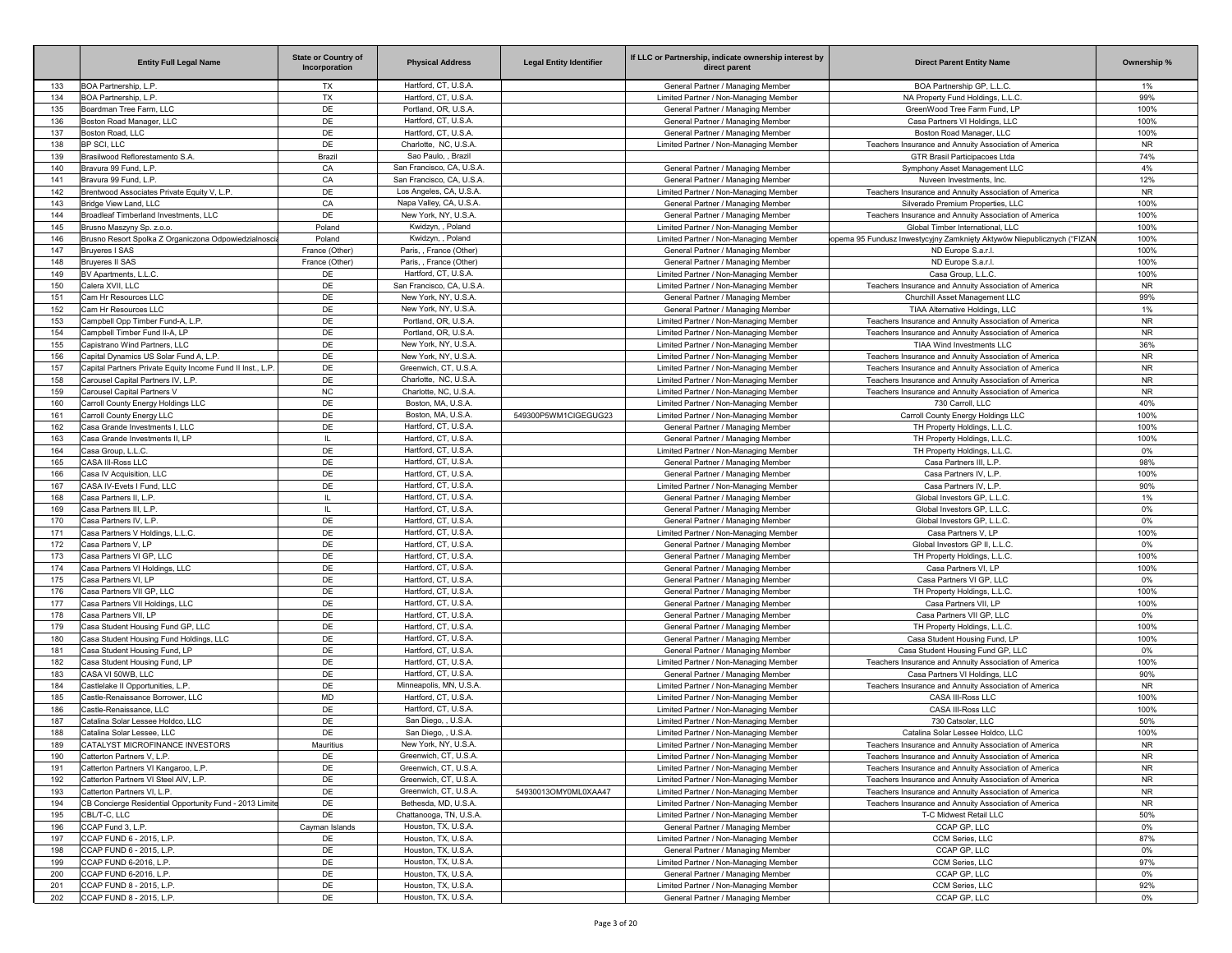|     | <b>Entity Full Legal Name</b>                      | <b>State or Country of</b><br>Incorporation | <b>Physical Address</b>  | <b>Legal Entity Identifier</b> | If LLC or Partnership, indicate ownership interest by<br>direct parent | <b>Direct Parent Entity Name</b>                           | Ownership % |
|-----|----------------------------------------------------|---------------------------------------------|--------------------------|--------------------------------|------------------------------------------------------------------------|------------------------------------------------------------|-------------|
| 203 | CCAP FUND 8 - 2016, L.P                            | DE                                          | Houston, TX, U.S.A.      |                                | Limited Partner / Non-Managing Member                                  | CCM Series, LLC                                            | 90%         |
| 204 | CCAP FUND 8 - 2016, L.P.                           | DE                                          | Houston, TX, U.S.A.      |                                | General Partner / Managing Member                                      | CCAP GP, LLC                                               | 0%          |
| 205 | CCAP FUND 8 - 2017, L.P                            | DE                                          | Houston, TX, U.S.A.      |                                | Limited Partner / Non-Managing Member                                  | CCM Series, LLC                                            | 91%         |
| 206 | CCAP FUND 8 - 2017, L.P.                           | DE                                          | Houston, TX, U.S.A.      |                                | General Partner / Managing Member                                      | CCAP GP. LLC                                               | 0%          |
| 207 | CCAP Fund EIP, L.P.                                | DE                                          | Houston, TX, U.S.A.      |                                | General Partner / Managing Member                                      | CCAP GP. LLC                                               | 0%          |
| 208 | CCAP Fund FI, L.P.                                 | DE                                          | Houston, TX, U.S.A.      |                                | Limited Partner / Non-Managing Member                                  | CCM Series 2, LLC                                          | 90%         |
| 209 | CCAP Fund FI, L.P.                                 | DE                                          | Houston, TX, U.S.A.      |                                | General Partner / Managing Member                                      | CCAP GP, LLC                                               | 0%          |
| 210 | CCAP Fund GE, L.P.                                 | DE                                          | Houston, TX, U.S.A.      |                                | Limited Partner / Non-Managing Member                                  | CCM Series, LLC                                            | 88%         |
| 211 | CCAP Fund GE, L.P.                                 | DE                                          | Houston, TX, U.S.A.      |                                | General Partner / Managing Member                                      | CCAP GP, LLC                                               | 0%          |
| 212 | CCAP Fund HFD, L.P                                 | DE                                          | Houston, TX, U.S.A.      |                                | Limited Partner / Non-Managing Member                                  | CCM Series, LLC                                            | 98%         |
| 213 | CCAP Fund HFD, L.P                                 | DE                                          | Houston, TX, U.S.A.      |                                | General Partner / Managing Member                                      | CCAP GP, LLC                                               | 0%          |
| 214 | CCAP Fund HFND, L.P.                               | DE                                          | Houston, TX, U.S.A.      |                                | Limited Partner / Non-Managing Member                                  | CCM Series, LLC                                            | 93%         |
| 215 | CCAP Fund HFND, L.P.                               | DE                                          | Houston, TX, U.S.A.      |                                | General Partner / Managing Member                                      | CCAP GP, LLC                                               | 0%          |
| 216 | CCAP Fund MRA (Cayman), Ltd.                       | Cayman Islands                              | Houston, TX, U.S.A.      |                                | Not reportable interest                                                | CCAP GP, LLC                                               | 0%          |
| 217 | CCAP Fund MRA, L.P                                 | DE                                          | Houston, TX, U.S.A.      |                                | Limited Partner / Non-Managing Member                                  | CCM Series, LLC                                            | 93%         |
| 218 | CCAP Fund MRA, L.P.                                | DE                                          | Houston, TX, U.S.A.      |                                | General Partner / Managing Member                                      | CCAP GP. LLC                                               | $0\%$       |
| 219 | CCAP Fund PDS (Cayman), Ltd.                       | Cayman Islands                              | Houston, TX, U.S.A.      |                                | Not reportable interest                                                | CCAP GP, LLC                                               | 0%          |
| 220 | CCAP Fund PDS, L.P.                                | DE                                          | Houston, TX, U.S.A.      |                                | Limited Partner / Non-Managing Member                                  | CCM Series, LLC                                            | 89%         |
| 221 | CCAP Fund PDS, L.P.                                | DE                                          | Houston, TX, U.S.A.      |                                | General Partner / Managing Member                                      | CCAP GP, LLC                                               | 0%          |
| 222 | CCAP GP, LLC                                       | DE                                          | Houston, TX, U.S.A.      |                                | General Partner / Managing Member                                      | Covariance Capital Management, Inc.                        | 100%        |
| 223 | CCM Series 2, LLC                                  | DE                                          | Houston, TX, U.S.A.      |                                | General Partner / Managing Member                                      | Teachers Insurance and Annuity Association of America      | 100%        |
| 224 | CCM Series, LLC                                    | DE                                          | Houston, TX, U.S.A.      |                                | General Partner / Managing Member                                      | Teachers Insurance and Annuity Association of America      | 100%        |
| 225 | CCMP Generac Co-invest, LP                         | DE                                          | New York, NY, U.S.A      |                                | Limited Partner / Non-Managing Member                                  | Teachers Insurance and Annuity Association of America      | <b>NR</b>   |
| 226 | CD&R Bounce Co-investor, L.P.                      | Cayman Islands                              | New York, NY, U.S.A      | 549300UJX1QJ0AMORV24           | Limited Partner / Non-Managing Member                                  | Teachers Insurance and Annuity Association of America      | <b>NR</b>   |
| 227 | CDR SVM Co-Investor, L.P.                          | Cayman Islands                              | New York, NY, U.S.A      |                                | Limited Partner / Non-Managing Member                                  | Teachers Insurance and Annuity Association of America      | <b>NR</b>   |
| 228 | CenterOak Equity Fund I, L.P.                      | DE                                          | Dallas, TX, U.S.A.       |                                | Limited Partner / Non-Managing Member                                  | Teachers Insurance and Annuity Association of America      | <b>NR</b>   |
| 229 | Centre Lane Partners III, L.P.                     | DE                                          | New York, NY, U.S.A      |                                | Limited Partner / Non-Managing Member                                  | Teachers Insurance and Annuity Association of America      | 35%         |
| 230 | Cerberus Institutional Partners, L.P. (Series One) | DE                                          | New York, NY, U.S.A      |                                | Limited Partner / Non-Managing Member                                  | Teachers Insurance and Annuity Association of America      | <b>NR</b>   |
| 231 | Ceres Agricultural Properties, LLC                 | DE                                          | New York, NY, U.S.A      |                                | General Partner / Managing Member                                      | Teachers Insurance and Annuity Association of America      | 100%        |
| 232 | Cerpon Participações S.A                           | Brazil                                      | Sao Paulo, , Brazil      |                                |                                                                        | Tellus Brasil Participações S.A                            | 100%        |
| 233 | CGL Banyan Bay, L.P.                               | DE                                          | Hartford, CT, U.S.A.     |                                | Limited Partner / Non-Managing Member                                  | CGL Investments, LLC                                       | 99%         |
| 234 | CGL Banyan Bay, L.P.                               | DE                                          | Hartford, CT, U.S.A.     |                                | General Partner / Managing Member                                      | CGL Management, LLC                                        | 1%          |
| 235 | CGL Investments, LLC                               | DE                                          | Hartford, CT, U.S.A.     |                                | Limited Partner / Non-Managing Member                                  | Casa Group, L.L.C.                                         | 100%        |
| 236 | CGL Los Prados, L.P.                               | DE                                          | Hartford, CT, U.S.A.     |                                | Limited Partner / Non-Managing Member                                  | CGL Investments, LLC                                       | 99%         |
| 237 | CGL Los Prados, L.P.                               | DE                                          | Hartford, CT, U.S.A.     |                                | General Partner / Managing Member                                      | CGL Management, LLC                                        | 1%          |
| 238 | CGL Management, LLC                                | DE                                          | Hartford, CT, U.S.A.     |                                | Limited Partner / Non-Managing Member                                  | Casa Group, L.L.C.                                         | 100%        |
| 239 | Chalk Ridge Vineyard, LLC                          | CA                                          | CA, U.S.A.               |                                | General Partner / Managing Member                                      | Silverado Premium Properties, LLC                          | 100%        |
| 240 | Chelmsford Commons Manager, LLC                    | DE                                          | Hartford, CT, U.S.A.     |                                | General Partner / Managing Member                                      | Casa Partners VI Holdings, LLC                             | 100%        |
| 241 | Chelmsford Commons, LLC                            | DE                                          | Hartford, CT, U.S.A.     |                                | General Partner / Managing Member                                      | Chelmsford Commons Manager, LLC                            | 100%        |
| 242 | Chilmark Fund II, L.P.                             | DE                                          | Chicago, IL, U.S.A.      |                                | Limited Partner / Non-Managing Member                                  | Teachers Insurance and Annuity Association of America      | <b>NR</b>   |
| 243 | China Designer Outlet Mall SA                      | Luxembourg                                  | Luxembourg, , Luxembourg |                                | Limited Partner / Non-Managing Member                                  | Teachers Insurance and Annuity Association of America      | <b>NR</b>   |
| 244 | Churchill Asset Management LLC                     | DE                                          | New York, NY, U.S.A      |                                | General Partner / Managing Member                                      | TIAA Alternative Holdings, LLC                             | 100%        |
| 245 | Churchill Mmslf Funding 1, LLC                     | DE                                          | New York, NY, U.S.A.     |                                | General Partner / Managing Member                                      | TGAM Churchill Middle Market Senior Loan Fund, LP          | 100%        |
| 246 | Churchill Mmslf Funding 2, LLC                     | DE                                          | New York, NY, U.S.A      |                                | General Partner / Managing Member                                      | Churchill MMSLF Master, LP                                 | 100%        |
| 247 | Churchill MMSLF GT 1                               | DE                                          | New York, NY, U.S.A      |                                | Not reportable interest                                                | TGAM Churchill Middle Market Senior Loan Fund, Offshore LP | 50%         |
| 248 | Churchill MMSLF GT 2                               | DE                                          | New York, NY, U.S.A      |                                | Not reportable interest                                                | TGAM Churchill Middle Market Senior Loan Fund, Offshore LP | 100%        |
| 249 | Churchill MMSLF Master, LP                         | Cayman Islands                              | New York, NY, U.S.A      |                                | General Partner / Managing Member                                      | TGAM Churchill Fund GP LLC                                 | 50%         |
| 250 | Churchill MMSLFK GT1                               | DE                                          | New York, NY, U.S.A      |                                | Not reportable interest                                                | TGAM Churchill Middle Market Senior Loan Fund K, LP        | 100%        |
| 251 | Churchill MMSLFK GT2                               | DE                                          | New York, NY, U.S.A      |                                | Not reportable interest                                                | TGAM Churchill Middle Market Senior Loan Fund K, LP        | 100%        |
| 252 | Churchill Special Member LLC                       | DE                                          | New York, NY, U.S.A      |                                | General Partner / Managing Member                                      | Churchill Asset Management LLC                             | 100%        |
| 253 | CIP Capital Fund II, L.P.                          | DE                                          | New York, NY, U.S.A.     |                                | Limited Partner / Non-Managing Member                                  | Teachers Insurance and Annuity Association of America      | <b>NR</b>   |
| 254 | CIP OCL Investments, LLC                           | DE                                          | New York, NY, U.S.A.     |                                | Limited Partner / Non-Managing Member                                  | Teachers Insurance and Annuity Association of America      | <b>NR</b>   |
| 255 | Cityhold Euro S.à r.l.                             | Luxembourg                                  | Luxembourg, , Luxembourg |                                | General Partner / Managing Member                                      | Cityhold Propco 9 S.à r.l                                  | 88%         |
| 256 | Cityhold Euro S.à r.l.                             | Luxembourg                                  | Luxembourg, , Luxembourg |                                | Limited Partner / Non-Managing Member                                  | ND Europe Office Holding S.à r.l.                          | <b>NR</b>   |
| 257 | Cityhold Nymphe S.à r.l.                           | Luxembourg                                  | Luxembourg, , Luxembourg |                                | General Partner / Managing Member                                      | Cityhold Office Partnership S.à r.l                        | 88%         |
| 258 | Cityhold Nymphe S.à r.l.                           | Luxembourg                                  | Luxembourg, , Luxembourg |                                | Limited Partner / Non-Managing Member                                  | ND Europe Office Holding S.à r.l.                          | <b>NR</b>   |
| 259 | Cityhold Office Partnership S.à r.l.               | Luxembourg                                  | Luxembourg, , Luxembourg |                                | Limited Partner / Non-Managing Member                                  | ND Europe Office Holding S.à r.l                           | 50%         |
| 260 | Cityhold Participations S.à r.l.                   | Luxembourg                                  | Luxembourg, , Luxembourg |                                | General Partner / Managing Member                                      | Cityhold Sterling S.à r.l.                                 | 100%        |
| 261 | Cityhold Peak Participations S.à r.l.              | Luxembourg                                  | Luxembourg, , Luxembourg |                                | General Partner / Managing Member                                      | Cityhold Sterling S.à r.l.                                 | 100%        |
| 262 | Cityhold Peak S.à r.l.                             | Luxembourg                                  | Luxembourg, , Luxembourg |                                | General Partner / Managing Member                                      | Cityhold Sterling S.à r.l.                                 | 100%        |
| 263 | Cityhold Propco 10 S.à r.l.                        | Luxembourg                                  | Luxembourg, , Luxembourg |                                | General Partner / Managing Member                                      | Cityhold Euro S.à r.l.                                     | 100%        |
| 264 | Cityhold Propco 11 S.à r.l.                        | Luxembourg                                  | Luxembourg, , Luxembourg |                                | General Partner / Managing Member                                      | ND Europe Office Holding S.à r.l.                          | 50%         |
| 265 | Cityhold Propco 12 S.à r.l.                        | Luxembourg                                  | Luxembourg, , Luxembourg |                                | General Partner / Managing Member                                      | Cityhold Office Partnership S.à r.l.                       | 100%        |
| 266 | Cityhold Propco 6 S.à r.l.                         | Luxembourg                                  | Luxembourg, , Luxembourg |                                | General Partner / Managing Member                                      | Cityhold Sterling S.à r.l.                                 | 100%        |
| 267 | Cityhold Propco 7 S.à r.l.                         | Luxembourg                                  | Luxembourg, , Luxembourg |                                | General Partner / Managing Member                                      | Cityhold Euro S.à r.l.                                     | 100%        |
| 268 | Cityhold Propco 9 S.à r.l.                         | Luxembourg                                  | Luxembourg, , Luxembourg |                                | General Partner / Managing Member                                      | Cityhold Office Partnership S.à r.l.                       | 100%        |
| 269 | Cityhold Sterling S.à r.l.                         | Luxembourg                                  | Luxembourg, , Luxembourg |                                | General Partner / Managing Member                                      | Cityhold Office Partnership S.à r.l.                       | 100%        |
| 270 | Cityhold UK Holding S.à r.l.                       | Luxembourg                                  | Luxembourg, , Luxembourg |                                | General Partner / Managing Member                                      | Cityhold Sterling S.à r.l.                                 | 100%        |
| 271 | Cityhold UK Investment S.à r.l.                    | Luxembourg                                  | Luxembourg, , Luxembourg |                                | General Partner / Managing Member                                      | Cityhold UK Holding S.à r.l.                               | 100%        |
| 272 | Clearwater Capital Partners Fund IV, L.P.          | Cayman Islands                              | New York, NY, U.S.A.     | 549300CH54YP2J2FCZ42           | Limited Partner / Non-Managing Member                                  | Teachers Insurance and Annuity Association of America      | <b>NR</b>   |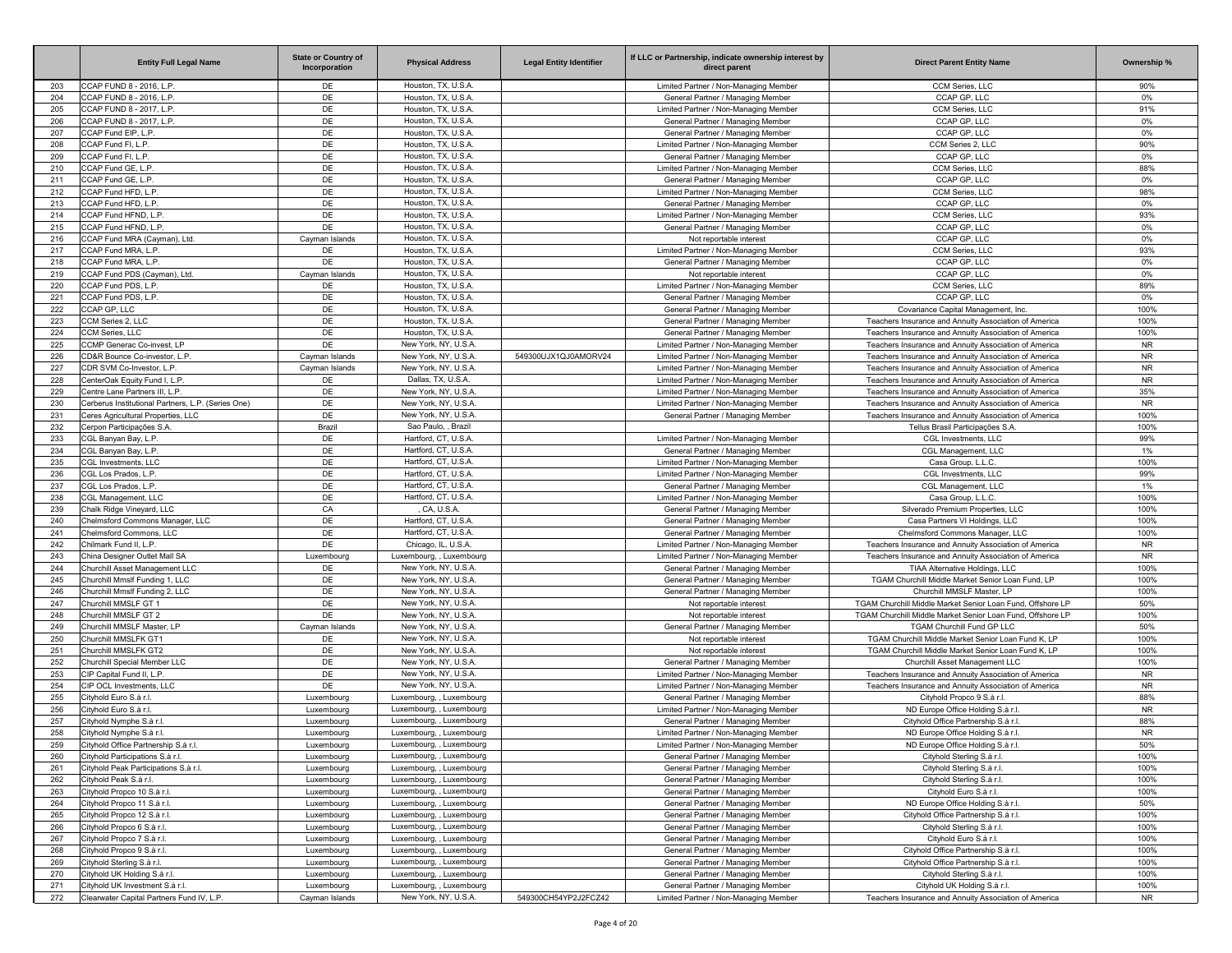|     | <b>Entity Full Legal Name</b>                       | <b>State or Country of</b><br>Incorporation | <b>Physical Address</b>          | <b>Legal Entity Identifier</b> | If LLC or Partnership, indicate ownership interest by<br>direct parent | <b>Direct Parent Entity Name</b>                                       | Ownership % |
|-----|-----------------------------------------------------|---------------------------------------------|----------------------------------|--------------------------------|------------------------------------------------------------------------|------------------------------------------------------------------------|-------------|
| 273 | CLOF II (No 1 Nominee) Limited                      | United Kingdom (other)                      | London, , England                |                                | General Partner / Managing Member                                      | Henderson CLOF II (No 1 GP) Limited                                    | 100%        |
| 274 | CLOF Victoria Nominee 1 Limited                     | United Kingdom (other)                      | London, , England                |                                | General Partner / Managing Member                                      | London Belgrave Unit Trust                                             | 100%        |
| 275 | CLOF Victoria Nominee 2 Limited                     | United Kingdom (other)                      | London, , England                |                                | General Partner / Managing Member                                      | London Belgrave Unit Trust                                             | 100%        |
| 276 | CLP LLFlex Holdings, LLC                            | DE                                          | New York, NY, U.S.A              |                                | Limited Partner / Non-Managing Member                                  | Teachers Insurance and Annuity Association of America                  | <b>NR</b>   |
| 277 | Community Reinvestment Partners II, LP              | CA                                          | Tampa, FL, U.S.A.                |                                | Limited Partner / Non-Managing Member                                  | Teachers Insurance and Annuity Association of America                  | 33%         |
| 278 | Companhia Agrícola Botucatu                         | Brazil                                      | Sao Paulo, , Brazil              |                                |                                                                        | Janus Brasil Participacoes, S.A.                                       | 100%        |
| 279 | Compass Investment Partners Fund, L.P.              | DE                                          | New York, NY, U.S.A              |                                | Limited Partner / Non-Managing Member                                  | Teachers Insurance and Annuity Association of America                  | <b>NR</b>   |
| 280 | Core Innovation Capital 1, L.P.                     | DE                                          | New York, NY, U.S.A.             |                                | Limited Partner / Non-Managing Member                                  | Teachers Insurance and Annuity Association of America                  | <b>NR</b>   |
| 281 | Core Plus Bond Fund, LLC                            | DE                                          | New York, NY, U.S.A              | 63RYP01RRVU5XTXDSY33           | General Partner / Managing Member                                      | Gresham Investment Management LLC                                      | 0%          |
| 282 | Country Village Shopping Center, LLC                | DE                                          | Hartford, CT, U.S.A.             |                                | Limited Partner / Non-Managing Member                                  | NA Property Fund Holdings, L.L.C.                                      | 100%        |
| 283 | Courcelles 70                                       | France (Other)                              | Paris, , France (Other)          |                                | General Partner / Managing Member                                      | Cityhold Propco 9 S.à r.l.                                             | 100%        |
| 284 | Covariance Capital Management, Inc.                 | DE                                          | Houston, TX, U.S.A.              |                                |                                                                        | TIAA-CREF Redwood, LLC                                                 | 100%        |
| 285 | Coverall First Holding LLC                          | DE                                          | New York, NY, U.S.A              |                                | Limited Partner / Non-Managing Member                                  | Teachers Insurance and Annuity Association of America                  | <b>NR</b>   |
| 286 | CP7 Pet Food Investment, LP (Wagg Foods)            | Scotland                                    | Dalton, , England                |                                | Limited Partner / Non-Managing Member                                  | Teachers Insurance and Annuity Association of America                  | <b>NR</b>   |
| 287 | CPCR Opportunity Fund II. LLC                       | DE                                          | New York, NY, U.S.A              |                                | Limited Partner / Non-Managing Member                                  | Teachers Insurance and Annuity Association of America                  | <b>NR</b>   |
| 288 | CPCR Opportunity Fund, LLC                          | DE                                          | New York, NY, U.S.A.             |                                | Limited Partner / Non-Managing Member                                  | Teachers Insurance and Annuity Association of America                  | <b>NR</b>   |
| 289 | CPF 1511 Third Avenue LLC                           | DE                                          | New York, NY, U.S.A              |                                | Limited Partner / Non-Managing Member                                  | CPF/UIR Joint Venture LLC                                              | 100%        |
| 290 | CPF 636 Sixth Avenue LLC                            | DE                                          | New York, NY, U.S.A.             |                                | Limited Partner / Non-Managing Member                                  | CPF/UIR Joint Venture LLC                                              | 100%        |
| 291 | CPF 856 Market Street LLC                           | DE                                          | New York, NY, U.S.A.             |                                | Limited Partner / Non-Managing Member                                  | CPF/UIR Joint Venture LLC                                              | 100%        |
| 292 | CPF/UIR Joint Venture LLC                           | DE                                          | New York, NY, U.S.A.             |                                | General Partner / Managing Member                                      | CPF/UIR JV Member LLC                                                  | 51%         |
| 293 | CPF/UIR Joint Venture TRS LLC                       | DE                                          | New York, NY, U.S.A.             |                                | General Partner / Managing Member                                      | U.S. Cities Retail Fund REIT LLC                                       | 100%        |
| 294 | CPF/UIR JV Member LLC                               | DE                                          | New York, NY, U.S.A              |                                | Limited Partner / Non-Managing Member                                  | U.S. Cities Retail Fund Operating LP                                   | 100%        |
| 295 | CPPIB-TIAA U.S. Real Property Fund, L.P.            | DE                                          | New York, NY, U.S.A              |                                | Limited Partner / Non-Managing Member                                  | Teachers Insurance and Annuity Association of America                  | 50%         |
| 296 | CPPIB-TIAA U.S. Real Property Fund, L.P.            | DE                                          | New York, NY, U.S.A.             |                                | Limited Partner / Non-Managing Member                                  | T-C SMA I, LLC                                                         | 1%          |
| 297 | Cranston Investments SP. z.o.o.                     | Poland                                      | Warsaw, , Poland                 |                                | General Partner / Managing Member                                      | Neptune Polish Property Venture BV                                     | 100%        |
| 298 | Creation Investments CF. LLC                        | DE                                          | Chicago, IL, U.S.A.              |                                | Limited Partner / Non-Managing Member                                  | Teachers Insurance and Annuity Association of America                  | 28%         |
| 299 | Creation Investments Social Ventures Fund II, LP    | DE                                          | Chicago, IL, U.S.A.              | 549300IXWW05XYYFDB19           | Limited Partner / Non-Managing Member                                  |                                                                        | <b>NR</b>   |
|     |                                                     |                                             | Chicago, IL, U.S.A.              | 549300F7BSPULOKJ4F45           |                                                                        | Teachers Insurance and Annuity Association of America                  | <b>NR</b>   |
| 300 | Creation Investments Social Ventures Fund III, L.P. | DE                                          |                                  |                                | Limited Partner / Non-Managing Member                                  | Teachers Insurance and Annuity Association of America                  |             |
| 301 | Crown Rock Minerals Co-Investment L.P.              | Cayman Islands                              | Houston, TX, U.S.A.              |                                | Limited Partner / Non-Managing Member                                  | Teachers Insurance and Annuity Association of America                  | <b>NR</b>   |
| 302 | C-T REIT LLC                                        | DE                                          | New York, NY, U.S.A.             |                                | Limited Partner / Non-Managing Member                                  | CPPIB-TIAA U.S. Real Property Fund, L.P.                               | 99%         |
| 303 | C-T Shenandoah LLC                                  | DE                                          | New York, NY, U.S.A.             |                                | Limited Partner / Non-Managing Member                                  | C-T REIT LLC                                                           | 100%        |
| 304 | <b>CURT Manufacturing Holdings LLC</b>              | DE                                          | Boston, MA, U.S.A.               |                                | Limited Partner / Non-Managing Member                                  | Teachers Insurance and Annuity Association of America                  | <b>NR</b>   |
| 305 | CVII - Shoreline LLC                                | DE                                          | Hartford, CT, U.S.A.             |                                | General Partner / Managing Member                                      | ML CASA VII. LP                                                        | 100%        |
| 306 | CVII - Waterstone LLC                               | DE                                          | Hartford, CT, U.S.A.             |                                | Limited Partner / Non-Managing Member                                  | Casa Partners VII Holdings, LLC                                        | 100%        |
| 307 | Cyprium Investors IV LP                             | DE                                          | Cleveland, OH, U.S.A.            |                                | Limited Partner / Non-Managing Member                                  | Teachers Insurance and Annuity Association of America                  | <b>NR</b>   |
| 308 | Dallas Clean Energy McCommas Bluff, LLC             | DE                                          | Dallas, TX, U.S.A.               |                                | General Partner / Managing Member                                      | Dallas Clean Energy, LLC                                               | 100%        |
| 309 | Dallas Clean Energy, LLC                            | DE                                          | El Segundo, CA, U.S.A.           |                                | General Partner / Managing Member                                      | McCommas Bluff Holdings LLC                                            | 51%         |
| 310 | Dangro Invest SA                                    | Denmark (Other)                             | frederiksværk, , Denmark (Other) |                                | General Partner / Managing Member                                      | <b>TEFF Investments BV</b>                                             | 100%        |
| 311 | DDR-SAU Retail Fund, L.L.C.                         | DE                                          | Hartford, CT, U.S.A.             |                                | Limited Partner / Non-Managing Member                                  | Special Account-U, L.P.                                                | 80%         |
| 312 | Demeter Agricultural Properties II, LLC             | DE                                          | Champaign, IL, U.S.A.            |                                | General Partner / Managing Member                                      | Ceres Agricultural Properties, LLC                                     | 100%        |
| 313 | Demeter Agricultural Properties, LLC                | DE                                          | Champaign, IL, U.S.A.            |                                | General Partner / Managing Member                                      | Teachers Insurance and Annuity Association of America                  | 100%        |
| 314 | Diamond Real Estate Fund LP                         | DE                                          | New York, NY, U.S.A              |                                | Limited Partner / Non-Managing Member                                  | TIAA Diamond Investor, LLC                                             | <b>NR</b>   |
| 315 | Dionysus Properties, LLC                            | DE                                          | Champaign, IL, U.S.A.            |                                | General Partner / Managing Member                                      | Teachers Insurance and Annuity Association of America                  | 100%        |
| 316 | <b>DN LTDA</b>                                      | Brazil                                      | Sao Paulo, , Brazil              |                                | General Partner / Managing Member                                      | Janus Brasil Participacoes, S.A                                        | 100%        |
| 317 | DPC Holdings, LLC                                   | DE                                          | New York, NY, U.S.A              | 54930024FPYCTDPSTD52           | Limited Partner / Non-Managing Member                                  | Teachers Insurance and Annuity Association of America                  | 27%         |
| 318 | Driven Investors, LLC                               | DE                                          | New York, NY, U.S.A.             |                                | Limited Partner / Non-Managing Member                                  | Teachers Insurance and Annuity Association of America                  | <b>NR</b>   |
| 319 | DuBois Chemical (Equity Colnvest)                   | DE                                          | Los Angeles, CA, U.S.A.          |                                |                                                                        | Teachers Insurance and Annuity Association of America                  | <b>NR</b>   |
| 320 | DWM Inclusive Finance Equity Fund II                | Luxembourg                                  | Luxembourg, , Luxembourg         |                                | Limited Partner / Non-Managing Member                                  | Teachers Insurance and Annuity Association of America                  | <b>NR</b>   |
| 321 | DWM MICROFINANCE EQUITY FUND I                      | Luxembourg                                  | Stanford, CT, U.S.A.             |                                | Limited Partner / Non-Managing Member                                  | Teachers Insurance and Annuity Association of America                  | 48%         |
| 322 | Easley Investments SP. z.o.o.                       | Poland                                      | Warsaw, , Poland                 |                                | General Partner / Managing Member                                      | Neptune Polish Property Venture BV                                     | 100%        |
| 323 | Eko Topola Sp. z o.o.                               | Poland                                      | , Poland                         |                                | Limited Partner / Non-Managing Member                                  | opema 95 Fundusz Inwestycyjny Zamknięty Aktywów Niepublicznych ("FIZAN | 100%        |
| 324 | EMG AE Permian Co-Investment, L.P.                  | DE                                          | Dallas, TX, U.S.A.               |                                | Limited Partner / Non-Managing Member                                  | Teachers Insurance and Annuity Association of America                  | <b>NR</b>   |
| 325 | FMG AF Utica Co-Investment, LP                      | DE                                          | Dallas, TX, U.S.A.               |                                | Limited Partner / Non-Managing Member                                  | Actoil Utica, LLC                                                      | <b>NR</b>   |
| 326 | <b>EMG Investments, LLC</b>                         | DE                                          | Houston, TX, U.S.A.              |                                | Limited Partner / Non-Managing Member                                  | Infra Alpha LLC                                                        | <b>NR</b>   |
| 327 | EMG Utica II Co-Investment, LP                      | DE                                          | Houston, TX, U.S.A.              |                                | Limited Partner / Non-Managing Member                                  | Teachers Insurance and Annuity Association of America                  | <b>NR</b>   |
| 328 | Energy Power Investment Company, LLC                | DE                                          | Allentown, PA, U.S.A             |                                | Limited Partner / Non-Managing Member                                  | North American Sustainable Energy Fund, L.P.                           | 90%         |
| 329 | Enhanced Debt Carry (GP) S.à r.l.                   | Luxembourg                                  | Luxembourg, , Luxembourg         |                                | General Partner / Managing Member                                      | TH RE Group Holdings Limited                                           | 100%        |
| 330 | Enhanced Debt Carry SCSp                            | Luxembourg                                  | Luxembourg, , Luxembourg         |                                | General Partner / Managing Member                                      | Enhanced Debt Carry (GP) S.à r.l.                                      | 100%        |
| 331 | ENTERPRISE MULTIFAMILY OPPORTUNITY FUND I L         | DE                                          | Columbia, MD, U.S.A.             |                                | Limited Partner / Non-Managing Member                                  | Teachers Insurance and Annuity Association of America                  | 42%         |
| 332 | Envisage Information Systems LLC                    | <b>NY</b>                                   | Ithaca, NY, U.S.A.               |                                | General Partner / Managing Member                                      | Teachers Insurance and Annuity Association of America                  | 100%        |
| 333 | EPP LFG I, LLC                                      | DE                                          | El Segundo, CA, U.S.A.           |                                | Limited Partner / Non-Managing Member                                  | Teachers Insurance and Annuity Association of America                  | 49%         |
| 334 | EPP Renewable Energy, LLC                           | DE                                          | Allentown, PA, U.S.A.            |                                | Limited Partner / Non-Managing Member                                  | Energy Power Investment Company, LLC                                   | 100%        |
| 335 | Erlangen Arcaden GmbH & Co. KG                      | Germany                                     | Essen, , Germany                 |                                | General Partner / Managing Member                                      | TIAA Lux 5 S.a.r.l.                                                    | 94%         |
| 336 | Erlangen Arcaden GmbH & Co. KG                      | Germany                                     | Essen, Germany                   |                                | General Partner / Managing Member                                      | Erlangen Arcaden Verwaltungs GmbH                                      | 5%          |
| 337 | Erlangen Arcaden Verwaltungs GmbH                   | Germany                                     | Essen, Germany                   |                                | General Partner / Managing Member                                      | TIAA Lux 5 S.a.r.l.                                                    | 100%        |
| 338 | Esus Brasil Participações S. A.                     | Brazil                                      | Sao Paulo, , Brazil              |                                |                                                                        | Janus Brasil Participacoes, S.A.                                       | 100%        |
| 339 | Eucalyptus Ventures, L.P.                           | DE                                          | Waltham, MA, U.S.A.              |                                | Limited Partner / Non-Managing Member                                  | Teachers Insurance and Annuity Association of America                  | <b>NR</b>   |
| 340 | <b>EURL Olympe</b>                                  | France (Other)                              | Paris, , France (Other)          |                                | General Partner / Managing Member                                      | Olympe (Holding)                                                       | 100%        |
| 341 | <b>EURL Servin</b>                                  | France (Other)                              | Paris, , France (Other)          |                                | General Partner / Managing Member                                      | Servin (Holding)                                                       | 100%        |
| 342 | European Cities Partnership (GP) S.a.r.l.           |                                             |                                  |                                |                                                                        |                                                                        |             |
|     |                                                     | Luxembourg                                  | Luxembourg, , Luxembourg         |                                | General Partner / Managing Member                                      | TH RE Group Holdings Limited                                           | 100%        |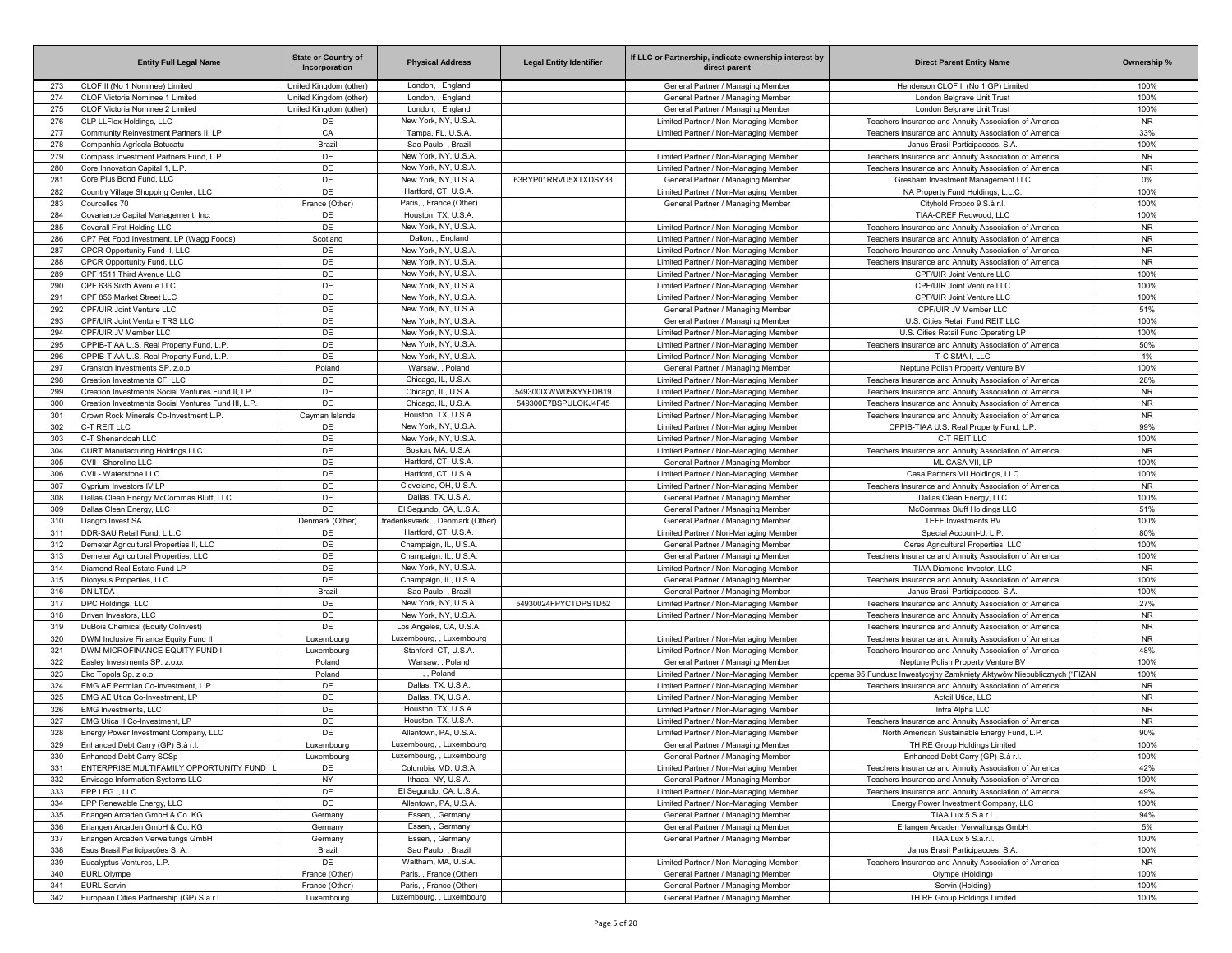|     | <b>Entity Full Legal Name</b>                           | <b>State or Country of</b><br>Incorporation | <b>Physical Address</b>          | <b>Legal Entity Identifier</b> | If LLC or Partnership, indicate ownership interest by<br>direct parent | <b>Direct Parent Entity Name</b>                      | Ownership % |
|-----|---------------------------------------------------------|---------------------------------------------|----------------------------------|--------------------------------|------------------------------------------------------------------------|-------------------------------------------------------|-------------|
| 343 | Excelligence Parent Holding, LLC                        | DE                                          | Monterey, CA, U.S.A.             |                                | Limited Partner / Non-Managing Member                                  | Teachers Insurance and Annuity Association of America | <b>NR</b>   |
| 344 | Falfurrias Capital Partners II. LP                      | DE                                          | Charlotte, NC, U.S.A.            |                                | Limited Partner / Non-Managing Member                                  | Teachers Insurance and Annuity Association of America | <b>NR</b>   |
| 345 | Falfurrias Capital Partners III. L.P                    | DE                                          | Charlotte, NC, U.S.A.            |                                | Limited Partner / Non-Managing Member                                  | Teachers Insurance and Annuity Association of America | <b>NR</b>   |
| 346 | FC 8 Spruce Holdings, LLC                               | DE                                          | New York, NY, U.S.A.             |                                | Limited Partner / Non-Managing Member                                  | 8 Spruce Street GA Investor LLC                       | 49%         |
| 347 | FC 8 Spruce Street Residential, LLC                     | <b>NY</b>                                   | New York, NY, U.S.A.             |                                | General Partner / Managing Member                                      | FC 8 Spruce Holdings, LLC                             | 100%        |
| 348 | FCP-ASC Holdings, LLC                                   | DE                                          | Charlotte, NC, U.S.A.            |                                | Limited Partner / Non-Managing Member                                  | Teachers Insurance and Annuity Association of America | 25%         |
| 349 | FCP-RegEd Holdings, LLC                                 | DE                                          | Charlotte, NC, U.S.A.            |                                | Limited Partner / Non-Managing Member                                  | Teachers Insurance and Annuity Association of America | <b>NR</b>   |
| 350 | FIA Timber Growth Partners, L.P.                        | DE                                          | Atlanta, GA, U.S.A.              | 549300WANDPUDCWTFQ82           | Limited Partner / Non-Managing Member                                  | Teachers Insurance and Annuity Association of America | <b>NR</b>   |
| 351 | Film Library Holdings LLC                               | DE                                          | New York, NY, U.S.A.             |                                | Limited Partner / Non-Managing Member                                  | Teachers Insurance and Annuity Association of America | <b>NR</b>   |
| 352 | Flynn Restaurant Group LP                               | DE                                          | San Francisco, CA, U.S.A         |                                | Limited Partner / Non-Managing Member                                  | MP FRG Co-Investors 2014 LLC                          | <b>NR</b>   |
| 353 | Fordham Glen Apartments, LLC                            | DE                                          | Hartford, CT, U.S.A.             |                                | Limited Partner / Non-Managing Member                                  | Casa Partners V Holdings, L.L.C.                      | 100%        |
| 354 | Forestal GTR Chile Limitada                             | Chile                                       | Chile                            |                                | Limited Partner / Non-Managing Member                                  | Global Timber Spain S.L                               | 99%         |
| 355 | Forestal Monterrey Colombia SAS                         | Colombia                                    | Bogota, , Colombia               |                                |                                                                        | Global Timber Spain S.L                               | 82%         |
| 356 | Forestal y Agricola Silvoligna Chile Limitada           | Chile                                       | Santiago, , Chile                |                                | Limited Partner / Non-Managing Member                                  | Renewable Timber Resources LLC                        | 99%         |
| 357 | Forestwood Apartments, LLC                              | DE                                          | Hartford, CT, U.S.A.             |                                | Limited Partner / Non-Managing Member                                  | Casa Partners II, L.P.                                | 100%        |
| 358 | FORUM ASIAN REALTY INCOME II. L.P.                      | Cayman Islands                              | Cayman Islands, , Cayman Islands | U008YC4I0SAM17YHVP12           | Limited Partner / Non-Managing Member                                  | Teachers Insurance and Annuity Association of America | <b>NR</b>   |
| 359 | FORUM ASIAN REALTY INCOME, L.P                          | Cayman Islands                              | Cayman Islands, , Cayman Islands |                                | Limited Partner / Non-Managing Member                                  | Teachers Insurance and Annuity Association of America | 97%         |
| 360 | FORUM EUROPEAN REALTY INCOME II, L.P                    | Cayman Islands                              | Cayman Islands, , Cayman Islands |                                | Limited Partner / Non-Managing Member                                  | Teachers Insurance and Annuity Association of America | 29%         |
| 361 | FORUM EUROPEAN REALTY INCOME, L.P.                      | Cayman Islands                              | Cayman Islands, , Cayman Islands |                                | Limited Partner / Non-Managing Member                                  | Teachers Insurance and Annuity Association of America | 99%         |
| 362 | Frontier Fund IV, LP                                    | DE                                          | Charlotte, NC, U.S.A             |                                | Limited Partner / Non-Managing Member                                  | Teachers Insurance and Annuity Association of America | <b>NR</b>   |
| 363 | GAP II NZ GP Limited                                    | New Zealand (other)                         | Napa, CA, U.S.A.                 |                                | General Partner / Managing Member                                      | TIAA Alternative Holdings, LLC                        | 100%        |
| 364 | GenNx360 Capital Partners II, LP                        | DE                                          | New York, NY, U.S.A.             |                                | Limited Partner / Non-Managing Member                                  | Teachers Insurance and Annuity Association of America | <b>NR</b>   |
| 365 | Gerding Edlen Green Cities I (Parallel), L.P.           | DE                                          | Portland, OR, U.S.A              |                                | Limited Partner / Non-Managing Member                                  | Teachers Insurance and Annuity Association of America | <b>NR</b>   |
| 366 | Giralda Whippany & JFK LLC                              | DE                                          | Uniondale, NY, U.S.A.            |                                | Limited Partner / Non-Managing Member                                  | Tri-State Prime Property Venture LLC                  | 100%        |
| 367 | Glenlake Club I, LLC                                    | DE                                          | Hartford, CT, U.S.A.             |                                | General Partner / Managing Member                                      | Casa Partners IV, L.P.                                | 100%        |
| 368 | Global AG AIV (CN) GP LLC                               | DE                                          | New York, NY, U.S.A.             |                                | General Partner / Managing Member                                      | TIAA Alternative Holdings, LLC                        | 100%        |
| 369 | Global AG II AIV GP LLC                                 | DE                                          | New York, NY, U.S.A.             |                                | General Partner / Managing Member                                      | TIAA Alternative Holdings, LLC                        | 100%        |
| 370 | Global AG II FFI LLC                                    | DE                                          | Charlotte, NC, U.S.A.            |                                | General Partner / Managing Member                                      | TIAA-CREF Global Agriculture II LLC                   | 100%        |
| 371 | Global AG II US Corp.                                   | DE                                          | Charlotte, NC, U.S.A.            |                                |                                                                        | Global Agriculture II AIV, LP                         | 100%        |
| 372 | Global AG Properties Australia Pty, Ltd                 | Australia                                   | Victoria, , Australia            |                                |                                                                        | TIAA-CREF Global Agriculture LLC                      | 100%        |
| 373 | Global Ag Properties Australia Trust                    | Australia                                   | Victoria. . Australia            |                                |                                                                        | TIAA-CREF Global Agriculture LLC                      | 100%        |
| 374 | Global Ag Properties II Australia Pty, Ltd.             | Australia                                   | Victoria. . Australia            |                                | General Partner / Managing Member                                      | TIAA-CREF Global Agriculture II LLC                   | 100%        |
| 375 | Global Ag Properties II Australia Trust                 | Australia                                   | Victoria. . Australia            |                                |                                                                        | TIAA-CREF Global Agriculture II LLC                   | 100%        |
| 376 | Global AG Properties II New Zealand Limited Partnership | New Zealand (other)                         | Auckland. . New Zealand (other)  |                                | General Partner / Managing Member                                      | TIAA-CREF Global Agriculture II LLC                   | 100%        |
| 377 | Global AG Properties II USA LLC                         | DE                                          | Champaign, IL, U.S.A.            |                                | General Partner / Managing Member                                      | Global Agriculture II AIV (US) LLC                    | 25%         |
| 378 | Global AG Properties II USA LLC                         | DE                                          | Champaign, IL, U.S.A.            |                                | General Partner / Managing Member                                      | Global AG II US Corp                                  | 75%         |
| 379 | Global AG Properties USA LLC                            | DE                                          | Champaign, IL, U.S.A.            |                                | General Partner / Managing Member                                      | Global Agriculture AIV (US) LLC                       | 42%         |
| 380 | Global AG Properties USA LLC                            | DE                                          | Champaign, IL, U.S.A.            |                                | General Partner / Managing Member                                      | Global AG US Corp                                     | 57%         |
| 381 | Global AG US Corp.                                      | DE                                          | Charlotte, NC, U.S.A.            |                                |                                                                        | Global Agriculture AIV LLC                            | 56%         |
| 382 | Global AG US Corp.                                      | DE                                          | Charlotte, NC, U.S.A.            |                                | General Partner / Managing Member                                      | Global Agriculture AIV (CN), LP                       | 43%         |
| 383 | Global Agriculture AIV (CN), LP                         | DE                                          | Charlotte, NC, U.S.A.            |                                | General Partner / Managing Member                                      | Global AG AIV (CN) GP LLC                             | $0\%$       |
| 384 | Global Agriculture AIV (US) LLC                         | DE                                          | Charlotte, NC, U.S.A.            |                                | General Partner / Managing Member                                      | TIAA Global Ag Holdco LLC                             | 98%         |
| 385 | Global Agriculture AIV LLC                              | DE                                          | Charlotte, NC, U.S.A.            |                                | General Partner / Managing Member                                      | TIAA Global Ag Special Member LLC                     | $0\%$       |
| 386 | Global Agriculture II AIV (US) LLC                      | DE                                          | Charlotte, NC, U.S.A.            |                                | General Partner / Managing Member                                      | TIAA Global Ag Holdco LLC                             | 100%        |
| 387 | Global Agriculture II AIV, LP                           | DE                                          | Charlotte, NC, U.S.A.            |                                | General Partner / Managing Member                                      | Global AG II AIV GP LLC                               | 0%          |
| 388 | Global Agriculture II Investor Fund, LP                 | DE                                          | Charlotte, NC, U.S.A.            |                                | General Partner / Managing Member                                      | TCGA II Investor Fund GP LLC                          | 0%          |
| 389 | Global Investors GP II, L.L.C.                          | DE                                          | Hartford, CT, U.S.A.             |                                | General Partner / Managing Member                                      | TH Property Holdings, L.L.C                           | 100%        |
| 390 | Global Investors GP IV, L.L.C.                          | DE                                          | Hartford, CT, U.S.A.             |                                | General Partner / Managing Member                                      | TH Property Holdings, L.L.C.                          | 100%        |
| 391 | Global Investors GP, L.L.C.                             | DE                                          | Hartford, CT, U.S.A.             |                                | General Partner / Managing Member                                      | TH Property Holdings, L.L.C.                          | 100%        |
| 392 | Global Timber International, LLC                        | DE                                          | Portland, OR, U.S.A              |                                | Limited Partner / Non-Managing Member                                  | Global Timber Resources LLC                           | 100%        |
| 393 | Global Timber NL, B.V.                                  | Netherlands                                 | Amsterdam. . Netherlands         |                                | General Partner / Managing Member                                      | GT Europe Cooperatief U.A.                            | 100%        |
| 394 | Global Timber Resources Investor Fund, LP               | DE                                          | Portland, OR, U.S.A              |                                | General Partner / Managing Member                                      | GTR Investor Fund GP LLC                              | 100%        |
| 395 | Global Timber Resources LLC                             | DE                                          | Portland, OR, U.S.A              |                                | General Partner / Managing Member                                      | <b>TIAA GTR Holdco LLC</b>                            | 50%         |
| 396 | Global Timber SA LLC                                    | DE                                          | Portland, OR, U.S.A              |                                | Limited Partner / Non-Managing Member                                  | Global Timber Resources LLC                           | 100%        |
| 397 | Global Timber Spain S.L                                 | Spain                                       | Madrid, , spain                  |                                | Limited Partner / Non-Managing Member                                  | Global Timber International, LLC                      | 100%        |
| 398 | Graham Partners IV, L.P.                                | <b>DE</b>                                   | Newtown Square, PA, U.S.A.       |                                | Limited Partner / Non-Managing Member                                  | Teachers Insurance and Annuity Association of America | <b>NR</b>   |
| 399 | Grand Canal Shoppes Holdings, LLC                       | DE                                          | New York, NY, U.S.A.             |                                | Limited Partner / Non-Managing Member                                  | T-C Las Vegas Retail Investor LLC                     | 49%         |
| 400 | Great Western Petroleum, LLC                            | DE                                          | New York, NY, U.S.A.             | 549300SI11E2L0GH4T34           | Limited Partner / Non-Managing Member                                  | Actoil Colorado, LLC                                  | 49%         |
| 401 | GreenWood Resources Beijing Forestry Co.                | China, Peoples Republic of                  | of                               |                                | General Partner / Managing Member                                      | GreenWood Resources China Ltd. (HK)                   | 100%        |
| 402 | Greenwood Resources Brasil, Ltda.                       | Brazil                                      | Sao Paulo. . Brazil              |                                | General Partner / Managing Member                                      | GreenWood Resources, Inc.                             | 1%          |
| 403 | Greenwood Resources Brasil, Ltda                        | Brazil                                      | Sao Paulo, , Brazil              |                                | General Partner / Managing Member                                      | GWR Property Management International, LLC            | 99%         |
| 404 | GreenWood Resources Capital Management, LLC             | DE                                          | Portland, OR, U.S.A.             |                                | General Partner / Managing Member                                      | GreenWood Resources, Inc.                             | 100%        |
| 405 | GreenWood Resources Chile SpA                           | Chile                                       | Los Angeles, , Chile             |                                | General Partner / Managing Member                                      | GWR SA Ltd (BVI)                                      | 100%        |
| 406 | GreenWood Resources China Ltd. (HK)                     | Hong Kong                                   | Hong Kong, , Hong Kong           |                                | General Partner / Managing Member                                      | GWR China Ltd. (BVI)                                  | 100%        |
| 407 | GreenWood Resources Poland sp z.o.o.                    | Poland                                      | Kwidzyn, , Poland                |                                | General Partner / Managing Member                                      | GWR Europe Ltd (UK)                                   | 100%        |
| 408 | GreenWood Resources, Inc.                               | DE                                          | Portland, OR, U.S.A.             |                                | General Partner / Managing Member                                      | Beaver Investment Holdings LLC                        | 80%         |
| 409 | GreenWood Tree Farm Fund, LP                            | DE                                          | Portland, OR, U.S.A.             |                                | Limited Partner / Non-Managing Member                                  | GWR-GTFF Investment, LLC                              | <b>NR</b>   |
| 410 | GreenWood Tree Farm Fund, LP                            | DE                                          | Portland, OR, U.S.A.             |                                | General Partner / Managing Member                                      | GTFF GP, LLC                                          | 0%          |
| 411 | Gresham Asset Management LLC                            | DE                                          | New York, NY, U.S.A.             |                                | General Partner / Managing Member                                      | Nuveen Investments, Inc.                              | 64%         |
| 412 | Gresham CMS Fund, L.L.C.                                | DE                                          |                                  |                                | General Partner / Managing Member                                      | Gresham Investment Management LLC                     | 1%          |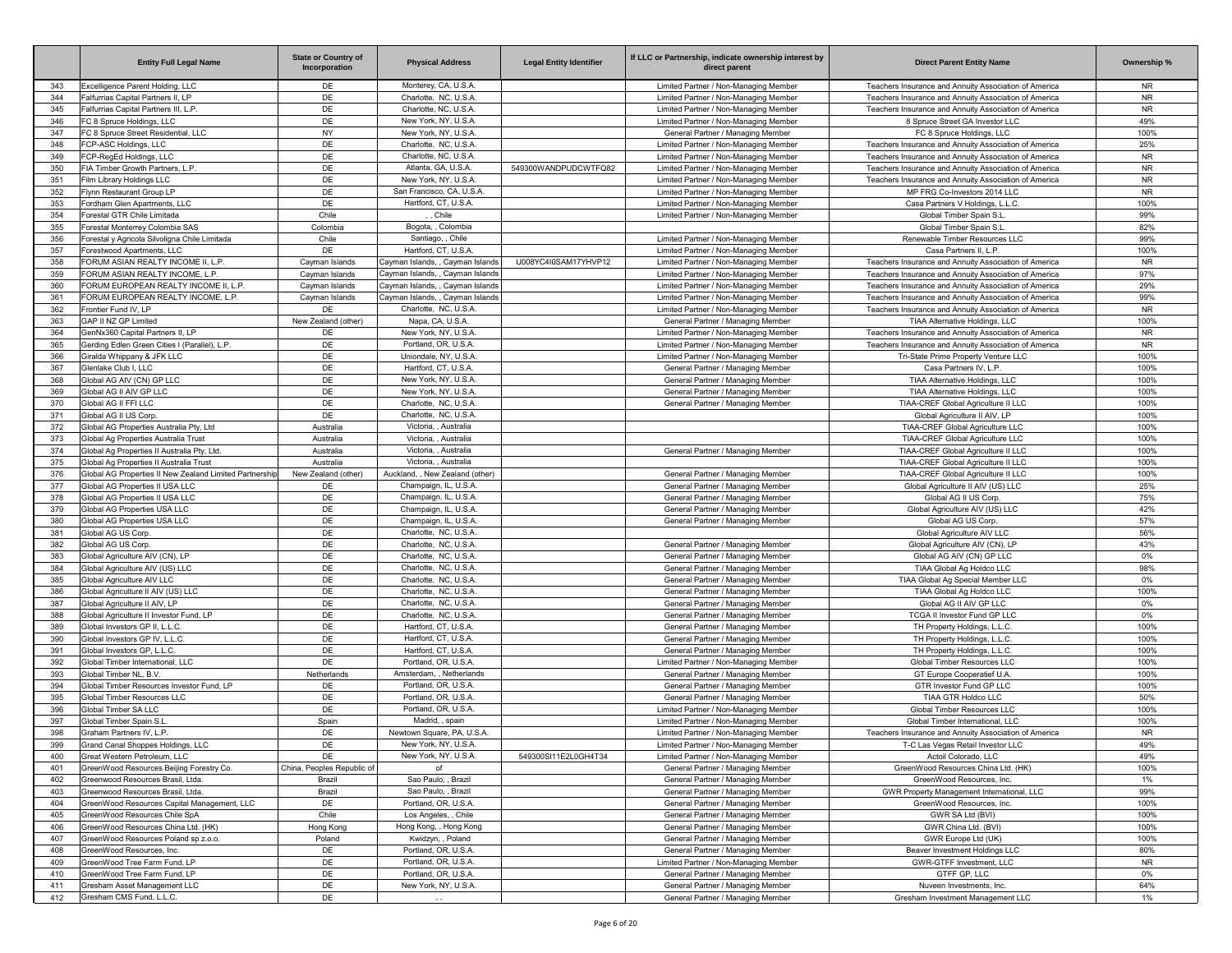|            | <b>Entity Full Legal Name</b>                                                                      | <b>State or Country of</b><br>Incorporation | <b>Physical Address</b>                       | <b>Legal Entity Identifier</b> | If LLC or Partnership, indicate ownership interest by<br>direct parent | <b>Direct Parent Entity Name</b>                                          | Ownership %      |
|------------|----------------------------------------------------------------------------------------------------|---------------------------------------------|-----------------------------------------------|--------------------------------|------------------------------------------------------------------------|---------------------------------------------------------------------------|------------------|
| 413        | Gresham CMS Fund, L.L.C.                                                                           | DE                                          |                                               |                                | limited Partner / Non-Managing Member                                  | Teachers Insurance and Annuity Association of America                     | 99%              |
| 414        | Gresham Investment Management Asia Pte, Ltd.                                                       | Singapore                                   | Singapore, , Singapore                        |                                | Limited Partner / Non-Managing Member                                  | Gresham Investment Management LLC                                         | 100%             |
| 415        | Gresham Investment Management LLC                                                                  | DE                                          | New York, NY, U.S.A                           |                                | General Partner / Managing Member                                      | Nuveen Investments, Inc.                                                  | 64%              |
| 416        | GRG Holdings, L.P.                                                                                 | DE                                          | New York, NY, U.S.A                           |                                | Limited Partner / Non-Managing Member                                  | Teachers Insurance and Annuity Association of America                     | <b>NR</b>        |
| 417        | Gridiron Capital Fund II, L.P.                                                                     | DE                                          | New Canaan, CT, U.S.A.                        |                                | Limited Partner / Non-Managing Member                                  | Teachers Insurance and Annuity Association of America                     | <b>NR</b>        |
| 418<br>419 | Gridiron Capital Fund, LP                                                                          | DE                                          | New Canaan, CT, U.S.A.                        |                                | Limited Partner / Non-Managing Member                                  | Teachers Insurance and Annuity Association of America<br>Gropius S.a.r.l. | <b>NR</b><br>99% |
| 420        | Gropius KG<br>Gropius KG                                                                           | Germany<br>Germany                          | Essen, Germany<br>Essen, Germany              |                                | General Partner / Managing Member<br>General Partner / Managing Member | TIAA Lux 11 S.a.r.l.                                                      | 1%               |
| 421        | Gropius Passagen Verwaltungs GmbH                                                                  | Germany                                     | Essen, Germany                                |                                | General Partner / Managing Member                                      | TIAA Lux 11 S.a.r.l.                                                      | 80%              |
| 422        | Gropius S.a.r.l.                                                                                   | Luxembourg                                  | Luxembourg, , Luxembourg                      |                                | General Partner / Managing Member                                      | TIAA Lux 11 S.a.r.l.                                                      | 80%              |
| 423        | Growth Capital Fund I, L.P.                                                                        | DE                                          | Minneapolis, MN, U.S.A.                       |                                | Limited Partner / Non-Managing Member                                  | Teachers Insurance and Annuity Association of America                     | 94%              |
| 424        | Growth Capital GP I. LLC                                                                           | DE                                          | Minneapolis, MN, U.S.A.                       |                                | General Partner / Managing Member                                      | Winslow Capital Management, LLC                                           | 0%               |
| 425        | Growth Catalyst Partners LLC                                                                       | Mauritius                                   | San Mateo, CA, U.S.A.                         |                                | Limited Partner / Non-Managing Member                                  | Teachers Insurance and Annuity Association of America                     | <b>NR</b>        |
| 426        | GRP III. LP                                                                                        | DE                                          | Los Angeles, CA, U.S.A.                       |                                | Limited Partner / Non-Managing Member                                  | Teachers Insurance and Annuity Association of America                     | <b>NR</b>        |
| 427        | Gryphon Partners IV, L.P.                                                                          | DE                                          | San Francisco, CA, U.S.A                      |                                | Limited Partner / Non-Managing Member                                  | Teachers Insurance and Annuity Association of America                     | <b>NR</b>        |
| 428        | GT Europe Cooperatief U.A.                                                                         | Netherlands                                 | Amsterdam. . Netherlands                      |                                | Limited Partner / Non-Managing Member                                  | Global Timber International, LLC                                          | 99%              |
| 429        | GT Europe Cooperatief U.A.                                                                         | Netherlands                                 | Amsterdam. . Netherlands                      |                                | General Partner / Managing Member                                      | Global Timber Resources LLC                                               | 1%               |
| 430        | <b>GTFF GP, LLC</b>                                                                                | DE                                          | Portland, OR, U.S.A.                          |                                | General Partner / Managing Member                                      | GreenWood Resources, Inc.                                                 | 100%             |
| 431        | <b>GTFF Mill Corp.</b>                                                                             | DE                                          | Portland, OR, U.S.A.                          |                                |                                                                        | GreenWood Tree Farm Fund, LP                                              | 100%             |
| 432        | GTI 8 Taxable Investors Company, Ltd.                                                              | Cayman Islands                              | West Lebanon, NH, U.S.A                       |                                | Limited Partner / Non-Managing Member                                  | Teachers Insurance and Annuity Association of America                     | 97%              |
| 433        | GTI 9 Taxable Investors Company, Ltd.                                                              | Cayman Islands                              | West Lebanon, NH, U.S.A                       |                                | Limited Partner / Non-Managing Member                                  | Teachers Insurance and Annuity Association of America                     | 86%              |
| 434        | <b>GTR Brasil Participacoes Ltda</b>                                                               | Brazil                                      | Sao Paulo. . Brazil                           |                                | General Partner / Managing Member                                      | Global Timber NL, B.V.                                                    | 100%             |
| 435        | GTR Investor Fund GP LLC                                                                           | DE                                          | New York, NY, U.S.A                           |                                | General Partner / Managing Member                                      | TIAA Alternative Holdings, LLC                                            | 100%             |
| 436<br>437 | GTR Special Member Holdco LLC<br>GWR China Ltd. (BVI)                                              | DE<br><b>British Virgin Islands</b>         | Portland, OR, U.S.A.<br>of                    |                                | General Partner / Managing Member                                      | TIAA-CREF Asset Management LLC<br><b>GWR</b> International Ltd            | 100%<br>100%     |
| 438        | GWR Europe Ltd (UK)                                                                                | United Kingdom (other)                      | London, , England                             |                                | General Partner / Managing Member<br>General Partner / Managing Member | <b>GWR</b> International Ltd                                              | 100%             |
| 439        | <b>GWR International Ltd</b>                                                                       | <b>British Virgin Islands</b>               | Virgin Islands                                |                                | General Partner / Managing Member                                      | GreenWood Resources, Inc.                                                 | 100%             |
| 440        | GWR Property Management International, LLC                                                         | DE                                          | Portland, OR, U.S.A.                          |                                | General Partner / Managing Member                                      | GreenWood Resources, Inc.                                                 | 100%             |
| 441        | GWR SA Ltd (BVI)                                                                                   | <b>British Virgin Islands</b>               | Virgin Islands                                |                                | General Partner / Managing Member                                      | <b>GWR International Ltd</b>                                              | 100%             |
| 442        | GWR-GTFF Investment, LLC                                                                           | DE                                          | Portland, OR, U.S.A.                          |                                | General Partner / Managing Member                                      | GreenWood Resources, Inc.                                                 | 100%             |
| 443        | H.I.G. Capital Partners II, L.P.                                                                   | DE                                          | New York, NY, U.S.A                           |                                | Limited Partner / Non-Managing Member                                  | Teachers Insurance and Annuity Association of America                     | <b>NR</b>        |
| 444        | Harvest Partners IV, L.P.                                                                          | DE                                          | New York, NY, U.S.A                           |                                | Limited Partner / Non-Managing Member                                  | Teachers Insurance and Annuity Association of America                     | <b>NR</b>        |
| 445        | Harvest Partners Structured Capital Fund I                                                         | DE                                          | New York, NY, U.S.A                           |                                | Limited Partner / Non-Managing Member                                  | Teachers Insurance and Annuity Association of America                     | 26%              |
| 446        | Harvest Partners V. LP                                                                             | DE                                          | New York, NY, U.S.A                           |                                | Limited Partner / Non-Managing Member                                  | Teachers Insurance and Annuity Association of America                     | <b>NR</b>        |
| 447        | Hassett Lane Vinevard, LLC                                                                         | CA                                          | CA, U.S.A.                                    |                                | General Partner / Managing Member                                      | Silverado Winegrowers, LLC                                                | 100%             |
| 448        | Heartwood Forestland Fund VII                                                                      | <b>NC</b>                                   | Belmont, MA, U.S.A.                           |                                | Limited Partner / Non-Managing Member                                  | Teachers Insurance and Annuity Association of America                     | <b>NR</b>        |
| 449        | Heartwood Forestland REIT, LLC                                                                     | NC                                          | Belmont, MA, U.S.A.                           |                                | Limited Partner / Non-Managing Member                                  | Teachers Insurance and Annuity Association of America                     | <b>NR</b>        |
| 450        | HEDF Co-Investment L.P.                                                                            | DE                                          | Rome, , Italy (Other)                         |                                | Limited Partner / Non-Managing Member                                  | ND Properties, Inc.                                                       | <b>NR</b>        |
| 451        | Helios Brasil Participacoes, Ltda                                                                  | Brazil                                      | Sao Paulo, , Brazil                           |                                | General Partner / Managing Member                                      | TIAA-CREF Global Agriculture II LLC                                       | 99%              |
| 452        | Henderson Asia Pacific Indirect Property Fund Managem                                              | Luxembourg                                  | Luxembourg, , Luxembourg<br>, Germany         |                                | General Partner / Managing Member                                      | TH RE AIFM Group Limited                                                  | 100%<br>100%     |
| 453<br>454 | Henderson Beteiligung Verwaltungs GmbH<br>Henderson CLOF II (GP) Limited                           | Germany<br>Scotland                         | London, , England                             |                                | General Partner / Managing Member<br>General Partner / Managing Member | TH RE Group Holdings Limited<br>TH RE Group Holdings Limited              | 100%             |
| 455        | Henderson CLOF II (No 1 GP) Limited                                                                | United Kingdom (other)                      | London, , England                             |                                | General Partner / Managing Member                                      | TH RE Group Holdings Limited                                              | 100%             |
| 456        | Henderson CLOF II (No 2 GP) Limited                                                                | United Kingdom (other)                      | London, , England                             |                                | General Partner / Managing Member                                      | TH RE Group Holdings Limited                                              | 100%             |
| 457        | Henderson CLOF II (No 3 GP) Limited                                                                | United Kingdom (other)                      | London, , England                             |                                | General Partner / Managing Member                                      | TH RE Group Holdings Limited                                              | 100%             |
| 458        | Henderson CLOF II Partnership LP                                                                   | Scotland                                    | London, , England                             |                                | General Partner / Managing Member                                      | Henderson CLOF II (GP) Limited                                            | 0%               |
| 459        | Henderson European Retail Property Fund                                                            | Luxembourg                                  | London, , England                             |                                | General Partner / Managing Member                                      | Henderson European Retail Property Fund Management S.a.r.l.               | 0%               |
| 460        | Henderson European Retail Property Fund Management                                                 | Luxembourg                                  | Luxembourg, , Luxembourg                      |                                | General Partner / Managing Member                                      | TH RE AIFM Group Limited                                                  | 94%              |
| 461        | Henderson Funds Management (Jersey) Limited                                                        | Jersey                                      | , Jersey                                      |                                | General Partner / Managing Member                                      | TH RE AIFM Group Limited                                                  | 100%             |
| 462        | Henderson Funds Management Vanguish (Jersey) Limite                                                | Jersey                                      | St Helier, , Jersey                           |                                | General Partner / Managing Member                                      | Henderson Funds Management (Jersey) Limited                               | 100%             |
| 463        | Henderson Funds Management Vanquish II (Jersey) Limi                                               | Jersey                                      | St Helier, , Jersey                           |                                | General Partner / Managing Member                                      | Henderson Funds Management (Jersey) Limited                               | 100%             |
| 464        | Henderson Global Investors Immobilien Austria GmbH                                                 | Austria                                     | Austria                                       |                                | General Partner / Managing Member                                      | TH RE Group Holdings Limited                                              | 65%              |
| 465        | Henderson Indirect Property Fund (Europe) Management                                               | Luxembourg                                  | Luxembourg, , Luxembourg                      |                                | General Partner / Managing Member                                      | TH RE AIFM Group Limited                                                  | 100%             |
| 466        | Henderson International Property Investment Company S                                              | France (Other                               | London. . England                             |                                | General Partner / Managing Member                                      | Henderson OMP (GP) Limited                                                | 0%               |
| 467<br>468 | Henderson Joint Ventures Property Funds Management<br>Henderson Matador LP General Partner Limited | Luxembourg<br>Scotland                      | Luxembourg, , Luxembourg<br>London, , England |                                | General Partner / Managing Member<br>General Partner / Managing Member | TH RE Group Holdings Limited<br>TH RE Group Holdings Limited              | 100%<br>100%     |
| 469        |                                                                                                    | Scotland                                    |                                               |                                |                                                                        | TH RE Group Holdings Limited                                              | 100%             |
| 470        | Henderson OMP (GP) Limited<br>Henderson Property Management (Jersey) Limited                       | Jersey                                      | London, , England<br>St Helier, , Jersey      |                                | General Partner / Managing Member<br>General Partner / Managing Member | TH RE AIFM Group Limited                                                  | 100%             |
| 471        | Henderson Property Management Company (Lux) No 1 S                                                 | Luxembourg                                  | Luxembourg, , Luxembourg                      |                                | General Partner / Managing Member                                      | TH RE AIFM Group Limited                                                  | 94%              |
| 472        | Henderson Property UK AIFM Limited                                                                 | United Kingdom (other)                      | London, , England                             |                                | General Partner / Managing Member                                      | TH RE AIFM Group Limited                                                  | 100%             |
| 473        | Henderson Real Estate Asset Management Limited                                                     | United Kingdom (other)                      | London, , England                             | 5493001RSCVZEGUGH039           | General Partner / Managing Member                                      | TH RE FCACO Limited                                                       | 100%             |
| 474        | Henderson Real Estate Singapore Private Limited                                                    | Singapore                                   | Singapore, , Singapore                        |                                | General Partner / Managing Member                                      | TH RE Group Holdings Limited                                              | 100%             |
| 475        | Henderson Shopping Center Verwaltungs GmbH                                                         | Germany                                     | ,, Germany                                    |                                | General Partner / Managing Member                                      | Henderson Real Estate Asset Management Limited                            | 100%             |
| 476        | Henderson UK OM (LP1) (GP) Limited                                                                 | United Kingdom (other)                      | London, , England                             |                                | General Partner / Managing Member                                      | TH RE Group Holdings Limited                                              | 100%             |
| 477        | Henderson UK OM (LP1) Limited                                                                      | United Kingdom (other)                      | London, , England                             |                                | General Partner / Managing Member                                      | Henderson UK OM (LP1) (GP) Limited                                        | 100%             |
| 478        | Henderson UK OM (LP2) (GP) Limited                                                                 | United Kingdom (other)                      | London, , England                             |                                | General Partner / Managing Member                                      | TH RE Group Holdings Limited                                              | 100%             |
| 479        | Henderson UK OM (LP2) Limited                                                                      | United Kingdom (other)                      | London, , England                             |                                | General Partner / Managing Member                                      | Henderson UK OM (LP2) (GP) Limited                                        | 100%             |
| 480        | Henderson UK OM (LP3) (GP) Limited                                                                 | United Kingdom (other)                      | London, , England                             |                                | General Partner / Managing Member                                      | TH RE Group Holdings Limited                                              | 100%             |
| 481        | Henderson UK OM (LP3) Limited                                                                      | United Kingdom (other)                      | London, , England                             |                                | General Partner / Managing Member                                      | Henderson UK OM (LP3) (GP) Limited                                        | 100%             |
| 482        | Henderson UK Outlet Mall Partnership LP                                                            | Scotland                                    | London, , England                             |                                | General Partner / Managing Member                                      | Henderson OMP (GP) Limited                                                | $0\%$            |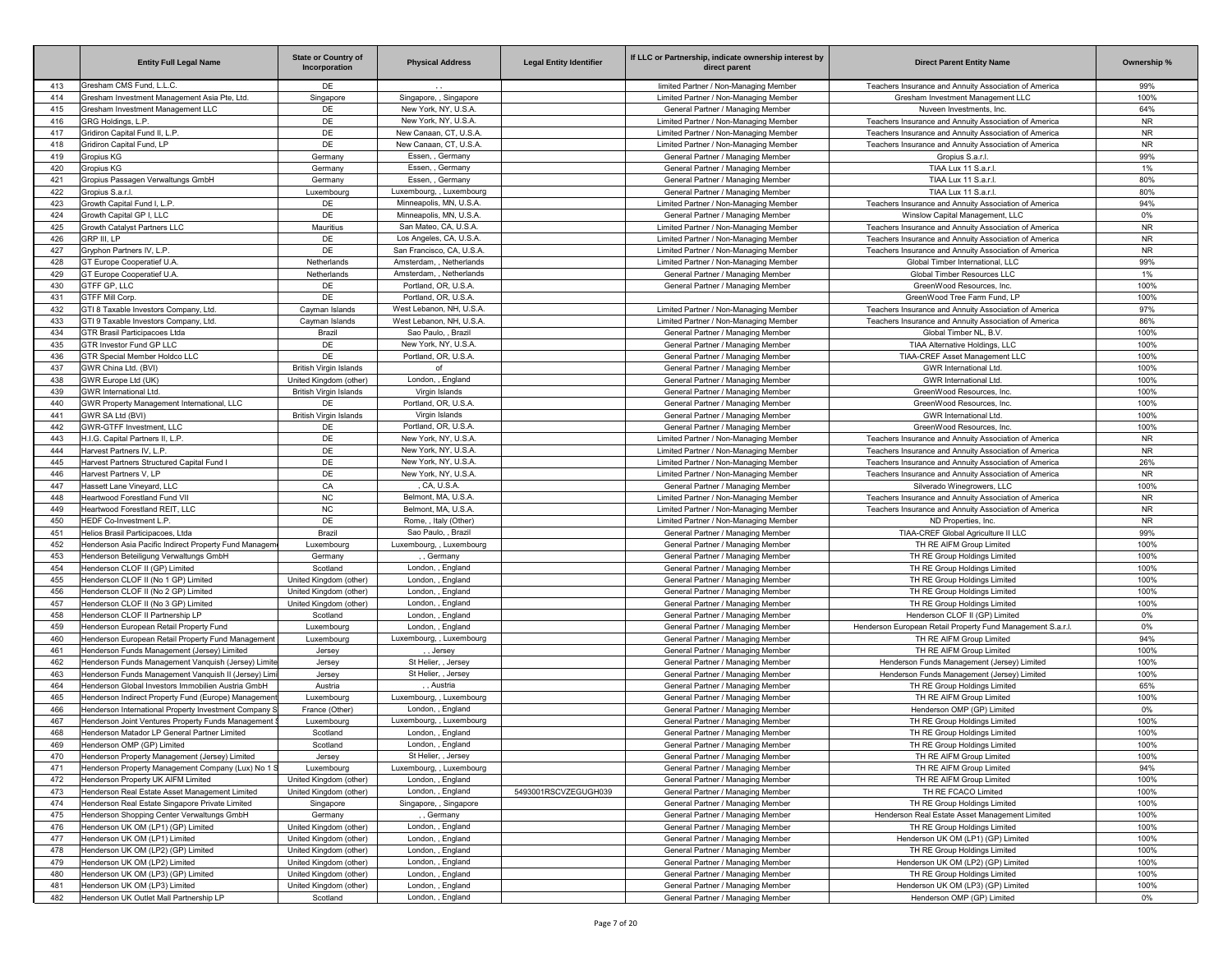|     | <b>Entity Full Legal Name</b>                       | <b>State or Country of</b><br>Incorporation | <b>Physical Address</b>       | <b>Legal Entity Identifier</b> | If LLC or Partnership, indicate ownership interest by<br>direct parent | <b>Direct Parent Entity Name</b>                      | Ownership % |
|-----|-----------------------------------------------------|---------------------------------------------|-------------------------------|--------------------------------|------------------------------------------------------------------------|-------------------------------------------------------|-------------|
| 483 | Henderson UK Property Investment LP                 | Scotland                                    | London, , England             |                                | General Partner / Managing Member                                      | Henderson OMP (GP) Limited                            | $0\%$       |
| 484 | HGI Immobilien GmbH                                 | Germany                                     | Frankfurt, , Germany          |                                | Limited Partner / Non-Managing Member                                  | TH RE Group Holdings Limited                          | 50%         |
| 485 | HINES EUROPEAN DEVELOPMENT FUND II, L.P.            | DE                                          | Houston, TX, U.S.A.           |                                | Limited Partner / Non-Managing Member                                  | Teachers Insurance and Annuity Association of America | <b>NR</b>   |
| 486 | HINES EUROPEAN DEVELOPMENT FUND, L.P.               | DE                                          | Houston, TX, U.S.A.           |                                | Limited Partner / Non-Managing Member                                  | Teachers Insurance and Annuity Association of America | <b>NR</b>   |
| 487 | HINES INDIA FUND LP                                 | DE                                          | Houston, TX, U.S.A.           |                                | Limited Partner / Non-Managing Member                                  | Teachers Insurance and Annuity Association of America | <b>NR</b>   |
| 488 | Hobson Avenue Vineyard, LLC                         | CA                                          | CA, U.S.A.                    |                                | General Partner / Managing Member                                      | Silverado Premium Properties, LLC                     | 100%        |
| 489 | Horizon Roads PTY LTD                               | Australia                                   | Sydney, , Australia           |                                | Limited Partner / Non-Managing Member                                  | Teachers Insurance and Annuity Association of America | <b>NR</b>   |
| 490 | HP V AIV-2, L.P.                                    | DE                                          | New York, NY, U.S.A           |                                | Limited Partner / Non-Managing Member                                  | Teachers Insurance and Annuity Association of America | <b>NR</b>   |
| 491 | HP V AIV-3, L.P.                                    | DE                                          | New York, NY, U.S.A           |                                | Limited Partner / Non-Managing Member                                  | Teachers Insurance and Annuity Association of America | <b>NR</b>   |
| 492 | HP V AIV-4, L.P.                                    | DE                                          | New York, NY, U.S.A           |                                | Limited Partner / Non-Managing Member                                  | Teachers Insurance and Annuity Association of America | <b>NR</b>   |
| 493 | HPF-GLB Fund II, LLC                                | DE                                          | Hartford, CT, U.S.A.          |                                | General Partner / Managing Member                                      | NA Property Fund Holdings, L.L.C.                     | 75%         |
| 494 | HV Freehold S.à r.l.                                | Luxembourg                                  | Luxembourg, , Luxembourg      |                                | General Partner / Managing Member                                      | HV Properties S.à r.l.                                | 100%        |
| 495 | HV Properties S.à r.l.                              | Luxembourg                                  | Luxembourg, , Luxembourg      |                                | General Partner / Managing Member                                      | Cityhold UK Holding S.à r.l                           | 100%        |
| 496 | 1595 Express, LLC                                   | DE                                          | New York, NY, U.S.A           | RMV6YKH6DXAUG7Y0DK02           | Limited Partner / Non-Managing Member                                  | I 595 Toll Road, LLC                                  | 50%         |
| 497 | 595 Toll Road, LLC                                  | DE                                          | New York, NY, U.S.A           |                                | General Partner / Managing Member                                      | TIAA Infrastructure Investments, LLC                  | 100%        |
| 498 | IAI Australia Fund II Pty, Ltd                      | Australia                                   | Victoria, , Australia         |                                |                                                                        | International Agricultural Investors Fund II, LLC     | 100%        |
| 499 | IAI Australia Fund II Trust                         | Australia                                   | Victoria, , Australia         |                                |                                                                        | International Agricultural Investors Fund II, LLC     | 100%        |
| 500 | IAI Australia Pty, Ltd                              | Australia                                   | Victoria, , Australia         |                                | General Partner / Managing Member                                      | International Agricultural Investors, LLC             | 100%        |
| 501 | <b>IAI Australia Trust</b>                          | Australia                                   | Victoria, , Australia         |                                |                                                                        | International Agricultural Investors, LLC             | 100%        |
| 502 | IAI USA Fund II, LLC                                | DE                                          | Champaign, IL, U.S.A          |                                | General Partner / Managing Member                                      | International Agricultural Investors Fund II, LLC     | 100%        |
| 503 | IAI USA, LLC                                        | DE                                          | Champaign, IL, U.S.A          |                                | General Partner / Managing Member                                      | International Agricultural Investors, LLC             | 100%        |
| 504 | ICV Partners III, LP                                | DE                                          | New York, NY, U.S.A           |                                | Limited Partner / Non-Managing Member                                  | Teachers Insurance and Annuity Association of America | <b>NR</b>   |
| 505 | ICV SGDL Co-Investment Holdings LLC                 | DE                                          | New York, New York, U.S.A     |                                | Limited Partner / Non-Managing Member                                  | Teachers Insurance and Annuity Association of America | <b>NR</b>   |
| 506 | IFHA-II Cooperatief U.A                             | Netherlands                                 | Amsterdam, , Netherlands      |                                | Limited Partner / Non-Managing Member                                  | Teachers Insurance and Annuity Association of America | <b>NR</b>   |
| 507 | Impact C.I.L Parent, LLC                            | DE                                          | San Francisco, CA, U.S.A      | 549300XFQMNU2WFJYT56           | Limited Partner / Non-Managing Member                                  | Teachers Insurance and Annuity Association of America | <b>NR</b>   |
| 508 | Impact Community Capital LLC                        | DE                                          | San Francisco, CA, U.S.A      |                                | Limited Partner / Non-Managing Member                                  | Teachers Insurance and Annuity Association of America | <b>NR</b>   |
| 509 | Impact PCCP IV LLC                                  | CA                                          | San Francisco, CA, U.S.A      |                                | Limited Partner / Non-Managing Member                                  | Teachers Insurance and Annuity Association of America | 57%         |
| 510 | Inception GP LLC                                    | DE                                          | New York, NY, U.S.A           |                                | General Partner / Managing Member                                      | Teachers Insurance and Annuity Association of America | 100%        |
| 511 | Inception Partners III, LP                          | DE                                          | New York, NY, U.S.A           |                                | General Partner / Managing Member                                      | Inception GP LLC                                      | 0%          |
| 512 | Inception Partners III, LP                          | DE                                          | New York, NY, U.S.A           |                                | Limited Partner / Non-Managing Member                                  | Teachers Insurance and Annuity Association of America | 49%         |
| 513 | Inception Partners IV, LP                           | DE                                          | New York, NY, U.S.A           |                                | General Partner / Managing Member                                      | Inception GP LLC                                      | 0%          |
| 514 | Inception Partners IV, LP                           | DE                                          | New York, NY, U.S.A           |                                | Limited Partner / Non-Managing Member                                  | Teachers Insurance and Annuity Association of America | 49%         |
| 515 | Inception Partners V, LP                            | DE                                          | New York, NY, U.S.A.          |                                | General Partner / Managing Member                                      | Inception GP LLC                                      | 0%          |
| 516 | Inception Partners V, LP                            | DE                                          | New York, NY, U.S.A.          |                                | Limited Partner / Non-Managing Member                                  | Teachers Insurance and Annuity Association of America | 49%         |
| 517 | Industrial Growth Partners II, L.P.                 | DE                                          | San Francisco, CA, U.S.A.     |                                | Limited Partner / Non-Managing Member                                  | Teachers Insurance and Annuity Association of America | <b>NR</b>   |
| 518 | Industrial Growth Partners III, LP                  | DE                                          | San Francisco, CA, U.S.A.     |                                | Limited Partner / Non-Managing Member                                  | Teachers Insurance and Annuity Association of America | <b>NR</b>   |
| 519 | Industrial Growth Partners IV, L.P.                 | DE                                          | San Francisco, CA, U.S.A.     |                                | Limited Partner / Non-Managing Member                                  | Teachers Insurance and Annuity Association of America | <b>NR</b>   |
| 520 | Infra Alpha LLC                                     | DE                                          | New York, NY, U.S.A           |                                | General Partner / Managing Member                                      | Teachers Insurance and Annuity Association of America | 100%        |
| 521 | ING Furman Selz Investors III, LP                   | DE                                          | New York, NY, U.S.A           |                                | Limited Partner / Non-Managing Member                                  | Teachers Insurance and Annuity Association of America | <b>NR</b>   |
| 522 | Innesbrook Apartments, LLC                          | DE                                          | Hartford, CT, U.S.A.          |                                | Limited Partner / Non-Managing Member                                  | Casa Partners V Holdings, L.L.C                       | 100%        |
| 523 | Insignia Capital Partners, LP                       | DE                                          | Walnut Creek, CA, U.S.A       |                                | Limited Partner / Non-Managing Member                                  | Teachers Insurance and Annuity Association of America | 26%         |
| 524 | Insignia Truco Holdings LLC                         | DE                                          | Walnut Creek, CA, U.S.A       |                                | Limited Partner / Non-Managing Member                                  | Teachers Insurance and Annuity Association of America | <b>NR</b>   |
| 525 | International Agricultural Investors Fund II, LLC   | DE                                          | Champaign, IL, U.S.A.         |                                | General Partner / Managing Member                                      | Ceres Agricultural Properties, LLC                    | 99%         |
| 526 | International Agricultural Investors, LLC           | DE                                          | Champaign, IL, U.S.A.         |                                | General Partner / Managing Member                                      | Ceres Agricultural Properties, LLC                    | 99%         |
| 527 | International Agricultural Management, LLC          | DE                                          | Champaign, IL, U.S.A.         |                                | General Partner / Managing Member                                      | Westchester Group Investment Management, Inc.         | 50%         |
| 528 | Ipopema 95 Fundusz Inwestycyjny Zamknięty Aktywów N | Poland                                      | Poland                        |                                | Limited Partner / Non-Managing Member                                  | Global Timber NL, B.V.                                | 100%        |
| 529 | IPS Holdings, LLC                                   | DE                                          | Greenwood Village, CO, U.S.A. |                                | Limited Partner / Non-Managing Member                                  | Teachers Insurance and Annuity Association of America | NR.         |
| 530 | Iridium Nouvelle Autoroute 30 Inc.                  | Canada                                      | Montreal, Quebec, Canada      |                                |                                                                        | ACS NA30 Holding Inc.                                 | 100%        |
| 531 | Iris Brasil Participaco Ltda                        | Brazil                                      | Sao Paulo, , Brazil           |                                | General Partner / Managing Member                                      | Helios Brasil Participacoes, Ltda                     | 99%         |
| 532 | IRUS Lubon Sp. z o.o.                               | Poland                                      | Lubon. . Poland               |                                | General Partner / Managing Member                                      | Neptune Polish Property Venture BV                    | 100%        |
| 533 | IRUS Vicolungo II S.r.I                             | Italy (Other)                               | Vicolungo, , Italy (Other)    |                                | General Partner / Managing Member                                      | Neptune Vicolungo S.r.l.                              | 100%        |
| 534 | IRUS Vicolungo III S.r.I.                           | Italy (Other)                               | Vicolungo, , Italy (Other)    |                                | General Partner / Managing Member                                      | Neptune Vicolungo S.r.l.                              | 100%        |
| 535 | IRUS Vicolungo S.r.l.                               | Italy (Other)                               | Vicolungo, , Italy (Other)    |                                | General Partner / Managing Member                                      | Neptune Vicolungo S.r.l.                              | 100%        |
| 536 | Islazul General Partner S.à.r.l                     | Luxembourg                                  | Luxembourg. . Luxembourg      |                                | General Partner / Managing Member                                      | TH RE Group Holdings Limited                          | 100%        |
| 537 | Itauba Propriedades Agricolas LTDA                  | Brazil                                      | Sao Paulo, , Brazil           |                                | General Partner / Managing Member                                      | Janus Brasil Participacoes, S.A.                      | 100%        |
| 538 | Janus Brasil Participacoes, S.A.                    | Brazil                                      | Sao Paulo, , Brazil           |                                |                                                                        | Radar Propriedades Agricolas SA                       | <b>NR</b>   |
| 539 | Janus Brasil Participacoes, S.A.                    | Brazil                                      | Sao Paulo, , Brazil           |                                |                                                                        | Iris Brasil Participaco Ltda                          | 48%         |
| 540 | Janus Brasil Participacoes, S.A.                    | Brazil                                      | Sao Paulo, , Brazil           |                                |                                                                        | Helios Brasil Participacoes, Ltda                     | 1%          |
| 541 | Jatobá Propriedades Agrícolas Ltda.                 | Brazil                                      | Sao Paulo, , Brazil           |                                |                                                                        | Tellus Brasil Participações S.A                       | 99%         |
| 542 | Jatoba S. A.                                        | Brazil                                      | Sao Paulo, , Brazil           |                                |                                                                        | Janus Brasil Participacoes, S.A.                      | 100%        |
| 543 | Jefferies Capital Partners IV LP                    | DE                                          | New York, NY, U.S.A.          |                                | Limited Partner / Non-Managing Member                                  | Teachers Insurance and Annuity Association of America | <b>NR</b>   |
| 544 | Jequitibá Propriedades Agrícolas Ltda               | Brazil                                      | Sao Paulo. . Brazil           |                                | General Partner / Managing Member                                      | Janus Brasil Participacoes, S.A.                      | 100%        |
| 545 | JWL Properties, Inc.                                | DE                                          | New York, NY, U.S.A.          |                                |                                                                        | 485 Properties, LLC                                   | 100%        |
| 546 | Kaspick & Company, LLC                              | DE                                          | Redwood City, CA, U.S.A.      |                                | General Partner / Managing Member                                      | TIAA-CREF Redwood, LLC                                | 100%        |
| 547 | Kendrick Laney, LLC                                 | DE                                          | Boston, MA, U.S.A.            |                                | Limited Partner / Non-Managing Member                                  | Teachers Insurance and Annuity Association of America | 34%         |
| 548 | Kohlberg Investors VII, L.P.                        | Cayman Islands                              | Mount Kisco, NY, U.S.A.       |                                | Limited Partner / Non-Managing Member                                  | Teachers Insurance and Annuity Association of America | <b>NR</b>   |
| 549 | KS Freehold S.à r.l.                                | Luxembourg                                  | Luxembourg, , Luxembourg      |                                | General Partner / Managing Member                                      | Cityhold Sterling S.à r.l.                            | 100%        |
| 550 | KS Leasehold S.à r.l.                               | Luxembourg                                  | Luxembourg, , Luxembourg      |                                | General Partner / Managing Member                                      | Cityhold Sterling S.à r.l.                            | 100%        |
| 551 | L&C Log Co, LLC                                     | DE                                          | Portland, OR, U.S.A.          |                                | Limited Partner / Non-Managing Member                                  | Lewis & Clark Timberlands, LLC                        | 100%        |
| 552 | L&C Special Member Holdco, LLC                      | DE                                          | New York, NY, U.S.A.          |                                | General Partner / Managing Member                                      | TIAA-CREF Asset Management LLC                        | 100%        |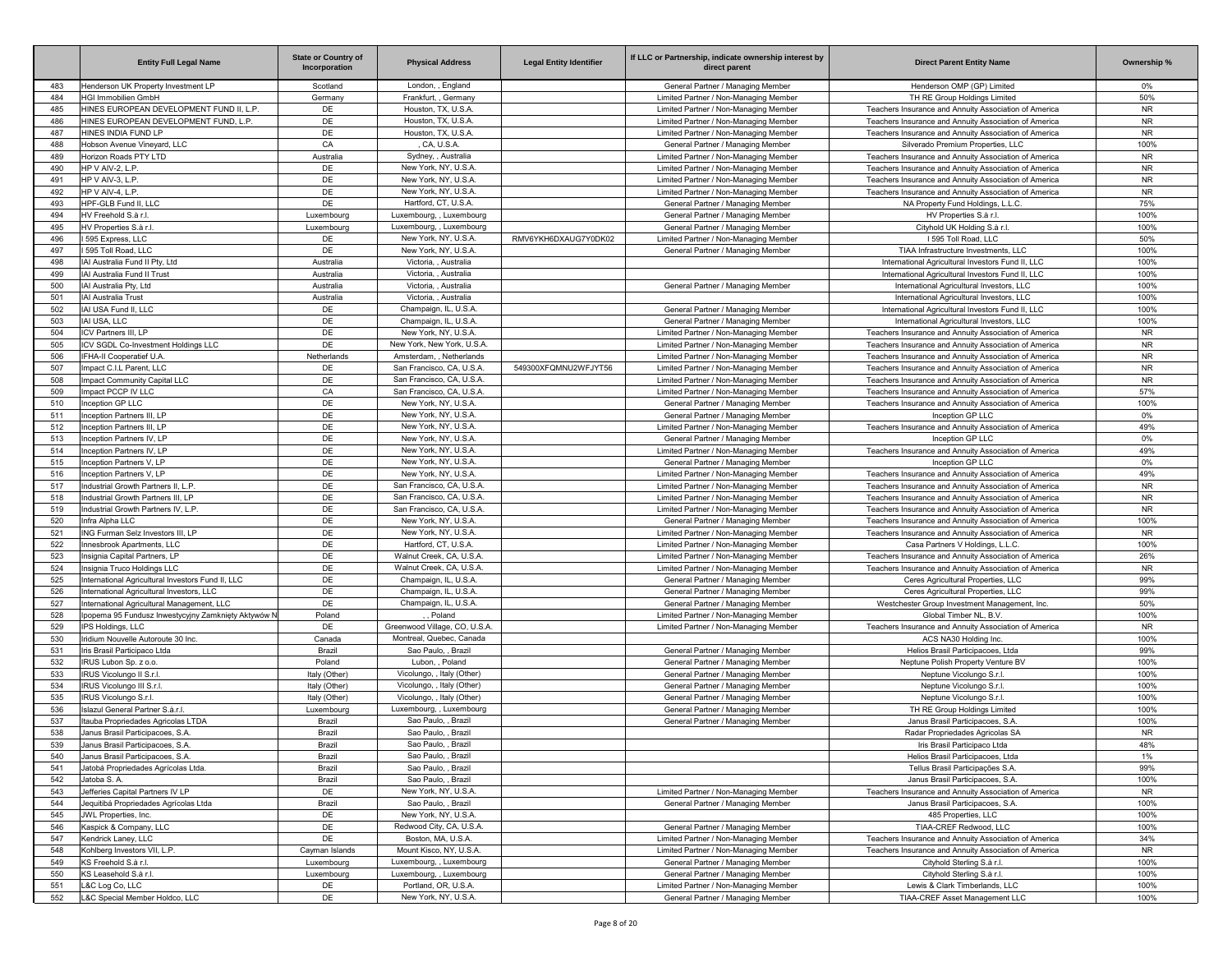|            | <b>Entity Full Legal Name</b>                                                                                  | <b>State or Country of</b><br>Incorporation      | <b>Physical Address</b>                            | <b>Legal Entity Identifier</b> | If LLC or Partnership, indicate ownership interest by<br>direct parent | <b>Direct Parent Entity Name</b>                                                       | Ownership %       |
|------------|----------------------------------------------------------------------------------------------------------------|--------------------------------------------------|----------------------------------------------------|--------------------------------|------------------------------------------------------------------------|----------------------------------------------------------------------------------------|-------------------|
| 553        | L&C Tree Farms, LLC                                                                                            | DE                                               | Portland, OR, U.S.A                                |                                | Limited Partner / Non-Managing Member                                  | Lewis & Clark Timberlands, LLC                                                         | 100%              |
| 554        | <b>L&amp;C TRS LLC</b>                                                                                         | DE                                               | Portland, OR, U.S.A                                |                                | Limited Partner / Non-Managing Member                                  | L&C Tree Farms, LLC                                                                    | 100%              |
| 555        | LAF Holdings, LLC                                                                                              | DE                                               | Marina del Rey, CA, U.S.A.                         |                                | Limited Partner / Non-Managing Member                                  | Teachers Insurance and Annuity Association of America                                  | <b>NR</b>         |
| 556        | Laney Directional Drilling (Texas), LLC                                                                        | <b>TX</b>                                        | Spring, TX, U.S.A.                                 |                                | General Partner / Managing Member                                      | Laney Directional Drilling Co.                                                         | 100%              |
| 557        | Laney Directional Drilling Co.                                                                                 | TX                                               | Spring, TX, U.S.A.<br>Sao Paulo, , Brazil          |                                |                                                                        | <b>LDD Acquisition Corp</b>                                                            | 100%<br>100%      |
| 558<br>559 | Laney Directional Drilling do Brasil Perfuracoes LTDA<br>Las Colinas Investment Properties Limited Partnership | Brazil<br>DE                                     | Chicago, IL, U.S.A                                 |                                | Limited Partner / Non-Managing Member                                  | Laney Directional Drilling Co.<br>T-Investment Properties Corp.                        | 82%               |
| 560        | <b>LDD Acquisition Corp</b>                                                                                    | DE                                               | Boston, MA, U.S.A                                  |                                |                                                                        | LDD Holdings, LLC                                                                      | 100%              |
| 561        | LDD Holdings, LLC                                                                                              | DE                                               | Boston, MA, U.S.A.                                 |                                | Limited Partner / Non-Managing Member                                  | Kendrick Laney, LLC                                                                    | 66%               |
| 562        | LeapFrog Financial Inclusion Fund                                                                              | Mauritius                                        | Port Louis. . Mauritius                            |                                | Limited Partner / Non-Managing Member                                  | Teachers Insurance and Annuity Association of America                                  | <b>NR</b>         |
| 563        | LeapFrog Financial Inclusion Fund II, LP                                                                       | Mauritius                                        | Port Louis. . Mauritius                            |                                | Limited Partner / Non-Managing Member                                  | Teachers Insurance and Annuity Association of America                                  | <b>NR</b>         |
| 564        | Legacy Place Associates LLC                                                                                    | DE                                               | Chestnut Hill, MA, U.S.A.                          |                                | Limited Partner / Non-Managing Member                                  | T-C Legacy Place Member LLC                                                            | 50%               |
| 565        | Legacy Place, LLC                                                                                              | MA                                               | Dedham, MA, U.S.A                                  |                                | General Partner / Managing Member                                      | Legacy Place Associates LLC                                                            | 100%              |
| 566        | Lend Lease Jem Partners LTD                                                                                    | Bermuda                                          | Singapore, , Singapore                             |                                | Limited Partner / Non-Managing Member                                  | Teachers Insurance and Annuity Association of America                                  | <b>NR</b>         |
| 567        | Lewis & Clark Timberlands, LLC                                                                                 | DE                                               | Portland, OR, U.S.A                                |                                | General Partner / Managing Member                                      | Teachers Insurance and Annuity Association of America                                  | 75%               |
| 568        | Liberty M & R SPV II, LP                                                                                       | DE                                               | , U.S.A.                                           |                                | Limited Partner / Non-Managing Member                                  | Teachers Insurance and Annuity Association of America                                  | 100%              |
| 569        | Lime Rock Partners III, L.P.                                                                                   | Cayman Islands                                   | Westport, CT, U.S.A.                               | 549300N43P5M1THP6049           | Limited Partner / Non-Managing Member                                  | Teachers Insurance and Annuity Association of America                                  | <b>NR</b>         |
| 570        | Lime Rock Partners IV, L.P.                                                                                    | Cayman Islands                                   | Westport, CT, U.S.A                                | 549300R27AK35LBNXN41           | Limited Partner / Non-Managing Member                                  | Teachers Insurance and Annuity Association of America                                  | <b>NR</b>         |
| 571        | Lime Rock Partners V. L.P.                                                                                     | Cayman Islands                                   | Westport, CT, U.S.A                                | 549300BGFCWGTRVGBH90           | Limited Partner / Non-Managing Member                                  | Teachers Insurance and Annuity Association of America                                  | <b>NR</b>         |
| 572        | Littlejohn Fund II, L.P.                                                                                       | DE                                               | Greenwich, CT, U.S.A.                              |                                | Limited Partner / Non-Managing Member                                  | Teachers Insurance and Annuity Association of America                                  | <b>NR</b>         |
| 573        | Littlejohn Fund III, L.P.                                                                                      | DE                                               | Greenwich, CT, U.S.A.                              |                                | Limited Partner / Non-Managing Member                                  | Teachers Insurance and Annuity Association of America                                  | <b>NR</b>         |
| 574        | Littlejohn Partners IV, L.P.                                                                                   | DE                                               | Greenwich, CT, U.S.A.                              |                                | Limited Partner / Non-Managing Member                                  | Teachers Insurance and Annuity Association of America                                  | <b>NR</b>         |
| 575        | LNK Partners II, L.P.                                                                                          | DE                                               | White Plains, NY, U.S.A.                           |                                | Limited Partner / Non-Managing Member                                  | Teachers Insurance and Annuity Association of America                                  | <b>NR</b>         |
| 576        | LNK Partners, LP                                                                                               | DE                                               | White Plains, NY, U.S.A.                           |                                | Limited Partner / Non-Managing Member                                  | Teachers Insurance and Annuity Association of America                                  | <b>NR</b>         |
| 577        | Loma del Rio Vineyards LLC                                                                                     | DE                                               | Champaign, IL, U.S.A                               |                                | General Partner / Managing Member                                      | Premiere Agricultural Properties, LLC                                                  | 45%               |
| 578        | Loma del Rio Vineyards LLC                                                                                     | DE                                               | Champaign, IL, U.S.A.                              |                                | General Partner / Managing Member                                      | Global AG Properties USA LLC                                                           | 55%               |
| 579        | Loma Verde, LLC                                                                                                | DE                                               | CA, U.S.A.                                         |                                | General Partner / Managing Member                                      | Silverado Premium Properties, LLC                                                      | 100%              |
| 580        | London Belgrave Unit Trust                                                                                     | Jersey                                           | St. Helier, , Jersey<br>Portland, OR, U.S.A        |                                |                                                                        | Cityhold UK Holding S.à r.l.                                                           | 99%<br>100%       |
| 581<br>582 | Lower Columbia Tree Farm, LLC<br>Madison Dell Ranch Apartments, LLC                                            | DE<br>DE                                         | Hartford, CT, U.S.A.                               |                                | General Partner / Managing Member<br>General Partner / Managing Member | GreenWood Tree Farm Fund, LP<br>Casa Grande Investments I, LLC                         | 100%              |
| 583        | Main Post Growth Capital, L.P.                                                                                 | DE                                               | San Francisco, CA, U.S.A                           |                                | Limited Partner / Non-Managing Member                                  | Teachers Insurance and Annuity Association of America                                  | <b>NR</b>         |
| 584        | Mandala AG SPV                                                                                                 | Mauritius                                        | , India (Other)                                    |                                | Limited Partner / Non-Managing Member                                  | Teachers Insurance and Annuity Association of America                                  | <b>NR</b>         |
| 585        | Mandala Agribusiness Fund                                                                                      | Mauritius                                        | , India (Other)                                    |                                | Limited Partner / Non-Managing Member                                  | Teachers Insurance and Annuity Association of America                                  | 33%               |
| 586        | Mandala FF SPV                                                                                                 | Mauritius                                        | EBENE, , Mauritius                                 |                                | Limited Partner / Non-Managing Member                                  | Teachers Insurance and Annuity Association of America                                  | <b>NR</b>         |
| 587        | Mandala Food Co-Investment Holdings II SPV                                                                     | Mauritius                                        | Mauritius                                          |                                | Limited Partner / Non-Managing Member                                  | Occator Agricultural Properties, LLC                                                   | 100%              |
| 588        | Mandala Food Fund II                                                                                           | Mauritius                                        | EBENE, , Mauritius                                 |                                | Limited Partner / Non-Managing Member                                  | Teachers Insurance and Annuity Association of America                                  | 28%               |
| 589        | Mandala Jain Family Co-Investment Limited                                                                      | Mauritius                                        | Mauritius                                          |                                | Limited Partner / Non-Managing Member                                  | Mandala Food Co-Investment Holdings II SPV                                             | <b>NR</b>         |
| 590        | Mandala Jain Food Co-Investment Limited                                                                        | Mauritius                                        | Mauritius                                          |                                | Limited Partner / Non-Managing Member                                  | Mandala Food Co-Investment Holdings II SPV                                             | <b>NR</b>         |
| 591        | Mandala Jain Irrigation Co-Investment Limited                                                                  | Mauritius                                        | Mauritius                                          |                                | Limited Partner / Non-Managing Member                                  | Mandala Food Co-Investment Holdings II SPV                                             | <b>NR</b>         |
| 592        | Mansilla Participacoes Ltda                                                                                    | Brazil                                           | Sao Paulo, , Brazil                                |                                | General Partner / Managing Member                                      | Demeter Agricultural Properties, LLC                                                   | 1%                |
| 593        | Mansilla Participacoes Ltda                                                                                    | Brazil                                           | Sao Paulo. . Brazil                                |                                | General Partner / Managing Member                                      | Teachers Insurance and Annuity Association of America                                  | 99%               |
| 594        | Mansion Apartments, LLC                                                                                        | DE                                               | Hartford, CT, U.S.A.                               |                                | Limited Partner / Non-Managing Member                                  | Casa Partners IV, L.P.                                                                 | 100%              |
| 595        | Marsino Vineyard, LLC                                                                                          | CA                                               | CA. U.S.A.                                         |                                | General Partner / Managing Member                                      | Silverado Premium Properties, LLC                                                      | 100%              |
| 596        | Materra, LLC                                                                                                   | CA                                               | New York, NY, U.S.A.                               |                                | Limited Partner / Non-Managing Member                                  | Occator Agricultural Properties, LLC                                                   | 47%               |
| 597        | McCommas Bluff Holdings LLC                                                                                    | DE                                               | El Segundo, CA, U.S.A                              |                                | General Partner / Managing Member                                      | North American Sustainable Energy Fund, L.P.                                           | 36%               |
| 598        | MDCP Co-Investors (Varital), L.P.                                                                              | DE                                               | Chicago, IL, U.S.A.                                |                                | Limited Partner / Non-Managing Member                                  | Teachers Insurance and Annuity Association of America                                  | <b>NR</b>         |
| 599        | MDCP Co-investors Windy, L.P.                                                                                  | DE                                               | Chicago, IL, U.S.A.                                |                                | Limited Partner / Non-Managing Member                                  | Teachers Insurance and Annuity Association of America                                  | <b>NR</b>         |
| 600        | MDCP US Co-Investors (Umbrella), L.P.                                                                          | DE                                               | Chicago, IL, U.S.A.                                |                                | Limited Partner / Non-Managing Member                                  | Teachers Insurance and Annuity Association of America                                  | <b>NR</b>         |
| 601        | Melville Service Road & Lindbergh LLC                                                                          | DE                                               | Uniondale, NY, U.S.A.                              |                                | Limited Partner / Non-Managing Member                                  | Tri-State Prime Property Venture LLC                                                   | 100%              |
| 602        | Mercato Partners Growth III, L.P                                                                               | DE                                               | Salt Lake City, UT, U.S.A                          |                                | Limited Partner / Non-Managing Member                                  | Teachers Insurance and Annuity Association of America                                  | <b>NR</b>         |
| 603<br>604 | Merrill Lynch Global Emerging Markets Partners, L.P.<br>Merseylink (Finance) Limited                           | DE                                               | New York, NY, U.S.A.<br>Widnes Cheshire, , England |                                | Limited Partner / Non-Managing Member                                  | Teachers Insurance and Annuity Association of America<br>Merseylink (Holdings) Limited | <b>NR</b><br>100% |
|            | Merseylink (Holdings) Limited                                                                                  | United Kingdom (other)                           | Widnes Cheshire, , England                         |                                |                                                                        |                                                                                        | 37%               |
| 605<br>606 | Merseylink (Issuer) plc                                                                                        | United Kingdom (other)<br>United Kingdom (other) | Widnes Cheshire, , England                         |                                |                                                                        | Wigg Investments Limited<br>Merseylink (Finance) Limited                               | 100%              |
| 607        | Merseylink Limited                                                                                             | United Kingdom (other)                           | Widnes Cheshire, , England                         | 213800AF884734MYOT40           |                                                                        | Mersevlink (Finance) Limited                                                           | 100%              |
| 608        | MES Partners, Inc.                                                                                             | <b>TX</b>                                        | Dallas, TX, U.S.A.                                 |                                |                                                                        | Teachers Insurance and Annuity Association of America                                  | <b>NR</b>         |
| 609        | Metro Centre Office Park, L.L.C.                                                                               | DE                                               | Hartford, CT, U.S.A.                               |                                | General Partner / Managing Member                                      | NA Property Fund Holdings, L.L.C.                                                      | 100%              |
| 610        | Metropolitan Workforce Housing Fund LLC                                                                        | DE                                               | New York, NY, U.S.A.                               |                                | Limited Partner / Non-Managing Member                                  | Teachers Insurance and Annuity Association of America                                  | <b>NR</b>         |
| 611        | Mill Co-Investment Holdings, L.P.                                                                              | Cayman Islands                                   | New York, NY, U.S.A.                               |                                | Limited Partner / Non-Managing Member                                  | Teachers Insurance and Annuity Association of America                                  | <b>NR</b>         |
| 612        | ML Casa II Management, LLC                                                                                     | DE                                               | Hartford, CT, U.S.A.                               |                                | Limited Partner / Non-Managing Member                                  | Casa Partners II, L.P.                                                                 | 100%              |
| 613        | ML Casa II, L.P.                                                                                               | DE                                               | Hartford, CT, U.S.A.                               |                                | General Partner / Managing Member                                      | ML Casa II Management, LLC                                                             | 1%                |
| 614        | ML Casa II, L.P.                                                                                               | DE                                               | Hartford, CT, U.S.A.                               |                                | Limited Partner / Non-Managing Member                                  | Casa Partners II, L.P.                                                                 | 99%               |
| 615        | ML Casa III Management, LLC                                                                                    | DE                                               | Hartford, CT, U.S.A.                               |                                | Limited Partner / Non-Managing Member                                  | Casa Partners III, L.P.                                                                | 100%              |
| 616        | ML Casa III, L.P.                                                                                              | DE                                               | Hartford, CT, U.S.A.                               |                                | General Partner / Managing Member                                      | ML Casa III Management, LLC                                                            | 1%                |
| 617        | ML Casa III, L.P.                                                                                              | DE                                               | Hartford, CT, U.S.A.                               |                                | Limited Partner / Non-Managing Member                                  | Casa Partners III, L.P.                                                                | 99%               |
| 618        | ML Casa IV Management, LLC                                                                                     | DE                                               | Hartford, CT, U.S.A.                               |                                | Limited Partner / Non-Managing Member                                  | Casa Partners IV, L.P.                                                                 | 100%              |
| 619        | ML Casa IV, L.P.                                                                                               | DE                                               | Hartford, CT, U.S.A.                               |                                | General Partner / Managing Member                                      | ML Casa IV Management, LLC                                                             | 1%                |
| 620        | ML Casa IV, L.P.                                                                                               | DE                                               | Hartford, CT, U.S.A.                               |                                | Limited Partner / Non-Managing Member                                  | Casa Partners IV, L.P.                                                                 | 99%               |
| 621        | ML Casa V Management, LLC                                                                                      | DE                                               | Hartford, CT, U.S.A.                               |                                | Limited Partner / Non-Managing Member                                  | Casa Partners V Holdings, L.L.C.                                                       | 100%              |
| 622        | ML Casa V, L.P.                                                                                                | DE                                               | Hartford, CT, U.S.A.                               |                                | General Partner / Managing Member                                      | ML Casa V Management, LLC                                                              | 0%                |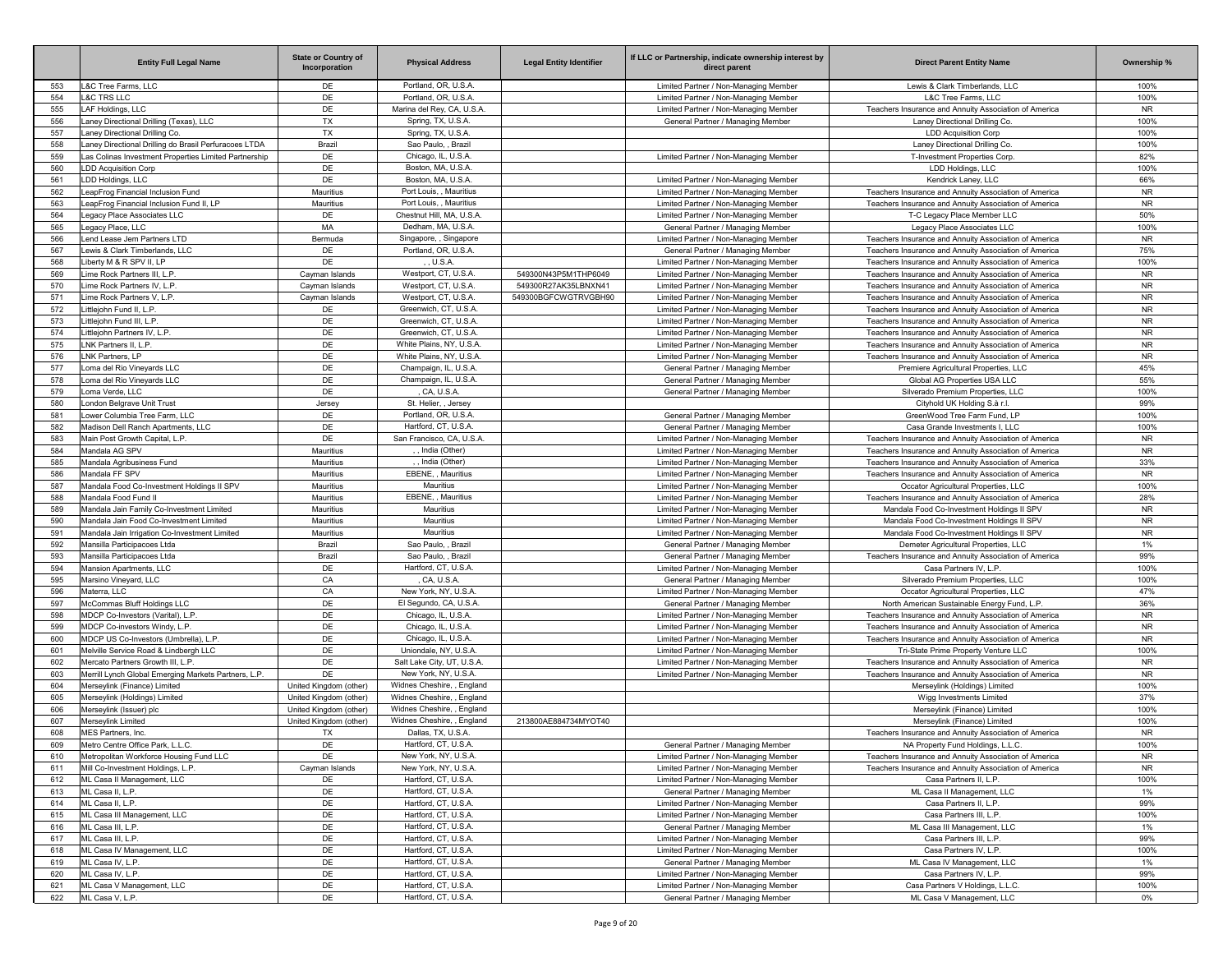|            | <b>Entity Full Legal Name</b>                                                             | <b>State or Country of</b><br>Incorporation | <b>Physical Address</b>                          | <b>Legal Entity Identifier</b> | If LLC or Partnership, indicate ownership interest by<br>direct parent | <b>Direct Parent Entity Name</b>                                                            | Ownership %  |
|------------|-------------------------------------------------------------------------------------------|---------------------------------------------|--------------------------------------------------|--------------------------------|------------------------------------------------------------------------|---------------------------------------------------------------------------------------------|--------------|
| 623        | ML Casa V, L.P.                                                                           | DE                                          | Hartford, CT, U.S.A.                             |                                | Limited Partner / Non-Managing Member                                  | Casa Partners V Holdings, L.L.C.                                                            | 100%         |
| 624        | ML Casa VI Management, LLC                                                                | DE                                          | Hartford, CT, U.S.A.                             |                                | General Partner / Managing Member                                      | Casa Partners VI Holdings, LLC                                                              | 100%         |
| 625        | ML Casa VI. LP                                                                            | DE                                          | Hartford, CT, U.S.A.                             |                                | Limited Partner / Non-Managing Member                                  | Casa Partners VI Holdings, LLC                                                              | 100%         |
| 626        | ML CASA VII Management, LLC                                                               | DE                                          | Hartford, CT, U.S.A.                             |                                | General Partner / Managing Member                                      | Casa Partners VII Holdings, LLC                                                             | 100%         |
| 627        | ML CASA VII, LP                                                                           | DE                                          | Hartford, CT, U.S.A.                             |                                | Limited Partner / Non-Managing Member                                  | Casa Partners VII Holdings, LLC                                                             | 99%          |
| 628        | ML CASA VII. LP<br>MLVI Boca Vista Apartments, LLC                                        | DE<br>DE                                    | Hartford, CT, U.S.A.<br>Hartford, CT, U.S.A.     |                                | Limited Partner / Non-Managing Member                                  | ML CASA VII Management, LLC                                                                 | 1%<br>100%   |
| 629<br>630 | MLVI Martha's Vineyard Apartments, LLC                                                    | DE                                          | Hartford, CT, U.S.A.                             |                                | General Partner / Managing Member<br>General Partner / Managing Member | ML Casa VI, LP<br>ML Casa VI, LP                                                            | 100%         |
| 631        | MLVI Park Lake Apartments, LLC                                                            | DE                                          | Hartford, CT, U.S.A.                             |                                | General Partner / Managing Member                                      | ML Casa VI. LP                                                                              | 100%         |
| 632        | MLVI Paseo Apartments, LLC                                                                | DE                                          | Hartford, CT, U.S.A.                             |                                | Limited Partner / Non-Managing Member                                  | ML Casa VI, LP                                                                              | 100%         |
| 633        | MLVI Pointe At Crabtree Apartments, LLC                                                   | DE                                          | Hartford, CT, U.S.A.                             |                                | General Partner / Managing Member                                      | ML Casa VI, LP                                                                              | 100%         |
| 634        | MLVI Symphony Place Apartments, LLC                                                       | DE                                          | Hartford, CT, U.S.A.                             |                                | General Partner / Managing Member                                      | ML Casa VI. LP                                                                              | 100%         |
| 635        | MM Funding, LLC                                                                           | DE                                          | New York, NY, U.S.A.                             |                                | General Partner / Managing Member                                      | Teachers Insurance and Annuity Association of America                                       | 100%         |
| 636        | Mobile Technologies (Equity Co-Invest)                                                    | DE                                          | New York, NY, U.S.A.                             |                                | Limited Partner / Non-Managing Member                                  | Teachers Insurance and Annuity Association of America                                       | <b>NR</b>    |
| 637        | Montague Pierrepont Partners LLC                                                          | DE                                          | Brooklyn, NY, U.S.A                              |                                | Limited Partner / Non-Managing Member                                  | RCD TGA Pierrepont Partners LLC                                                             | 48%          |
| 638        | Monterrey Forestal GWR S.A.S.                                                             | Colombia                                    | Bogota, , Colombia                               |                                |                                                                        | GreenWood Resources, Inc.                                                                   | 80%          |
| 639        | Montgomery Mall of Maryland, LLC                                                          | <b>MD</b>                                   | Los Angeles, CA, U.S.A.                          |                                | Limited Partner / Non-Managing Member                                  | T-C Montgomery Mall LLC                                                                     | 50%          |
| 640        | Morgan Stanley Global Emerging Markets Private Investn                                    | DE                                          | New York, NY, U.S.A.                             |                                | Limited Partner / Non-Managing Member                                  | Teachers Insurance and Annuity Association of America                                       | <b>NR</b>    |
| 641        | Mosaic Capital Investors I, LP                                                            | DE                                          | Charlotte, NC, U.S.A                             |                                | Limited Partner / Non-Managing Member                                  | Teachers Insurance and Annuity Association of America                                       | <b>NR</b>    |
| 642        | MP FRG Co-Investors 2014 LLC                                                              | DE                                          | Boston, MA, U.S.A.                               |                                | Limited Partner / Non-Managing Member                                  | Teachers Insurance and Annuity Association of America                                       | 30%          |
| 643        | MP Owner, LLC                                                                             | DE                                          | Brooklyn, NY, U.S.A                              |                                | General Partner / Managing Member                                      | Montague Pierrepont Partners LLC                                                            | 100%         |
| 644        | MSX International, Inc.                                                                   | DE                                          | Warren, MI, U.S.A                                | 549300WSNU6NEU834991           | Limited Partner / Non-Managing Member                                  | Teachers Insurance and Annuity Association of America                                       | <b>NR</b>    |
| 645        | Municipal Cash Portfolio LLC                                                              | DE<br>DE                                    | Chicago, IL, U.S.A.<br>San Francisco, CA, U.S.A. |                                | General Partner / Managing Member                                      | Nuveen Asset Management, LLC                                                                | 0%           |
| 646<br>647 | MyVest Advisors Corporation<br>MvVest Corporation                                         | DE                                          | San Francisco, CA, U.S.A                         |                                | Not reportable interest                                                | MyVest Corporation                                                                          | 100%<br>100% |
| 648        | NA Property Fund Holdings, L.L.C.                                                         | DE                                          | Hartford, CT, U.S.A.                             |                                | Not reportable interest<br>Limited Partner / Non-Managing Member       | Teachers Insurance and Annuity Association of America<br>North American Property Fund, L.P. | 100%         |
| 649        | Nautic Partners VII, L.P.                                                                 | DE                                          | Providence, RI, U.S.A.                           |                                | Limited Partner / Non-Managing Member                                  | Teachers Insurance and Annuity Association of America                                       | <b>NR</b>    |
| 650        | ND Europe Office Holding S.à r.l.                                                         | Luxembourg                                  | Luxembourg, , Luxembourg                         |                                | General Partner / Managing Member                                      | ND Europe S.a.r.l.                                                                          | 100%         |
| 651        | ND Europe S.a.r.l.                                                                        | Luxembourg                                  | Luxembourg, , Luxembourg                         |                                | General Partner / Managing Member                                      | ND Properties, Inc.                                                                         | 100%         |
| 652        | ND Properties, Inc.                                                                       | DE                                          | New York, NY, U.S.A                              | 549300SH3CXR68EM3G92           |                                                                        | Teachers Insurance and Annuity Association of America                                       | 100%         |
| 653        | <b>NE Agricola LTDA</b>                                                                   | Brazil                                      | Sao Paulo, , Brazil                              |                                | General Partner / Managing Member                                      | Janus Brasil Participacoes, S.A                                                             | 100%         |
| 654        | Neptune Annopol Sp. z o.o.                                                                | Poland                                      | Warsaw, , Poland                                 | 2138008E469PGX7HDU28           | General Partner / Managing Member                                      | Neptune Polish Property Venture BV                                                          | 100%         |
| 655        | Neptune Getafe Outlet S.L                                                                 | Spain                                       | Madrid, , Spain                                  |                                | General Partner / Managing Member                                      | Neptune Madrid Holdco S.L                                                                   | 100%         |
| 656        | Neptune Getafe Propco S.I                                                                 | Spain                                       | Madrid. . Spain                                  |                                | General Partner / Managing Member                                      | Neptune Getafe Outlet S.L                                                                   | 100%         |
| 657        | Neptune Holding Spain, S.L.                                                               | Spain                                       | Madrid, , Spain                                  |                                | General Partner / Managing Member                                      | Neptune Property Venture S.à r.l.                                                           | 100%         |
| 658        | Neptune Krakow Sp. z o.o.                                                                 | Poland                                      | Warsaw, , Poland                                 |                                | General Partner / Managing Member                                      | Neptune Polish Property Venture BV                                                          | 100%         |
| 659        | Neptune Las Rozas Outlet S.L                                                              | Spain                                       | Madrid, , Spain                                  |                                | General Partner / Managing Member                                      | Neptune Madrid Holdco S.L.                                                                  | 100%         |
| 660        | Neptune Madrid Holdco S.L                                                                 | Spain                                       | Madrid, , Spain                                  |                                | General Partner / Managing Member                                      | Neptune Property Venture S.à r.l.                                                           | 100%         |
| 661        | Neptune Nassica S.L.                                                                      | Spain                                       | Madrid, , Spain<br>Roppenheim, , France (Other)  |                                | General Partner / Managing Member                                      | Neptune Madrid Holdco S.L                                                                   | 100%<br>100% |
| 662<br>663 | Neptune OPCI<br>Neptune Polish Property Venture BV                                        | France (Other)<br>Netherlands               | Amsterdam, , Netherlands                         |                                | General Partner / Managing Member<br>General Partner / Managing Member | Neptune Property Venture S.à r.l.<br>Neptune Property Venture S.à r.l.                      | 100%         |
| 664        | Neptune Property Venture S.à r.l.                                                         | Luxembourg                                  | Luxembourg, , Luxembourg                         |                                | Limited Partner / Non-Managing Member                                  | T-C Neptune Holdings S.à r.l                                                                | 61%          |
| 665        | Neptune Roppenheim Holding S.à r.l                                                        | Luxembourg                                  | Luxembourg, , Luxembourg                         |                                | General Partner / Managing Member                                      | Neptune Property Venture S.à r.l.                                                           | 100%         |
| 666        | Neptune San Sebastian Outlet S.L                                                          | Spain                                       | Madrid, , Spain                                  |                                | General Partner / Managing Member                                      | Neptune Madrid Holdco S.L                                                                   | 100%         |
| 667        | Neptune Vicolungo S.r.l.                                                                  | Italy (Other)                               | Vicolungo, , Italy (Other)                       |                                | General Partner / Managing Member                                      | Neptune Property Venture S.à r.l.                                                           | 100%         |
| 668        | Nevis Getafe S.L                                                                          | Spain                                       | Madrid, , Spain                                  |                                | General Partner / Managing Member                                      | Neptune Nassica S.I                                                                         | 100%         |
| 669        | New Fetter Lane Unit Trust                                                                | Jersey                                      | St. Helier, , Jersey                             |                                |                                                                        | Cityhold UK Investment S.à r.l.                                                             | <b>NR</b>    |
| 670        | New Fetter Lane Unit Trust                                                                | Jersey                                      | St. Helier, , Jersey                             |                                |                                                                        | Cityhold UK Holding S.à r.l.                                                                | 99%          |
| 671        | NexPhase Capital Fund III. LP                                                             | DE                                          | New York, NY, U.S.A                              |                                | Limited Partner / Non-Managing Member                                  | Teachers Insurance and Annuity Association of America                                       | <b>NR</b>    |
| 672        | NGC-Pilot Investments, LLC                                                                | DE                                          | Southlake, TX, U.S.A                             |                                | Limited Partner / Non-Managing Member                                  | Teachers Insurance and Annuity Association of America                                       | 48%          |
| 673        | NGP IX Oklahoma Investment Holdings, LLC                                                  | DE                                          | New York, NY, U.S.A.                             |                                | Limited Partner / Non-Managing Member                                  | TIAA Oil and Gas Investments, LLC                                                           | 25%          |
| 674        | Nightingale LuxCo S.à r.l.                                                                | Luxembourg                                  | Luxembourg, , Luxembourg                         |                                | General Partner / Managing Member                                      | T-C Europe S.à.r.l.                                                                         | 100%         |
| 675        | NM ABB Concise Holding, LLC                                                               | DE                                          | New York, NY, U.S.A.<br>Maia. . Portugal         |                                | Limited Partner / Non-Managing Member                                  | Teachers Insurance and Annuity Association of America                                       | <b>NR</b>    |
| 676        | Norte Shopping Retail & Leisure B.V.<br>Norteshopping Centro Comercial S.A. Portuguese SA | Netherlands                                 | Maia, Portugal                                   |                                | Limited Partner / Non-Managing Member                                  | ND Properties, Inc.<br>Norte Shopping Retail & Leisure B.V.                                 | 50%<br>100%  |
| 677<br>678 | North American Property Fund, L.P.                                                        | Portugal<br>DE                              | Hartford, CT, U.S.A.                             |                                | General Partner / Managing Member                                      | Global Investors GP IV, L.L.C.                                                              | 1%           |
| 679        | North American Sustainable Energy Fund, L.P.                                              | DE                                          | El Segundo, CA, U.S.A.                           |                                | Limited Partner / Non-Managing Member                                  | TIAA Infrastructure Investments, LLC                                                        | 99%          |
| 680        | North American Sustainable Energy GP, LLC                                                 | DE                                          | El Segundo, CA, U.S.A.                           |                                | General Partner / Managing Member                                      | TIAA Infrastructure Investments, LLC                                                        | 0%           |
| 681        | North American Sustainable Energy Manager, LLC                                            | DE                                          | El Segundo, CA, U.S.A.                           |                                | Limited Partner / Non-Managing Member                                  | TIAA Infrastructure Investments, LLC                                                        | $0\%$        |
| 682        | North Castle Partners III, L.P.                                                           | DE                                          | Greenwich, CT, U.S.A.                            |                                | Limited Partner / Non-Managing Member                                  | Teachers Insurance and Annuity Association of America                                       | <b>NR</b>    |
| 683        | North Coast Minerals, LLC                                                                 | DE                                          | Cleveland, OH, U.S.A.                            |                                | Limited Partner / Non-Managing Member                                  | Teachers Insurance and Annuity Association of America                                       | <b>NR</b>    |
| 684        | Northwest Louisiana Community Development Fund I, LL                                      | DE                                          | Beverly Hills, CA, U.S.A.                        |                                | Limited Partner / Non-Managing Member                                  | Teachers Insurance and Annuity Association of America                                       | 32%          |
| 685        | Nouvelle Autoroute 30, s.e.n.c.                                                           | Canada                                      | Montreal, Quebec, Canada                         |                                | General Partner / Managing Member                                      | Iridium Nouvelle Autoroute 30 Inc.                                                          | 50%          |
| 686        | Nova Agricola Ponte Alta S.A.                                                             | Brazil                                      | Sao Paulo, , Brazil                              |                                |                                                                        | Radar Propriedades Agricolas SA                                                             | 100%         |
| 687        | Nova Amaralina S.A. Propriedades Agrícolas                                                | Brazil                                      | Sao Paulo, , Brazil                              |                                |                                                                        | Radar Propriedades Agricolas SA                                                             | 100%         |
| 688        | Nova Gaia Brasil Participaco Ltda.                                                        | Brazil                                      | Sao Paulo, , Brazil                              |                                | General Partner / Managing Member                                      | TIAA-CREF Global Agriculture LLC                                                            | 99%          |
| 689        | Nova Gaia Brasil Participaco Ltda.                                                        | Brazil                                      | Sao Paulo, , Brazil                              |                                | General Partner / Managing Member                                      | TIAA-CREF Global Agriculture BR, LLC                                                        | 1%           |
| 690        | Nova Ibiajara Propriedades Agrícolas S.A.                                                 | Brazil                                      | Sao Paulo, , Brazil                              |                                |                                                                        | Tellus Brasil Participações S.A.                                                            | 99%          |
| 691        | Nova Santa Barbara Agrícola S.A.                                                          | Brazil                                      | Sao Paulo, , Brazil                              |                                |                                                                        | Radar Propriedades Agricolas SA                                                             | 100%         |
| 692        | Nova Star Oil and Gas Inc.                                                                | Canada                                      | Calgary, Alberta, Canada                         |                                |                                                                        | Polar Star Canadian Oil and Gas Holding, Inc.                                               | 100%         |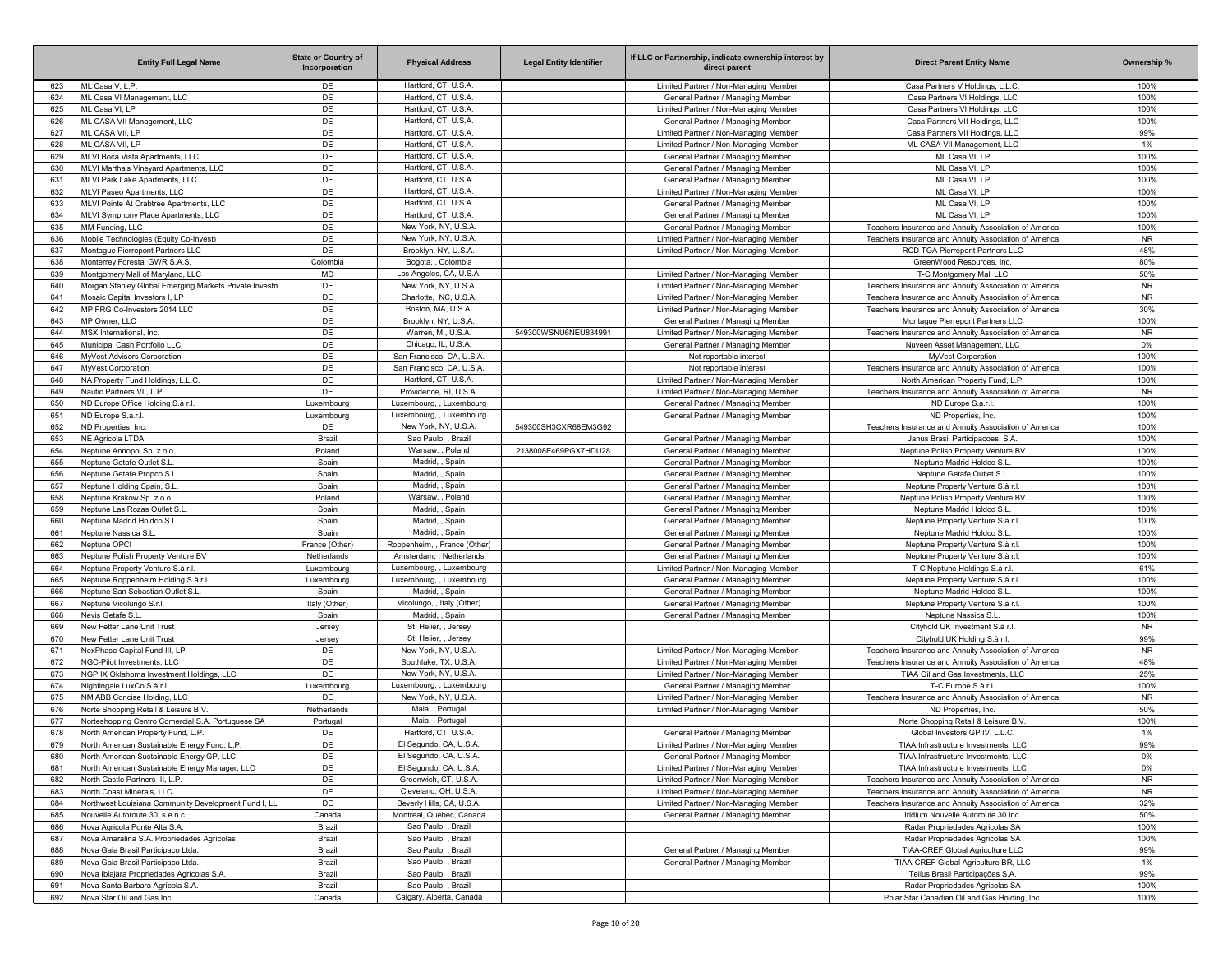|            | <b>Entity Full Legal Name</b>                                               | <b>State or Country of</b><br>Incorporation | <b>Physical Address</b>                        | <b>Legal Entity Identifier</b> | If LLC or Partnership, indicate ownership interest by<br>direct parent         | <b>Direct Parent Entity Name</b>                                                                               | Ownership %            |
|------------|-----------------------------------------------------------------------------|---------------------------------------------|------------------------------------------------|--------------------------------|--------------------------------------------------------------------------------|----------------------------------------------------------------------------------------------------------------|------------------------|
| 693        | NRFC Inception II, LP                                                       | DE                                          | New York, NY, U.S.A.                           |                                | Limited Partner / Non-Managing Member                                          | Teachers Insurance and Annuity Association of America                                                          | 49%                    |
| 694        | NRFC Inception, LP                                                          | DE                                          | New York, NY, U.S.A.                           |                                | Limited Partner / Non-Managing Member                                          | Teachers Insurance and Annuity Association of America                                                          | 49%                    |
| 695        | NSC Holdings, L.P.                                                          | Canada                                      | Toronto, , Canada                              |                                | Limited Partner / Non-Managing Member                                          | Teachers Insurance and Annuity Association of America                                                          | <b>NR</b>              |
| 696        | Nuveen Asset Management, LLC                                                | DE                                          | Chicago, IL, U.S.A.                            |                                | General Partner / Managing Member                                              | Nuveen Fund Advisors, LLC                                                                                      | 100%                   |
| 697        | Nuveen Commodities Asset Management, LLC                                    | DE                                          | Chicago, IL, U.S.A.                            |                                | General Partner / Managing Member                                              | Nuveen Investments, Inc.                                                                                       | 100%                   |
| 698        | Nuveen Diversified Commodity Fund                                           | DE                                          | Chicago, IL, U.S.A.                            |                                | General Partner / Managing Member                                              | Nuveen Commodities Asset Management, LLC                                                                       | 1%                     |
| 699        | TIAA Asset Management Finance Company, LLC                                  | DE                                          | New York, NY, U.S.A.                           |                                | General Partner / Managing Member                                              | Nuveen, LLC                                                                                                    | 100%                   |
| 700        | Nuveen Fund Advisors, LLC                                                   | DE                                          | Chicago, IL, U.S.A.                            |                                | General Partner / Managing Member                                              | Nuveen Investments, Inc.                                                                                       | 100%                   |
| 701        | Nuveen Global Investments Holdings, LLC                                     | DE                                          | Chicago, IL, U.S.A.                            |                                | General Partner / Managing Member                                              | Nuveen Investments, Inc.                                                                                       | 100%                   |
| 702<br>703 | Nuveen Global Investments Ltd<br>Nuveen Global Investors Funds PLC          | United Kingdom (other)<br>Ireland           | London, , England<br>London, , England         |                                | Limited Partner / Non-Managing Member<br>General Partner / Managing Member     | Nuveen Global Investments Holdings, LLC<br>Nuveen Global Investments Holdings, LLC                             | 100%<br>0%             |
| 704        | Nuveen Holdings 1, Inc.                                                     | DE                                          | New York, NY, U.S.A.                           |                                |                                                                                | Nuveen Finance, LLC                                                                                            | 100%                   |
| 705        | Nuveen Holdings, Inc.                                                       | DE                                          | Chicago, IL, U.S.A.                            |                                |                                                                                | Nuveen Finance, LLC                                                                                            | 100%                   |
| 706        | Nuveen Investments Advisers, LLC                                            | DE                                          | Chicago, IL, U.S.A.                            |                                | General Partner / Managing Member                                              | Nuveen Investments, Inc.                                                                                       | 100%                   |
| 707        | Nuveen Investments Canada Co.                                               | Canada                                      | Montreal, Quebec, Canada                       |                                | Limited Partner / Non-Managing Member                                          | Nuveen Investments Holdings, Inc.                                                                              | 100%                   |
| 708        | Nuveen Investments Holdings, Inc.                                           | DE                                          | Chicago, IL, U.S.A.                            |                                |                                                                                | Nuveen Investments, Inc.                                                                                       | 100%                   |
| 709        | Nuveen Investments, Inc.                                                    | DE                                          | Chicago, IL, U.S.A.                            | GXD89W4U4TMNFJGWF050           |                                                                                | Nuveen Holdings, Inc                                                                                           | 100%                   |
| 710        | Nuveen Long/Short Commodity Total Return Fund                               | DE                                          | Chicago, IL, U.S.A.                            |                                | General Partner / Managing Member                                              | Nuveen Commodities Asset Management, LLC                                                                       | $0\%$                  |
| 711        | Nuveen NWQ Holdings, LLC                                                    | DE                                          | Chicago, IL, U.S.A.                            |                                | General Partner / Managing Member                                              | Nuveen Investments, Inc.                                                                                       | 100%                   |
| 712        | Nuveen Securities, LLC                                                      | DE                                          | Chicago, IL, U.S.A.                            |                                | General Partner / Managing Member                                              | Nuveen Investments, Inc.                                                                                       | 100%                   |
| 713        | <b>TGAM Services, LLC</b>                                                   | DE                                          | New York, NY, U.S.A.                           |                                | General Partner / Managing Member                                              | Nuveen, LLC                                                                                                    | 100%                   |
| 714        | Nuveen Tradewinds Holdings, LLC                                             | DE                                          | Chicago, IL, U.S.A.                            |                                | General Partner / Managing Member                                              | Nuveen Investments, Inc.                                                                                       | 100%                   |
| 715        | Nuveen WCM Holdings, LLC                                                    | DE                                          | Chicago, IL, U.S.A.                            |                                | General Partner / Managing Member                                              | Nuveen Investments, Inc.                                                                                       | 100%                   |
| 716        | TIAA Global Asset Management LLC                                            | DE                                          | New York, NY, U.S.A.                           |                                | General Partner / Managing Member                                              | Teachers Insurance and Annuity Association of America                                                          | 100%                   |
| 717        | NWQ Investment Management Company, LLC                                      | DE                                          | Los Angeles, CA, U.S.A.                        |                                | General Partner / Managing Member                                              | Nuveen NWQ Holdings, LLC                                                                                       | 100%                   |
| 718<br>719 | NWQ Partners, LLC<br>NXT Capital Senior Loan Fund II, LP                    | DE                                          | Chicago, IL, U.S.A.<br>Chicago, IL, U.S.A.     |                                | General Partner / Managing Member<br>Limited Partner / Non-Managing Member     | Nuveen NWQ Holdings, LLC                                                                                       | 0%<br><b>NR</b>        |
| 720        | Oak Knoll Napa Vineyards, LLC                                               | Cayman Islands<br>CA                        | Napa Valley, CA, U.S.A.                        |                                | General Partner / Managing Member                                              | Teachers Insurance and Annuity Association of America<br>Silverado Winegrowers, LLC                            | 100%                   |
| 721        | Oakville 38 Vineyard, LLC                                                   | DE                                          | Napa Valley, CA, U.S.A.                        |                                | General Partner / Managing Member                                              | Global AG Properties II USA LLC                                                                                | 100%                   |
| 722        | Occator Agricultural Properties, LLC                                        | DE                                          | New York, NY, U.S.A.                           |                                | General Partner / Managing Member                                              | Teachers Insurance and Annuity Association of America                                                          | 100%                   |
| 723        | OCM European Principal Opportunities Fund II, LP                            | Cayman Islands                              | Los Angeles, CA, U.S.A                         | CBNZELGFOP6BLQURFY27           | Limited Partner / Non-Managing Member                                          | Teachers Insurance and Annuity Association of America                                                          | <b>NR</b>              |
| 724        | O'CONNOR NORTH AMERICA PROPERTY PARTNERS                                    | DE                                          | New York, NY, U.S.A.                           |                                | Limited Partner / Non-Managing Member                                          | Teachers Insurance and Annuity Association of America                                                          | <b>NR</b>              |
| 725        | Oleum Holding Company, Inc.                                                 | DE                                          | New York, NY, U.S.A.                           |                                |                                                                                | Teachers Insurance and Annuity Association of America                                                          | 100%                   |
| 726        | Olympe (Holding)                                                            | France (Other)                              | Paris, , France (Other)                        |                                | General Partner / Managing Member                                              | <b>Bruveres I SAS</b>                                                                                          | 100%                   |
| 727        | Omni GP LLC                                                                 | DE                                          | Uniondale, NY, U.S.A.                          |                                | Limited Partner / Non-Managing Member                                          | Tri-State Prime Property Venture LLC                                                                           | 100%                   |
| 728        | Omni LP LLC                                                                 | DE                                          | Uniondale, NY, U.S.A.                          |                                | Limited Partner / Non-Managing Member                                          | Tri-State Prime Property Venture LLC                                                                           | 100%                   |
| 729        | Omni Partners I. L.P.                                                       | DE                                          | Uniondale, NY, U.S.A.                          |                                | Limited Partner / Non-Managing Member                                          | Omni LP LLC                                                                                                    | 59%                    |
| 730        | Omni Partners I, L.P.                                                       | DE                                          | Uniondale, NY, U.S.A.                          |                                | Limited Partner / Non-Managing Member                                          | Omni GP LLC                                                                                                    | 1%                     |
| 731        | Opal Foods LLC                                                              | DE                                          | Neosho, MO, U.S.A.                             |                                | Limited Partner / Non-Managing Member                                          | AGR Agricultural Investments LLC                                                                               | 33%                    |
| 732        | OTG HP SCF Investor, LLC<br>Overlook At Woodholme Apartments, LLC           | DE<br>DE                                    | New York, NY, U.S.A<br>Hartford, CT, U.S.A.    |                                | Limited Partner / Non-Managing Member                                          | Teachers Insurance and Annuity Association of America<br>Casa Partners VI Holdings, LLC                        | <b>NR</b><br>100%      |
| 733<br>734 | Overture 7 Fund, L.P.                                                       | CA                                          | San Francisco, CA, U.S.A.                      |                                | General Partner / Managing Member<br>General Partner / Managing Member         | Symphony Asset Management LLC                                                                                  | 1%                     |
| 735        | Overture 7 Fund, L.P.                                                       | CA                                          | San Francisco, CA, U.S.A.                      |                                | General Partner / Managing Member                                              | Nuveen Investments, Inc.                                                                                       | 13%                    |
| 736        | Owings Park Apartments, LLC                                                 | DE                                          | Hartford, CT, U.S.A.                           |                                | Limited Partner / Non-Managing Member                                          | Casa Partners V Holdings, L.L.C.                                                                               | 100%                   |
| 737        | P2 Capital Master Fund VII, L.P.                                            | DE                                          | New York, NY, U.S.A.                           |                                | Limited Partner / Non-Managing Member                                          | Teachers Insurance and Annuity Association of America                                                          | <b>NR</b>              |
| 738        | Pacific Equity Partners Fund III, L.P.                                      | DE                                          | Sydney, , Australia                            |                                | Limited Partner / Non-Managing Member                                          | Teachers Insurance and Annuity Association of America                                                          | <b>NR</b>              |
| 739        | Pacific Equity Partners Supplementary Fund III, L.P.                        | DE                                          | Sydney, , Australia                            |                                | Limited Partner / Non-Managing Member                                          | Teachers Insurance and Annuity Association of America                                                          | <b>NR</b>              |
| 740        | Paddington Central III Unit Trust                                           | Jersey                                      | St. Helier, , Jersey                           |                                |                                                                                | KS Freehold S.à r.l.                                                                                           | 99%                    |
| 741        | Pamlico Capital III, L.P.                                                   | DE                                          | Charlotte, NC, U.S.A                           |                                | Limited Partner / Non-Managing Member                                          | Teachers Insurance and Annuity Association of America                                                          | <b>NR</b>              |
| 742        | Pamlico W50 Holdings LLC                                                    | DE                                          | Charlotte, NC, U.S.A                           |                                | Limited Partner / Non-Managing Member                                          | Teachers Insurance and Annuity Association of America                                                          | <b>NR</b>              |
| 743        | Park At City West Apartments, LLC                                           | DE                                          | Hartford, CT, U.S.A.                           |                                | Limited Partner / Non-Managing Member                                          | Casa Partners V Holdings, L.L.C.                                                                               | 100%                   |
| 744        | Park At Winterset Apartments Funding, LLC                                   | DE                                          | Hartford, CT, U.S.A.                           |                                | Limited Partner / Non-Managing Member                                          | Casa Partners V Holdings, L.L.C.                                                                               | 100%                   |
| 745        | Park At Winterset Apartments, LLC                                           | DE                                          | Hartford, CT, U.S.A.                           |                                | Limited Partner / Non-Managing Member                                          | Park At Winterset Apartments Funding, LLC                                                                      | 100%                   |
| 746<br>747 | PCCP Credit VI, LP<br>Pegasus Partners V, L.P.                              | DE<br>DE                                    | Los Angeles, CA, U.S.A<br>New York, NY, U.S.A. |                                | Limited Partner / Non-Managing Member                                          | Teachers Insurance and Annuity Association of America<br>Teachers Insurance and Annuity Association of America | <b>NR</b><br><b>NR</b> |
| 748        | Pelican Cove Apartment Homes, LLC                                           | DE                                          | Hartford, CT, U.S.A.                           |                                | Limited Partner / Non-Managing Member<br>Limited Partner / Non-Managing Member | Casa Partners III, L.P.                                                                                        | 100%                   |
| 749        | PennMuni-TIAA U.S. Real Estate Fund, LLC                                    | DE                                          | New York, NY, U.S.A.                           |                                | Limited Partner / Non-Managing Member                                          | T-C SMA 2, LLC                                                                                                 | 20%                    |
| 750        | PEP-TH CASA Student Housing, LLC                                            | DE                                          | Hartford, CT, U.S.A.                           |                                | Limited Partner / Non-Managing Member                                          | Casa Student Housing Fund Holdings, LLC                                                                        | 90%                    |
| 751        | PHW Equity Investors, LP                                                    | DE                                          | New Canaan, CT, U.S.A.                         |                                | Limited Partner / Non-Managing Member                                          | Teachers Insurance and Annuity Association of America                                                          | <b>NR</b>              |
| 752        | Pilot Holding, Inc.                                                         | DE                                          | Southlake, TX, U.S.A.                          |                                |                                                                                | Pilot Holding, LLC                                                                                             | 100%                   |
| 753        | Pilot Holding, LLC                                                          | DE                                          | Southlake, TX, U.S.A.                          |                                | General Partner / Managing Member                                              | NGC-Pilot Investments, LLC                                                                                     | 52%                    |
| 754        | Pilot Inc.                                                                  | CA                                          | City of Industry, CA, U.S.A.                   |                                |                                                                                | Pilot Holding, Inc.                                                                                            | 100%                   |
| 755        | Pine Tree-SAU Retail Fund, L.L.C.                                           | DE                                          | Hartford, CT, U.S.A.                           |                                | Limited Partner / Non-Managing Member                                          | Special Account-U, L.P.                                                                                        | 95%                    |
| 756        | Pinnacle IV, L.P.                                                           | DE                                          | Menlo Park, CA, U.S.A.                         |                                | Limited Partner / Non-Managing Member                                          | Teachers Insurance and Annuity Association of America                                                          | <b>NR</b>              |
| 757        | Pinnacle Third Avenue, LP                                                   | DE                                          | Menlo Park, CA, U.S.A.                         |                                | Limited Partner / Non-Managing Member                                          | Teachers Insurance and Annuity Association of America                                                          | 100%                   |
| 758        | Pinnacle Ventures Debt Fund III                                             | DE                                          | Menlo Park, CA, U.S.A.                         |                                | Limited Partner / Non-Managing Member                                          | Pinnacle Third Avenue, LP                                                                                      | 28%                    |
| 759        | Pinnacle Ventures Equity Fund II                                            | DE                                          | Menlo Park, CA, U.S.A.                         |                                | Limited Partner / Non-Managing Member                                          | Pinnacle Third Avenue, LP                                                                                      | <b>NR</b>              |
| 760        | Pitango Venture Capital Fund III (USA), L.P.                                | DE                                          | Waltham, MA, U.S.A.                            |                                | Limited Partner / Non-Managing Member                                          | Teachers Insurance and Annuity Association of America                                                          | <b>NR</b>              |
| 761<br>762 | Pitango Venture Capital Fund IV, L.P.<br>Pitango Venture Capital Fund V, LP | Cayman Islands<br>Cayman Islands            | Waltham, MA, U.S.A.<br>Waltham, MA, U.S.A.     |                                | Limited Partner / Non-Managing Member<br>Limited Partner / Non-Managing Member | Teachers Insurance and Annuity Association of America<br>Teachers Insurance and Annuity Association of America | <b>NR</b><br><b>NR</b> |
|            |                                                                             |                                             |                                                |                                |                                                                                |                                                                                                                |                        |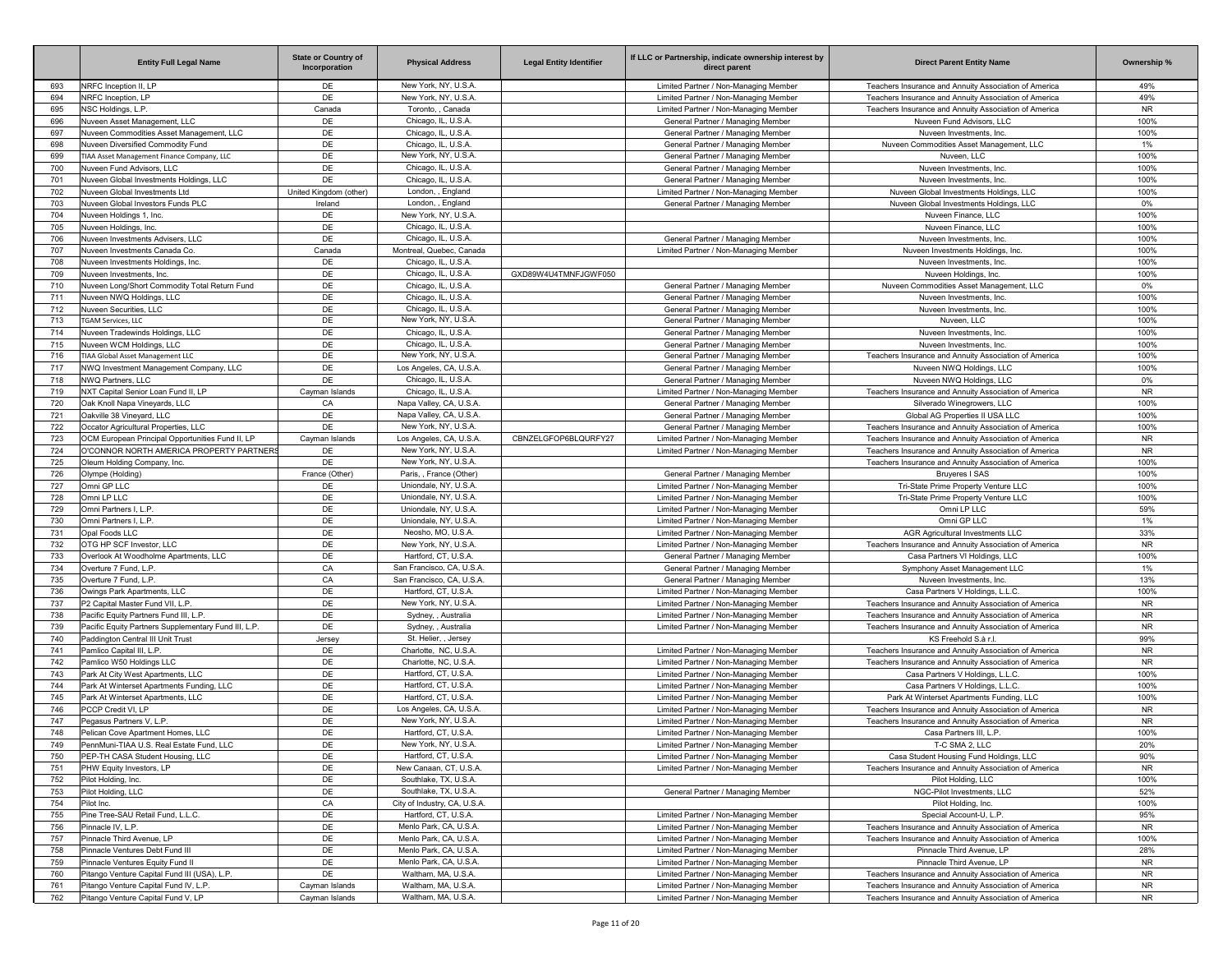|            | <b>Entity Full Legal Name</b>                                                                                        | <b>State or Country of</b><br>Incorporation | <b>Physical Address</b>                                | <b>Legal Entity Identifier</b> | If LLC or Partnership, indicate ownership interest by<br>direct parent         | <b>Direct Parent Entity Name</b>                                                                               | Ownership %            |
|------------|----------------------------------------------------------------------------------------------------------------------|---------------------------------------------|--------------------------------------------------------|--------------------------------|--------------------------------------------------------------------------------|----------------------------------------------------------------------------------------------------------------|------------------------|
| 763        | Plata Wine Partners, LLC                                                                                             | CA                                          | Napa Valley, CA, U.S.A.                                |                                | General Partner / Managing Member                                              | Westchester Group Investment Management, Inc.                                                                  | 45%                    |
| 764        | Platinum Equity Capital Boat Partners, L.P.                                                                          | DE                                          | Beverly Hills, CA, U.S.A.                              |                                | Limited Partner / Non-Managing Member                                          | Teachers Insurance and Annuity Association of America                                                          | <b>NR</b>              |
| 765        | Platinum Equity Capital Dharma Partners, L.P.                                                                        | DE                                          | Beverly Hills, CA, U.S.A.                              |                                | Limited Partner / Non-Managing Member                                          | Teachers Insurance and Annuity Association of America                                                          | <b>NR</b>              |
| 766        | Platinum Equity Capital Ferry Partners II, L.P                                                                       | DE                                          | Beverly Hills, CA, U.S.A.                              |                                | Limited Partner / Non-Managing Member                                          | Teachers Insurance and Annuity Association of America                                                          | <b>NR</b>              |
| 767        | Platinum Equity Capital Finn Partners II, L.P.                                                                       | DE                                          | Beverly Hills, CA, U.S.A.                              |                                | Limited Partner / Non-Managing Member                                          | Teachers Insurance and Annuity Association of America                                                          | <b>NR</b>              |
| 768        | Platinum Equity Capital Jewel Partners, L.P.                                                                         | DE                                          | Beverly Hills, CA, U.S.A.                              |                                | Limited Partner / Non-Managing Member                                          | Teachers Insurance and Annuity Association of America                                                          | <b>NR</b>              |
| 769        | Platinum Equity Capital Laser Partners II, L.P                                                                       | DE                                          | Beverly Hills, CA, U.S.A.                              |                                | Limited Partner / Non-Managing Member                                          | Teachers Insurance and Annuity Association of America                                                          | <b>NR</b>              |
| 770        | Platinum Equity Capital Lodging Partners, L.P.                                                                       | DE                                          | Beverly Hills, CA, U.S.A.                              |                                | Limited Partner / Non-Managing Member                                          | Teachers Insurance and Annuity Association of America                                                          | <b>NR</b>              |
| 771        | Platinum Equity Capital Partners II, LP                                                                              | DE                                          | Beverly Hills, CA, U.S.A.<br>Beverly Hills, CA, U.S.A. |                                | Limited Partner / Non-Managing Member                                          | Teachers Insurance and Annuity Association of America                                                          | <b>NR</b>              |
| 772<br>773 | Platinum Equity Capital Partners International II (Cayman<br>Platinum Equity Capital Partners International II, L.P. | DE<br>DE                                    | Beverly Hills, CA, U.S.A.                              |                                | Limited Partner / Non-Managing Member<br>Limited Partner / Non-Managing Member | Teachers Insurance and Annuity Association of America<br>Teachers Insurance and Annuity Association of America | <b>NR</b><br><b>NR</b> |
| 774        | Platinum Equity Capital Partners International, L.P.                                                                 | DE                                          | Beverly Hills, CA, U.S.A.                              |                                | Limited Partner / Non-Managing Member                                          | Teachers Insurance and Annuity Association of America                                                          | <b>NR</b>              |
| 775        | Platinum Equity Capital PSE Partners II, L.P                                                                         | DE                                          | Beverly Hills, CA, U.S.A.                              |                                | Limited Partner / Non-Managing Member                                          | Teachers Insurance and Annuity Association of America                                                          | <b>NR</b>              |
| 776        | Platinum Equity Capital Sphere Partners, L.P.                                                                        | DE                                          | Beverly Hills, CA, U.S.A.                              |                                | Limited Partner / Non-Managing Member                                          | Teachers Insurance and Annuity Association of America                                                          | <b>NR</b>              |
| 777        | Platinum Equity Capital Travel Main Partners, L.P.                                                                   | DE                                          | Beverly Hills, CA, U.S.A.                              |                                | Limited Partner / Non-Managing Member                                          | Teachers Insurance and Annuity Association of America                                                          | <b>NR</b>              |
| 778        | Plexus Fund III, LP                                                                                                  | DE                                          | Charlotte, NC, U.S.A.                                  |                                | Limited Partner / Non-Managing Member                                          | Teachers Insurance and Annuity Association of America                                                          | <b>NR</b>              |
| 779        | Polar Star Canadian Oil and Gas Holding, Inc.                                                                        | Canada                                      | Alberta, , Canada                                      |                                |                                                                                | Oleum Holding Company, Inc.                                                                                    | 100%                   |
| 780        | Polar Star Canadian Oil and Gas, Inc.                                                                                | Canada                                      | Alberta, , Canada                                      |                                |                                                                                | Polar Star Canadian Oil and Gas Holding, Inc.                                                                  | 100%                   |
| 781        | Prairie Point Complex, L.L.C.                                                                                        | DE                                          | Hartford, CT, U.S.A.                                   |                                | Limited Partner / Non-Managing Member                                          | NA Property Fund Holdings, L.L.C.                                                                              | 100%                   |
| 782        | Premiere Agricultural Management International, LLC                                                                  | DE                                          | Champaign, IL, U.S.A.                                  |                                | General Partner / Managing Member                                              | Westchester Group Investment Management, Inc.                                                                  | 86%                    |
| 783        | Premiere Agricultural Properties, LLC                                                                                | DE                                          | Champaign, IL, U.S.A.                                  |                                | General Partner / Managing Member                                              | Ceres Agricultural Properties, LLC                                                                             | 100%                   |
| 784        | Premiere Columbia Properties, LLC                                                                                    | DE                                          | Champaign, IL, U.S.A.                                  |                                | General Partner / Managing Member                                              | Ceres Agricultural Properties, LLC                                                                             | 100%                   |
| 785        | Premiere Farm Properties, LLC                                                                                        | DE                                          | Champaign, IL, U.S.A.                                  |                                | General Partner / Managing Member                                              | Ceres Agricultural Properties, LLC                                                                             | 100%                   |
| 786        | Primary Residential Individual Mortgage Entity Trust                                                                 | DE                                          | New York, NY, U.S.A.                                   |                                | Not reportable interest                                                        | Teachers Insurance and Annuity Association of America                                                          | 100%                   |
| 787        | Promcat Alternativa, S.L.                                                                                            | Spain                                       | Madrid, , Spain                                        |                                | General Partner / Managing Member                                              | Neptune Holding Spain, S.L                                                                                     | 100%                   |
| 788        | Proud Participações S.A.                                                                                             | Brazil                                      | Sao Paulo, , Brazil                                    |                                |                                                                                | Radar II Propriedades Agrícolas S.A.                                                                           | 100%                   |
| 789        | Pszenrol SA                                                                                                          | Poland                                      | Pyrzyce, , Poland                                      |                                | General Partner / Managing Member                                              | Dangro Invest SA                                                                                               | 100%                   |
| 790        | PWP Growth Equity Fund I, LP<br>Quad-C Partners VIII LP                                                              | DE<br>DE                                    | New York, NY, U.S.A.<br>Charlottesville, VA, U.S.A     |                                | Limited Partner / Non-Managing Member                                          | Teachers Insurance and Annuity Association of America                                                          | <b>NR</b><br><b>NR</b> |
| 791<br>792 | Quadria Capital Fund L.P.                                                                                            | Cayman Islands                              | Singapore, , Singapore                                 |                                | Limited Partner / Non-Managing Member<br>Limited Partner / Non-Managing Member | Teachers Insurance and Annuity Association of America<br>Teachers Insurance and Annuity Association of America | <b>NR</b>              |
| 793        | Quebec Forestlands, Limited Partnership                                                                              | <b>NC</b>                                   | Belmont, MA, U.S.A.                                    |                                | Limited Partner / Non-Managing Member                                          | Teachers Insurance and Annuity Association of America                                                          | 30%                    |
| 794        | Quercus Algoma Corporation                                                                                           | Canada                                      | Canada                                                 |                                |                                                                                | Quercus Forestland Account, LLC                                                                                | 100%                   |
| 795        | Quercus Algoma Land Corporation                                                                                      | Canada                                      | Canada                                                 |                                |                                                                                | Quercus Algoma Corporation                                                                                     | 100%                   |
| 796        | Quercus Forestland Account. LLC                                                                                      | <b>NC</b>                                   | Chapel Hill, NC, U.S.A.                                |                                | General Partner / Managing Member                                              | Broadleaf Timberland Investments, LLC                                                                          | 99%                    |
| 797        | Quercus Panama LLC                                                                                                   | DE                                          | Chapel Hill, NC, U.S.A.                                |                                | General Partner / Managing Member                                              | Quercus Forestland Account, LLC                                                                                | 100%                   |
| 798        | Quercus West Virginia LLC                                                                                            | DE                                          | Kanawha, WV, U.S.A.                                    |                                | General Partner / Managing Member                                              | Quercus Forestland Account, LLC                                                                                | 99%                    |
| 799        | RABO FARM EUROPE FUND                                                                                                | Netherlands                                 | Amsterdam. . Netherlands                               |                                | Limited Partner / Non-Managing Member                                          | Teachers Insurance and Annuity Association of America                                                          | 31%                    |
| 800        | Radar II Propriedades Agrícolas S.A.                                                                                 | Brazil                                      | Sao Paulo, , Brazil                                    |                                |                                                                                | Mansilla Participacoes Ltda                                                                                    | 49%                    |
| 801        | Radar Propriedades Agricolas SA                                                                                      | Brazil                                      | Sao Paulo, , Brazil                                    |                                |                                                                                | Mansilla Participacoes Ltda                                                                                    | 49%                    |
| 802        | RCD TGA Pierrepont Partners LLC                                                                                      | DE                                          | Brooklyn, NY, U.S.A                                    |                                | Limited Partner / Non-Managing Member                                          | TGA Montague Investor Member LLC                                                                               | 51%                    |
| 803        | RCG Longview Debt Fund IV, LP                                                                                        | DE                                          | New York, NY, U.S.A                                    |                                | Limited Partner / Non-Managing Member                                          | Teachers Insurance and Annuity Association of America                                                          | <b>NR</b>              |
| 804        | Regency Dell Ranch Apartments, LLC                                                                                   | DE                                          | Hartford, CT, U.S.A.                                   |                                | General Partner / Managing Member                                              | Casa Grande Investments I, LLC                                                                                 | 100%                   |
| 805        | Reladyne (Equity Co-Invest)                                                                                          | DE                                          | Boston, MA, U.S.A.                                     |                                | Limited Partner / Non-Managing Member                                          | Teachers Insurance and Annuity Association of America                                                          | <b>NR</b>              |
| 806<br>807 | Renaissance Plaza Castle, LLC<br>Renewable Timber Europe, LLC                                                        | MD<br>DE                                    | Hartford, CT, U.S.A.<br>New York, NY, U.S.A.           |                                | Limited Partner / Non-Managing Member<br>General Partner / Managing Member     | CASA III-Ross LLC<br>Teachers Insurance and Annuity Association of America                                     | 100%<br>100%           |
| 808        | Renewable Timber Netherlands B.V.                                                                                    | Netherlands                                 | Amsterdam, , Netherlands                               |                                | General Partner / Managing Member                                              | Renewable Timber Europe, LLC                                                                                   | 100%                   |
| 809        | Renewable Timber Resources LLC                                                                                       | DE                                          | New York, NY, U.S.A.                                   |                                | General Partner / Managing Member                                              | Teachers Insurance and Annuity Association of America                                                          | 100%                   |
| 810        | REP APA I-A, L.P.                                                                                                    | DE                                          | Charlotte, NC, U.S.A.                                  |                                | Limited Partner / Non-Managing Member                                          | Teachers Insurance and Annuity Association of America                                                          | <b>NR</b>              |
| 811        | REP GBP I-A, L.P.                                                                                                    | DE                                          | Charlotte, NC, U.S.A.                                  |                                | Limited Partner / Non-Managing Member                                          | Teachers Insurance and Annuity Association of America                                                          | <b>NR</b>              |
| 812        | REP HUC I-A, L.P.                                                                                                    | DE                                          | Charlotte, NC, U.S.A.                                  |                                | Limited Partner / Non-Managing Member                                          | Teachers Insurance and Annuity Association of America                                                          | <b>NR</b>              |
| 813        | REP MM, L.P.                                                                                                         | DE                                          | Charlotte, NC, U.S.A.                                  |                                | Limited Partner / Non-Managing Member                                          | Teachers Insurance and Annuity Association of America                                                          | <b>NR</b>              |
| 814        | REP MM4, L.P.                                                                                                        | DE                                          | Charlotte, NC, U.S.A.                                  |                                | Limited Partner / Non-Managing Member                                          | Teachers Insurance and Annuity Association of America                                                          | <b>NR</b>              |
| 815        | REP SV I-A, L.P                                                                                                      | DE                                          | Charlotte, NC, U.S.A                                   |                                | Limited Partner / Non-Managing Member                                          | Teachers Insurance and Annuity Association of America                                                          | <b>NR</b>              |
| 816        | REP TR. L.P.                                                                                                         | DE                                          | Charlotte, NC, U.S.A                                   |                                | Limited Partner / Non-Managing Member                                          | Teachers Insurance and Annuity Association of America                                                          | NR.                    |
| 817        | REP UEP I-A, L.P.                                                                                                    | DE                                          | Charlotte, NC, U.S.A.                                  |                                | Limited Partner / Non-Managing Member                                          | Teachers Insurance and Annuity Association of America                                                          | <b>NR</b>              |
| 818        | REP UP I-A, L.P.                                                                                                     | DE                                          | Charlotte, NC, U.S.A.                                  |                                | Limited Partner / Non-Managing Member                                          | Teachers Insurance and Annuity Association of America                                                          | NR.                    |
| 819        | Retail Housing IDF, LLC                                                                                              | DE                                          | Hartford, CT, U.S.A.                                   |                                | Limited Partner / Non-Managing Member                                          | TH Property Holdings, L.L.C.                                                                                   | $0\%$                  |
| 820        | Rex 1 Giralda Farms SPE LLC                                                                                          | DE                                          | Uniondale, NY, U.S.A.                                  |                                | Limited Partner / Non-Managing Member                                          | Giralda Whippany & JFK LLC                                                                                     | 100%                   |
| 821<br>822 | Rex 7 Giralda Farms SPE LLC<br>Rex Short Hills MTE LLC                                                               | DE<br>DE                                    | Uniondale, NY, U.S.A.<br>Uniondale, NY, U.S.A.         |                                | Limited Partner / Non-Managing Member<br>Limited Partner / Non-Managing Member | Giralda Whippany & JFK LLC<br>Whitman JFK JV LLC                                                               | 100%<br>100%           |
| 823        | Rex Short Hills SPE LLC                                                                                              | DE                                          | Uniondale, NY, U.S.A.                                  |                                | Limited Partner / Non-Managing Member                                          | Rex Short Hills MTE LLC                                                                                        | 100%                   |
| 824        | RexCorp Plaza MTE LLC                                                                                                | DE                                          | Uniondale, NY, U.S.A.                                  |                                | Limited Partner / Non-Managing Member                                          | Tri-State Prime Property Venture LLC                                                                           | 100%                   |
| 825        | RexCorp Plaza SPE LLC                                                                                                | DE                                          | Uniondale, NY, U.S.A.                                  |                                | Limited Partner / Non-Managing Member                                          | RexCorp Plaza MTE LLC                                                                                          | 100%                   |
| 826        | RF HP SCF Investor, LLC                                                                                              | DE                                          | Dayton, NJ, U.S.A.                                     |                                | Limited Partner / Non-Managing Member                                          | Teachers Insurance and Annuity Association of America                                                          | <b>NR</b>              |
| 827        | Rhapsody Fund, L.P.                                                                                                  | ${\sf CA}$                                  | San Francisco, CA, U.S.A.                              |                                | General Partner / Managing Member                                              | Symphony Asset Management LLC                                                                                  | 1%                     |
| 828        | Rhone Partners IV L.P.                                                                                               | DE                                          | New York, NY, U.S.A.                                   | 549300UZAY17D3OCPC85           | Limited Partner / Non-Managing Member                                          | Teachers Insurance and Annuity Association of America                                                          | <b>NR</b>              |
| 829        | Richman Mortgage Assets Company I LLC                                                                                | DE                                          | Greenwich, CT, U.S.A                                   |                                | Limited Partner / Non-Managing Member                                          | Teachers Insurance and Annuity Association of America                                                          | <b>NR</b>              |
| 830        | Richman Mortgage Assets Company II, LLC (Series A)                                                                   | DE                                          | Greenwich, CT, U.S.A.                                  |                                | Limited Partner / Non-Managing Member                                          | Teachers Insurance and Annuity Association of America                                                          | <b>NR</b>              |
| 831        | Ridgemont Equity Partners I, LP                                                                                      | DE                                          | Charlotte, NC, U.S.A.                                  |                                | Limited Partner / Non-Managing Member                                          | Teachers Insurance and Annuity Association of America                                                          | <b>NR</b>              |
| 832        | Ridgemont Equity Partners II, LP                                                                                     | DE                                          | Charlotte, NC, U.S.A.                                  |                                | Limited Partner / Non-Managing Member                                          | Teachers Insurance and Annuity Association of America                                                          | <b>NR</b>              |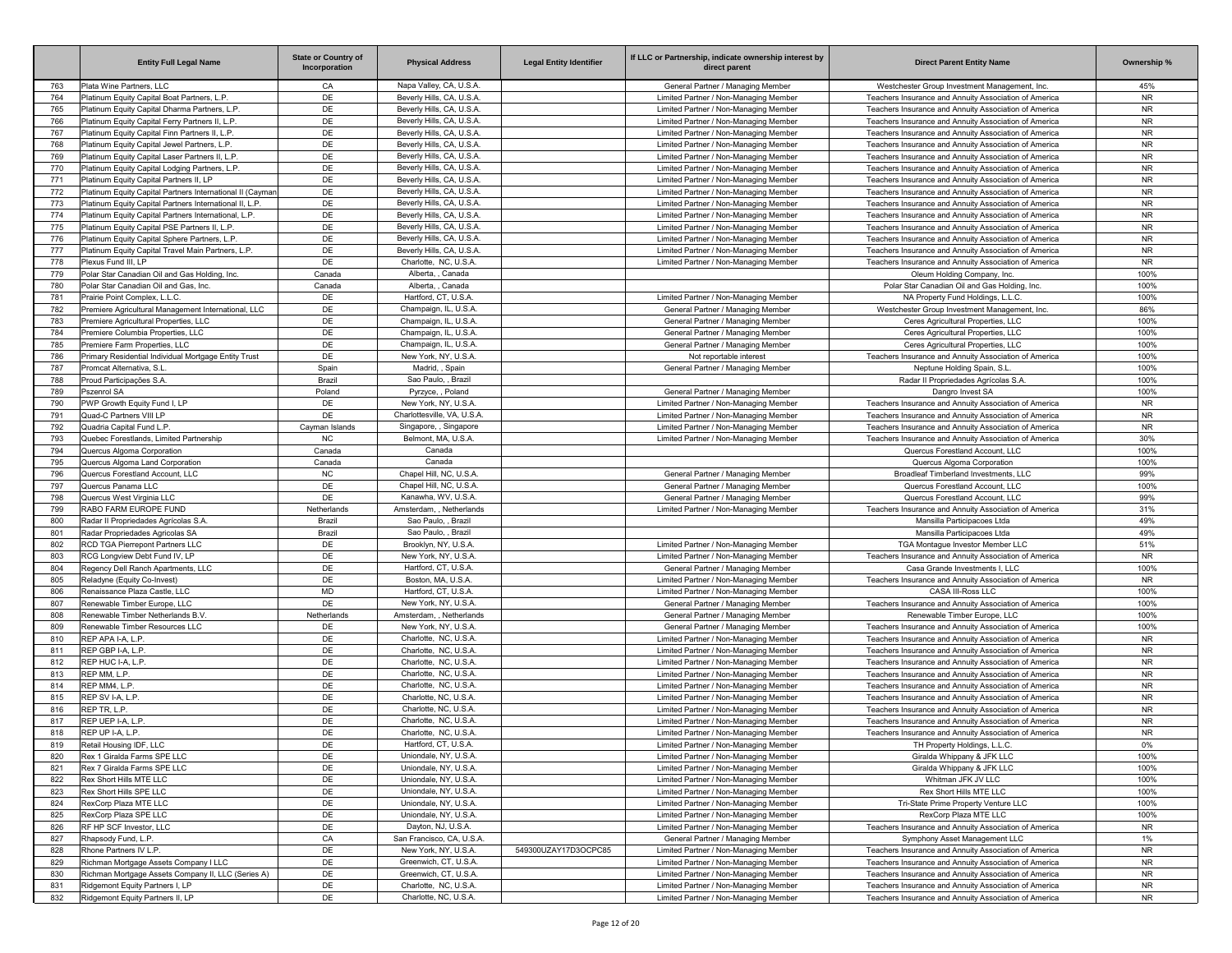|            | <b>Entity Full Legal Name</b>                                         | <b>State or Country of</b><br>Incorporation | <b>Physical Address</b>                                      | <b>Legal Entity Identifier</b>               | If LLC or Partnership, indicate ownership interest by<br>direct parent     | <b>Direct Parent Entity Name</b>                                                            | Ownership %  |
|------------|-----------------------------------------------------------------------|---------------------------------------------|--------------------------------------------------------------|----------------------------------------------|----------------------------------------------------------------------------|---------------------------------------------------------------------------------------------|--------------|
| 833        | Ridley Corporation Limited                                            | Australia                                   | Melbourne, , Australia                                       | 549300UQM21UZW8DVW82                         | Limited Partner / Non-Managing Member                                      | <b>AGR Agricultural Investments LLC</b>                                                     | <b>NR</b>    |
| 834        | Rittenhouse Apartments, LLC                                           | DE                                          | Hartford, CT, U.S.A.                                         |                                              | General Partner / Managing Member                                          | Casa Partners IV, L.P.                                                                      | 100%         |
| 835        | River Oaks Apartments, LLC                                            | DE                                          | Hartford, CT, U.S.A.                                         |                                              | General Partner / Managing Member                                          | Casa Partners VI Holdings, LLC                                                              | 100%         |
| 836        | Riverside Strategic Capital Fund I, L.P.                              | DE                                          | New York, NY, U.S.A.                                         | 549300RMRICXHDZI2H18                         | Limited Partner / Non-Managing Member                                      | Teachers Insurance and Annuity Association of America                                       | <b>NR</b>    |
| 837        | Rodgers Creek Vineyard LLC                                            | CA                                          | CA, U.S.A.                                                   |                                              | General Partner / Managing Member                                          | Silverado Winegrowers, LLC                                                                  | 100%         |
| 838        | Roosevelt Participation S.à r.l.                                      | Luxembourg                                  | Luxembourg, , Luxembourg                                     |                                              | General Partner / Managing Member                                          | Cityhold Propco 9 S.à r.l.                                                                  | 100%         |
| 839        | Roppenheim Holding SAS                                                | France (Other)                              | Roppenheim, , France (Other)                                 |                                              | General Partner / Managing Member                                          | Neptune OPCI                                                                                | 100%         |
| 840<br>841 | Roppenheim Outlet SNC                                                 | France (Other)                              | Roppenheim, , France (Other)<br>Roppenheim, , France (Other) | 2138001EZPDMNG3B8E04<br>2138001EZPDMNG3B8E04 | General Partner / Managing Member                                          | Roppenheim Holding SAS                                                                      | 99%<br>1%    |
| 842        | Roppenheim Outlet SNC<br>Rose Affordable Housing Preservation Fund IV | France (Other)<br>DE                        | New York, NY, U.S.A                                          |                                              | General Partner / Managing Member<br>Limited Partner / Non-Managing Member | Neptune Roppenheim Holding S.à r.l<br>Teachers Insurance and Annuity Association of America | 59%          |
| 843        | ROSE AFFORDABLE HOUSING PRESERVATION FUNI                             | DE                                          | New York, NY, U.S.A                                          |                                              | Limited Partner / Non-Managing Member                                      | Teachers Insurance and Annuity Association of America                                       | 96%          |
| 844        | Rose Smart Growth Investment Fund I-A LP                              | DE                                          | New York, NY, U.S.A                                          |                                              | Limited Partner / Non-Managing Member                                      | Teachers Insurance and Annuity Association of America                                       | <b>NR</b>    |
| 845        | RSP Permian, Inc.                                                     | DE                                          | Dallas, TX, U.S.A.                                           |                                              |                                                                            | Actoil, LLC                                                                                 | <b>NR</b>    |
| 846        | RT Tri-State, LLC                                                     | DE                                          | New York, NY, U.S.A                                          |                                              | Limited Partner / Non-Managing Member                                      | Teachers Insurance and Annuity Association of America                                       | 49%          |
| 847        | Rue de L'Universite 154                                               | France (Other)                              | Paris, , France (Other)                                      |                                              | General Partner / Managing Member                                          | SAS 154 rue de l'Universite                                                                 | 100%         |
| 848        | Runaway Bay, LLC                                                      | DE                                          | Hartford, CT, U.S.A.                                         |                                              | General Partner / Managing Member                                          | Casa Partners IV, L.P                                                                       | 100%         |
| 849        | Russia Partners III, LP                                               | Cayman Islands                              | New York, NY, U.S.A.                                         |                                              | Limited Partner / Non-Managing Member                                      | Teachers Insurance and Annuity Association of America                                       | <b>NR</b>    |
| 850        | SAASH Co-Investment, LLC                                              | DE                                          | Charlotte, NC, U.S.A.                                        |                                              | Limited Partner / Non-Managing Member                                      | Teachers Insurance and Annuity Association of America                                       | <b>NR</b>    |
| 851        | Samambaia Propriedades Agrícolas Ltda                                 | Brazil                                      | Sao Paulo, , Brazil                                          |                                              | General Partner / Managing Member                                          | Janus Brasil Participacoes, S.A.                                                            | 100%         |
| 852        | San Regis, LLC                                                        | DE                                          | Hartford, CT, U.S.A.                                         |                                              | Limited Partner / Non-Managing Member                                      | Casa Partners III, L.P                                                                      | 100%         |
| 853        | Santa Barbara Asset Management, LLC                                   | DE                                          | Los Angeles, CA, U.S.A.                                      |                                              | General Partner / Managing Member                                          | Nuveen Investments, Inc.                                                                    | 100%         |
| 854        | Santa Fe Ranch, LLC                                                   | DE                                          | Hartford, CT, U.S.A.                                         |                                              | Limited Partner / Non-Managing Member                                      | Casa Partners II, L.P.                                                                      | 100%         |
| 855        | <b>SARL Des Brateaux</b>                                              | France (Other)                              | Paris, , France (Other)                                      |                                              | General Partner / Managing Member                                          | Villabe SAS                                                                                 | 100%         |
| 856        | SAS 154 rue de l'Universite                                           | France (Other)                              | Paris. . France (Other)                                      |                                              | General Partner / Managing Member                                          | Cityhold Propco 9 S.à r.l.                                                                  | 100%         |
| 857<br>858 | <b>SAS Malachite</b><br><b>SAS Roosevelt</b>                          | France (Other)                              | Paris, , France (Other)<br>Paris, , France (Other)           |                                              | General Partner / Managing Member<br>General Partner / Managing Member     | TIAA Lux 9 S.a.r.l<br>Cityhold Propco 9 S.à r.l.                                            | 100%<br>100% |
| 859        | SBMC Holdings, LLC                                                    | France (Other)<br>DE                        | New York, NY, U.S.A                                          |                                              | Limited Partner / Non-Managing Member                                      | T-C Sbmc Joint Venture LLC                                                                  | 49%          |
| 860        | ScanTech Sciences, Inc.                                               | DE                                          | Atlanta, GA, U.S.A                                           |                                              |                                                                            | Occator Agricultural Properties, LLC                                                        | <b>NR</b>    |
| 861        | SEMO Milling, LLC                                                     | <b>MO</b>                                   | Scott City, MO, U.S.A                                        |                                              | Limited Partner / Non-Managing Member                                      | AGR Agricultural Investments LLC                                                            | 48%          |
| 862        | Seringueira Propriedades Agrícolas Ltda                               | Brazil                                      | Sao Paulo, , Brazil                                          |                                              | General Partner / Managing Member                                          | Janus Brasil Participacoes, S.A.                                                            | 100%         |
| 863        | Servin (Holding)                                                      | France (Other)                              | Paris, , France (Other)                                      |                                              | General Partner / Managing Member                                          | <b>Bruyeres II SAS</b>                                                                      | 100%         |
| 864        | <b>SG Solutions, LLC</b>                                              | IN                                          | New York, NY, U.S.A                                          |                                              | Limited Partner / Non-Managing Member                                      | TIAA SynGas, LLC                                                                            | 40%          |
| 865        | Shf-33d North Apts, LLC                                               | DE                                          | Hartford, CT, U.S.A.                                         |                                              | General Partner / Managing Member                                          | Casa Student Housing Fund Holdings, LLC                                                     | 100%         |
| 866        | Shf-Millennium One Apts, LLC                                          | DE                                          | Hartford, CT, U.S.A.                                         |                                              | General Partner / Managing Member                                          | Casa Student Housing Fund Holdings, LLC                                                     | 100%         |
| 867        | Shf-The Rocks Apts, LLC                                               | DE                                          | Hartford, CT, U.S.A.                                         |                                              | General Partner / Managing Member                                          | Casa Student Housing Fund Holdings, LLC                                                     | 100%         |
| 868        | Siguler Guff Third Avenue, L.P.                                       | DE                                          | New York, NY, U.S.A.                                         |                                              | Limited Partner / Non-Managing Member                                      | Teachers Insurance and Annuity Association of America                                       | 99%          |
| 869        | Silverado Gonzales Vineyards, LLC                                     | CA                                          | CA, U.S.A                                                    |                                              | General Partner / Managing Member                                          | Silverado Premium Properties, LLC                                                           | 100%         |
| 870        | Silverado Los Alamos Vineyards, LLC                                   | CA                                          | CA, U.S.A                                                    |                                              | General Partner / Managing Member                                          | Silverado Premium Properties, LLC                                                           | 100%         |
| 871        | Silverado Monterey Vineyards, LLC                                     | CA                                          | CA, U.S.A                                                    |                                              | General Partner / Managing Member                                          | Silverado Premium Properties, LLC                                                           | 100%         |
| 872        | Silverado Premium Properties, LLC                                     | DE                                          | Napa Valley, CA, U.S.A.                                      | 549300LUSQPPHAGRWN60                         | General Partner / Managing Member                                          | Dionysus Properties, LLC                                                                    | 100%         |
| 873<br>874 | Silverado SLO Vineyards, LLC<br>Silverado Sonoma Vineyards, LLC       | CA<br>CA                                    | CA, U.S.A<br>CA, U.S.A                                       |                                              | General Partner / Managing Member                                          | Silverado Premium Properties, LLC<br>Silverado Premium Properties, LLC                      | 100%<br>100% |
| 875        | Silverado Suscol, LLC                                                 | CA                                          | Napa Valley, CA, U.S.A.                                      |                                              | General Partner / Managing Member<br>General Partner / Managing Member     | Silverado Winegrowers, LLC                                                                  | 100%         |
| 876        | Silverado Sweetwater Vineyards, LLC                                   | CA                                          | CA. U.S.A.                                                   |                                              | General Partner / Managing Member                                          | Silverado Premium Properties, LLC                                                           | 100%         |
| 877        | Silverado Winegrowers Holdings, LLC                                   | DE                                          | New York, NY, U.S.A.                                         |                                              | General Partner / Managing Member                                          | Dionysus Properties, LLC                                                                    | 100%         |
| 878        | Silverado Winegrowers, LLC                                            | CA                                          | Napa Valley, CA, U.S.A.                                      |                                              | General Partner / Managing Member                                          | Silverado Winegrowers Holdings, LLC                                                         | 100%         |
| 879        | Silverwood Apartments, LLC                                            | DE                                          | Hartford, CT, U.S.A.                                         |                                              | Limited Partner / Non-Managing Member                                      | Casa Partners II, L.P.                                                                      | 100%         |
| 880        | SNC Garnet-TIAA                                                       | France (Other)                              | Paris. . France (Other)                                      |                                              | Limited Partner / Non-Managing Member                                      | <b>SAS Malachite</b>                                                                        | 99%          |
| 881        | SNC Garnet-TIAA                                                       | France (Other)                              | Paris, , France (Other)                                      |                                              | General Partner / Managing Member                                          | TIAA Lux 9 S.a.r.l                                                                          | 1%           |
| 882        | SNC La Défense                                                        | France (Other)                              | Paris, , France (Other)                                      |                                              | Limited Partner / Non-Managing Member                                      | <b>SAS Malachite</b>                                                                        | 99%          |
| 883        | SNC La Défense                                                        | France (Other)                              | Paris, , France (Other)                                      |                                              | General Partner / Managing Member                                          | TIAA Lux 9 S.a.r.l                                                                          | 1%           |
| 884        | <b>SNC Lazuli</b>                                                     | France (Other)                              | Paris, , France (Other)                                      |                                              | Limited Partner / Non-Managing Member                                      | <b>SAS Malachite</b>                                                                        | 99%          |
| 885        | <b>SNC Lazuli</b>                                                     | France (Other)                              | Paris, , France (Other)                                      |                                              | General Partner / Managing Member                                          | TIAA Lux 9 S.a.r.l.                                                                         | 1%           |
| 886        | SNC Péridot                                                           | France (Other)                              | Paris, , France (Other)                                      |                                              | Limited Partner / Non-Managing Member                                      | <b>SAS Malachite</b>                                                                        | 99%          |
| 887<br>888 | <b>SNC Péridot</b>                                                    | France (Other)                              | Paris, , France (Other)<br>Paris, , France (Other)           |                                              | General Partner / Managing Member                                          | TIAA Lux 9 S.a.r.l.                                                                         | 1%<br>99%    |
|            | <b>SNC Roosevelt</b>                                                  | France (Other)                              |                                                              |                                              | Limited Partner / Non-Managing Member                                      | <b>SAS Roosevelt</b>                                                                        |              |
| 889<br>890 | <b>SNC Roosevelt</b><br>Social Infra, LLC                             | France (Other)<br>DE                        | Paris, , France (Other)<br>New York, NY, U.S.A.              |                                              | General Partner / Managing Member<br>General Partner / Managing Member     | Roosevelt Participation S.à r.l.<br>Teachers Insurance and Annuity Association of America   | 1%<br>100%   |
| 891        | Special Account-U, L.P.                                               | DE                                          | Hartford, CT, U.S.A.                                         |                                              | General Partner / Managing Member                                          | Global Investors GP, L.L.C.                                                                 | 1%           |
| 892        | SPP Napa Vineyards, LLC                                               | DE                                          | Napa Valley, CA, U.S.A.                                      |                                              | General Partner / Managing Member                                          | Silverado Premium Properties, LLC                                                           | 100%         |
| 893        | Springing Druid, Inc.                                                 | DE                                          | Hartford, CT, U.S.A.                                         |                                              | Limited Partner / Non-Managing Member                                      | Casa Partners V Holdings, L.L.C.                                                            | 100%         |
| 894        | SSF-1, LLC                                                            | DE                                          | San Francisco, CA, U.S.A.                                    |                                              | General Partner / Managing Member                                          | Symphony Specialty Finance LLC                                                              | 100%         |
| 895        | Stage Gulch Ridge Vineyard, LLC                                       | CA                                          | CA, U.S.A.                                                   |                                              | General Partner / Managing Member                                          | Silverado Winegrowers, LLC                                                                  | 100%         |
| 896        | Stanly Ranch Vineyards, LLC                                           | CA                                          | Napa Valley, CA, U.S.A.                                      |                                              | General Partner / Managing Member                                          | Silverado Premium Properties, LLC                                                           | 100%         |
| 897        | Stonegate Complex GP, L.L.C.                                          | DE                                          | Hartford, CT, U.S.A.                                         |                                              | General Partner / Managing Member                                          | NA Property Fund Holdings, L.L.C.                                                           | 100%         |
| 898        | Stonegate Complex, L.P.                                               | DE                                          | Hartford, CT, U.S.A.                                         |                                              | General Partner / Managing Member                                          | Stonegate Complex GP, L.L.C.                                                                | 1%           |
| 899        | Stonegate Complex, L.P.                                               | DE                                          | Hartford, CT, U.S.A.                                         |                                              | Limited Partner / Non-Managing Member                                      | NA Property Fund Holdings, L.L.C.                                                           | 99%          |
| 900        | Stonepeak Advisors Holdings LLC                                       | DE                                          | New York, NY, U.S.A.                                         |                                              | Limited Partner / Non-Managing Member                                      | TIAA-Stonepeak Investments II, LLC                                                          | 40%          |
| 901        | Stonepeak Advisors LLC                                                | DE                                          | New York, NY, U.S.A.                                         |                                              | Limited Partner / Non-Managing Member                                      | Stonepeak Advisors Holdings LLC                                                             | 100%         |
| 902        | Stonepeak Associates LLC                                              | DE                                          | New York, NY, U.S.A.                                         |                                              | Limited Partner / Non-Managing Member                                      | Stonepeak GP Holdings LP                                                                    | 100%         |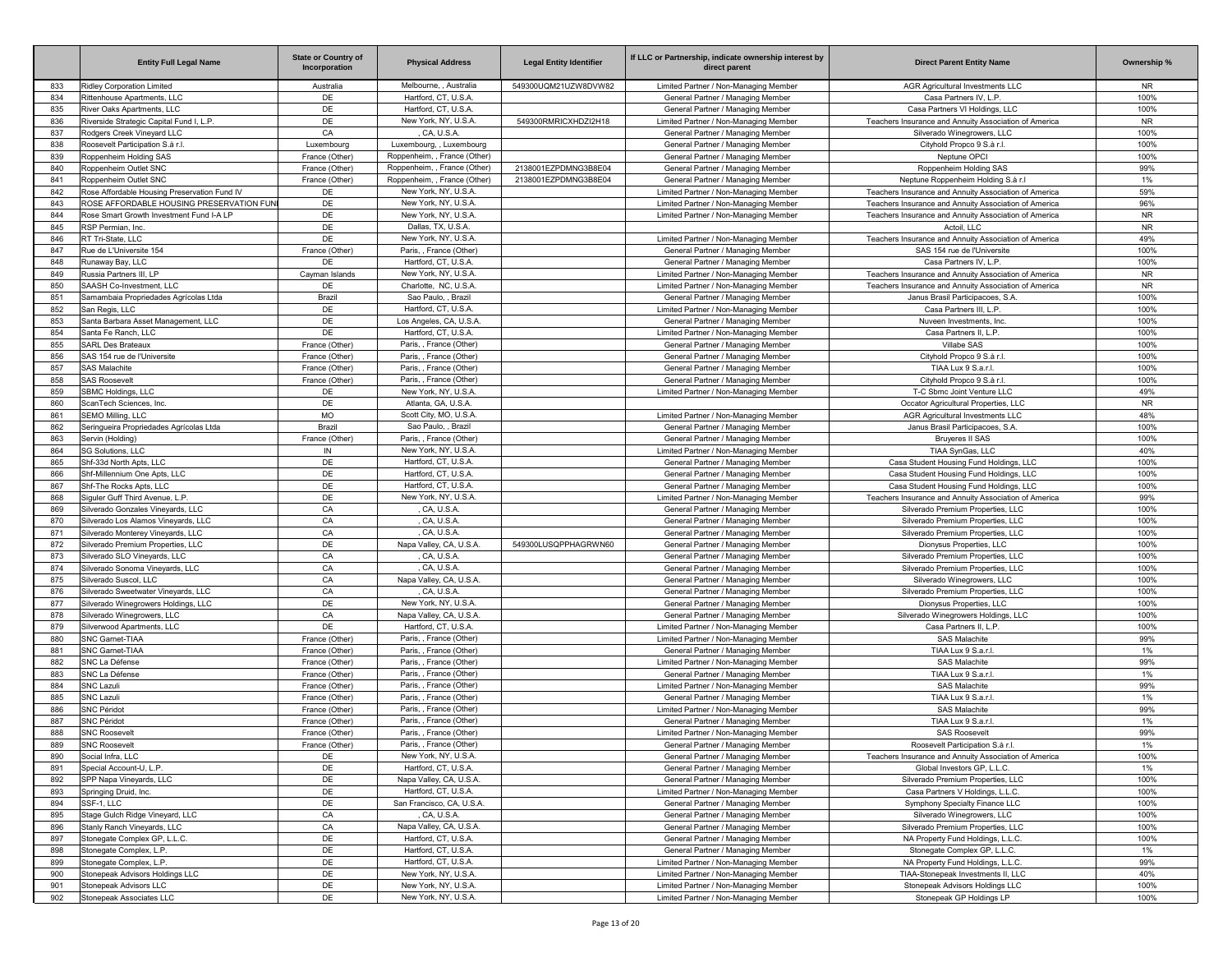|            | <b>Entity Full Legal Name</b>                                          | <b>State or Country of</b><br>Incorporation | <b>Physical Address</b>                             | <b>Legal Entity Identifier</b> | If LLC or Partnership, indicate ownership interest by<br>direct parent     | <b>Direct Parent Entity Name</b>                                                           | Ownership %  |
|------------|------------------------------------------------------------------------|---------------------------------------------|-----------------------------------------------------|--------------------------------|----------------------------------------------------------------------------|--------------------------------------------------------------------------------------------|--------------|
| 903        | Stonepeak Communications Holdings LP                                   | DE                                          | New York, NY, U.S.A                                 |                                | Limited Partner / Non-Managing Member                                      | 730 Telecom LLC                                                                            | NR.          |
| 904        | Stonepeak Finland (Co-invest) Holdings LP                              | DE                                          | New York, NY, U.S.A                                 |                                | Limited Partner / Non-Managing Member                                      | Teachers Insurance and Annuity Association of America                                      | 27%          |
| 905        | Stonepeak GP Holdings LP                                               | DE                                          | New York, NY, U.S.A                                 |                                | Limited Partner / Non-Managing Member                                      | TIAA-Stonepeak Investments II, LLC                                                         | 50%          |
| 906        | Stonepeak Infrastructure Fund LP                                       | DE                                          | New York, NY, U.S.A                                 |                                | Limited Partner / Non-Managing Member                                      | TIAA-Stonepeak Investments I, LLC                                                          | 21%          |
| 907        | Strategic Commodities Fund. Ltd.<br>Strategic Commodities Unit Trust   | Cayman Islands                              | New York, NY, U.S.A                                 |                                | General Partner / Managing Member                                          | Gresham Investment Management LLC                                                          | $0\%$        |
| 908<br>909 | Strategic Value Special Situations Fund II, L.P.                       | DE<br>DE                                    | New York, NY, U.S.A<br>Greenwich, CT, U.S.A.        |                                | Limited Partner / Non-Managing Member                                      | Gresham Investment Management LLC<br>Teachers Insurance and Annuity Association of America | 0%<br>63%    |
| 910        | Strategic Value Special Situations Fund, L.P.                          | DE                                          | Greenwich, CT, U.S.A                                |                                | Limited Partner / Non-Managing Member                                      | Teachers Insurance and Annuity Association of America                                      | <b>NR</b>    |
| 911        | Sugarloaf East Vineyard, LLC                                           | DE                                          | Napa Valley, CA, U.S.A.                             |                                | General Partner / Managing Member                                          | Global AG Properties II USA LLC                                                            | 100%         |
| 912        | Sugarloaf Vineyard, LLC                                                | DE                                          | Napa Valley, CA, U.S.A.                             |                                | General Partner / Managing Member                                          | Global AG Properties USA LLC                                                               | 100%         |
| 913        | Summit Partners Credit Fund, L.P.                                      | DE                                          | Boston, MA, U.S.A                                   | 549300LOYQTOMQEBD152           | Limited Partner / Non-Managing Member                                      | Teachers Insurance and Annuity Association of America                                      | <b>NR</b>    |
| 914        | Sunpointe Cove, LLC                                                    | DE                                          | Hartford, CT, U.S.A.                                |                                | Limited Partner / Non-Managing Member                                      | Casa Partners II, L.P.                                                                     | 100%         |
| 915        | Suscol Mountain Vineyards, LLC                                         | CA                                          | Napa Valley, CA, U.S.A.                             |                                | General Partner / Managing Member                                          | Silverado Premium Properties, LLC                                                          | 100%         |
| 916        | Sverica Capital Partners IV, LP                                        | DE                                          | Boston, MA, U.S.A                                   |                                | Limited Partner / Non-Managing Member                                      | Teachers Insurance and Annuity Association of America                                      | <b>NR</b>    |
| 917        | Sweden Nova Lund 1 AB                                                  | Sweden                                      | Lund. . Sweden                                      |                                | General Partner / Managing Member                                          | T-C Nordics Investment AB                                                                  | 100%         |
| 918        | Sweden Nova Lund 2 AB                                                  | Sweden                                      | Lund, , Sweden                                      |                                | General Partner / Managing Member                                          | T-C Nordics Investment AB                                                                  | 100%         |
| 919        | SWG Delta Vineyards, LLC                                               | CA                                          | , CA, U.S.A.                                        |                                | General Partner / Managing Member                                          | Silverado Winegrowers, LLC                                                                 | 100%         |
| 920        | SWG Paso Vineyards, LLC                                                | CA                                          | CA, U.S.A.                                          |                                | General Partner / Managing Member                                          | Silverado Winegrowers, LLC                                                                 | 100%         |
| 921        | Symphony Asset Management LLC                                          | CA                                          | San Francisco, CA, U.S.A                            | 549300WWPCXP14L1F885           | General Partner / Managing Member                                          | Nuveen Investments, Inc.                                                                   | 51%          |
| 922        | Symphony Asset Management LLC                                          | CA                                          | San Francisco, CA, U.S.A.                           | 549300WWPCXP14L1F885           | General Partner / Managing Member                                          | Nuveen Investments Holdings, Inc.                                                          | 49%          |
| 923        | Tailwind Distinct Investor, LP                                         | DE                                          | New York, NY, U.S.A                                 |                                | Limited Partner / Non-Managing Member                                      | Teachers Insurance and Annuity Association of America                                      | <b>NR</b>    |
| 924        | Tampa Westshore Associates Limited Partnership                         | DE                                          | Bloomfield Hills, MI, U.S.A                         | 5493008S2VEP87CWB143           | General Partner / Managing Member                                          | T-C International Plaza Investor GP LLC                                                    | 1%           |
| 925        | Tampa Westshore Associates Limited Partnership                         | DE                                          | Bloomfield Hills, MI, U.S.A<br>New York, NY, U.S.A. | 5493008S2VEP87CWB143           | Limited Partner / Non-Managing Member                                      | T-C International Plaza Investor LP LLC                                                    | 48%          |
| 926        | T-C 101 Miller Street Holding Company LLC<br>T-C 101 Miller Street LLC | DE<br>DE                                    | New York, NY, U.S.A                                 |                                | General Partner / Managing Member                                          | Teachers Insurance and Annuity Association of America                                      | 100%         |
| 927<br>928 | T-C 1101 Pennsylvania Avenue LLC                                       | DE                                          | New York, NY, U.S.A                                 |                                | General Partner / Managing Member<br>General Partner / Managing Member     | T-C 101 Miller Street Holding Company LLC<br>T-C GA Real Estate Holdings LLC               | 100%<br>100% |
| 929        | T-C 1101 Pennsylvania Avenue Owner LLC                                 | DE                                          | New York, NY, U.S.A                                 |                                | Limited Partner / Non-Managing Member                                      | T-C 1101 Pennsylvania Avenue Venture LLC                                                   | 99%          |
| 930        | T-C 1101 Pennsylvania Avenue Venture LLC                               | DE                                          | New York, NY, U.S.A                                 |                                | Limited Partner / Non-Managing Member                                      | T-C 1101 Pennsylvania Avenue LLC                                                           | 51%          |
| 931        | T-C 1608 Chestnut General Partner LLC                                  | DE                                          | New York, NY, U.S.A                                 |                                | Limited Partner / Non-Managing Member                                      | CPF/UIR Joint Venture LLC                                                                  | 100%         |
| 932        | T-C 1608 Chestnut Limited Partner LLC                                  | DE                                          | New York, NY, U.S.A                                 |                                | Limited Partner / Non-Managing Member                                      | CPF/UIR Joint Venture LLC                                                                  | 100%         |
| 933        | T-C 2 Herald Square Member LLC                                         | DE                                          | New York, NY, U.S.A                                 |                                | General Partner / Managing Member                                          | T-C GA Real Estate Holdings LLC                                                            | 100%         |
| 934        | T-C 2 Herald Square Owner LLC                                          | DE                                          | New York, NY, U.S.A                                 |                                | Limited Partner / Non-Managing Member                                      | T-C 2 Herald Square Venture LLC                                                            | 99%          |
| 935        | T-C 2 Herald Square Venture LLC                                        | DE                                          | New York, NY, U.S.A                                 |                                | Limited Partner / Non-Managing Member                                      | T-C 2 Herald Square Member LLC                                                             | 51%          |
| 936        | T-C 20 Hunter Street (AUS) Ptv Ltd                                     | Australia                                   | Sydney, , Australia                                 |                                | General Partner / Managing Member                                          | Teachers Insurance and Annuity Association of America                                      | 100%         |
| 937        | T-C 20 Hunter Street (AUS) Trust                                       | Australia                                   | New York, NY, U.S.A                                 |                                |                                                                            | T-C 20 Hunter Street (US) LLC                                                              | 100%         |
| 938        | T-C 20 Hunter Street (US) LLC                                          | DE                                          | New York, NY, U.S.A                                 |                                | General Partner / Managing Member                                          | Teachers Insurance and Annuity Association of America                                      | 100%         |
| 939        | T-C 2300 Broadway LLC                                                  | DE                                          | New York, NY, U.S.A                                 |                                | General Partner / Managing Member                                          | T-C GA Real Estate Holdings LLC                                                            | 100%         |
| 940        | T-C 33 Arch Street LLC                                                 | DE                                          | New York, NY, U.S.A                                 |                                | Limited Partner / Non-Managing Member                                      | T-C 33 Arch Street Venture LLC                                                             | 99%          |
| 941        | T-C 33 Arch Street Member LLC                                          | DE                                          | New York, NY, U.S.A                                 |                                | General Partner / Managing Member                                          | T-C GA Real Estate Holdings LLC                                                            | 100%         |
| 942        | T-C 33 Arch Street Venture LLC                                         | DE                                          | New York, NY, U.S.A                                 |                                | Limited Partner / Non-Managing Member                                      | T-C 33 Arch Street Member LLC                                                              | 51%          |
| 943        | T-C 3333 Wisconsin Avenue, LLC                                         | DE                                          | New York, NY, U.S.A                                 |                                | Limited Partner / Non-Managing Member                                      | U.S. Cities Fund Operating LP                                                              | 100%         |
| 944        | T-C 40 Broad Street LLC                                                | DE                                          | New York, NY, U.S.A                                 |                                | Limited Partner / Non-Managing Member                                      | U.S. Cities Fund Operating LP                                                              | 100%         |
| 945        | T-C 400 Montgomery, LLC                                                | DE                                          | San Francisco, CA, U.S.A.                           |                                | general Partner / Managing Member                                          | Teachers Insurance and Annuity Association of America                                      | 100%         |
| 946        | T-C 470 Park Avenue South Member LLC                                   | DE                                          | New York, NY, U.S.A                                 |                                | General Partner / Managing Member                                          | T-C GA Real Estate Holdings LLC                                                            | 100%         |
| 947        | T-C 470 Park Avenue South Owner LLC                                    | DE                                          | New York, NY, U.S.A                                 |                                | Limited Partner / Non-Managing Member                                      | T-C 470 Park Avenue South Venture LLC                                                      | 99%          |
| 948        | T-C 470 Park Avenue South Venture LLC                                  | DE                                          | New York, NY, U.S.A<br>New York, NY, U.S.A.         |                                | Limited Partner / Non-Managing Member                                      | T-C 470 Park Avenue South Member LLC                                                       | 51%          |
| 949<br>950 | T-C 475 Fifth Avenue LLC                                               | DE                                          | New York, NY, U.S.A                                 |                                | Limited Partner / Non-Managing Member                                      | T-C 475 Fifth Avenue Venture LLC                                                           | 99%          |
| 951        | T-C 475 Fifth Avenue Member LLC<br>T-C 475 Fifth Avenue Venture LLC    | DE<br>DE                                    | New York, NY, U.S.A                                 |                                | General Partner / Managing Member<br>Limited Partner / Non-Managing Member | T-C GA Real Estate Holdings LLC<br>T-C 475 Fifth Avenue Member LLC                         | 100%<br>51%  |
| 952        | T-C 51 Sleeper Street LLC                                              | DE                                          | New York, NY, U.S.A                                 |                                | Limited Partner / Non-Managing Member                                      | TCAM Core Property Fund REIT 2 LLC                                                         | 100%         |
| 953        | T-C 526 Route 46 LLC                                                   | DE                                          | New York, NY, U.S.A                                 |                                | Limited Partner / Non-Managing Member                                      | PennMuni-TIAA U.S. Real Estate Fund, LLC                                                   | 100%         |
| 954        | T-C 636 Sixth Avenue Retail LLC                                        | DE                                          | New York, NY, U.S.A                                 |                                | Limited Partner / Non-Managing Member                                      | U.S. Cities Fund Operating LP                                                              | 100%         |
| 955        | T-C 680 Belleville LLC                                                 | DE                                          | New York, NY, U.S.A                                 |                                | General Partner / Managing Member                                          | TIAA Realty, LLC                                                                           | 100%         |
| 956        | T-C 685 Third Avenue LLC                                               | DE                                          | New York, NY, U.S.A                                 |                                | General Partner / Managing Member                                          | T-C 685 Third Avenue Venture LLC                                                           | 100%         |
| 957        | T-C 685 Third Avenue Member LLC                                        | DE                                          | New York, NY, U.S.A                                 |                                | General Partner / Managing Member                                          | Teachers Insurance and Annuity Association of America                                      | 100%         |
| 958        | T-C 685 Third Avenue Mezzanine LLC                                     | DE                                          | New York, NY, U.S.A                                 |                                | General Partner / Managing Member                                          | T-C 685 Third Avenue LLC                                                                   | 100%         |
| 959        | T-C 685 Third Avenue Owner LLC                                         | DE                                          | New York, NY, U.S.A.                                |                                | General Partner / Managing Member                                          | T-C 685 Third Avenue Mezzanine LLC                                                         | 100%         |
| 960        | T-C 685 Third Avenue Venture LLC                                       | DE                                          | New York, NY, U.S.A.                                |                                | General Partner / Managing Member                                          | T-C 685 Third Avenue Member LLC                                                            | 51%          |
| 961        | T-C 699 Bourke Street LLC                                              | DE                                          | New York, NY, U.S.A.                                |                                | General Partner / Managing Member                                          | Teachers Insurance and Annuity Association of America                                      | 100%         |
| 962        | T-C 77 Central LLC                                                     | DE                                          | Mercer Island, WA, U.S.A.                           |                                | General Partner / Managing Member                                          | TIAA Realty, LLC                                                                           | 100%         |
| 963        | T-C 800 17th Street NW Member LLC                                      | DE                                          | New York, NY, U.S.A.                                |                                | General Partner / Managing Member                                          | T-C GA Real Estate Holdings LLC                                                            | 100%         |
| 964        | T-C 800 17th Street NW Owner LLC                                       | DE                                          | New York, NY, U.S.A.                                |                                | Limited Partner / Non-Managing Member                                      | T-C 800 17th Street NW Venture LLC                                                         | 99%          |
| 965        | T-C 800 17th Street NW Venture LLC                                     | DE                                          | New York, NY, U.S.A.                                |                                | Limited Partner / Non-Managing Member                                      | T-C 800 17th Street NW Member LLC                                                          | 51%          |
| 966        | T-C 888 Brannan Member LLC                                             | DE                                          | New York, NY, U.S.A.                                |                                | General Partner / Managing Member                                          | T-C GA Real Estate Holdings LLC                                                            | 100%         |
| 967        | T-C 888 Brannan Owner LLC                                              | DE                                          | New York, NY, U.S.A.                                |                                | Limited Partner / Non-Managing Member                                      | T-C 888 Brannan Venture LLC                                                                | 100%         |
| 968        | T-C 888 Brannan TRS LLC                                                | DE                                          | New York, NY, U.S.A.                                |                                | Limited Partner / Non-Managing Member                                      | T-C 888 Brannan Owner LLC                                                                  | 100%         |
| 969        | T-C 888 Brannan Venture LLC                                            | DE                                          | New York, NY, U.S.A.                                |                                | Limited Partner / Non-Managing Member                                      | T-C 888 Brannan Member LLC                                                                 | 51%          |
| 970        | T-C 919 N. Michigan Avenue Retail LLC                                  | DE                                          | New York, NY, U.S.A.                                |                                | General Partner / Managing Member                                          | T-C GA Real Estate Holdings LLC                                                            | 100%         |
| 971        | T-C Aspira LLC                                                         | DE                                          | New York, NY, U.S.A.                                |                                | General Partner / Managing Member                                          | T-C GA Real Estate Holdings LLC                                                            | 100%         |
| 972        | T-C Australia RE Holdings I, LLC                                       | DE                                          | Melbourne, Victoria, Australia                      |                                | general Partner / Managing Member                                          | Teachers Insurance and Annuity Association of America                                      | 100%         |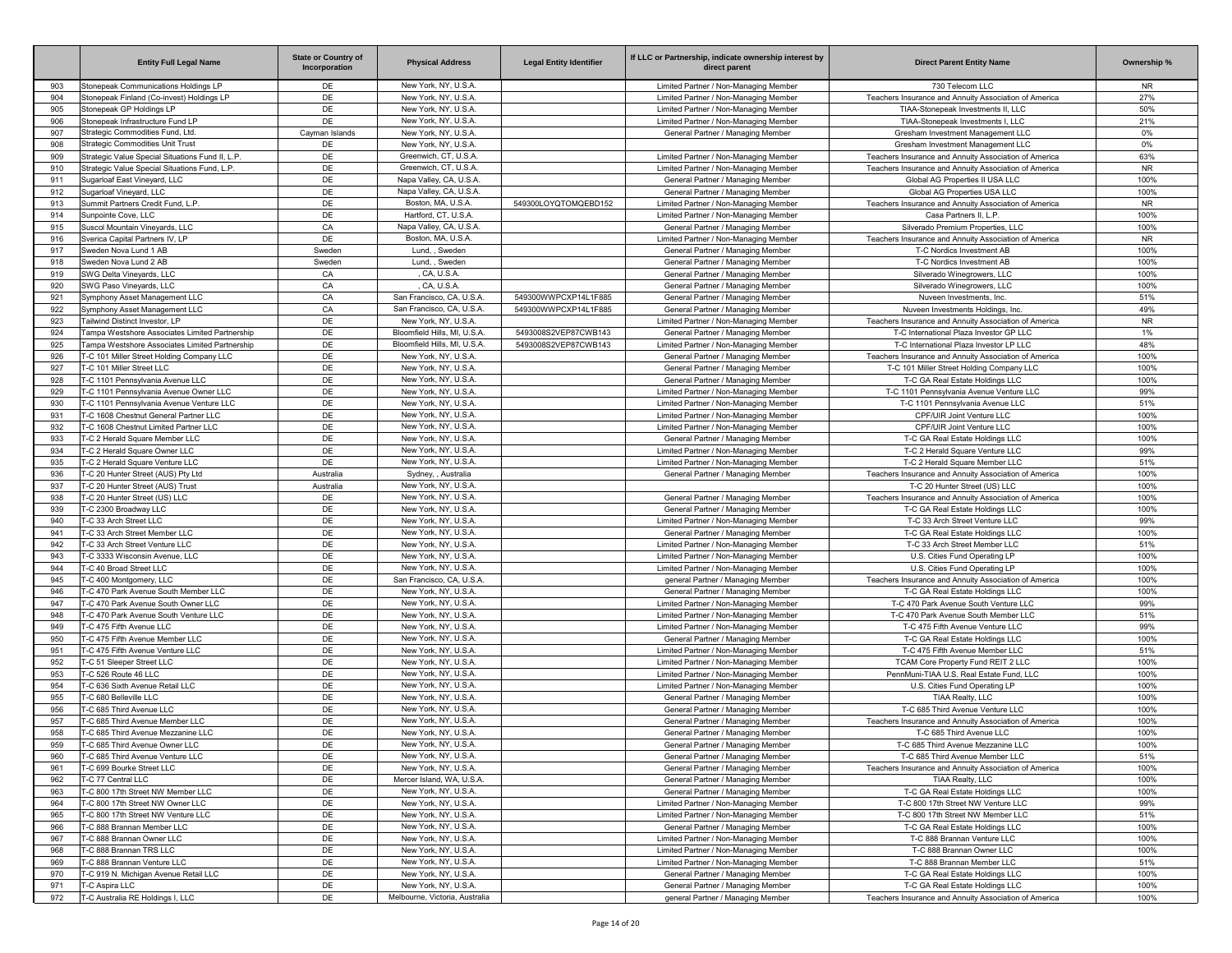|              | <b>Entity Full Legal Name</b>                                                      | <b>State or Country of</b><br>Incorporation | <b>Physical Address</b>                              | <b>Legal Entity Identifier</b> | If LLC or Partnership, indicate ownership interest by<br>direct parent         | <b>Direct Parent Entity Name</b>                                                                  | Ownership %    |
|--------------|------------------------------------------------------------------------------------|---------------------------------------------|------------------------------------------------------|--------------------------------|--------------------------------------------------------------------------------|---------------------------------------------------------------------------------------------------|----------------|
| 973          | T-C Australia RE Holdings II, LLC                                                  | DE                                          | Melbourne, Victoria, Australia                       |                                | general Partner / Managing Member                                              | T-C Australia RE Holdings I, LLC                                                                  | 100%           |
| 974          | T-C Copley, LLC                                                                    | DE                                          | New York, NY, U.S.A                                  |                                | Limited Partner / Non-Managing Member                                          | PennMuni-TIAA U.S. Real Estate Fund, LLC                                                          | 100%           |
| 975          | T-C Coronado, LLC                                                                  | DE                                          | New York, NY, U.S.A                                  |                                | Limited Partner / Non-Managing Member                                          | U.S. Cities Fund REIT LLC                                                                         | 100%           |
| 976<br>977   | T-C Des Peres Corners LLC<br>T-C Ellington, LLC                                    | DE<br>DE                                    | New York, NY, U.S.A<br>New York, NY, U.S.A           |                                | Limited Partner / Non-Managing Member<br>Limited Partner / Non-Managing Member | PennMuni-TIAA U.S. Real Estate Fund, LLC<br>U.S. Cities Fund Operating LP                         | 100%<br>100%   |
| 978          | T-C Europe Holding, Inc.                                                           | DE                                          | New York, NY, U.S.A                                  |                                |                                                                                | Teachers Insurance and Annuity Association of America                                             | 100%           |
| 979          | T-C Europe S.à.r.l.                                                                | Luxembourg                                  | Luxembourg. . Luxembourg                             |                                | General Partner / Managing Member                                              | T-C Europe, LP                                                                                    | 100%           |
| 980          | T-C Europe, LP                                                                     | DE                                          | New York, NY, U.S.A                                  |                                | General Partner / Managing Member                                              | T-C Europe Holding, Inc.                                                                          | 1%             |
| 981          | T-C Europe, LP                                                                     | DE                                          | New York, NY, U.S.A                                  |                                | Limited Partner / Non-Managing Member                                          | Teachers Insurance and Annuity Association of America                                             | 99%            |
| 982          | T-C Fairway Center II LLC                                                          | DE                                          | New York, NY, U.S.A                                  |                                | Limited Partner / Non-Managing Member                                          | PennMuni-TIAA U.S. Real Estate Fund, LLC                                                          | 100%           |
| 983          | T-C Falls Center Townhouses LLC                                                    | DE                                          | New York, NY, U.S.A<br>New York, NY, U.S.A           |                                | Limited Partner / Non-Managing Member                                          | U.S. Cities Fund Operating LP                                                                     | 100%           |
| 984<br>985   | T-C Franklin Square Member LLC<br>T-C Franklin Square Venture LLC                  | DE<br>DE                                    | New York, NY, U.S.A                                  |                                | General Partner / Managing Member<br>Limited Partner / Non-Managing Member     | T-C GA Real Estate Holdings LLC<br>T-C Franklin Square Member LLC                                 | 100%<br>51%    |
| 986          | T-C GA Real Estate Holdings LLC                                                    | DE                                          | New York, NY, U.S.A                                  |                                | General Partner / Managing Member                                              | Teachers Insurance and Annuity Association of America                                             | 100%           |
| 987          | T-C Hall Of States Member LLC                                                      | DE                                          | New York, NY, U.S.A                                  |                                | General Partner / Managing Member                                              | T-C GA Real Estate Holdings LLC                                                                   | 100%           |
| 988          | T-C Hall Of States Owner LLC                                                       | DE                                          | New York, NY, U.S.A                                  |                                | Limited Partner / Non-Managing Member                                          | T-C Hall Of States Venture LLC                                                                    | 99%            |
| 989          | T-C Hall Of States Venture LLC                                                     | DE                                          | New York, NY, U.S.A                                  |                                | Limited Partner / Non-Managing Member                                          | T-C Hall Of States Member LLC                                                                     | 51%            |
| 990          | T-C H-T REIT LLC                                                                   | DE                                          | New York, NY, U.S.A                                  |                                | Limited Partner / Non-Managing Member                                          | T-C H-T Venture LLC                                                                               | 100%           |
| 991          | T-C H-T Venture LLC                                                                | DE                                          | New York, NY, U.S.A                                  |                                | Limited Partner / Non-Managing Member                                          | T-C HV Member LLC                                                                                 | 51%            |
| 992          | T-C HV Member LLC                                                                  | DE                                          | New York, NY, U.S.A                                  |                                | General Partner / Managing Member                                              | Teachers Insurance and Annuity Association of America                                             | 100%           |
| 993          | T-C International Plaza Investor GP LLC                                            | DE                                          | New York, NY, U.S.A                                  |                                | General Partner / Managing Member                                              | T-C International Plaza REIT LLC                                                                  | 100%           |
| 994<br>995   | T-C International Plaza Investor LP LLC<br>T-C International Plaza REIT LLC        | DE<br>DE                                    | New York, NY, U.S.A<br>New York, NY, U.S.A           |                                | General Partner / Managing Member<br>General Partner / Managing Member         | T-C International Plaza REIT LLC<br>T-C Super Regional Mall Venture LLC                           | 100%<br>>99.9% |
| 996          | T-C JK I LLC                                                                       | DE                                          | New York, NY, U.S.A                                  |                                | General Partner / Managing Member                                              | Teachers Insurance and Annuity Association of America                                             | 100%           |
| 997          | T-C JK II LLC                                                                      | DE                                          | New York, NY, U.S.A                                  |                                | General Partner / Managing Member                                              | Teachers Insurance and Annuity Association of America                                             | 100%           |
| 998          | T-C King Street Station LLC                                                        | DE                                          | New York, NY, U.S.A                                  |                                | Limited Partner / Non-Managing Member                                          | U.S. Cities Fund Operating LP                                                                     | 100%           |
| 999          | T-C Kings Crossing LLC                                                             | DE                                          | New York, NY, U.S.A                                  |                                | General Partner / Managing Member                                              | T-C GA Real Estate Holdings LLC                                                                   | 100%           |
| 1000         | T-C Las Vegas Retail Investor LLC                                                  | DE                                          | New York, NY, U.S.A                                  |                                | Limited Partner / Non-Managing Member                                          | T-C Las Vegas Retail REIT LLC                                                                     | 100%           |
| 1001         | T-C Las Vegas Retail REIT LLC                                                      | DE                                          | New York, NY, U.S.A                                  |                                | Limited Partner / Non-Managing Member                                          | T-C Super Regional Mall Venture LLC                                                               | 100%           |
| 1002         | T-C Legacy Place Member LLC                                                        | DE                                          | New York, NY, U.S.A                                  |                                | General Partner / Managing Member                                              | T-C GA Real Estate Holdings LLC                                                                   | 100%           |
| 1003         | T-C Lux Fund Holdings LLC                                                          | DE                                          | New York, NY, U.S.A                                  |                                | General Partner / Managing Member                                              | Teachers Insurance and Annuity Association of America                                             | 100%           |
| 1004<br>1005 | T-C Lux Investments GP S.a r.l.<br>T-C Lux Investments Special Limited Partnership | Luxembourg                                  | Luxembourg, , Luxembourg<br>Luxembourg, , Luxembourg |                                | General Partner / Managing Member                                              | TH RE Group Holdings Limited<br>T-C Lux Fund Holdings LLC                                         | 100%<br>100%   |
| 1006         | T-C Lux Investments Special Limited Partnership                                    | Luxembourg<br>Luxembourg                    | Luxembourg, , Luxembourg                             |                                | Limited Partner / Non-Managing Member<br>General Partner / Managing Member     | T-C Lux Investments GP S.a r.l                                                                    | 0%             |
| 1007         | T-C Luxembourg Neptune Holdings S.à r.l.                                           | Luxembourg                                  | Luxembourg, , Luxembourg                             |                                | General Partner / Managing Member                                              | T-C Europe S.à.r.                                                                                 | 100%           |
| 1008         | T-C Midwest REIT LLC                                                               | DE                                          | New York, NY, U.S.A                                  |                                | Limited Partner / Non-Managing Member                                          | T-C Super Regional Mall Venture LLC                                                               | 99%            |
| 1009         | T-C Midwest Retail LLC                                                             | DE                                          | New York, NY, U.S.A                                  |                                | Limited Partner / Non-Managing Member                                          | T-C Midwest REIT LLC                                                                              | 100%           |
| 1010         | T-C Montgomery Mall LLC                                                            | DE                                          | New York, NY, U.S.A                                  |                                | Limited Partner / Non-Managing Member                                          | T-C Montgomery Mall REIT LLC                                                                      | 100%           |
| 1011         | T-C Montgomery Mall REIT LLC                                                       | DE                                          | New York, NY, U.S.A                                  |                                | Limited Partner / Non-Managing Member                                          | T-C Super Regional Mall Venture LLC                                                               | 99%            |
| 1012         | T-C Mt. Ommaney Centre Holding Company LLC                                         | DE                                          | New York, NY, U.S.A                                  |                                | General Partner / Managing Member                                              | Teachers Insurance and Annuity Association of America                                             | 100%           |
| 1013         | T-C Mt. Ommaney Centre LLC                                                         | DE                                          | New York, NY, U.S.A<br>Luxembourg, , Luxembourg      |                                | General Partner / Managing Member                                              | T-C Mt. Ommaney Centre Holding Company LLC                                                        | 100%           |
| 1014<br>1015 | T-C Neptune Holdings S.à r.l.<br>T-C Neuperlach Development S.a.r.l.               | Luxembourg<br>Luxembourg                    | Luxembourg, , Luxembourg                             |                                | General Partner / Managing Member<br>General Partner / Managing Member         | T-C Luxembourg Neptune Holdings S.à r.l<br>ND Europe S.a.r.l.                                     | 100%<br>51%    |
| 1016         | T-C Newbury Common LLC                                                             | DE                                          | New York, NY, U.S.A                                  |                                | Limited Partner / Non-Managing Member                                          | U.S. Cities Fund Operating LP                                                                     | 100%           |
| 1017         | T-C Nordics Investment AB                                                          | Sweden                                      | Stockholm. . Sweden                                  |                                | General Partner / Managing Member                                              | Nightingale LuxCo S.à r.l.                                                                        | 100%           |
| 1018         | T-C Ocean Air LLC                                                                  | DE                                          | New York, NY, U.S.A                                  |                                | Limited Partner / Non-Managing Member                                          | U.S. Cities Fund REIT LLC                                                                         | 100%           |
| 1019         | T-C Pearl REIT 2 LLC                                                               | DE                                          | New York, NY, U.S.A.                                 |                                | Limited Partner / Non-Managing Member                                          | T-C U.S. Super Regional Mall Fund LP                                                              | 100%           |
| 1020         | T-C PEP Assets S.a.r.l.                                                            | Luxembourg                                  | Luxembourg, , Luxembourg                             |                                | General Partner / Managing Member                                              | T-C PEP Holdings S.a.r.l.                                                                         | 100%           |
| 1021         | T-C PEP Holdings S.a.r.l.                                                          | Luxembourg                                  | Luxembourg, , Luxembourg                             |                                | General Partner / Managing Member                                              | ND Europe S.a.r.l                                                                                 | 51%            |
| 1022         | T-C PEP Property S.a.r.l.                                                          | Luxembourg                                  | Luxembourg, , Luxembourg                             |                                | General Partner / Managing Member                                              | T-C PEP Holdings S.a.r.l.                                                                         | 100%           |
| 1023<br>1024 | T-C Port Northwest Development LLC<br>T-C Potomac Promenade LLC                    | DE<br>DE                                    | New York, NY, U.S.A<br>New York, NY, U.S.A           |                                | General Partner / Managing Member<br>Limited Partner / Non-Managing Member     | TIAA Realty, LLC<br>U.S. Cities Retail Fund Operating LP                                          | 100%<br>100%   |
| 1025         | T-C RDC. LLC                                                                       | DE                                          | New York, NY, U.S.A                                  |                                | Limited Partner / Non-Managing Member                                          | PennMuni-TIAA U.S. Real Estate Fund, LLC                                                          | 100%           |
| 1026         | T-C Republic Square Member LLC                                                     | DE                                          | New York, NY, U.S.A                                  |                                | General Partner / Managing Member                                              | T-C GA Real Estate Holdings LLC                                                                   | 100%           |
| 1027         | T-C Republic Square Mezzanine LLC                                                  | DE                                          | New York, NY, U.S.A                                  |                                | Limited Partner / Non-Managing Member                                          | T-C Republic Square REIT LLC                                                                      | 100%           |
| 1028         | T-C Republic Square Owner LLC                                                      | DE                                          | New York, NY, U.S.A                                  |                                | Limited Partner / Non-Managing Member                                          | T-C Republic Square Mezzanine LLC                                                                 | 100%           |
| 1029         | T-C Republic Square REIT LLC                                                       | DE                                          | New York, NY, U.S.A.                                 |                                | Limited Partner / Non-Managing Member                                          | T-C Republic Square Venture LLC                                                                   | 99%            |
| 1030         | T-C Republic Square Venture LLC                                                    | DE                                          | New York, NY, U.S.A.                                 |                                | Limited Partner / Non-Managing Member                                          | T-C Republic Square Member LLC                                                                    | 51%            |
| 1031         | T-C Roosevelt Square LLC                                                           | DE                                          | New York, NY, U.S.A.                                 |                                | Limited Partner / Non-Managing Member                                          | U.S. Cities Retail Fund Operating LP                                                              | 100%           |
| 1032         | T-C Savier Street Flats LLC                                                        | DE                                          | New York, NY, U.S.A.                                 |                                | Limited Partner / Non-Managing Member                                          | U.S. Cities Fund Operating LP                                                                     | 100%           |
| 1033         | T-C Sbmc Joint Venture LLC                                                         | DE<br>DE                                    | New York, NY, U.S.A.<br>New York, NY, U.S.A.         |                                | General Partner / Managing Member<br>Limited Partner / Non-Managing Member     | Teachers Insurance and Annuity Association of America<br>PennMuni-TIAA U.S. Real Estate Fund, LLC | 100%<br>100%   |
| 1034<br>1035 | T-C Scripps Ranch LLC<br>T-C Shoppes at Monarch Lakes LLC                          | DE                                          | New York, NY, U.S.A.                                 |                                | Limited Partner / Non-Managing Member                                          | PennMuni-TIAA U.S. Real Estate Fund, LLC                                                          | 100%           |
| 1036         | T-C SMA 2, LLC                                                                     | DE                                          | New York, NY, U.S.A.                                 |                                | General Partner / Managing Member                                              | Teachers Insurance and Annuity Association of America                                             | 100%           |
| 1037         | T-C SMA I, LLC                                                                     | DE                                          | New York, NY, U.S.A.                                 |                                | General Partner / Managing Member                                              | Teachers Insurance and Annuity Association of America                                             | 100%           |
| 1038         | T-C SMA III. LLC                                                                   | DE                                          | New York, NY, U.S.A.                                 |                                | General Partner / Managing Member                                              | Teachers Insurance and Annuity Association of America                                             | 100%           |
| 1039         | T-C State house On Congress Apartments LLC                                         | DE                                          | New York, NY, U.S.A.                                 |                                | Limited Partner / Non-Managing Member                                          | U.S. Cities Fund Operating LP                                                                     | 100%           |
| 1040         | T-C Stonecrest LLC                                                                 | DE                                          | New York, NY, U.S.A.                                 |                                | Limited Partner / Non-Managing Member                                          | U.S. Cities Fund Operating LP                                                                     | 100%           |
| 1041         | T-C Super Regional Mall Venture LLC                                                | DE                                          | New York, NY, U.S.A.                                 |                                | Limited Partner / Non-Managing Member                                          | TIAA Super Regional Mall Member Sub LLC                                                           | 51%            |
| 1042         | T-C The Edge At Flagler Village LLC                                                | DE                                          | Ft. Lauderdale, FL, U.S.A.                           |                                | general Partner / Managing Member                                              | Teachers Insurance and Annuity Association of America                                             | 100%           |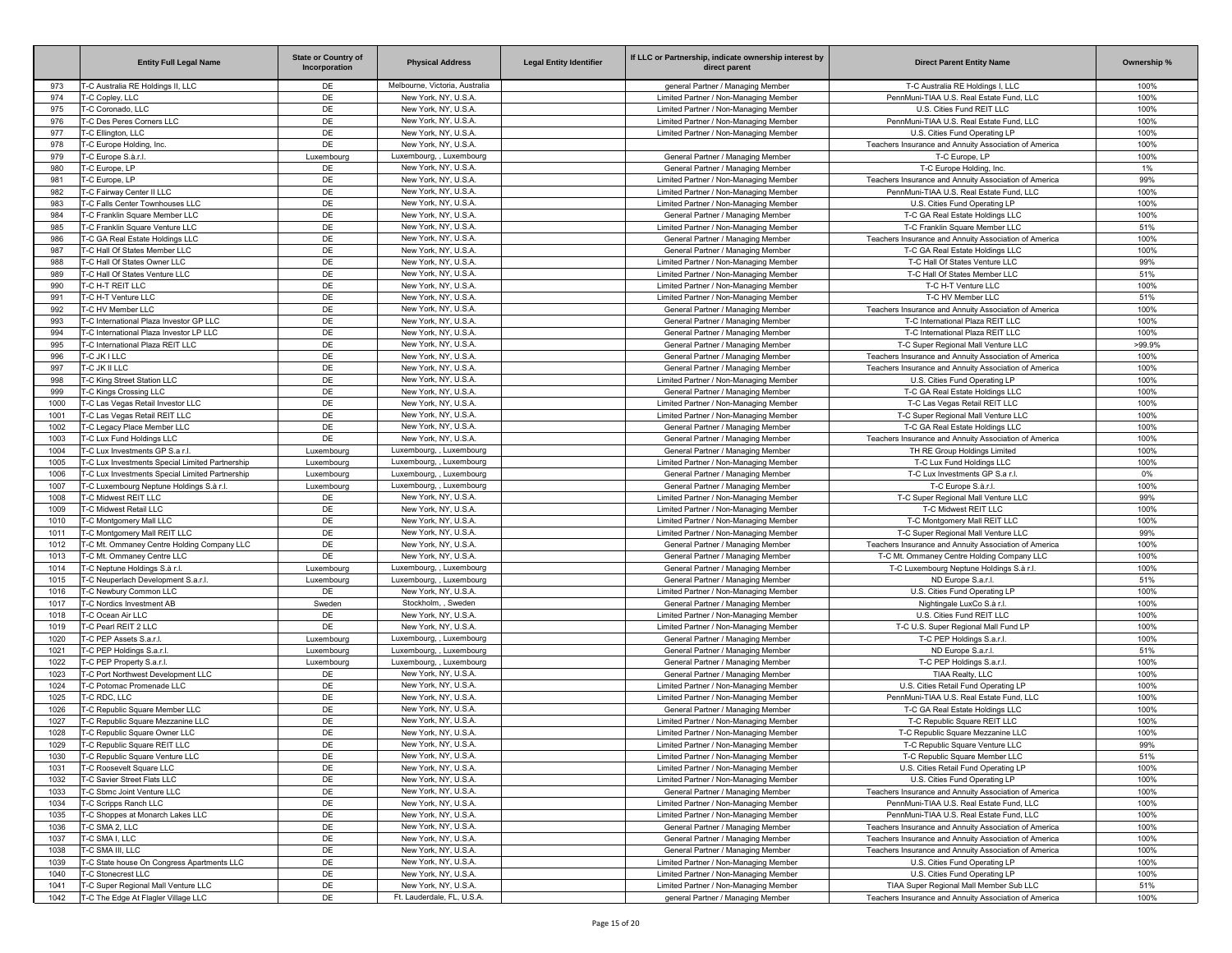|              | <b>Entity Full Legal Name</b>                                                        | <b>State or Country of</b><br>Incorporation | <b>Physical Address</b>                          | <b>Legal Entity Identifier</b> | If LLC or Partnership, indicate ownership interest by<br>direct parent         | <b>Direct Parent Entity Name</b>                                                                               | Ownership %            |
|--------------|--------------------------------------------------------------------------------------|---------------------------------------------|--------------------------------------------------|--------------------------------|--------------------------------------------------------------------------------|----------------------------------------------------------------------------------------------------------------|------------------------|
| 1043         | T-C Trio Apartments LLC                                                              | DE                                          | New York, NY, U.S.A.                             |                                | Limited Partner / Non-Managing Member                                          | U.S. Cities Fund Operating LP                                                                                  | 100%                   |
| 1044         | T-C U.S. Super Regional Mall Fund GP LLC                                             | DE                                          | New York, NY, U.S.A                              |                                | General Partner / Managing Member                                              | TIAA Alternative Holdings, LLC                                                                                 | 100%                   |
| 1045         | T-C U.S. Super Regional Mall Fund LP                                                 | DE                                          | New York, NY, U.S.A.                             |                                | General Partner / Managing Member                                              | T-C U.S. Super Regional Mall Fund GP LLC                                                                       | 0%                     |
| 1046         | T-C UK RE Holdings I, LLC                                                            | DE                                          | Grays, Essex, England                            |                                | general Partner / Managing Member                                              | Teachers Insurance and Annuity Association of America                                                          | 100%                   |
| 1047         | T-C UK RE Holdings II, LLC                                                           | DE<br>DE                                    | Grays, Essex, England<br>Gravs, Essex, England   |                                | general Partner / Managing Member                                              | T-C UK RE Holdings I, LLC                                                                                      | 100%<br>100%           |
| 1048<br>1049 | T-C UK RE Holdings III, LLC<br>T-C Uptown Apartments, LLC                            | DE                                          | New York, NY, U.S.A                              |                                | general Partner / Managing Member<br>Limited Partner / Non-Managing Member     | T-C UK RE Holdings II, LLC<br>PennMuni-TIAA U.S. Real Estate Fund, LLC                                         | 100%                   |
| 1050         | T-C Waterford Blue Lagoon General Partner LLC                                        | DE                                          | Miami, FL, U.S.A                                 |                                | General Partner / Managing Member                                              | Teachers Insurance and Annuity Association of America                                                          | 100%                   |
| 1051         | T-C Waterford Blue Lagoon LLC                                                        | DE                                          | Miami, FL, U.S.A.                                |                                | General Partner / Managing Member                                              | Teachers Insurance and Annuity Association of America                                                          | 100%                   |
| 1052         | TCAM Core Property Fund REIT 2 LLC                                                   | DE                                          | New York, NY, U.S.A                              |                                | Limited Partner / Non-Managing Member                                          | U.S. Cities Fund LP                                                                                            | 100%                   |
| 1053         | TCAM DOF GP LLC                                                                      | DE                                          | New York, NY, U.S.A                              |                                | General Partner / Managing Member                                              | TIAA-CREF LPHC, LLC                                                                                            | 100%                   |
| 1054         | <b>TCAS Global Investments LLC</b>                                                   | DE                                          | New York, NY, U.S.A.                             |                                | General Partner / Managing Member                                              | <b>TIAA-CREF Alternatives Services, LLC</b>                                                                    | 100%                   |
| 1055         | TCGA BT AIV, LLC                                                                     | DE                                          | New York, NY, U.S.A                              |                                | General Partner / Managing Member                                              | TIAA Alternative Holdings, LLC                                                                                 | 100%                   |
| 1056         | TCGA II Investor Fund GP LLC                                                         | DE                                          | Charlotte, NC, U.S.A.                            |                                | General Partner / Managing Member                                              | <b>TIAA Alternative Holdings, LLC</b>                                                                          | 100%                   |
| 1057         | <b>TCGA Investor Fund GP LLC</b>                                                     | DE                                          | Charlotte, NC, U.S.A                             |                                | General Partner / Managing Member                                              | TIAA Alternative Holdings, LLC                                                                                 | 100%                   |
| 1058         | TCL Aventura, L.P.                                                                   | DE                                          | Simsbury, CT, U.S.A.                             |                                | Limited Partner / Non-Managing Member                                          | Teachers Insurance and Annuity Association of America                                                          | 49%                    |
| 1059         | <b>TCPC Associates, LLC</b>                                                          | DE                                          | New York, NY, U.S.A                              |                                | General Partner / Managing Member                                              | 485 Properties, LLC                                                                                            | 100%                   |
| 1060         | <b>TCPF 300 SW 27 LLC</b>                                                            | DE                                          | New York, NY, U.S.A.                             |                                | Limited Partner / Non-Managing Member                                          | U.S. Cities Fund Operating LP                                                                                  | 100%                   |
| 1061         | TCS II Opportunities Debt Solutions USA, LLC                                         | DE                                          | Minneapolis, MN, U.S.A                           |                                | Limited Partner / Non-Managing Member                                          | Teachers Insurance and Annuity Association of America                                                          | <b>NR</b>              |
| 1062         | TCS II Opportunities Funding Holding Company, LLC                                    | DE                                          | Minneapolis, MN, U.S.A<br>Minneapolis, MN, U.S.A |                                | Limited Partner / Non-Managing Member                                          | Teachers Insurance and Annuity Association of America                                                          | <b>NR</b>              |
| 1063         | TCS II Opportunities REO (Offshore), LLC<br><b>TCS II Opportunities REO USA, LLC</b> | DE<br>DE                                    | Minneapolis, MN, U.S.A                           |                                | Limited Partner / Non-Managing Member<br>Limited Partner / Non-Managing Member | Teachers Insurance and Annuity Association of America<br>Teachers Insurance and Annuity Association of America | <b>NR</b><br><b>NR</b> |
| 1064<br>1065 | TCS II Opportunities USA Investment Holding Company                                  | DE                                          | Minneapolis, MN, U.S.A                           |                                | Limited Partner / Non-Managing Member                                          | Teachers Insurance and Annuity Association of America                                                          | <b>NR</b>              |
| 1066         | TCS II Opportunities USA Investment Holding Company,                                 | DE                                          | Minneapolis, MN, U.S.A                           |                                | Limited Partner / Non-Managing Member                                          | Teachers Insurance and Annuity Association of America                                                          | <b>NR</b>              |
| 1067         | TCT Holdings, Inc.                                                                   | DE                                          | New York, NY, U.S.A                              |                                |                                                                                | Teachers Insurance and Annuity Association of America                                                          | 100%                   |
| 1068         | Teachers Advisors, LLC                                                               | DE                                          | New York, NY, U.S.A                              | Q3EVPQI7HQSIMVRLOU14           | General Partner / Managing Member                                              | Nuveen Finance, LLC                                                                                            | 100%                   |
| 1069         | Teachers Personal Investors Services, Inc.                                           | DE                                          | New York, NY, U.S.A                              |                                |                                                                                | TIAA-CREF Asset Management LLC                                                                                 | 100%                   |
| 1070         | Teays River Investments, LLC                                                         | DE                                          | New York, NY, U.S.A.                             | 549300K2LGDG00S08893           | Limited Partner / Non-Managing Member                                          | Occator Agricultural Properties, LLC                                                                           | 36%                    |
| 1071         | Teff Holdco LLC                                                                      | DE                                          | Charlotte, NC, U.S.A.                            |                                | General Partner / Managing Member                                              | Teachers Insurance and Annuity Association of America                                                          | 100%                   |
| 1072         | <b>TEFF Holding Sarl</b>                                                             | Luxembourg                                  | Luxembourg, , Luxembourg                         |                                | General Partner / Managing Member                                              | TIAA European Farmland Fund LP                                                                                 | 100%                   |
| 1073         | <b>TEFF Investments BV</b>                                                           | Netherlands                                 | Amsterdam. . Netherlands                         |                                | General Partner / Managing Member                                              | <b>TEFF Holding Sarl</b>                                                                                       | 100%                   |
| 1074         | Tellus Bahia Propriedades Agrícolas Ltda                                             | Brazil                                      | Sao Paulo, , Brazil                              |                                |                                                                                | Tellus Brasil Participações S.A.                                                                               | 100%                   |
| 1075         | Tellus Brasil Participações S.A.                                                     | Brazil                                      | Sao Paulo, , Brazil                              |                                |                                                                                | Radar Propriedades Agricolas SA                                                                                | <b>NR</b>              |
| 1076         | Tellus Brasil Participações S.A.                                                     | Brazil                                      | Sao Paulo, , Brazil                              |                                |                                                                                | Terraviva Brasil Participacoes Ltda                                                                            | 48%                    |
| 1077         | Tellus Brasil Participações S.A.                                                     | Brazil                                      | Sao Paulo, , Brazil                              |                                |                                                                                | Nova Gaia Brasil Participaco Ltda                                                                              | 1%                     |
| 1078         | Terra do Sol Propriedades Agrícolas S.A.                                             | Brazil                                      | Sao Paulo, , Brazil                              |                                |                                                                                | Tellus Brasil Participações S.A.                                                                               | 99%                    |
| 1079         | Terra Firma Capital Partners Co-Invest A. L.P.                                       | Guernsey                                    | London, , England                                |                                | Limited Partner / Non-Managing Member                                          | Teachers Insurance and Annuity Association of America                                                          | <b>NR</b>              |
| 1080         | Terra Firma Capital Partners II Co-Invest 4b, L.P.                                   | Guernsey                                    | London, , England                                |                                | Limited Partner / Non-Managing Member                                          | Teachers Insurance and Annuity Association of America                                                          | <b>NR</b>              |
| 1081         | Terra Land Company                                                                   | IL                                          | Champaign, IL, U.S.A.<br>. CA. U.S.A.            |                                |                                                                                | Westchester Group Investment Management, Inc.                                                                  | 100%                   |
| 1082<br>1083 | Terra Ventosa Vineyards, LLC<br>Terrainvest Propriedades Agrícolas S.A.              | CA<br>Brazil                                | Sao Paulo. . Brazil                              |                                | General Partner / Managing Member                                              | Silverado Premium Properties, LLC<br>Tellus Brasil Participações S.A.                                          | 100%<br>99%            |
| 1084         | Terras da Ponte Alta S.A.                                                            | Brazil                                      | Sao Paulo. . Brazil                              |                                |                                                                                | Radar Propriedades Agricolas SA                                                                                | 100%                   |
| 1085         | Terraviva Brasil Participacoes Ltda                                                  | Brazil                                      | Sao Paulo. . Brazil                              |                                | General Partner / Managing Member                                              | Nova Gaia Brasil Participaco Ltda                                                                              | 99%                    |
| 1086         | Terraviva Brasil Participacoes Ltda                                                  | Brazil                                      | Sao Paulo, , Brazil                              |                                | General Partner / Managing Member                                              | TIAA-CREF Global Agriculture BR, LLC                                                                           | 1%                     |
| 1087         | TGA 299 Franklin LLC                                                                 | DE                                          | Redwood City, CA, U.S.A                          |                                | General Partner / Managing Member                                              | Teachers Insurance and Annuity Association of America                                                          | 100%                   |
| 1088         | TGA 600 College Road LLC                                                             | DE                                          | Princeton, NJ, U.S.A                             |                                | General Partner / Managing Member                                              | Teachers Insurance and Annuity Association of America                                                          | 100%                   |
| 1089         | TGA 70 Federal Street LLC                                                            | DE                                          | Boston, MA, U.S.A                                |                                | General Partner / Managing Member                                              | TIAA Realty, LLC                                                                                               | 100%                   |
| 1090         | TGA FC Investor Member LLC                                                           | DE                                          | Boston, MA, U.S.A                                |                                | General Partner / Managing Member                                              | Teachers Insurance and Annuity Association of America                                                          | 100%                   |
| 1091         | TGA Ginza 115 Holdings Pte Ltd                                                       | Singapore                                   | Tokyo, , Japan                                   |                                | General Partner / Managing Member                                              | TGA Japan Holdings Pte Ltd                                                                                     | 100%                   |
| 1092         | TGA Ginza115 GK                                                                      | Japan                                       | Tokvo., Japan                                    |                                | General Partner / Managing Member                                              | TGA Japan GK Holdings Pte Ltd                                                                                  | 99%                    |
| 1093         | TGA Ginza115 ISH                                                                     | Japan                                       | Tokyo, , Japan                                   |                                | Not reportable interest                                                        | TGA Ginza 115 Holdings Pte Ltd                                                                                 | 100%                   |
| 1094         | TGA Ginza115 TMK                                                                     | Japan                                       | Tokvo., Japan                                    |                                | Limited Partner / Non-Managing Member                                          | TGA Ginza115 GK                                                                                                | 51%                    |
| 1095         | TGA Ginza115 TMK                                                                     | Japan                                       | Tokyo, , Japan                                   |                                | General Partner / Managing Member                                              | TGA Ginza 115 Holdings Pte Ltd                                                                                 | 49%                    |
| 1096         | TGA Japan GK Holdings Pte Ltd                                                        | Singapore                                   | Tokyo, , Japan                                   |                                | General Partner / Managing Member                                              | TGA Japan Holdings Pte Ltd                                                                                     | 100%<br>100%           |
| 1097         | TGA Japan Holdings Pte Ltd                                                           | Singapore                                   | Tokyo, , Japan<br>Tokvo. . Japan                 |                                | General Partner / Managing Member<br>General Partner / Managing Member         | TGA Japan Holdings, LLC<br>Teachers Insurance and Annuity Association of America                               | 100%                   |
| 1098         | TGA Japan Holdings, LLC                                                              | DE                                          |                                                  |                                |                                                                                |                                                                                                                |                        |
| 1099<br>1100 | TGA Montague Investor Member LLC<br>TGA Montrose Residences Investor Member LLC      | DE<br>DE                                    | Brooklyn, NY, U.S.A.<br>Houston, TX, U.S.A.      |                                | General Partner / Managing Member<br>General Partner / Managing Member         | Teachers Insurance and Annuity Association of America<br>Teachers Insurance and Annuity Association of America | 100%<br>100%           |
| 1101         | TGAM Agribusiness Fund GP LLC                                                        | DE                                          | Visalia, CA, U.S.A.                              |                                | General Partner / Managing Member                                              | <b>AGR Partners LLC</b>                                                                                        | 100%                   |
| 1102         | TGAM Agribusiness Fund Holdings LP                                                   | DE                                          | Visalia, CA, U.S.A.                              |                                | Limited Partner / Non-Managing Member                                          | TGAM Agribusiness Fund LP                                                                                      | 95%                    |
| 1103         | TGAM Agribusiness Fund LP                                                            | DE                                          | Visalia, CA, U.S.A.                              |                                | General Partner / Managing Member                                              | TGAM Agribusiness Fund GP LLC                                                                                  | 0%                     |
| 1104         | TGAM Agribusiness Fund LP                                                            | DE                                          | Visalia, CA, U.S.A.                              |                                | Limited Partner / Non-Managing Member                                          | Teachers Insurance and Annuity Association of America                                                          | 99%                    |
| 1105         | TGAM Agribusiness Fund-B LP                                                          | Cayman Islands                              | Grand Cayman, , Cayman Islands                   |                                | General Partner / Managing Member                                              | TGAM Agribusiness Fund GP LLC                                                                                  | 0%                     |
| 1106         | <b>TGAM APAC LLC</b>                                                                 | DE                                          | Hong Kong, , Hong Kong                           |                                | General Partner / Managing Member                                              | <b>TGAM Subsidiary HC LLC</b>                                                                                  | 33%                    |
| 1107         | TGAM APAC LLC                                                                        | DE                                          | Hong Kong, , Hong Kong                           |                                | General Partner / Managing Member                                              | TIAA International Subsidiary HC LLC                                                                           | 33%                    |
| 1108         | TGAM APAC LLC                                                                        | DE                                          | Hong Kong, , Hong Kong                           |                                | General Partner / Managing Member                                              | TIAA-CREF International Holdings LLC                                                                           | 33%                    |
| 1109         | TGAM Asia LLC                                                                        | DE                                          | Hong Kong, , Hong Kong                           |                                | General Partner / Managing Member                                              | TGAM Subsidiary HC LLC                                                                                         | 33%                    |
| 1110         | TGAM Asia LLC                                                                        | DE                                          | Hong Kong, , Hong Kong                           |                                | General Partner / Managing Member                                              | TIAA International Subsidiary HC LLC                                                                           | 33%                    |
| 1111         | TGAM Asia LLC                                                                        | DE                                          | Hong Kong, , Hong Kong                           |                                | General Partner / Managing Member                                              | TIAA-CREF International Holdings LLC                                                                           | 33%                    |
| 1112         | TGAM Churchill Fund GP LLC                                                           | DE                                          | New York, NY, U.S.A.                             |                                | General Partner / Managing Member                                              | Churchill Asset Management LLC                                                                                 | 100%                   |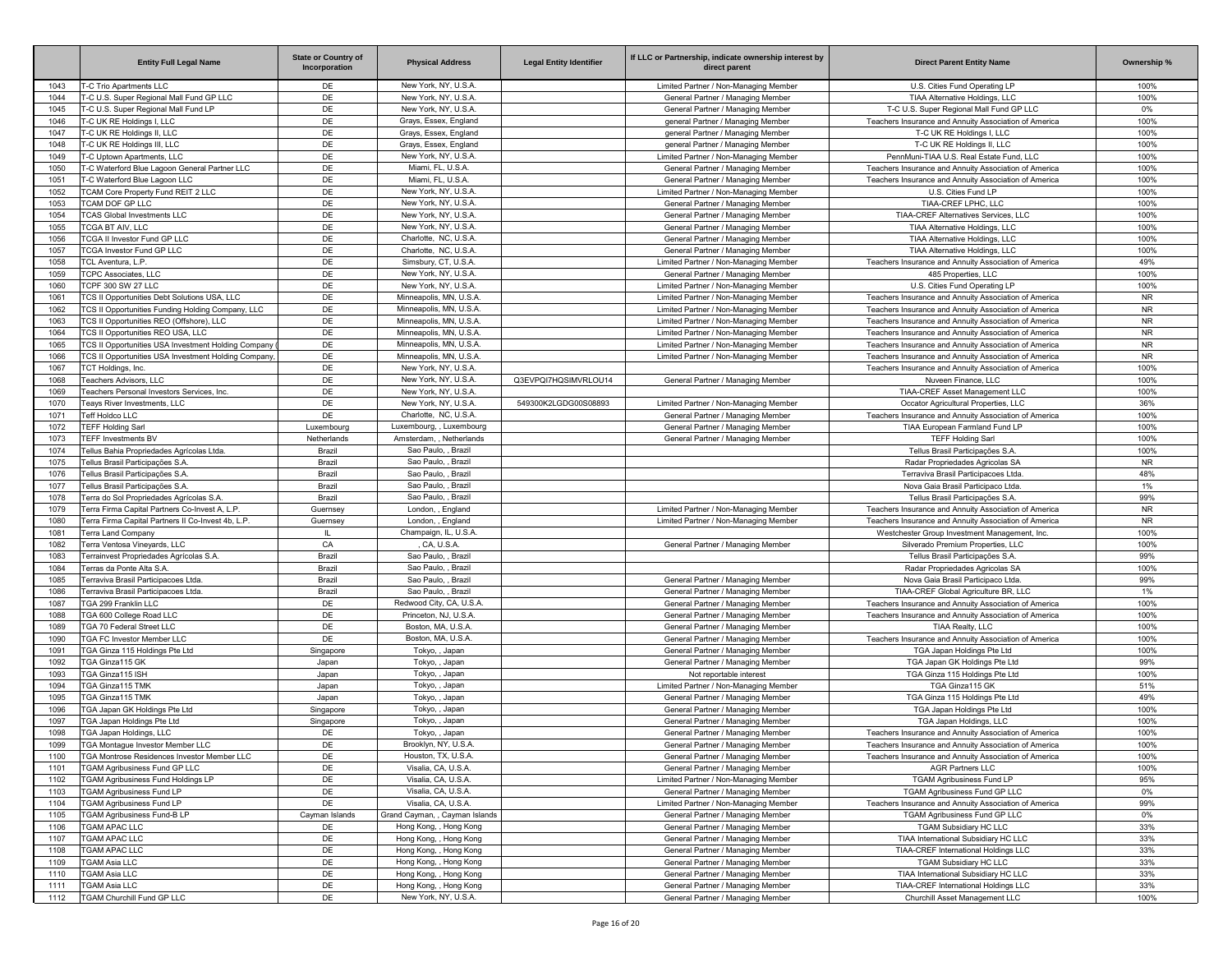|              | <b>Entity Full Legal Name</b>                                | <b>State or Country of</b><br>Incorporation | <b>Physical Address</b>                               | <b>Legal Entity Identifier</b> | If LLC or Partnership, indicate ownership interest by<br>direct parent | <b>Direct Parent Entity Name</b>                                    | Ownership %  |
|--------------|--------------------------------------------------------------|---------------------------------------------|-------------------------------------------------------|--------------------------------|------------------------------------------------------------------------|---------------------------------------------------------------------|--------------|
| 1113         | TGAM Churchill Middle Market Senior Loan Fund K. LP          | Cayman Islands                              | New York, NY, U.S.A                                   |                                | General Partner / Managing Member                                      | TGAM Churchill Fund GP LLC                                          | $0\%$        |
| 1114         | <b>TGAM Churchill Middle Market Senior Loan Fund, LP</b>     | DE                                          | New York, NY, U.S.A                                   |                                | General Partner / Managing Member                                      | TGAM Churchill Fund GP LLC                                          | 0%           |
| 1115         | <b>TGAM Churchill Middle Market Senior Loan Fund, LP</b>     | DE                                          | New York, NY, U.S.A                                   |                                | Limited Partner / Non-Managing Member                                  | Teachers Insurance and Annuity Association of America               | 66%          |
| 1116         | <b>FGAM Churchill Middle Market Senior Loan Fund, Offsho</b> | Cayman Islands                              | New York, NY, U.S.A                                   |                                | General Partner / Managing Member                                      | TGAM Churchill Fund GP LLC                                          | 50%          |
| 1117         | TGAM HK HC LLC                                               | DE                                          | Hong Kong, , Hong Kong                                |                                | General Partner / Managing Member                                      | <b>TGAM APAC LLC</b>                                                | 25%          |
| 1118         | <b>TGAM HK HC LLC</b>                                        | DE<br>DE                                    | Hong Kong, , Hong Kong                                |                                | General Partner / Managing Member                                      | <b>TGAM Asia LLC</b>                                                | 25%          |
| 1119<br>1120 | <b>TGAM HK HC LLC</b><br><b>TGAM HK HC LLC</b>               | DE                                          | Hong Kong, , Hong Kong<br>Hong Kong, , Hong Kong      |                                | General Partner / Managing Member<br>General Partner / Managing Member | TIAA International APAC LLC<br>TIAA International Asia LLC          | 25%<br>25%   |
| 1121         | <b>TGAM Subsidiary HC LLC</b>                                | DE                                          | Hong Kong, , Hong Kong                                |                                | General Partner / Managing Member                                      | TIAA-CREF International Holdings LLC                                | 100%         |
| 1122         | TH Property Holdings, L.L.C.                                 | DE                                          | Hartford, CT, U.S.A.                                  |                                | General Partner / Managing Member                                      | TIAA Alternative Holdings, LLC                                      | 100%         |
| 1123         | TH RE Administration Limited                                 | United Kingdom (other)                      | London, , England                                     |                                | General Partner / Managing Member                                      | TIAA Henderson Real Estate Limited                                  | 100%         |
| 1124         | TH RE Administration US LLC                                  | DE                                          | New York, NY, U.S.A                                   |                                | General Partner / Managing Member                                      | TH RE US Holdings LLC                                               | 100%         |
| 1125         | TH RE AIFM Group Limited                                     | United Kingdom (other)                      | London, , England                                     |                                | General Partner / Managing Member                                      | TIAA Henderson Real Estate Limited                                  | 100%         |
| 1126         | TH RE Corporate Secretarial Services Limited                 | United Kingdom (other)                      | London, , England                                     |                                | General Partner / Managing Member                                      | TH RE Group Holdings Limited                                        | 100%         |
| 1127         | TH RE FCACO Limited                                          | United Kingdom (other)                      | London, , England                                     |                                | General Partner / Managing Member                                      | TIAA Henderson Real Estate Limited                                  | 100%         |
| 1128         | TH RE Group Holdings Limited                                 | United Kingdom (other)                      | London, , England                                     |                                | General Partner / Managing Member                                      | TIAA Henderson Real Estate Limited                                  | 100%         |
| 1129         | TH RE Italy S.r.I                                            | Italy (Other)                               | Milan, , Italy (Other)                                |                                | General Partner / Managing Member                                      | TH RE Group Holdings Limited                                        | 100%         |
| 1130         | TH RE Operations Limited                                     | United Kingdom (other)                      | London, , England                                     |                                | General Partner / Managing Member                                      | TH RE Group Holdings Limited                                        | 100%         |
| 1131         | TH RE US Holdings LLC                                        | DE                                          | New York, NY, U.S.A                                   |                                | General Partner / Managing Member                                      | TH RE US Limited                                                    | 100%         |
| 1132         | TH RE US Limited                                             | United Kingdom (other)                      | London, , England                                     |                                | General Partner / Managing Member                                      | TIAA Henderson Real Estate Limited                                  | 100%         |
| 1133         | TH Real Estate (Australia) Limited                           | Australia                                   | Sydney, , Australia                                   |                                | General Partner / Managing Member                                      | TH RE Group Holdings Limited                                        | 100%         |
| 1134         | TH Real Estate (France) SAS                                  | France (Other)<br>DE                        | Paris, , France (Other)                               |                                | General Partner / Managing Member                                      | TH RE Group Holdings Limited                                        | 100%         |
| 1135<br>1136 | TH Real Estate Global LLC<br>TH Real Estate PELV GP Sarl     |                                             | New York, NY, U.S.A<br>Luxembourg, , Luxembourg       |                                | General Partner / Managing Member<br>General Partner / Managing Member | TIAA Alternative Holdings, LLC<br>TH RE Group Holdings Limited      | 100%<br>100% |
| 1137         | TH Real Estate US LLC                                        | Luxembourg<br>DE                            | New York, NY, U.S.A                                   |                                | General Partner / Managing Member                                      | TH RE US Holdings LLC                                               | 100%         |
| 1138         | The ETAP Fund, LLC                                           | DE                                          | New York, NY, U.S.A                                   |                                | General Partner / Managing Member                                      | Gresham Investment Management LLC                                   | 0%           |
| 1139         | The ETAP Fund, Ltd.                                          | Cayman Islands                              | New York, NY, U.S.A                                   |                                | General Partner / Managing Member                                      | Gresham Investment Management LLC                                   | 0%           |
| 1140         | The ETAP Master Fund, Ltd.                                   | Cayman Islands                              | New York, NY, U.S.A                                   | 5493009HDN4LZG4S2069           | General Partner / Managing Member                                      | Gresham Asset Management LLC                                        | 0%           |
| 1141         | The Flats 130 DC Residential LLC                             | DE                                          | Washington, DC, U.S.A                                 |                                | General Partner / Managing Member                                      | The Flats Holding Company LLC                                       | 100%         |
| 1142         | The Flats 140 DC Residential LLC                             | DE                                          | Washington, DC, U.S.A                                 |                                | General Partner / Managing Member                                      | The Flats Holding Company LLC                                       | 100%         |
| 1143         | The Flats DC Grocery LLC                                     | DE                                          | Washington, DC, U.S.A                                 |                                | General Partner / Managing Member                                      | The Flats Holding Company LLC                                       | 100%         |
| 1144         | The Flats Holding Company LLC                                | DE                                          | Washington, DC, U.S.A                                 |                                | General Partner / Managing Member                                      | T-C GA Real Estate Holdings LLC                                     | 100%         |
| 1145         | The Gresham A+ Fund LLC                                      | DE                                          | New York, NY, U.S.A                                   |                                | General Partner / Managing Member                                      | Gresham Investment Management LLC                                   | 1%           |
| 1146         | The Gresham A+ Fund, Ltd.                                    | Cayman Islands                              | New York, NY, U.S.A                                   |                                | General Partner / Managing Member                                      | Gresham Investment Management LLC                                   | 0%           |
| 1147         | The Gresham A+ Master Fund, Ltd                              | Cayman Islands                              | New York, NY, U.S.A                                   | 549300QIPKZZPRGA3766           | General Partner / Managing Member                                      | Gresham Asset Management LLC                                        | 1%           |
| 1148         | The Gresham DJF CommodityBuilder Fund, LLC                   | DE                                          | New York, NY, U.S.A                                   |                                | General Partner / Managing Member                                      | Gresham Investment Management LLC                                   | 0%           |
| 1149         | The Gresham DJF Fund, Ltd.                                   | DE                                          | New York, NY, U.S.A                                   |                                | General Partner / Managing Member                                      | Gresham Investment Management LLC                                   | 0%           |
| 1150         | The Gresham EJ Fund, Ltd.                                    | Cayman Islands                              | New York, NY, U.S.A                                   |                                | General Partner / Managing Member                                      | Gresham Investment Management LLC                                   | 0%           |
| 1151         | The Gresham EJ Master Fund, Ltd.                             | Cayman Islands                              | New York, NY, U.S.A                                   | 549300NPPKBBQL9CRZ46           | General Partner / Managing Member                                      | Gresham Asset Management LLC                                        | 0%           |
| 1152         | The Gresham G+ Fund, Ltd.                                    | Cayman Islands                              | New York, NY, U.S.A                                   |                                | General Partner / Managing Member                                      | Gresham Investment Management LLC                                   | 1%           |
| 1153         | The Gresham G+ Master Fund, Ltd                              | Cayman Islands                              | New York, NY, U.S.A                                   | 549300QIPKZZPRGA3766           | General Partner / Managing Member                                      | Gresham Asset Management LLC                                        | 0%           |
| 1154         | The Gresham MTAP Commodity Builder Fund, LLC                 | DE                                          | New York, NY, U.S.A                                   |                                | General Partner / Managing Member                                      | Gresham Investment Management LLC                                   | 1%           |
| 1155         | The Gresham Qualifying Investor Funds PLC                    | Ireland                                     | New York, NY, U.S.A                                   |                                | General Partner / Managing Member                                      | Gresham Investment Management LLC                                   | 0%           |
| 1156         | The Grove Apartments Springing Member, Inc                   | DE                                          | Hartford, CT, U.S.A.                                  |                                | General Partner / Managing Member                                      | Casa Grande Investments I, LLC                                      | 100%         |
| 1157         | The Grove Apartments, LLC                                    | DE<br>DE                                    | Hartford, CT, U.S.A.<br>Hartford, CT, U.S.A.          |                                | General Partner / Managing Member                                      | Casa Grande Investments I, LLC                                      | 100%         |
| 1158<br>1159 | The Lantern Apartments LLC<br>The Onshore ETAP Fund, L.L.C.  | DE                                          | New York, NY, U.S.A                                   |                                | General Partner / Managing Member                                      | Casa Grande Investments I, LLC<br>Gresham Investment Management LLC | 100%<br>0%   |
| 1160         | The Onshore Gresham A+ Fund, LLC                             | DE                                          | New York, NY, U.S.A                                   |                                | General Partner / Managing Member<br>General Partner / Managing Member | Gresham Investment Management LLC                                   | 0%           |
| 1161         | The Plata Wine Partners Trust                                | CA                                          | Napa Valley, CA, U.S.A                                |                                |                                                                        | Westchester Group Investment Management, Inc.                       | 100%         |
| 1162         | The Pointe At Chapel Hill Apartments, LLC                    | DE                                          | Hartford, CT, U.S.A                                   |                                | General Partner / Managing Member                                      | Casa Partners IV, L.P.                                              | 100%         |
| 1163         | The Residences at La Colombe d'Or Investors LLC              | DE                                          | Houston, TX, U.S.A.                                   |                                | Limited Partner / Non-Managing Member                                  | TGA Montrose Residences Investor Member LLC                         | 90%          |
| 1164         | The Resilience Fund III, L.P.                                | DE                                          | Cleveland, OH, U.S.A                                  |                                | Limited Partner / Non-Managing Member                                  | Teachers Insurance and Annuity Association of America               | <b>NR</b>    |
| 1165         | The Strategic Commodities Fund II LLC                        | DE                                          | New York, NY, U.S.A                                   |                                | General Partner / Managing Member                                      | Gresham Investment Management LLC                                   | 0%           |
| 1166         | The Strategic Commodities Fund LLC                           | DE                                          | New York, NY, U.S.A                                   |                                | General Partner / Managing Member                                      | Gresham Investment Management LLC                                   | 0%           |
| 1167         | The Strategic Commodities Master Fund, Ltd.                  | Cavman Islands                              | New York, NY, U.S.A                                   |                                | General Partner / Managing Member                                      | Gresham Investment Management LLC                                   | 0%           |
| 1168         | The TAP CommodityBuilder Fund, L.L.C                         | DE                                          | New York, NY, U.S.A                                   |                                | General Partner / Managing Member                                      | Gresham Investment Management LLC                                   | 0%           |
| 1169         | The Tap Fund, LLC                                            | DE                                          | New York, NY, U.S.A.                                  |                                | General Partner / Managing Member                                      | Gresham Investment Management LLC                                   | 0%           |
| 1170         | The TAP Fund, Ltd.                                           | Cayman Islands                              | New York, NY, U.S.A.                                  |                                | General Partner / Managing Member                                      | Gresham Investment Management LLC                                   | 0%           |
| 1171         | The TAP Master Fund Ltd.                                     | Cayman Islands                              | New York, NY, U.S.A.                                  |                                | General Partner / Managing Member                                      | Gresham Investment Management LLC                                   | 0%           |
| 1172         | The TAP WP Master Fund, Ltd.                                 | Cayman Islands                              | New York, NY, U.S.A.                                  |                                | General Partner / Managing Member                                      | Gresham Asset Management LLC                                        | 1%           |
| 1173         | The TAP WP Master Fund, Ltd.                                 | Cayman Islands                              | New York, NY, U.S.A.                                  |                                | General Partner / Managing Member                                      | Gresham Investment Management LLC                                   | $0\%$        |
| 1174         | The Tradewinds Institutional Investment Trust                | DE                                          | Los Angeles, CA, U.S.A.                               |                                |                                                                        | Tradewinds Global Investors, LLC                                    | $0\%$        |
| 1175         | THRE Global Investments LLC                                  | DE                                          | New York, NY, U.S.A.                                  |                                | General Partner / Managing Member                                      | 485 Properties, LLC                                                 | 100%         |
| 1176         | Thurrock Retail Park Unit Trust                              | Jersey                                      | Grays, Essex, England                                 |                                | Not reportable interest                                                | T-C UK RE Holdings II, LLC                                          | 1%           |
| 1177         | Thurrock Retail Park Unit Trust                              | Jersey                                      | Grays, Essex, England                                 |                                | Not reportable interest                                                | T-C UK RE Holdings III, LLC                                         | 99%          |
| 1178         | TIAA 51 JFK - 1305                                           | DE                                          | Uniondale, NY, U.S.A.                                 |                                | Limited Partner / Non-Managing Member                                  | Teachers Insurance and Annuity Association of America               | 49%          |
| 1179         | TIAA Alternative Holdings, LLC                               | DE                                          | New York, NY, U.S.A.                                  |                                | General Partner / Managing Member                                      | TIAA-CREF Asset Management LLC                                      | 100%         |
| 1180<br>1181 | TIAA Australia Real Estate Trust<br>TIAA CLO I LLC           | Australia<br>DE                             | Melbourne, Victoria, Australia<br>New York, NY, U.S.A |                                | Not reportable interest<br>General Partner / Managing Member           | T-C Australia RE Holdings II, LLC<br>TIAA CLO I Ltd                 | 100%<br>100% |
| 1182         | TIAA CLO I Ltd                                               | Cayman Islands                              | New York, NY, U.S.A.                                  |                                | Not reportable interest                                                | Teachers Insurance and Annuity Association of America               | $0\%$        |
|              |                                                              |                                             |                                                       |                                |                                                                        |                                                                     |              |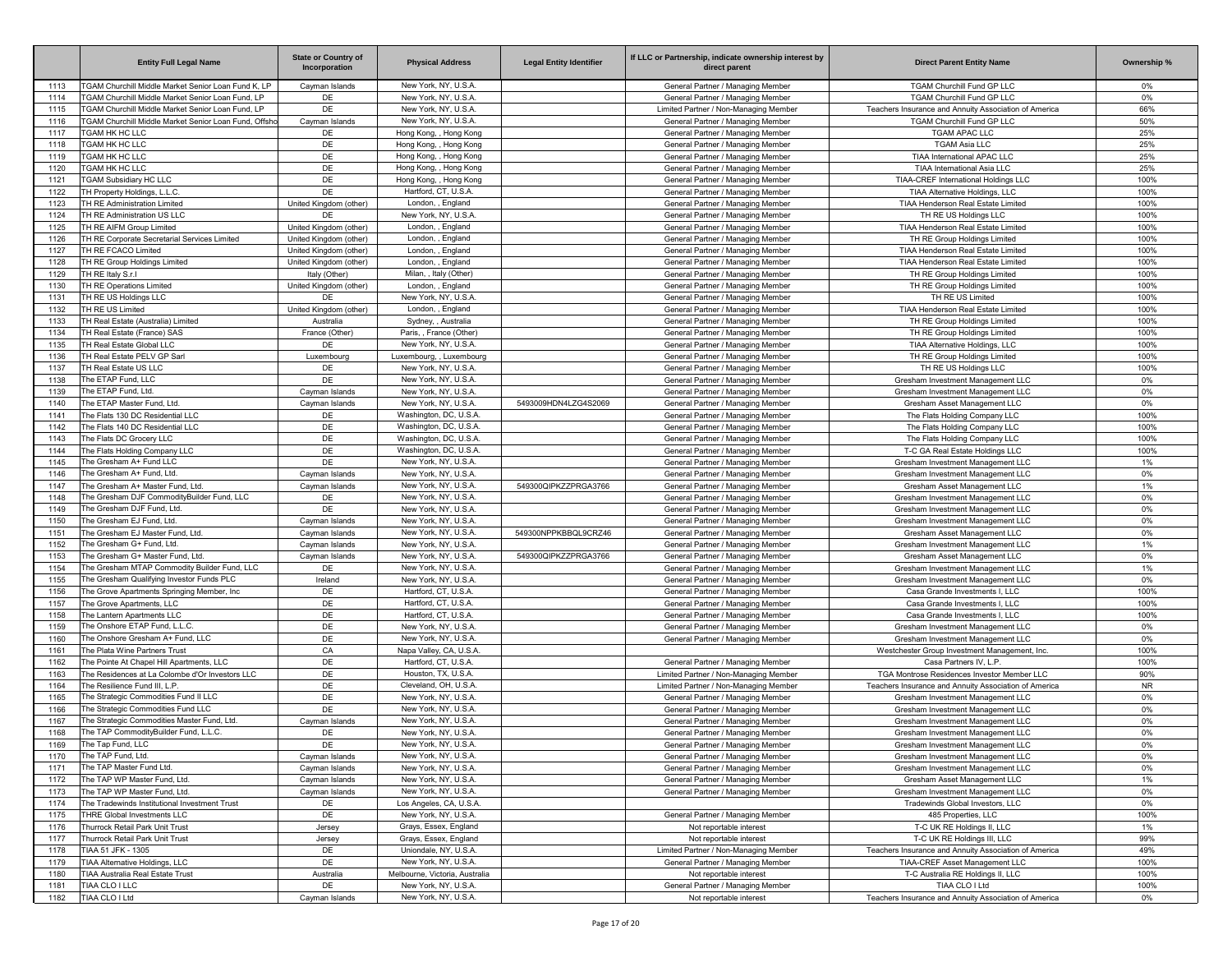|              | <b>Entity Full Legal Name</b>                                                                              | <b>State or Country of</b><br>Incorporation | <b>Physical Address</b>                                    | <b>Legal Entity Identifier</b> | If LLC or Partnership, indicate ownership interest by<br>direct parent     | <b>Direct Parent Entity Name</b>                                                                               | Ownership %  |
|--------------|------------------------------------------------------------------------------------------------------------|---------------------------------------------|------------------------------------------------------------|--------------------------------|----------------------------------------------------------------------------|----------------------------------------------------------------------------------------------------------------|--------------|
| 1183         | TIAA CMBS I Trust                                                                                          | DE                                          | New York, NY, U.S.A.                                       |                                |                                                                            | TIAA CMBS I, LLC                                                                                               | 100%         |
| 1184         | TIAA CMBS I, LLC                                                                                           | DE                                          | New York, NY, U.S.A.                                       |                                | General Partner / Managing Member                                          | Teachers Insurance and Annuity Association of America                                                          | 100%         |
| 1185         | TIAA Diamond Investor, LLC                                                                                 | DE                                          | New York, NY, U.S.A                                        |                                | General Partner / Managing Member                                          | Teachers Insurance and Annuity Association of America                                                          | 99%          |
| 1186         | TIAA Diversified Public Investments, LLC<br>TIAA European Farmland Fund GP LP                              | DE                                          | New York, NY, U.S.A.<br>Grand Cayman, , Cayman Islands     |                                | General Partner / Managing Member                                          | Teachers Insurance and Annuity Association of America                                                          | 100%         |
| 1187<br>1188 | TIAA European Farmland Fund LP                                                                             | Cayman Islands<br>Cayman Islands            | Grand Cayman. . Cayman Islands                             |                                | General Partner / Managing Member<br>General Partner / Managing Member     | TIAA Alternative Holdings, LLC<br>TIAA European Farmland Fund GP LP                                            | 100%<br>0%   |
| 1189         | TIAA European Farmland Fund LP                                                                             | Cayman Islands                              | Grand Cayman, , Cayman Islands                             |                                | Limited Partner / Non-Managing Member                                      | Teff Holdco LLC                                                                                                | 43%          |
| 1190         | TIAA Franklin Square, LLC                                                                                  | DE                                          | New York, NY, U.S.A.                                       |                                | Limited Partner / Non-Managing Member                                      | T-C Franklin Square Venture LLC                                                                                | 99%          |
| 1191         | TIAA GBS HOLDING LLC                                                                                       | DE                                          | New York, NY, U.S.A.                                       |                                | General Partner / Managing Member                                          | Teachers Insurance and Annuity Association of America                                                          | 100%         |
| 1192         | TIAA GBS Singapore Holding Company Pte. Ltd.                                                               | Singapore                                   | Singapore, , Singapore                                     |                                | Not reportable interest                                                    | TIAA GBS HOLDING LLC                                                                                           | 100%         |
| 1193         | TIAA Gemini Office, LLC                                                                                    | DE                                          | New York, NY, U.S.A                                        |                                | General Partner / Managing Member                                          | 485 Properties, LLC                                                                                            | 100%         |
| 1194         | TIAA Global Ag Holdco LLC                                                                                  | DE                                          | New York, NY, U.S.A.                                       |                                | General Partner / Managing Member                                          | Teachers Insurance and Annuity Association of America                                                          | 100%         |
| 1195         | TIAA Global Ag II Special Member LLC                                                                       | DE                                          | New York, NY, U.S.A.                                       |                                | General Partner / Managing Member                                          | TIAA Alternative Holdings, LLC                                                                                 | 100%         |
| 1196<br>1197 | TIAA Global Ag Special Member LLC<br>TIAA Global Asset Management Australia Pty Ltd                        | DE<br>Australia                             | New York, NY, U.S.A.<br>Sydney, , Australia                |                                | General Partner / Managing Member                                          | TIAA Alternative Holdings, LLC                                                                                 | 100%<br>100% |
| 1198         | TIAA Global Asset Management Hong Kong Limited                                                             | Hong Kong                                   | Hong Kong, , Hong Kong                                     |                                | General Partner / Managing Member<br>General Partner / Managing Member     | TIAA-CREF International Holdings LLC<br>TGAM HK HC LLC                                                         | 100%         |
| 1199         | TIAA Global Asset Management London Limited                                                                | United Kingdom (other)                      | London, , England                                          |                                | General Partner / Managing Member                                          | TIAA-CREF International Holdings LLC                                                                           | 100%         |
| 1200         | TIAA Global Business Services (India) Private Limited                                                      | India (Other)                               | Mumbai, , India (Other)                                    |                                | Not reportable interest                                                    | TIAA GBS Singapore Holding Company Pte. Ltd.                                                                   | 100%         |
| 1201         | TIAA Global Equity Income, LLC                                                                             | DE                                          | New York, NY, U.S.A                                        |                                | General Partner / Managing Member                                          | Teachers Insurance and Annuity Association of America                                                          | 100%         |
| 1202         | TIAA Global Public Investments, LLC                                                                        | DE                                          | New York, NY, U.S.A.                                       |                                | General Partner / Managing Member                                          | Teachers Insurance and Annuity Association of America                                                          | 100%         |
| 1203         | TIAA GTR Holdco LLC                                                                                        | DE                                          | Portland, OR, U.S.A                                        |                                | General Partner / Managing Member                                          | Teachers Insurance and Annuity Association of America                                                          | 100%         |
| 1204         | TIAA Henderson Investment Consulting (Shanghai) Comp China, Peoples Republic of                            |                                             | Republic of                                                |                                | General Partner / Managing Member                                          | TH RE Group Holdings Limited                                                                                   | 100%         |
| 1205         | TIAA Henderson Real Estate Enhanced Debt (GP) S.à.r.                                                       | Luxembourg                                  | Luxembourg, , Luxembourg                                   |                                | General Partner / Managing Member                                          | TH RE Group Holdings Limited                                                                                   | 100%         |
| 1206<br>1207 | TIAA Henderson Real Estate Enhanced Debt Fund, SCS;<br>TIAA Henderson Real Estate Enhanced Debt Fund, SCS; | Luxembourg<br>Luxembourg                    | London, , England                                          |                                | Limited Partner / Non-Managing Member<br>General Partner / Managing Member | T-C Lux Investments Special Limited Partnership<br>TIAA Henderson Real Estate Enhanced Debt (GP) S.à.r.l.      | 36%<br>$0\%$ |
| 1208         | TIAA Henderson Real Estate Enhanced Debt Fund, SCSp                                                        | Luxembourg                                  | London, , England<br>London, , England                     |                                | Limited Partner / Non-Managing Member                                      | Teachers Insurance and Annuity Association of America                                                          | 36%          |
| 1209         | TIAA Henderson Real Estate Limited                                                                         | United Kingdom (other)                      | London, , England                                          |                                | General Partner / Managing Member                                          | TIAA International Holdings 1 Limited                                                                          | 1%           |
| 1210         | TIAA Henderson Real Estate Limited                                                                         | United Kingdom (other)                      | London, , England                                          |                                | General Partner / Managing Member                                          | TIAA International Holdings 3 Limited                                                                          | 99%          |
| 1211         | TIAA Infrastructure Investments, LLC                                                                       | DE                                          | New York, NY, U.S.A                                        |                                | General Partner / Managing Member                                          | Teachers Insurance and Annuity Association of America                                                          | 100%         |
| 1212         | TIAA International APAC LLC                                                                                | DE                                          | Hong Kong, , Hong Kong                                     |                                | General Partner / Managing Member                                          | <b>TGAM Subsidiary HC LLC</b>                                                                                  | 33%          |
| 1213         | TIAA International APAC LLC                                                                                | DE                                          | Hong Kong, , Hong Kong                                     |                                | General Partner / Managing Member                                          | TIAA International Subsidiary HC LLC                                                                           | 33%          |
| 1214         | TIAA International APAC LLC                                                                                | DE                                          | Hong Kong, , Hong Kong                                     |                                | General Partner / Managing Member                                          | TIAA-CREF International Holdings LLC                                                                           | 33%          |
| 1215         | TIAA International Asia LLC                                                                                | DE                                          | Hong Kong, , Hong Kong                                     |                                | General Partner / Managing Member                                          | <b>TGAM Subsidiary HC LLC</b>                                                                                  | 33%          |
| 1216         | TIAA International Asia LLC<br><b>TIAA International Asia LLC</b>                                          | DE<br>DE                                    | Hong Kong, , Hong Kong<br>Hong Kong, , Hong Kong           |                                | General Partner / Managing Member                                          | TIAA International Subsidiary HC LLC<br><b>TIAA-CREF International Holdings LLC</b>                            | 33%<br>33%   |
| 1217<br>1218 | TIAA International Holdings 1 Limited                                                                      | United Kingdom (other)                      | London, , England                                          |                                | General Partner / Managing Member<br>General Partner / Managing Member     | TIAA-CREF International Holdings LLC                                                                           | 100%         |
| 1219         | TIAA International Holdings 2 Limited                                                                      | United Kingdom (other)                      | London, , England                                          |                                | General Partner / Managing Member                                          | TIAA-CREF International Holdings LLC                                                                           | 100%         |
| 1220         | TIAA International Holdings 3 Limited                                                                      | United Kingdom (other)                      | London, , England                                          |                                | General Partner / Managing Member                                          | TIAA International Holdings 2 Limited                                                                          | 100%         |
| 1221         | TIAA International Subsidiary HC LLC                                                                       | DE                                          | Hong Kong, , Hong Kong                                     |                                | General Partner / Managing Member                                          | TIAA-CREF International Holdings LLC                                                                           | 100%         |
| 1222         | TIAA Lux 11 S.a.r.l                                                                                        | Luxembourg                                  | Luxembourg, , Luxembourg                                   |                                | General Partner / Managing Member                                          | ND Europe S.a.r.l                                                                                              | 51%          |
| 1223         | TIAA Lux 5 S.a.r.l.                                                                                        | Luxembourg                                  | Luxembourg, , Luxembourg                                   |                                | General Partner / Managing Member                                          | ND Properties, Inc.                                                                                            | 51%          |
| 1224         | TIAA Lux 8 S.a.r.l.                                                                                        | Luxembourg                                  | Luxembourg, , Luxembourg                                   |                                | General Partner / Managing Member                                          | Cityhold Office Partnership S.à r.l.                                                                           | 88%          |
| 1225         | TIAA Lux 8 S.a.r.l.                                                                                        | Luxembourg                                  | Luxembourg, , Luxembourg                                   |                                | Limited Partner / Non-Managing Member                                      | ND Europe Office Holding S.à r.l.                                                                              | <b>NR</b>    |
| 1226<br>1227 | TIAA Lux 9 S.a.r.l.<br>TIAA Melbourne Retail Asset 1 Trust                                                 | Luxembourg<br>Australia                     | Luxembourg, , Luxembourg<br>Melbourne, Victoria, Australia |                                | General Partner / Managing Member<br>Not reportable interest               | Cityhold Office Partnership S.à r.l.<br>TIAA Melbourne Retail Holding 1 Trust                                  | 100%<br>100% |
| 1228         | TIAA Melbourne Retail Holding 1 Trust                                                                      | Australia                                   | Melbourne, Victoria, Australia                             |                                | Not reportable interest                                                    | <b>TIAA Australia Real Estate Trust</b>                                                                        | 100%         |
| 1229         | TIAA Oil and Gas Investments, LLC                                                                          | DE                                          | New York, NY, U.S.A.                                       |                                | General Partner / Managing Member                                          | Teachers Insurance and Annuity Association of America                                                          | 100%         |
| 1230         | TIAA Park Evanston, LLC                                                                                    | DE                                          | New York, NY, U.S.A                                        |                                | General Partner / Managing Member                                          | Teachers Insurance and Annuity Association of America                                                          | 100%         |
| 1231         | TIAA Realty, LLC                                                                                           | DE                                          | New York, NY, U.S.A                                        |                                | General Partner / Managing Member                                          | Teachers Insurance and Annuity Association of America                                                          | 100%         |
| 1232         | TIAA SMA Strategies LLC                                                                                    | DE                                          | New York, NY, U.S.A                                        |                                | General Partner / Managing Member                                          | Teachers Insurance and Annuity Association of America                                                          | 100%         |
| 1233         | TIAA Stafford-Harrison LLC                                                                                 | DE                                          | New York, NY, U.S.A.                                       |                                | General Partner / Managing Member                                          | ND Properties, Inc.                                                                                            | 100%         |
| 1234         | TIAA Super Regional Mall Member Sub LLC                                                                    | DE                                          | New York, NY, U.S.A.                                       |                                | General Partner / Managing Member                                          | Teachers Insurance and Annuity Association of America                                                          | 100%         |
| 1235<br>1236 | TIAA SynGas, LLC<br>TIAA Timberlands I, LLC                                                                | DE<br>DE                                    | New York, NY, U.S.A<br>New York, NY, U.S.A.                |                                | General Partner / Managing Member<br>General Partner / Managing Member     | Teachers Insurance and Annuity Association of America<br>Teachers Insurance and Annuity Association of America | 100%<br>100% |
| 1237         | TIAA Timberlands II, LLC                                                                                   | DE                                          | New York, NY, U.S.A.                                       |                                | General Partner / Managing Member                                          | Teachers Insurance and Annuity Association of America                                                          | 100%         |
| 1238         | TIAA Union Place Phase I. LLC                                                                              | DE                                          | New York, NY, U.S.A.                                       |                                | General Partner / Managing Member                                          | Teachers Insurance and Annuity Association of America                                                          | 100%         |
| 1239         | TIAA Wind Investments LLC                                                                                  | DE                                          | New York, NY, U.S.A.                                       |                                | General Partner / Managing Member                                          | TIAA Oil and Gas Investments, LLC                                                                              | 100%         |
| 1240         | TIAA-CPPIB Commercial Mortgage Company REIT LLC                                                            | DE                                          | New York, NY, U.S.A.                                       |                                | General Partner / Managing Member                                          | TIAA-CPPIB Commercial Mortgage Company, L.P.                                                                   | 50%          |
| 1241         | TIAA-CPPIB Commercial Mortgage Company, L.P.                                                               | DE                                          | New York, NY, U.S.A.                                       |                                | Limited Partner / Non-Managing Member                                      | Teachers Insurance and Annuity Association of America                                                          | 50%          |
| 1242         | TIAA-CPPIB Commercial Mortgage Company, L.P.                                                               | DE                                          | New York, NY, U.S.A.                                       |                                | General Partner / Managing Member                                          | T-C SMA III, LLC                                                                                               | 1%           |
| 1243         | TIAA-CREF Alternatives Advisors, LLC                                                                       | DE                                          | New York, NY, U.S.A.                                       |                                | General Partner / Managing Member                                          | TIAA Alternative Holdings, LLC                                                                                 | 100%         |
| 1244         | TIAA-CREF Alternatives Services, LLC                                                                       | DE                                          | New York, NY, U.S.A.                                       |                                | General Partner / Managing Member                                          | TIAA Alternative Holdings, LLC                                                                                 | 100%         |
| 1245         | TIAA-CREF Asset Management Distressed Opportunities                                                        | DE                                          | New York, NY, U.S.A.<br>New York, NY, U.S.A.               |                                | General Partner / Managing Member                                          | TCAM DOF GP LLC                                                                                                | $0\%$        |
| 1246<br>1247 | TIAA-CREF Asset Management Distressed Opportunities<br>TIAA-CREF Asset Management LLC                      | DE<br>DE                                    | New York, NY, U.S.A.                                       |                                | Limited Partner / Non-Managing Member<br>General Partner / Managing Member | Teachers Insurance and Annuity Association of America<br>Nuveen, LLC                                           | 50%<br>100%  |
| 1248         | TIAA-CREF Asset Management UK Limited                                                                      | United Kingdom (other)                      | London, , England                                          |                                | General Partner / Managing Member                                          | TH RE FCACO Limited                                                                                            | 100%         |
| 1249         | TIAA-CREF Global Agriculture BR, LLC                                                                       | DE                                          | New York, NY, U.S.A.                                       |                                | General Partner / Managing Member                                          | TIAA-CREF Global Agriculture LLC                                                                               | 100%         |
| 1250         | TIAA-CREF Global Agriculture II BR, LLC                                                                    | DE                                          | New York, NY, U.S.A.                                       |                                | General Partner / Managing Member                                          | TIAA-CREF Global Agriculture II LLC                                                                            | 100%         |
| 1251         | TIAA-CREF Global Agriculture II LLC                                                                        | DE                                          | Charlotte, NC, U.S.A.                                      |                                | General Partner / Managing Member                                          | TIAA Global Ag Holdco LLC                                                                                      | 11%          |
| 1252         | TIAA-CREF Global Agriculture Investor Fund, LP                                                             | DE                                          | Charlotte, NC, U.S.A.                                      |                                | General Partner / Managing Member                                          | TCGA Investor Fund GP LLC                                                                                      | $0\%$        |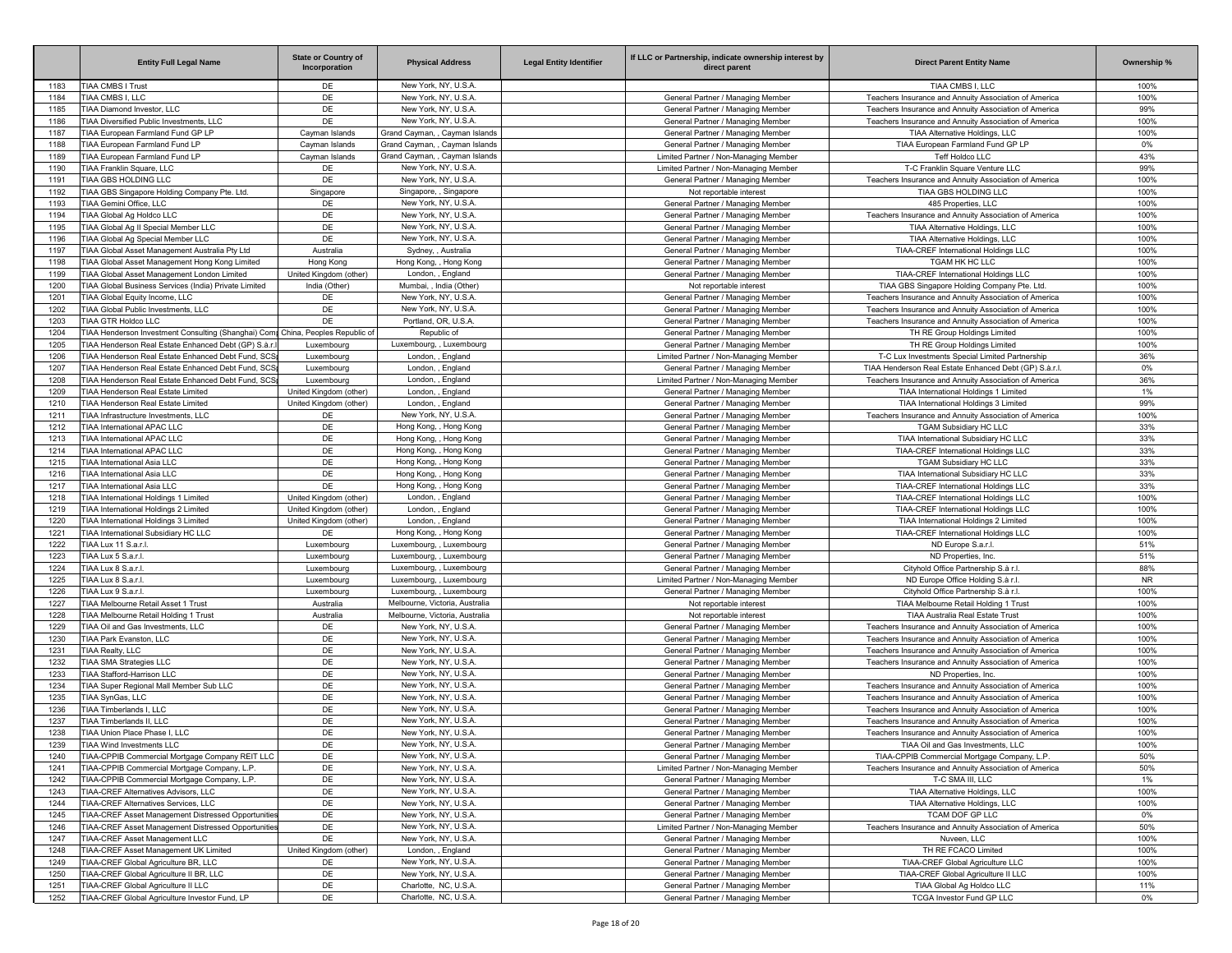|              | <b>Entity Full Legal Name</b>                                              | <b>State or Country of</b><br>Incorporation | <b>Physical Address</b>                          | <b>Legal Entity Identifier</b> | If LLC or Partnership, indicate ownership interest by<br>direct parent         | <b>Direct Parent Entity Name</b>                                                                        | Ownership %       |
|--------------|----------------------------------------------------------------------------|---------------------------------------------|--------------------------------------------------|--------------------------------|--------------------------------------------------------------------------------|---------------------------------------------------------------------------------------------------------|-------------------|
| 1253         | TIAA-CREF Global Agriculture LLC                                           | DE                                          | Charlotte, NC, U.S.A                             | 54930025LLMFRQV6CP42           | General Partner / Managing Member                                              | TIAA Global Ag Holdco LLC                                                                               | 41%               |
| 1254         | TIAA-CREF Global Agriculture LLC                                           | DE                                          | Charlotte, NC, U.S.A                             | 54930025LLMFRQV6CP42           | General Partner / Managing Member                                              | TIAA-CREF Global Agriculture Investor Fund, LP                                                          | 1%                |
| 1255         | TIAA-CREF Individual & Institutional Services, LLC                         | DE                                          | New York, NY, U.S.A                              |                                | General Partner / Managing Member                                              | Teachers Insurance and Annuity Association of America                                                   | 100%              |
| 1256         | <b>TIAA-CREF Insurance Agency, LLC</b>                                     | DE                                          | New York, NY, U.S.A                              |                                | General Partner / Managing Member                                              | TIAA-CREF Life Insurance Company                                                                        | 100%              |
| 1257         | TIAA-CREF International Holdings LLC                                       | DE                                          | New York, NY, U.S.A                              |                                | General Partner / Managing Member                                              | TIAA Alternative Holdings, LLC                                                                          | 100%              |
| 1258         | TIAA-CREF Investment Management, LLC                                       | DE                                          | New York, NY, U.S.A                              | TOZQWWJ84LOBORSDTP42           | General Partner / Managing Member                                              | TIAA-CREF Asset Management LLC                                                                          | 100%              |
| 1259         | TIAA-CREF Life Insurance Company                                           | <b>NY</b>                                   | New York, NY, U.S.A.                             |                                |                                                                                | Teachers Insurance and Annuity Association of America                                                   | 100%              |
| 1260         | TIAA-CREF LPHC, LLC                                                        | DE                                          | New York, NY, U.S.A.                             |                                | General Partner / Managing Member                                              | Teachers Insurance and Annuity Association of America                                                   | 100%              |
| 1261         | TIAA-CREF Luxembourg S.a.r.l.                                              | Luxembourg                                  | Luxembourg, , Luxembourg<br>New York, NY, U.S.A. |                                | General Partner / Managing Member                                              | TH RE Group Holdings Limited                                                                            | 100%              |
| 1262<br>1263 | TIAA-CREF Real Property Fund GP LLC<br>TIAA-CREF Real Property Fund LP     | DE<br>DE                                    | New York, NY, U.S.A                              |                                | General Partner / Managing Member<br>General Partner / Managing Member         | TIAA-CREF LPHC, LLC<br>TIAA-CREF Real Property Fund GP LLC                                              | 100%<br>0%        |
| 1264         | TIAA-CREF Real Property Fund REIT LLC                                      | DE                                          | New York, NY, U.S.A                              |                                | General Partner / Managing Member                                              | TIAA-CREF Real Property Fund LP                                                                         | 99%               |
| 1265         | TIAA-CREF Redwood, LLC                                                     | DE                                          | New York, NY, U.S.A                              |                                | General Partner / Managing Member                                              | Teachers Insurance and Annuity Association of America                                                   | 100%              |
| 1266         | TIAA-CREF Trust Company, FSB                                               | N/A. National Thrift                        | St. Louis, MO, U.S.A                             |                                |                                                                                | TCT Holdings, Inc.                                                                                      | 100%              |
| 1267         | TIAA-CREF Tuition Financing, Inc.                                          | DE                                          | New York, NY, U.S.A                              |                                |                                                                                | Teachers Insurance and Annuity Association of America                                                   | 100%              |
| 1268         | TIAA-Stonepeak Investments I, LLC                                          | DE                                          | New York, NY, U.S.A                              |                                | General Partner / Managing Member                                              | Teachers Insurance and Annuity Association of America                                                   | 100%              |
| 1269         | TIAA-Stonepeak Investments II, LLC                                         | DE                                          | New York, NY, U.S.A                              |                                | General Partner / Managing Member                                              | Teachers Insurance and Annuity Association of America                                                   | 100%              |
| 1270         | T-Investment Properties Corp.                                              | DE                                          | New York, NY, U.S.A                              |                                |                                                                                | 485 Properties, LLC                                                                                     | 100%              |
| 1271         | Toperone Agrícola S.A.                                                     | Brazil                                      | Sao Paulo, , Brazil                              |                                |                                                                                | Tparone Participações S.A                                                                               | 100%              |
| 1272         | Topertwo Agrícola S.A.                                                     | Brazil                                      | Sao Paulo, , Brazil                              |                                |                                                                                | Tpartwo Participações S.A                                                                               | 100%              |
| 1273         | Topola Lasy spolka z o. o.                                                 | Poland                                      | Warsaw, , Poland                                 |                                | Limited Partner / Non-Managing Member                                          | Renewable Timber Netherlands B.V                                                                        | 100%              |
| 1274         | TORO/EPP II. LLC                                                           | DE                                          | New York, NY, U.S.A                              |                                | Limited Partner / Non-Managing Member                                          | TIAA Infrastructure Investments, LLC                                                                    | 33%               |
| 1275         | Tparone Participações S.A                                                  | Brazil                                      | Sao Paulo, , Brazil                              |                                |                                                                                | Tellus Brasil Participações S.A                                                                         | 100%              |
| 1276         | Tpartwo Participações S.A.                                                 | Brazil                                      | Sao Paulo, , Brazil                              |                                |                                                                                | Tellus Brasil Participações S.A.                                                                        | 100%              |
| 1277         | TPG IV Hattrick AIV, L.P.                                                  | Cayman Islands                              | New York, NY, U.S.A                              | 549300EZPP7CQQTJHB40           | Limited Partner / Non-Managing Member                                          | Teachers Insurance and Annuity Association of America                                                   | <b>NR</b>         |
| 1278         | <b>TPG Solar Coinvest LLC</b>                                              | DE                                          | New York, NY, U.S.A                              |                                | Limited Partner / Non-Managing Member                                          | Teachers Insurance and Annuity Association of America                                                   | <b>NR</b>         |
| 1279         | <b>Tradewinds Global Investors, LLC</b>                                    | DE                                          | Los Angeles, CA, U.S.A                           |                                | Limited Partner / Non-Managing Member                                          | Nuveen Tradewinds Holdings, LLC                                                                         | 99%               |
| 1280         | Tradewinds Global Investors, LLC                                           | DE                                          | Los Angeles, CA, U.S.A.                          |                                | General Partner / Managing Member                                              | Nuveen Investments, Inc.                                                                                | 1%                |
| 1281         | Tramonto Apartments LLC                                                    | DE                                          | Hartford, CT, U.S.A.                             |                                | General Partner / Managing Member                                              | Casa Grande Investments LLLC                                                                            | 100%              |
| 1282         | Treehouse California Almonds, LLC<br><b>Triangle Petroleum Corporation</b> | CA<br>DE                                    | Marina del Rey, CA, U.S.A<br>New York, NY, U.S.A | 549300A9CE1215YU5K41           | General Partner / Managing Member                                              | Almond Processors, LLC                                                                                  | 40%<br><b>NR</b>  |
| 1283<br>1284 | Trinity Hunt Partners IV, L.P.                                             | DE                                          | Dallas, TX, U.S.A.                               |                                | Limited Partner / Non-Managing Member<br>Limited Partner / Non-Managing Member | Actoil Bakken, LLC<br>Teachers Insurance and Annuity Association of America                             | <b>NR</b>         |
| 1285         | Tri-State Prime Property Venture LLC                                       | DE                                          | Uniondale, NY, U.S.A                             |                                | Limited Partner / Non-Managing Member                                          | TIAA Gemini Office, LLC                                                                                 | 85%               |
| 1286         | Tritium I. L.P.                                                            | DE                                          | Austin, TX, U.S.A.                               |                                | Limited Partner / Non-Managing Member                                          | Teachers Insurance and Annuity Association of America                                                   | <b>NR</b>         |
| 1287         | TRPF 1525 Harvard Avenue LLC                                               | DE                                          | New York, NY, U.S.A                              |                                | General Partner / Managing Member                                              | TIAA-CREF Real Property Fund REIT LLC                                                                   | 100%              |
| 1288         | TRPF 51 Commerce Drive LLC                                                 | DE                                          | New York, NY, U.S.A                              |                                | General Partner / Managing Member                                              | TIAA-CREF Real Property Fund REIT LLC                                                                   | 100%              |
| 1289         | TRPF 99/101 Boston Office Portfolio LLC                                    | DE                                          | New York, NY, U.S.A                              |                                | General Partner / Managing Member                                              | TRPF 99-101 Boston Office REIT Member LLC                                                               | 100%              |
| 1290         | TRPF 99-101 Boston Office REIT Member LLC                                  | DE                                          | New York, NY, U.S.A                              |                                | General Partner / Managing Member                                              | TIAA-CREF Real Property Fund REIT LLC                                                                   | 100%              |
| 1291         | TRPF 99-101 Boston Portfolio Manager LLC                                   | MA                                          | New York, NY, U.S.A                              |                                | General Partner / Managing Member                                              | TIAA-CREF Real Property Fund REIT LLC                                                                   | 100%              |
| 1292         | TRPF Global Investments, LLC                                               | DE                                          | New York, NY, U.S.A                              |                                | General Partner / Managing Member                                              | TIAA-CREF Real Property Fund REIT LLC                                                                   | 100%              |
| 1293         | TRPF Marlton Square LLC                                                    | DE                                          | New York, NY, U.S.A                              |                                | General Partner / Managing Member                                              | TIAA-CREF Real Property Fund REIT LLC                                                                   | 100%              |
| 1294         | TRPF Marlton Square Pad Site LLC                                           | DE                                          | New York, NY, U.S.A                              |                                | General Partner / Managing Member                                              | TIAA-CREF Real Property Fund REIT LLC                                                                   | 100%              |
| 1295         | True Oak Napa Vineyard, LLC                                                | DE                                          | Napa Valley, CA, U.S.A                           |                                | General Partner / Managing Member                                              | Global AG Properties II USA LLC                                                                         | 100%              |
| 1296         | TXCGL Properties, L.P.                                                     | DE                                          | Hartford, CT, U.S.A.                             |                                | Limited Partner / Non-Managing Member                                          | CGL Investments, LLC                                                                                    | 99%               |
| 1297         | TXCGL Properties, L.P.                                                     | DE                                          | Hartford, CT, U.S.A.                             |                                | General Partner / Managing Member                                              | CGL Management, LLC                                                                                     | 1%                |
| 1298         | U.S. Cities Fund GP LLC                                                    | DE                                          | New York, NY, U.S.A                              |                                | General Partner / Managing Member                                              | TIAA Alternative Holdings, LLC                                                                          | 100%              |
| 1299         | U.S. Cities Fund LP<br>U.S. Cities Fund LP                                 | DE<br>DE                                    | New York, NY, U.S.A<br>New York, NY, U.S.A       |                                | Limited Partner / Non-Managing Member                                          | ND Properties, Inc.                                                                                     | 7%                |
| 1300<br>1301 | U.S. Cities Fund Operating GP LLC                                          | DE                                          | New York, NY, U.S.A                              |                                | Limited Partner / Non-Managing Member<br>General Partner / Managing Member     | U.S. Cities Fund GP LLC<br>U.S. Cities Fund REIT LLC                                                    | 1%<br>100%        |
| 1302         | U.S. Cities Fund Operating LP                                              | DE                                          | New York, NY, U.S.A                              |                                | Limited Partner / Non-Managing Member                                          | U.S. Cities Fund Operating GP LLC                                                                       | 1%                |
| 1303         | U.S. Cities Fund Operating LP                                              | DE                                          | New York, NY, U.S.A                              |                                | Limited Partner / Non-Managing Member                                          | U.S. Cities Fund REIT LLC                                                                               | 99%               |
| 1304         | U.S. Cities Fund REIT LLC                                                  | DE                                          | New York, NY, U.S.A                              |                                | Limited Partner / Non-Managing Member                                          | U.S. Cities Fund LP                                                                                     | 99%               |
| 1305         | U.S. Cities Retail Fund GP LLC                                             | DE                                          | New York, NY, U.S.A                              |                                | General Partner / Managing Member                                              | TIAA Alternative Holdings, LLC                                                                          | 100%              |
| 1306         | U.S. Cities Retail Fund LP                                                 | DE                                          | New York, NY, U.S.A                              |                                | Limited Partner / Non-Managing Member                                          | U.S. Cities Fund Operating LP                                                                           | 99%               |
| 1307         | U.S. Cities Retail Fund LP                                                 | DE                                          | New York, NY, U.S.A                              |                                | Limited Partner / Non-Managing Member                                          | U.S. Cities Retail Fund GP LLC                                                                          | 1%                |
| 1308         | U.S. Cities Retail Fund Operating GP LLC                                   | DE                                          | New York, NY, U.S.A                              |                                | General Partner / Managing Member                                              | U.S. Cities Retail Fund REIT LLC                                                                        | 100%              |
| 1309         | U.S. Cities Retail Fund Operating LP                                       | DE                                          | New York, NY, U.S.A.                             |                                | Limited Partner / Non-Managing Member                                          | U.S. Cities Retail Fund REIT LLC                                                                        | 99%               |
| 1310         | U.S. Cities Retail Fund Operating LP                                       | DE                                          | New York, NY, U.S.A.                             |                                | Limited Partner / Non-Managing Member                                          | U.S. Cities Retail Fund Operating GP LLC                                                                | 1%                |
| 1311         | U.S. Cities Retail Fund REIT LLC                                           | DE                                          | New York, NY, U.S.A.                             |                                | Limited Partner / Non-Managing Member                                          | U.S. Cities Retail Fund LP                                                                              | 99%               |
| 1312         | UK PPP Investments LP                                                      | United Kingdom (other)                      | London, , England                                |                                | Limited Partner / Non-Managing Member                                          | Teachers Insurance and Annuity Association of America                                                   | 100%              |
| 1313         | Union Place Phase I, LLC                                                   | DE                                          | New York, NY, U.S.A.                             |                                | General Partner / Managing Member                                              | TIAA Union Place Phase I, LLC                                                                           | 100%              |
| 1314         | Upper Columbia Mill, LLC                                                   | DE                                          | Portland, OR, U.S.A.                             |                                | General Partner / Managing Member                                              | GTFF Mill Corp.                                                                                         | 100%              |
| 1315         | URBAN STRATEGY AMERICA FUND, LP                                            | DE                                          | Boston, MA, U.S.A.                               |                                | Limited Partner / Non-Managing Member                                          | Teachers Insurance and Annuity Association of America                                                   | <b>NR</b>         |
| 1316<br>1317 | Vale da Ponte Alta S.A.<br>Vestar Capital Partners VI, L.P.                | Brazil<br>Cayman Islands                    | Sao Paulo, , Brazil<br>New York, NY, U.S.A.      |                                | Limited Partner / Non-Managing Member                                          | Administração de Participações Aguassanta Ltda<br>Teachers Insurance and Annuity Association of America | 100%<br><b>NR</b> |
| 1318         | Villabe SAS                                                                | France (Other)                              | Paris, , France (Other)                          |                                | General Partner / Managing Member                                              | ND Europe S.a.r.l.                                                                                      | 100%              |
| 1319         | Vista Pointe Apartments, LLC                                               | DE                                          | Hartford, CT, U.S.A.                             |                                | General Partner / Managing Member                                              | Casa Partners IV, L.P.                                                                                  | 100%              |
| 1320         | W R C Properties, LLC                                                      | DE                                          | New York, NY, U.S.A.                             |                                | General Partner / Managing Member                                              | Teachers Insurance and Annuity Association of America                                                   | 100%              |
| 1321         | Walk Apartments, LLC                                                       | DE                                          | Hartford, CT, U.S.A.                             |                                | Limited Partner / Non-Managing Member                                          | Casa Partners III, L.P.                                                                                 | 100%              |
| 1322         | Wang's International, Incorporated                                         | CA                                          | City of Industry, CA, U.S.A.                     |                                |                                                                                | Pilot Holding, Inc.                                                                                     | 100%              |
|              |                                                                            |                                             |                                                  |                                |                                                                                |                                                                                                         |                   |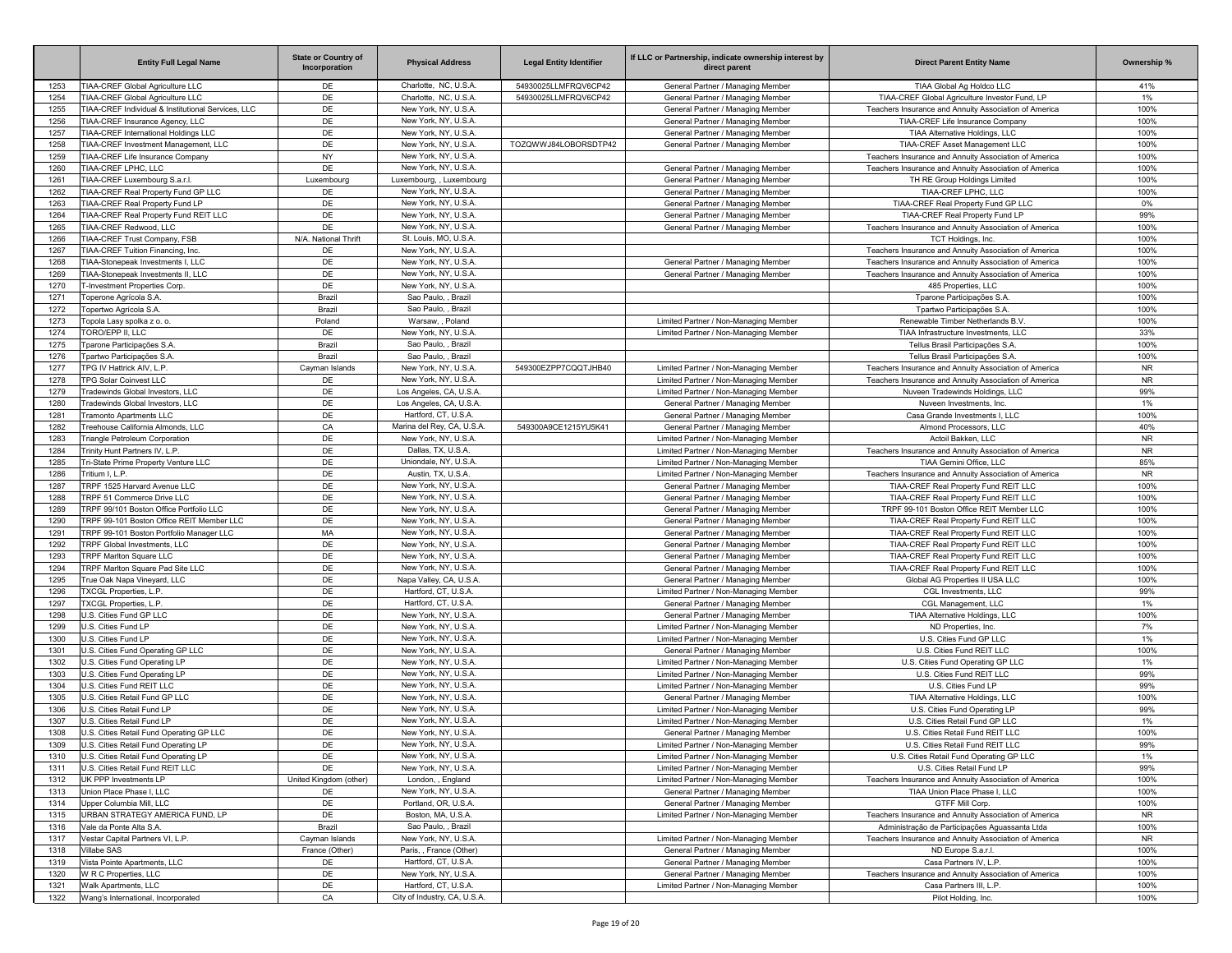|      | <b>Entity Full Legal Name</b>                       | <b>State or Country of</b><br>Incorporation | <b>Physical Address</b> | <b>Legal Entity Identifier</b> | If LLC or Partnership, indicate ownership interest by<br>direct parent | <b>Direct Parent Entity Name</b>                              | Ownership % |
|------|-----------------------------------------------------|---------------------------------------------|-------------------------|--------------------------------|------------------------------------------------------------------------|---------------------------------------------------------------|-------------|
| 1323 | Waterford at The Lakes Apartments, LLC              | DE                                          | Hartford, CT, U.S.A.    |                                | Limited Partner / Non-Managing Member                                  | Casa Partners V Holdings, L.L.C.                              | 100%        |
| 1324 | Waterford Blue Lagoon LP                            | DE                                          | Miami, FL, U.S.A.       |                                | Limited Partner / Non-Managing Member                                  | T-C Waterford Blue Lagoon LLC                                 | 50%         |
| 1325 | Waterford Blue Lagoon LP                            | DE                                          | Miami, FL, U.S.A.       |                                | General Partner / Managing Member                                      | T-C Waterford Blue Lagoon General Partner LLC                 | 1%          |
| 1326 | Waterford Blue Lagoon REIT General Partner LLC      | DE                                          | Miami, FL, U.S.A.       |                                | General Partner / Managing Member                                      | Waterford Blue Lagoon LP                                      | 100%        |
| 1327 | Waterford Blue Lagoon REIT LP                       | DE                                          | Miami, FL, U.S.A.       |                                | General Partner / Managing Member                                      | Waterford Blue Lagoon LP                                      | 100%        |
| 1328 | Waterford Blue Lagoon REIT LP                       | DE                                          | Miami, FL, U.S.A.       |                                | Limited Partner / Non-Managing Member                                  | Waterford Blue Lagoon REIT General Partner LLC                | 0%          |
| 1329 | Waterford Core General Partner LLC                  | DE                                          | Miami, FL, U.S.A.       |                                | General Partner / Managing Member                                      | Waterford Blue Lagoon LP                                      | 100%        |
| 1330 | Waterford Core Operating LP                         | DE                                          | Miami, FL, U.S.A.       |                                | Limited Partner / Non-Managing Member                                  | Waterford Blue Lagoon LP                                      | 100%        |
| 1331 | Waterford Core Operating LP                         | DE                                          | Miami, FL, U.S.A.       |                                | General Partner / Managing Member                                      | Waterford Core General Partner LLC                            | 0%          |
| 1332 | Waterford Park Apartments, LLC                      | DE                                          | Hartford, CT, U.S.A.    |                                | Limited Partner / Non-Managing Member                                  | Casa Partners V Holdings, L.L.C.                              | 100%        |
| 1333 | Westchester Group Asset Management, Inc.            | $\mathbf{L}$                                | Champaign, IL, U.S.A.   |                                |                                                                        | Westchester Group Investment Management, Inc.                 | 100%        |
| 1334 | Westchester Group Farm Management, Inc.             | $\mathbf{H}$                                | Champaign, IL, U.S.A.   |                                |                                                                        | Westchester Group Investment Management, Inc.                 | 100%        |
| 1335 | Westchester Group Investment Management Holding Cor | DE                                          | New York, NY, U.S.A.    |                                |                                                                        | TIAA Alternative Holdings, LLC                                | 100%        |
| 1336 | Westchester Group Investment Management, Inc.       | DE                                          | Champaign, IL, U.S.A.   |                                |                                                                        | Westchester Group Investment Management Holding Company, Inc. | 85%         |
| 1337 | Westchester Group of Australia Pty Ltd              | Australia                                   | Victoria. . Australia   |                                | General Partner / Managing Member                                      | Westchester Group Investment Management, Inc.                 | 100%        |
| 1338 | Westchester Group of Europe Limited                 | United Kingdom (other)                      | Cambridge, , England    |                                | General Partner / Managing Member                                      | Westchester Group Investment Management, Inc.                 | 100%        |
| 1339 | Westchester Group of Poland Sp. Z.o.o.              | Poland                                      | TULCE, , Poland         |                                | General Partner / Managing Member                                      | Westchester Group of Europe Limited                           | 100%        |
| 1340 | Westchester Group Real Estate, Inc.                 | IL.                                         | Champaign, IL, U.S.A.   |                                |                                                                        | Westchester Group Investment Management, Inc.                 | 100%        |
| 1341 | Westland At Waterford General Partner LLC           | DE                                          | Miami, FL, U.S.A.       |                                | General Partner / Managing Member                                      | Westland At Waterford REIT LP                                 | 100%        |
| 1342 | Westland At Waterford Operating LP                  | DE                                          | Miami, FL, U.S.A.       |                                | Limited Partner / Non-Managing Member                                  | Westland At Waterford REIT LP                                 | 100%        |
| 1343 | Westland At Waterford Operating LP                  | DE                                          | Miami, FL, U.S.A.       |                                | General Partner / Managing Member                                      | Westland At Waterford General Partner LLC                     | $0\%$       |
| 1344 | Westland At Waterford REIT General Partner LLC      | DE                                          | Miami, FL, U.S.A.       |                                | General Partner / Managing Member                                      | Waterford Blue Lagoon LP                                      | 100%        |
| 1345 | Westland At Waterford REIT LP                       | DE                                          | Miami, FL, U.S.A.       |                                | General Partner / Managing Member                                      | Waterford Blue Lagoon LP                                      | 100%        |
| 1346 | Westland At Waterford REIT LP                       | DE                                          | Miami, FL, U.S.A.       |                                | General Partner / Managing Member                                      | Westland At Waterford REIT General Partner LLC                | 0%          |
| 1347 | White Deer Energy, LP                               | Cayman Islands                              | Houston, TX, U.S.A.     |                                | Limited Partner / Non-Managing Member                                  | Teachers Insurance and Annuity Association of America         | <b>NR</b>   |
| 1348 | Whitman JFK JV LLC                                  | DE                                          | Uniondale, NY, U.S.A.   |                                | Limited Partner / Non-Managing Member                                  | Whitman JFK LLC                                               | 51%         |
| 1349 | Whitman JFK JV LLC                                  | DE                                          | Uniondale, NY, U.S.A.   |                                | Limited Partner / Non-Managing Member                                  | Teachers Insurance and Annuity Association of America         | 49%         |
| 1350 | Whitman JFK LLC                                     | DE                                          | Uniondale, NY, U.S.A.   |                                | Limited Partner / Non-Managing Member                                  | Tri-State Prime Property Venture LLC                          | 100%        |
| 1351 | Wigg (Holdings) Limited                             | United Kingdom (other)                      | London, , England       |                                |                                                                        | UK PPP Investments LP                                         | 100%        |
| 1352 | Wigg Investments Limited                            | United Kingdom (other)                      | London, , England       |                                |                                                                        | Wigg (Holdings) Limited                                       | 100%        |
| 1353 | Winchester Electronics (Equity Co-Invest)           | DE                                          | New York, NY, U.S.A.    |                                | Limited Partner / Non-Managing Member                                  | Teachers Insurance and Annuity Association of America         | <b>NR</b>   |
| 1354 | Winslow Capital Management, LLC                     | DE                                          | Minneapolis, MN, U.S.A. |                                | General Partner / Managing Member                                      | Nuveen WCM Holdings, LLC                                      | 100%        |
| 1355 | WLR Recovery Fund IV XCO AIV III, L.P.              | DE                                          | New York, NY, U.S.A.    |                                | Limited Partner / Non-Managing Member                                  | Teachers Insurance and Annuity Association of America         | <b>NR</b>   |
| 1356 | Workforce Housing Fund I - 2007, LP                 | DE                                          | Bethesda, MD, U.S.A.    |                                | Limited Partner / Non-Managing Member                                  | Teachers Insurance and Annuity Association of America         | <b>NR</b>   |
| 1357 | ZM Capital II, L.P.                                 | DE                                          | New York, NY, U.S.A.    |                                | Limited Partner / Non-Managing Member                                  | Teachers Insurance and Annuity Association of America         | <b>NR</b>   |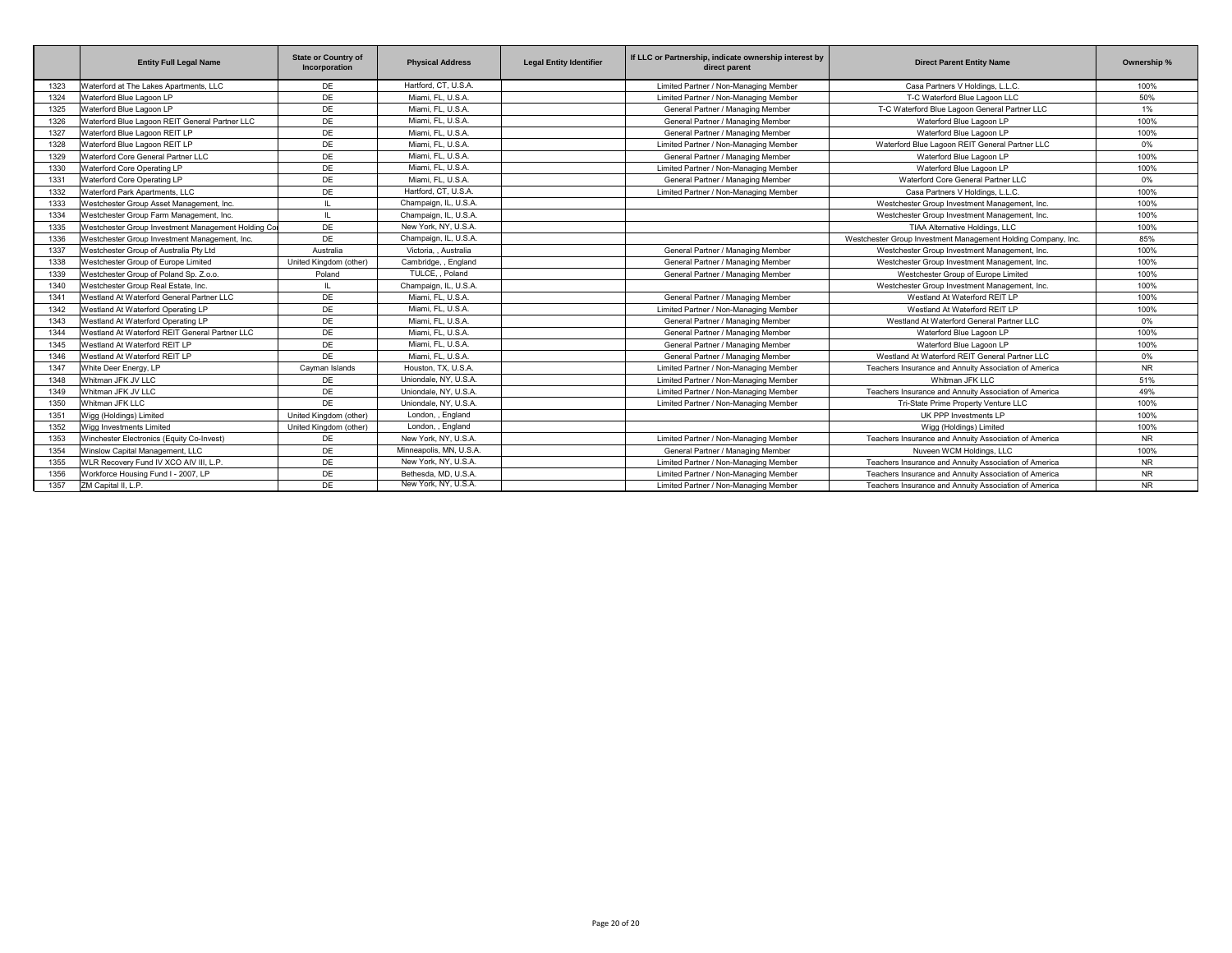## **Form FR Y-6 2a: Organizational Chart TCT Holdings, Inc. New York, New York Fiscal Year Ending December 31, 2016**

| <b>Entity Name</b>                                    | <b>State or Country of</b><br><b>Incorporation</b> | <b>Physical Address</b> | <b>Legal Entity Identifier</b> | <b>Direct Parent Entity Name</b>                      | Ownership % |
|-------------------------------------------------------|----------------------------------------------------|-------------------------|--------------------------------|-------------------------------------------------------|-------------|
|                                                       |                                                    |                         |                                |                                                       |             |
| <b>TIAA Board Of Overseers</b>                        |                                                    | New York, NY, U.S.A.    |                                |                                                       |             |
| Teachers Insurance and Annuity Association of America |                                                    | New York, NY, U.S.A.    | O06XD7BJ4EPXNABVFN69           | <b>TIAA Board Of Overseers</b>                        | 100%        |
| TCT Holdings, Inc.                                    | DE.                                                | New York, NY, U.S.A.    |                                | Teachers Insurance and Annuity Association of America | 100%        |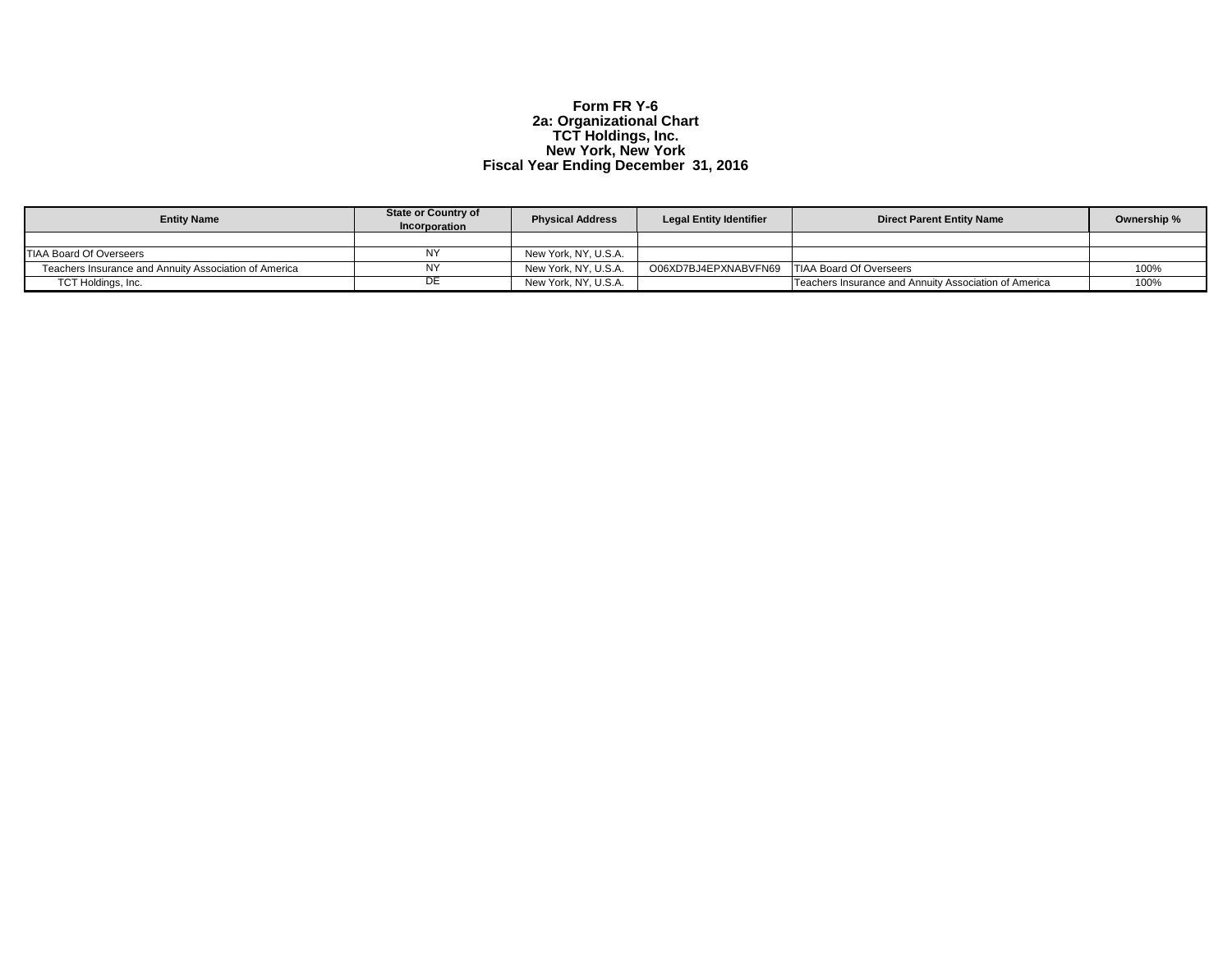## **Form FR Y-6**

## **TIAA Board Of Overseers Fiscal Year Ending December 31, 2016**

## **Report Item 3: Securities holders**

(1)(a)(b)(c) and (2)(a)(b)(c)

|                                         | Current securities holders with ownership, control or holdings of 5% or more<br>with power to vote as of fiscal year ending 12-31-2016 |                                                                                                                                                                                                                                                                                                                                                                                                                                                                                 | Securities holders not listed in 3(1)(a) through 3(1)(c) that had ownership, control<br>or holdings of 5% or more with power to vote during the fiscal year ending 12-31-2016 |                                                      |                                                                       |  |  |
|-----------------------------------------|----------------------------------------------------------------------------------------------------------------------------------------|---------------------------------------------------------------------------------------------------------------------------------------------------------------------------------------------------------------------------------------------------------------------------------------------------------------------------------------------------------------------------------------------------------------------------------------------------------------------------------|-------------------------------------------------------------------------------------------------------------------------------------------------------------------------------|------------------------------------------------------|-----------------------------------------------------------------------|--|--|
| (1)(a)<br>Name,<br>City, State, Country | (1)(b)<br>Country of Citizenship<br>or Incorporation                                                                                   | (1)(c)<br>Number and Percentage of<br>Each Class of Voting Securities<br>There are no stockholders for TIAA Board of Overseers. TIAA Board of Overseers (a Type B New<br>York not-for-profit corporation) was chartered on June 3, 1937 by an act of the New York State<br>Legislature. All of the common stock of the Teachers Insurance and Annuity Association of America<br>("TIAA") was transferred by the Carnegie Corporation of New York to the TIAA Board of Overseers | (2)(a)<br>Name,<br>City, State, Country<br>N/A                                                                                                                                | (2)(b)<br>Country of Citizenship<br>or Incorporation | (2)(c)<br>Number and Percentage of<br>Each Class of Voting Securities |  |  |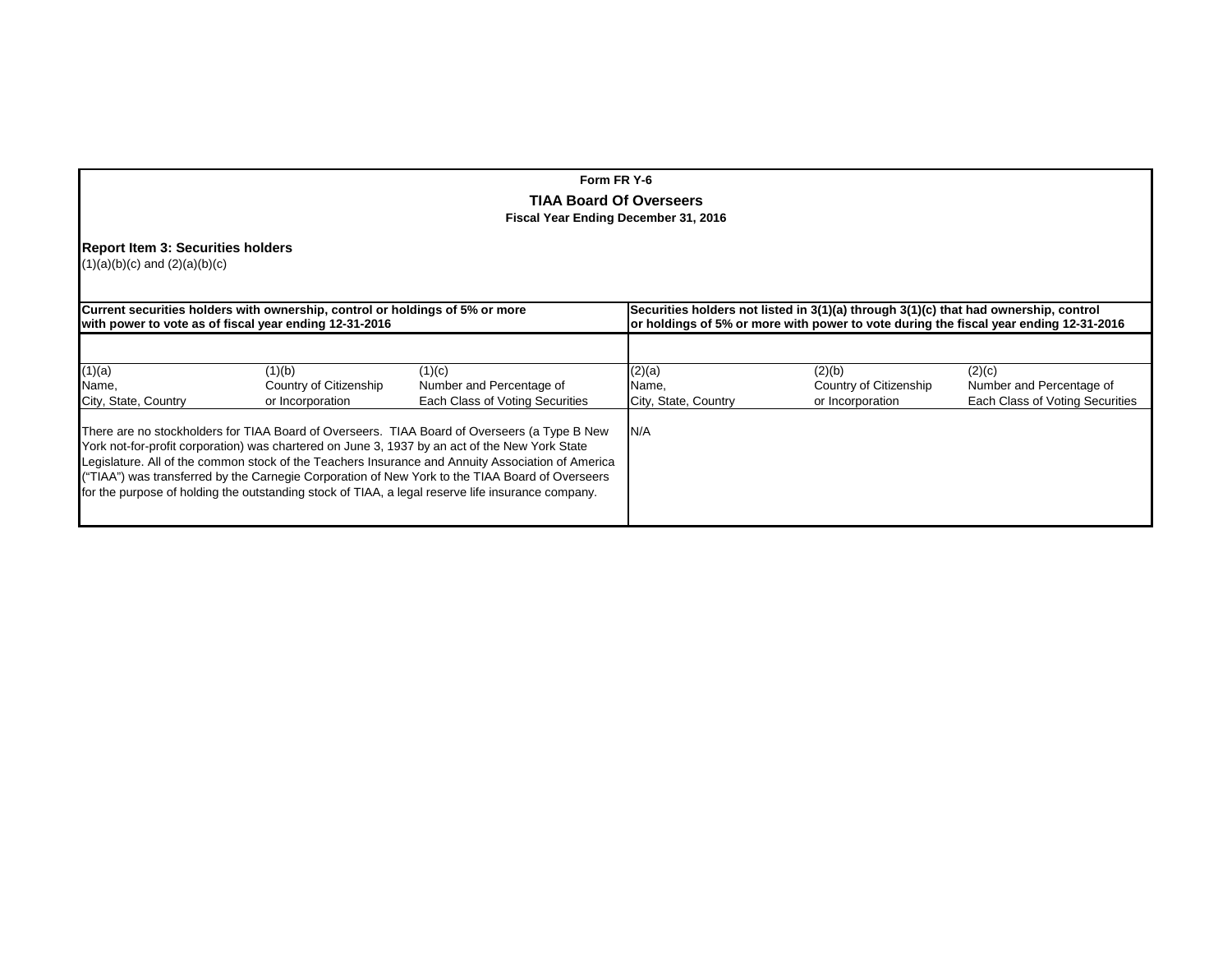## **Form FR Y-6 Teachers Insurance and Annuity Association of America (TIAA) Fiscal Year Ending December 31, 2016**

## **Report Item 3: Securities holders**

(1)(a)(b)(c) and (2)(a)(b)(c)

| Current securities holders with ownership, control or holdings of 5% or more<br>with power to vote as of fiscal year ending 12-31-2016 |                        |                                                        | Securities holders not listed in 3(1)(a) through 3(1)(c) that had ownership, control<br>or holdings of 5% or more with power to vote during the fiscal year ending 12-31-2016 |                        |                                 |  |  |  |
|----------------------------------------------------------------------------------------------------------------------------------------|------------------------|--------------------------------------------------------|-------------------------------------------------------------------------------------------------------------------------------------------------------------------------------|------------------------|---------------------------------|--|--|--|
|                                                                                                                                        |                        |                                                        |                                                                                                                                                                               |                        |                                 |  |  |  |
| (1)(a)                                                                                                                                 | (1)(b)                 | (1)(c)                                                 | (2)(a)                                                                                                                                                                        | (2)(b)                 | (2)(c)                          |  |  |  |
| Name.                                                                                                                                  | Country of Citizenship | Number and Percentage of                               | Name.                                                                                                                                                                         | Country of Citizenship | Number and Percentage of        |  |  |  |
| City, State, Country                                                                                                                   | or Incorporation       | Each Class of Voting Securities                        | City, State, Country                                                                                                                                                          | or Incorporation       | Each Class of Voting Securities |  |  |  |
| <b>TIAA Board Of Overseers</b>                                                                                                         | USA                    | 2,500 Shares - 100% Common Capital N/A<br><b>Stock</b> |                                                                                                                                                                               |                        |                                 |  |  |  |
| New York, NY, USA                                                                                                                      |                        |                                                        |                                                                                                                                                                               |                        |                                 |  |  |  |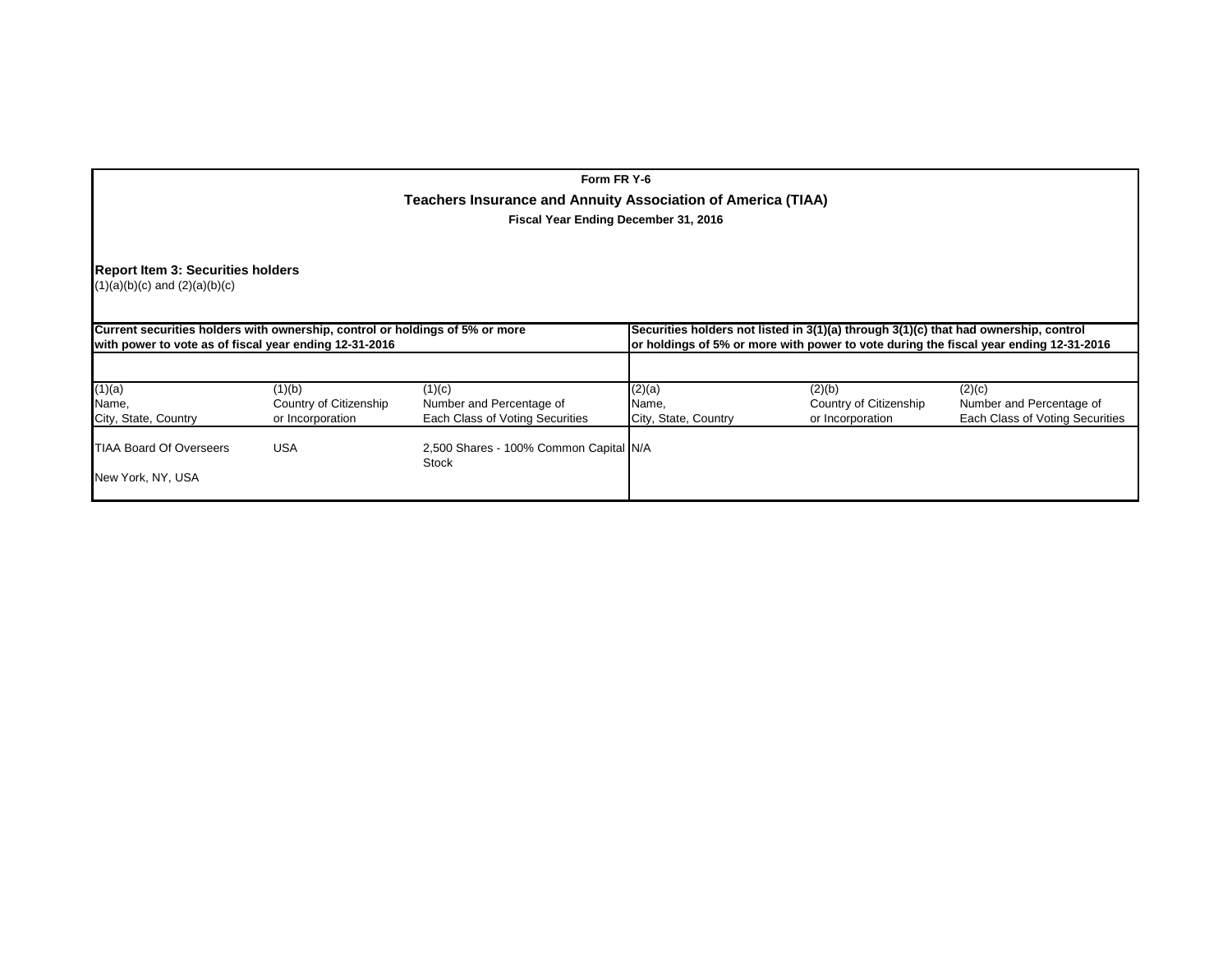# **Report Item 3: Securities holders**  $(1)(a)(b)(c)$  and  $(2)(a)(b)(c)$ **Current securities holders with ownership, control or holdings of 5% or more**<br> **a** Securities holders not listed in 3(1)(a) through 3(1)(c) that had ownership, control<br> **b** or holdings of 5% or more with power to vote dur **with power to vote as of fiscal year ending 12-31-2016 or holdings of 5% or more with power to vote during the fiscal year ending 12-31-2016** (1)(a) (1)(b) (1)(c) (2)(a) (2)(b) (2)(c) Name, Country of Citizenship Number and Percentage of Name, Country Country of Citizenship Number and Percentage of<br>
City, State, Country City, State, Country of Incorporation Each Class of Voting Securities City, State, C Each Class of Voting Securities TEACHERS INSURANCE AND ANNUITY ASSOCIATION OF AMERICAUSA 100 Shares - 100% Common Stock  $N/A$ New York, NY, USA **Form FR Y-6TCT Holdings, Inc. Fiscal Year Ending December 31, 2016**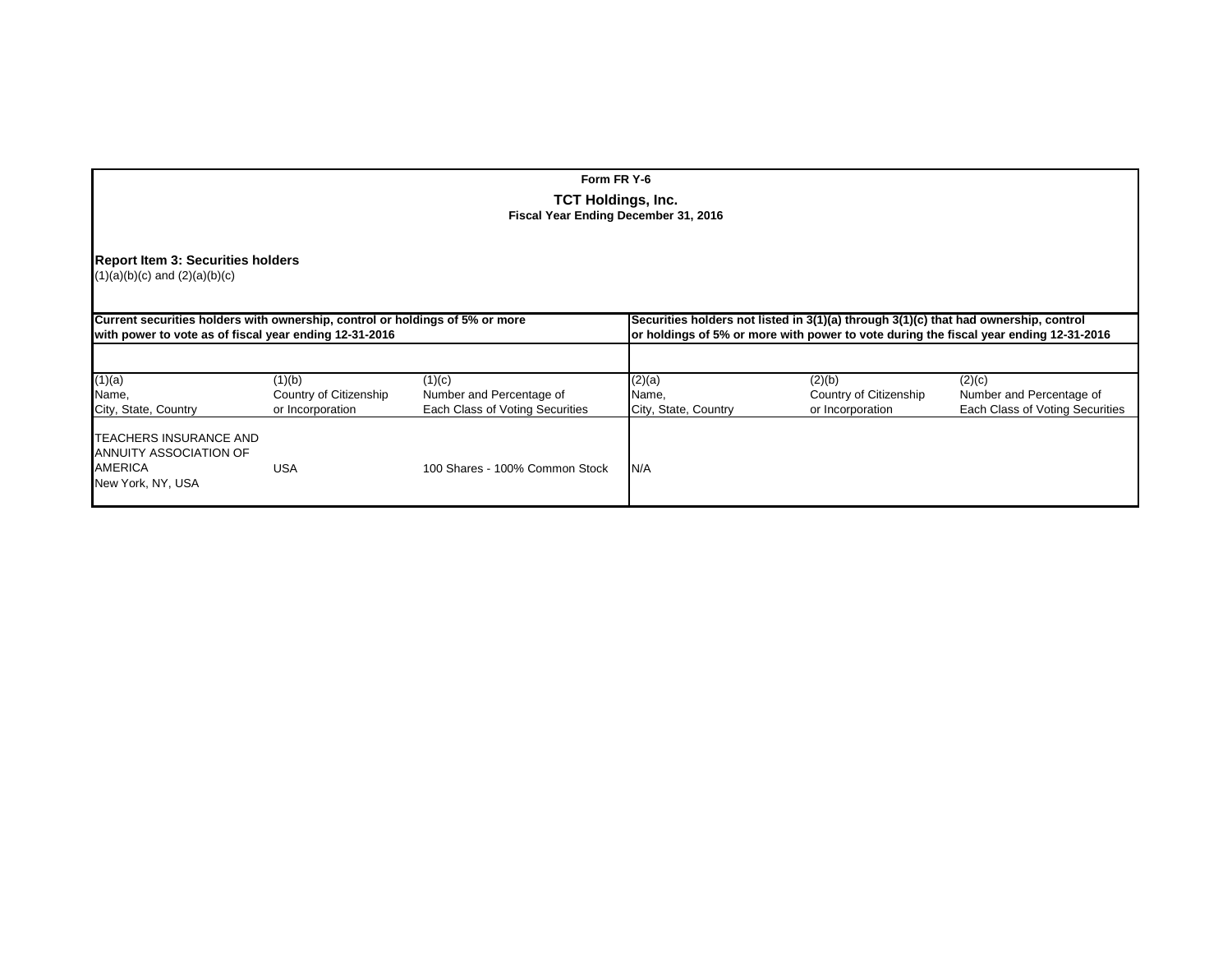|                |                                              |                 |            |                                                                                        |                                       | Form FR Y-6                                                        |                                                                                                                                                                                                                                                                                                                                                                                                                                                                                                                                                                                                                                                                                |                                                         |                                                                                                       |                                                                                                                                                                                                           |
|----------------|----------------------------------------------|-----------------|------------|----------------------------------------------------------------------------------------|---------------------------------------|--------------------------------------------------------------------|--------------------------------------------------------------------------------------------------------------------------------------------------------------------------------------------------------------------------------------------------------------------------------------------------------------------------------------------------------------------------------------------------------------------------------------------------------------------------------------------------------------------------------------------------------------------------------------------------------------------------------------------------------------------------------|---------------------------------------------------------|-------------------------------------------------------------------------------------------------------|-----------------------------------------------------------------------------------------------------------------------------------------------------------------------------------------------------------|
|                |                                              |                 |            |                                                                                        |                                       | <b>TIAA Board of Overseers</b>                                     |                                                                                                                                                                                                                                                                                                                                                                                                                                                                                                                                                                                                                                                                                |                                                         |                                                                                                       |                                                                                                                                                                                                           |
|                |                                              |                 |            |                                                                                        |                                       | <b>Overseers &amp; Officers</b>                                    |                                                                                                                                                                                                                                                                                                                                                                                                                                                                                                                                                                                                                                                                                |                                                         |                                                                                                       |                                                                                                                                                                                                           |
|                | <b>Report Item 4: Insiders</b>               |                 |            |                                                                                        |                                       | Fiscal Year Ending December 31, 2016                               |                                                                                                                                                                                                                                                                                                                                                                                                                                                                                                                                                                                                                                                                                |                                                         |                                                                                                       |                                                                                                                                                                                                           |
|                | $(1), (2), (3)(a)(b)(c),$ and $(4)(a)(b)(c)$ |                 |            |                                                                                        |                                       |                                                                    |                                                                                                                                                                                                                                                                                                                                                                                                                                                                                                                                                                                                                                                                                |                                                         |                                                                                                       |                                                                                                                                                                                                           |
|                |                                              | (1)             |            | (2)                                                                                    | (3)(a)                                | (3)(b)                                                             | (3)(c)                                                                                                                                                                                                                                                                                                                                                                                                                                                                                                                                                                                                                                                                         | (4)(a)                                                  | (4)(b)                                                                                                | (4)(c)                                                                                                                                                                                                    |
|                | Name                                         | City, State     | Country    | <b>Principal Occupation If</b><br>Other Than With TIAA                                 | <b>Title &amp; Position with TIAA</b> | Title & Position with Subsidiaries (include names of subsidiaries) | Title & Position With Other Businesses (Include Names Of<br><b>Other Businesses)</b>                                                                                                                                                                                                                                                                                                                                                                                                                                                                                                                                                                                           | Percentage of<br><b>Voting Shares in</b><br><b>TIAA</b> | Percentage of<br><b>Voting Shares in</b><br><b>Subsidiaries</b><br>(include names<br>of subsidiaries) | <b>List Names Of Other Companies</b><br>(Includes Partnerships) If 25%<br>Or More Of Voting Securities<br>Are Held (List Names Of<br><b>Companies And Percentage Of</b><br><b>Voting Securities Held)</b> |
| $\overline{1}$ | Lawrence Seldon Bacow                        | Brookline, MA   | <b>USA</b> | Retired                                                                                | Member (TIAA Board of Overseers)      | N/A                                                                | Harvard University, Member of Corporation, Fiduciary for<br>university:<br>Leader in Residence (John F. Kennedy School of Government at<br>Harvard University);<br>Director (Loews Corporation);<br>Director (Henry Schein, Inc.);<br>Director (Rockefeller Trust Committee);<br>Director (LiquidNet Holdings, Inc.);<br>Fellow (American Academy of Arts and Sciences);<br>Senior advisor (Ithaka S+R)                                                                                                                                                                                                                                                                        | None                                                    | None                                                                                                  | N/A                                                                                                                                                                                                       |
| $\mathcal{L}$  | Scott S. Cowen                               | New Orleans, LA | <b>USA</b> | President Emeritus and<br><b>Distinguished University</b><br>Chair (Tulane University) | Member (TIAA Board of Overseers)      | N/A                                                                | President Emeritus and Distinguished University Chair (Tulane<br>University);<br>Board member (Tulane University);<br>Board member (Notre Dame);<br>Board member (Barnes & Noble);<br>Board member (American Greetings);<br>Board member (Forest City Enterprises);<br>Board member (Newell Brands):<br>Board member (NACCO, to 2016);<br>Board member (Case Western Reserve University);<br>Board member (Greater New Orleans, Inc.);<br>Board member (Posse Foundation):<br>Board member (New Orleans Art Museum);<br>Board member (Parkwood Industries):<br>Board member (Marcus Foundation);<br>Board member (Weatherhead Foundation);<br>Board member (Knight Commission) | None                                                    | None                                                                                                  | N/A                                                                                                                                                                                                       |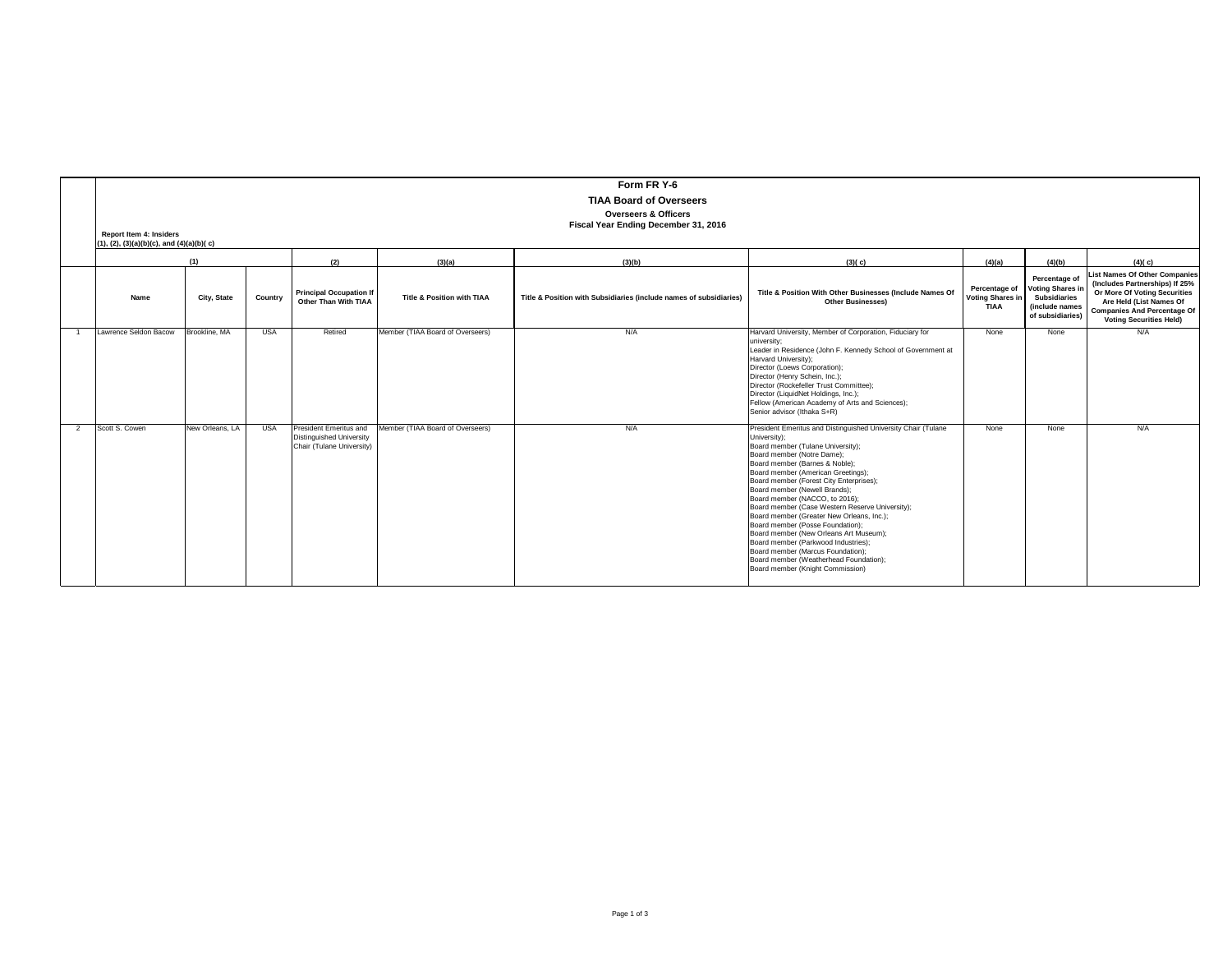|                |                                              |             |            |                                                        |                                                                                                                         | Form FR Y-6                                                                                                           |                                                                                                                                                                                                                                                                                                                                                                                                                                                                                                                                                                                                                                                                                                                                                                                                                                                                                                                                                                                                                                                                                                                                                                                                                                                                                                                          |                                                 |                                                                                                       |                                                                                                                                                                                                   |
|----------------|----------------------------------------------|-------------|------------|--------------------------------------------------------|-------------------------------------------------------------------------------------------------------------------------|-----------------------------------------------------------------------------------------------------------------------|--------------------------------------------------------------------------------------------------------------------------------------------------------------------------------------------------------------------------------------------------------------------------------------------------------------------------------------------------------------------------------------------------------------------------------------------------------------------------------------------------------------------------------------------------------------------------------------------------------------------------------------------------------------------------------------------------------------------------------------------------------------------------------------------------------------------------------------------------------------------------------------------------------------------------------------------------------------------------------------------------------------------------------------------------------------------------------------------------------------------------------------------------------------------------------------------------------------------------------------------------------------------------------------------------------------------------|-------------------------------------------------|-------------------------------------------------------------------------------------------------------|---------------------------------------------------------------------------------------------------------------------------------------------------------------------------------------------------|
|                |                                              |             |            |                                                        |                                                                                                                         | <b>TIAA Board of Overseers</b>                                                                                        |                                                                                                                                                                                                                                                                                                                                                                                                                                                                                                                                                                                                                                                                                                                                                                                                                                                                                                                                                                                                                                                                                                                                                                                                                                                                                                                          |                                                 |                                                                                                       |                                                                                                                                                                                                   |
|                |                                              |             |            |                                                        |                                                                                                                         | <b>Overseers &amp; Officers</b>                                                                                       |                                                                                                                                                                                                                                                                                                                                                                                                                                                                                                                                                                                                                                                                                                                                                                                                                                                                                                                                                                                                                                                                                                                                                                                                                                                                                                                          |                                                 |                                                                                                       |                                                                                                                                                                                                   |
|                | <b>Report Item 4: Insiders</b>               |             |            |                                                        |                                                                                                                         | Fiscal Year Ending December 31, 2016                                                                                  |                                                                                                                                                                                                                                                                                                                                                                                                                                                                                                                                                                                                                                                                                                                                                                                                                                                                                                                                                                                                                                                                                                                                                                                                                                                                                                                          |                                                 |                                                                                                       |                                                                                                                                                                                                   |
|                | $(1), (2), (3)(a)(b)(c),$ and $(4)(a)(b)(c)$ |             |            |                                                        |                                                                                                                         |                                                                                                                       |                                                                                                                                                                                                                                                                                                                                                                                                                                                                                                                                                                                                                                                                                                                                                                                                                                                                                                                                                                                                                                                                                                                                                                                                                                                                                                                          |                                                 |                                                                                                       |                                                                                                                                                                                                   |
|                |                                              |             |            |                                                        |                                                                                                                         |                                                                                                                       |                                                                                                                                                                                                                                                                                                                                                                                                                                                                                                                                                                                                                                                                                                                                                                                                                                                                                                                                                                                                                                                                                                                                                                                                                                                                                                                          |                                                 |                                                                                                       |                                                                                                                                                                                                   |
|                |                                              | (1)         |            | (2)                                                    | (3)(a)                                                                                                                  | (3)(b)                                                                                                                | (3)(c)                                                                                                                                                                                                                                                                                                                                                                                                                                                                                                                                                                                                                                                                                                                                                                                                                                                                                                                                                                                                                                                                                                                                                                                                                                                                                                                   | (4)(a)                                          | (4)(b)                                                                                                | (4)(c)                                                                                                                                                                                            |
|                | Name                                         | City, State | Country    | <b>Principal Occupation If</b><br>Other Than With TIAA | <b>Title &amp; Position with TIAA</b>                                                                                   | Title & Position with Subsidiaries (include names of subsidiaries)                                                    | Title & Position With Other Businesses (Include Names Of<br><b>Other Businesses)</b>                                                                                                                                                                                                                                                                                                                                                                                                                                                                                                                                                                                                                                                                                                                                                                                                                                                                                                                                                                                                                                                                                                                                                                                                                                     | Percentage of<br>Voting Shares i<br><b>TIAA</b> | Percentage of<br><b>Voting Shares in</b><br><b>Subsidiaries</b><br>(include names<br>of subsidiaries) | ist Names Of Other Companies<br>(Includes Partnerships) If 25%<br>Or More Of Voting Securities<br>Are Held (List Names Of<br><b>Companies And Percentage Of</b><br><b>Voting Securities Held)</b> |
| $\mathbf{3}$   | Roger Walton Ferguson, Jr. Washington, DC    |             | <b>USA</b> | N/A                                                    | Member (TIAA Board of Overseers):<br>President & Chief Executive Officer<br>(TIAA):<br>Trustee (TIAA Board of Trustees) | Chief Executive Officer, President and Manager (730 Holdings, LLC);<br>Director (Covariance Capital Management, Inc.) | President & Chief Executive Officer (College Retirement Equity<br>Funds):<br>President & Chief Executive Officer (TIAA Separate Account VA-1);<br>Member of Ad Hoc Committee on Regulation (American Council of<br>Life Insurers ("ACLI"));<br>Fellow (Commission on the Humanities and Social Sciences,<br>American Academy of Arts & Sciences);<br>Co-Chair & Member (Commission on the Future of Undergraduate<br>Education, American Academy of Arts & Sciences);<br>Member (Brevan Howard Asset Management LLP Advisory Board,<br>to December 2016);<br>Member (Business-Higher Education Forum (BHEF), to June<br>$2016$ :<br>Member (Council on Foreign Relations (CFR));<br>Member (Economic Club of New York);<br>Member (Group of Thirty);<br>Board of Trustees (Institute for Advanced Study);<br>Compensation Committee Chair & Board Member (International<br>Flavors and Fragrances (IFF)):<br>Board of Directors (Math for America, to January 2016);<br>Board of Overseers (Memorial Sloan-Kettering Cancer Center);<br>Board of Directors (Partnership for NYC, to May 2016);<br>Board member (General Mills);<br>Board of Trustees and Chairman (The Conference Board);<br>Board of Directors (Alphabet Inc.);<br>Member (American Philosophical Society);<br>Board of Directors (ACLI, to April 2016) | None                                            | None                                                                                                  | <b>Black Heritage Network</b>                                                                                                                                                                     |
| $\overline{4}$ | Cleve Lee Killingsworth                      | Hemlock, NY | <b>USA</b> | Retired                                                | Member (TIAA Board of Overseers)                                                                                        | N/A                                                                                                                   | Faculty member (Harvard School of Public Health):<br>Board member (The Travelers Companies, Inc.);<br>Board member (MITRE Corporation);<br>Trustee (Nazareth College);<br>Founding member (The Executive Leadership Council)                                                                                                                                                                                                                                                                                                                                                                                                                                                                                                                                                                                                                                                                                                                                                                                                                                                                                                                                                                                                                                                                                             | None                                            | None                                                                                                  | N/A                                                                                                                                                                                               |
| -5             | Michael Steven McPherson Chicago, IL         |             | <b>USA</b> | Spencer Foundation)                                    | CEO and President (The President and Member (TIAA Board of<br>Overseers)                                                | N/A                                                                                                                   | CEO and President (The Spencer Foundation);<br>Executive planning board (Project Pericles);<br>Trustee (McNally Smith College of Music);<br>Member of the board (Forum for the Future of Higher Education)                                                                                                                                                                                                                                                                                                                                                                                                                                                                                                                                                                                                                                                                                                                                                                                                                                                                                                                                                                                                                                                                                                               | None                                            | None                                                                                                  | N/A                                                                                                                                                                                               |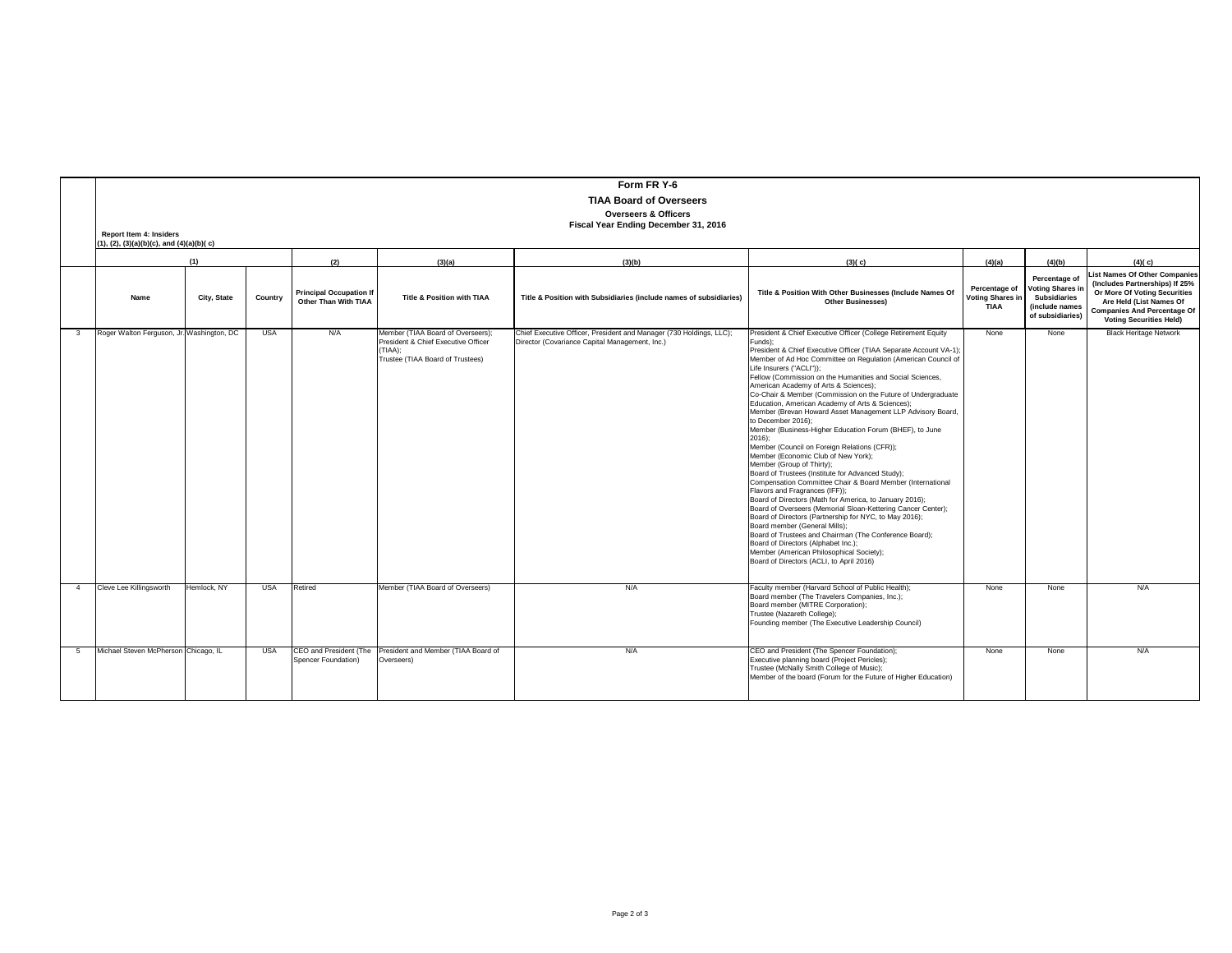|    |                                                                            |               |            |                                                        |                                                                                                                               | Form FR Y-6<br><b>TIAA Board of Overseers</b>                                                                                                                                                                                                                                                                                                                                                                                                                                                                                                                          |                                                                                                                                                                                                                                                                                                                                                                                                                                                                                                                                                                                                                               |                                                  |                                                                                                       |                                                                                                                                                                                                   |
|----|----------------------------------------------------------------------------|---------------|------------|--------------------------------------------------------|-------------------------------------------------------------------------------------------------------------------------------|------------------------------------------------------------------------------------------------------------------------------------------------------------------------------------------------------------------------------------------------------------------------------------------------------------------------------------------------------------------------------------------------------------------------------------------------------------------------------------------------------------------------------------------------------------------------|-------------------------------------------------------------------------------------------------------------------------------------------------------------------------------------------------------------------------------------------------------------------------------------------------------------------------------------------------------------------------------------------------------------------------------------------------------------------------------------------------------------------------------------------------------------------------------------------------------------------------------|--------------------------------------------------|-------------------------------------------------------------------------------------------------------|---------------------------------------------------------------------------------------------------------------------------------------------------------------------------------------------------|
|    |                                                                            |               |            |                                                        |                                                                                                                               | <b>Overseers &amp; Officers</b>                                                                                                                                                                                                                                                                                                                                                                                                                                                                                                                                        |                                                                                                                                                                                                                                                                                                                                                                                                                                                                                                                                                                                                                               |                                                  |                                                                                                       |                                                                                                                                                                                                   |
|    |                                                                            |               |            |                                                        |                                                                                                                               | Fiscal Year Ending December 31, 2016                                                                                                                                                                                                                                                                                                                                                                                                                                                                                                                                   |                                                                                                                                                                                                                                                                                                                                                                                                                                                                                                                                                                                                                               |                                                  |                                                                                                       |                                                                                                                                                                                                   |
|    | <b>Report Item 4: Insiders</b><br>(1), (2), (3)(a)(b)(c), and (4)(a)(b)(c) |               |            |                                                        |                                                                                                                               |                                                                                                                                                                                                                                                                                                                                                                                                                                                                                                                                                                        |                                                                                                                                                                                                                                                                                                                                                                                                                                                                                                                                                                                                                               |                                                  |                                                                                                       |                                                                                                                                                                                                   |
|    |                                                                            | (1)           |            | (2)                                                    | (3)(a)                                                                                                                        | (3)(b)                                                                                                                                                                                                                                                                                                                                                                                                                                                                                                                                                                 | (3)(c)                                                                                                                                                                                                                                                                                                                                                                                                                                                                                                                                                                                                                        | (4)(a)                                           | (4)(b)                                                                                                | (4)(c)                                                                                                                                                                                            |
|    | Name                                                                       | City, State   | Country    | <b>Principal Occupation If</b><br>Other Than With TIAA | Title & Position with TIAA                                                                                                    | Title & Position with Subsidiaries (include names of subsidiaries)                                                                                                                                                                                                                                                                                                                                                                                                                                                                                                     | Title & Position With Other Businesses (Include Names Of<br><b>Other Businesses)</b>                                                                                                                                                                                                                                                                                                                                                                                                                                                                                                                                          | Percentage of<br>Voting Shares in<br><b>TIAA</b> | Percentage of<br><b>Voting Shares in</b><br><b>Subsidiaries</b><br>(include names<br>of subsidiaries) | ist Names Of Other Companies<br>(Includes Partnerships) If 25%<br>Or More Of Voting Securities<br>Are Held (List Names Of<br><b>Companies And Percentage Of</b><br><b>Voting Securities Held)</b> |
| -6 | Keith Morgan                                                               | Scarsdale, NY | <b>USA</b> | N/A                                                    | Executive Vice President (TIAA Board of<br>Overseers):<br>Senior Executive Vice President and Chief<br>Legal Officer (TIAA)   | Board of Managers (TIAA Global Asset Management LLC)                                                                                                                                                                                                                                                                                                                                                                                                                                                                                                                   | Executive Vice President, Chief Legal Officer (College Retirement<br>Equities Fund):<br>Executive Vice President, Chief Legal Officer (TIAA Separate<br>Account VA-1 (VA-1));<br>Executive Vice President, Chief Legal Officer (TIAA-CREF Funds);<br>Executive Vice President, Chief Legal Officer (TIAA-CREF Life<br>Funds):<br>Trustee (Chair Finance Committee, The Masters School)                                                                                                                                                                                                                                        | None                                             | None                                                                                                  | N/A                                                                                                                                                                                               |
|    | Alair Ane Townsend                                                         | New York, NY  | <b>USA</b> |                                                        | Member (TIAA Board of Overseers)                                                                                              | N/A                                                                                                                                                                                                                                                                                                                                                                                                                                                                                                                                                                    | Chair (The David H. Koch Theater);<br>Chair & Board member (The Greater New York Councils of the Boy<br>Scouts of America):<br>Board member (The Scouts' Northeast Region Board);<br>Non-fiduciary member (M&T Bank's NYC Area Advisory Board);<br>Board member (Gibney Dance);<br>Board member (The Citizens Budget Commission);<br>Board member (Lincoln Center for the Performing Arts);<br>Board member (The New York City Independent Budget Office's<br>Advisory Board):<br>Board of Overseers (The Rockefeller Institute of Government);<br>(The Public Policy Institute of the Business Council of New York<br>State) | None                                             | None                                                                                                  | N/A                                                                                                                                                                                               |
| -8 | Virginia Mary Wilson                                                       | New York, NY  | <b>USA</b> | N/A                                                    | Executive Vice President (TIAA Board of<br>Overseers):<br>Senior Executive Vice President & Chief<br>Financial Officer (TIAA) | Director, Executive Vice President & Chief Financial Officer (TCT<br>Holdings, Inc.);<br>Executive Vice President (TIAA Asset Management Finance Company,<br>LLC);<br>Board of Managers, Executive Vice President (TIAA Global Asset<br>Management LLC);<br>Executive Vice President (TIAA-CREF Asset Management LLC);<br>Executive Vice President & Chief Financial Officer (TIAA Global Equity<br>Income, LLC):<br>Manager and Executive Vice President, Chief Financial Officer (TIAA-<br>CREF Redwood, LLC):<br>Executive Vice President (Nuveen Holdings 1, Inc.) | Executive Vice President & Chief Financial Officer & Principal<br>Accounting Officer (College Retirement Equities Fund);<br>Director (Los Angeles Child Guidance Clinic);<br>Trustee and Vice Chair (Catholic Charities New York);<br>Director (Conduent Incorporated)                                                                                                                                                                                                                                                                                                                                                        | None                                             | None                                                                                                  | Trusts established for my<br>immediate family's estate planning<br>purposes.                                                                                                                      |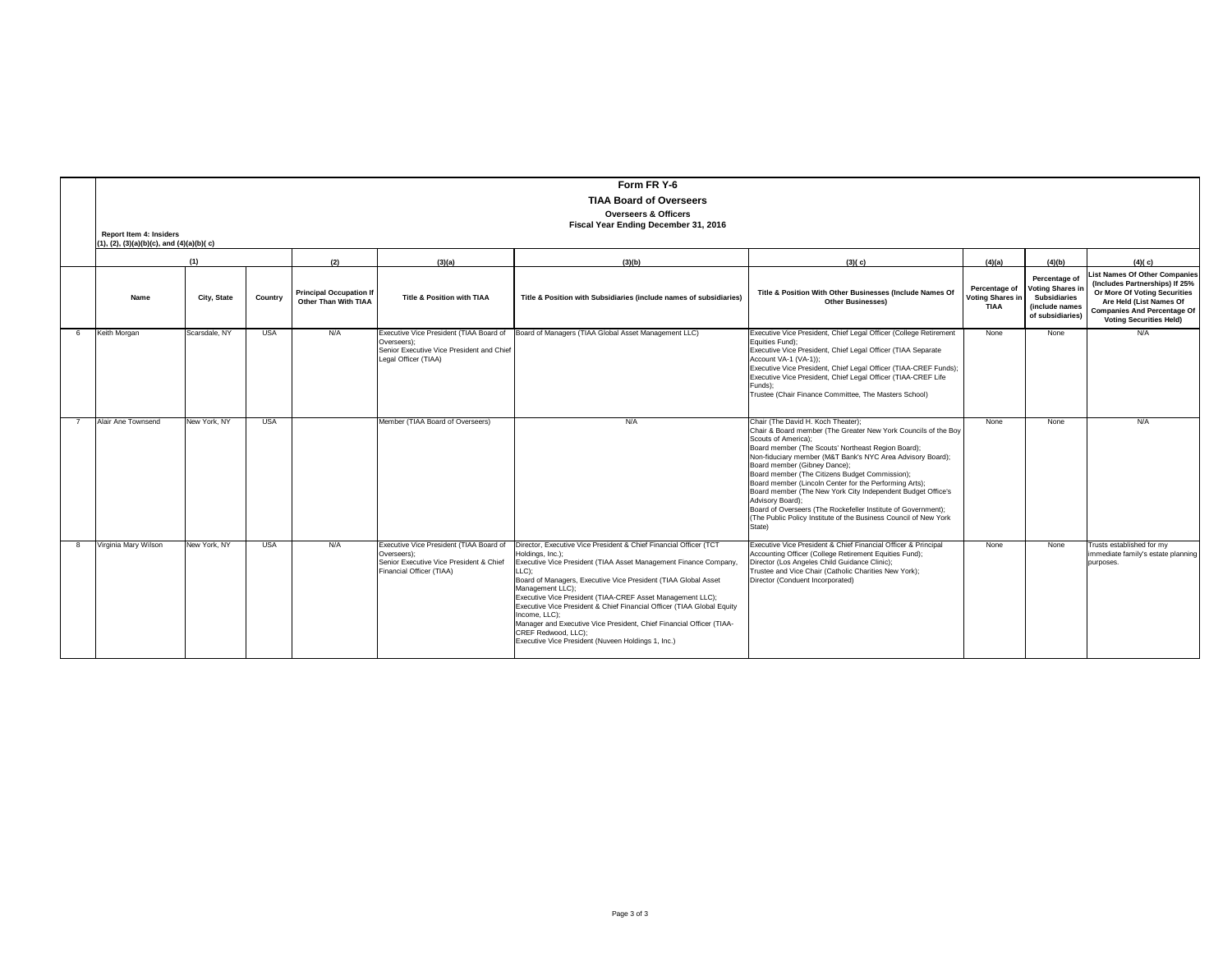|                         |                                                                         |                |            |                                                                                 |                                                                                                                      | Form FR Y-6                                                                                                                                                                                                                                                   |                                                                                                                                                                                                                                                                                                                                                                                                                                                                                                                                                                                                                                                                                                                                                                                                                                                                                                                                                                                                                                                                                                                                                                                                                                                                                                                     |                                                         |                                                                                                      |                                                                                                                                                                                                                  |  |
|-------------------------|-------------------------------------------------------------------------|----------------|------------|---------------------------------------------------------------------------------|----------------------------------------------------------------------------------------------------------------------|---------------------------------------------------------------------------------------------------------------------------------------------------------------------------------------------------------------------------------------------------------------|---------------------------------------------------------------------------------------------------------------------------------------------------------------------------------------------------------------------------------------------------------------------------------------------------------------------------------------------------------------------------------------------------------------------------------------------------------------------------------------------------------------------------------------------------------------------------------------------------------------------------------------------------------------------------------------------------------------------------------------------------------------------------------------------------------------------------------------------------------------------------------------------------------------------------------------------------------------------------------------------------------------------------------------------------------------------------------------------------------------------------------------------------------------------------------------------------------------------------------------------------------------------------------------------------------------------|---------------------------------------------------------|------------------------------------------------------------------------------------------------------|------------------------------------------------------------------------------------------------------------------------------------------------------------------------------------------------------------------|--|
|                         |                                                                         |                |            |                                                                                 |                                                                                                                      | Teachers Insurance and Annuity Association of America ("TIAA")                                                                                                                                                                                                |                                                                                                                                                                                                                                                                                                                                                                                                                                                                                                                                                                                                                                                                                                                                                                                                                                                                                                                                                                                                                                                                                                                                                                                                                                                                                                                     |                                                         |                                                                                                      |                                                                                                                                                                                                                  |  |
|                         |                                                                         |                |            |                                                                                 |                                                                                                                      | <b>TIAA Board of Trustees and Executive Management</b><br>Fiscal Year Ending December 31, 2016                                                                                                                                                                |                                                                                                                                                                                                                                                                                                                                                                                                                                                                                                                                                                                                                                                                                                                                                                                                                                                                                                                                                                                                                                                                                                                                                                                                                                                                                                                     |                                                         |                                                                                                      |                                                                                                                                                                                                                  |  |
|                         | Report Item 4: Insiders<br>$(1), (2), (3)(a)(b)(c),$ and $(4)(a)(b)(c)$ |                |            |                                                                                 |                                                                                                                      |                                                                                                                                                                                                                                                               |                                                                                                                                                                                                                                                                                                                                                                                                                                                                                                                                                                                                                                                                                                                                                                                                                                                                                                                                                                                                                                                                                                                                                                                                                                                                                                                     |                                                         |                                                                                                      |                                                                                                                                                                                                                  |  |
|                         |                                                                         | (1)            |            | (2)                                                                             | (3)(a)                                                                                                               | (3)(b)                                                                                                                                                                                                                                                        | (3)(c)                                                                                                                                                                                                                                                                                                                                                                                                                                                                                                                                                                                                                                                                                                                                                                                                                                                                                                                                                                                                                                                                                                                                                                                                                                                                                                              | (4)(a)                                                  | (4)(b)                                                                                               | (4)(c)                                                                                                                                                                                                           |  |
|                         | Name                                                                    | City, State    | Country    | <b>Principal Occupation If</b><br>Other Than With TIAA                          | Title & Position with TIAA                                                                                           | Title & Position with Subsidiaries (include names of subsidiaries)                                                                                                                                                                                            | Title & Position With Other Businesses (Include Names Of Other<br><b>Businesses)</b>                                                                                                                                                                                                                                                                                                                                                                                                                                                                                                                                                                                                                                                                                                                                                                                                                                                                                                                                                                                                                                                                                                                                                                                                                                | Percentage of<br><b>Voting Shares in</b><br><b>TIAA</b> | Percentage of<br><b>Voting Shares in</b><br><b>Subsidiaries</b><br>include names of<br>subsidiaries) | <b>List Names Of Other Companies</b><br>(Includes Partnerships) If 25% Or<br><b>More Of Voting Securities Are</b><br><b>Held (List Names Of Companies</b><br>And Percentage Of Voting<br><b>Securities Held)</b> |  |
|                         | Kathie Jane Andrade                                                     | Barrington, RI | <b>USA</b> | N/A                                                                             | Senior Executive Vice President, CEO of<br>Retail Financial Services (TIAA)                                          | Chairman of the Board, Director and President, TCT Holdings, Inc.:<br>Chairman of the Board, TIAA-CREF Trust Company, FSB;<br>Chairman of the Board, Chief Executive Officer and President, Manager<br>(TIAA-CREF Individual and Institutional Services, LLC) | N/A                                                                                                                                                                                                                                                                                                                                                                                                                                                                                                                                                                                                                                                                                                                                                                                                                                                                                                                                                                                                                                                                                                                                                                                                                                                                                                                 | None                                                    | None                                                                                                 | N/A                                                                                                                                                                                                              |  |
| $\overline{2}$          | Jeffrey Robert Brown                                                    | Champaign, IL  | <b>USA</b> | Dean (College of<br>Business at University of<br>Illinois Urbana-<br>Champaign) | Trustee (TIAA Board of Trustees):<br>Research Fellow, TIAA-CREF Institute                                            | N/A                                                                                                                                                                                                                                                           | Josef and Margot Lakonishok Professor of Business and Dean<br>(College of Business at University of Illinois Urbana-Champaign);<br>Karnes Professor of Finance and Director, Center for Business and<br>Public Policy, Research, teaching and public engagement (University<br>of Illinois, Karnes):<br>Research Associate (National Bureau of Economic Research);<br>Associate Director (NBER Retirement Research Center);<br>Consultant, Economic consulting (Jeffrey R. Brown Consulting);<br>Manager (LLB Ventures LLC);<br>Independent consultant (NISA Investment Advisors);<br>Consultant (American Council of Life Insurers);<br>Board Member (Center for Audit Quality):<br>Manager (UI Singapore Research, LLC)                                                                                                                                                                                                                                                                                                                                                                                                                                                                                                                                                                                           | None                                                    | None                                                                                                 | Hold voting control of LLB Ventures<br>LLC, a single owner LLC with a<br>minority ownership stake of two<br>other LLCs which, in turn, own<br>rental property in Central Illinois.                               |  |
| $\overline{\mathbf{3}}$ | Roger Walton Ferguson, Jr. Washington, DC                               |                | <b>USA</b> | N/A                                                                             | Member (TIAA Board of Overseers):<br>President & Chief Executive Officer (TIAA):<br>Trustee (TIAA Board of Trustees) | Chief Executive Officer, President and Manager (730 Holdings, LLC);<br>Director (Covariance Capital Management, Inc.)                                                                                                                                         | President & Chief Executive Officer (College Retirement Equity<br>Funds):<br>President & Chief Executive Officer (TIAA Separate Account VA-1);<br>Member of Ad Hoc Committee on Regulation (American Council of<br>Life Insurers ("ACLI")):<br>Fellow (Commission on the Humanities and Social Sciences,<br>American Academy of Arts & Sciences);<br>Co-Chair & Member (Commission on the Future of Undergraduate<br>Education, American Academy of Arts & Sciences);<br>Member (Brevan Howard Asset Management LLP Advisory Board, to<br>December 2016);<br>Member (Business-Higher Education Forum (BHEF), to June 2016);<br>Member (Council on Foreign Relations (CFR));<br>Member (Economic Club of New York):<br>Member (Group of Thirty);<br>Board of Trustees (Institute for Advanced Study);<br>Compensation Committee Chair & Board Member (International<br>Flavors and Fragrances (IFF));<br>Board of Directors (Math for America, to January 2016):<br>Board of Overseers (Memorial Sloan-Kettering Cancer Center);<br>Board of Directors (Partnership for NYC, to May 2016);<br>Board member (General Mills);<br>Board of Trustees and Chairman (The Conference Board);<br>Board of Directors (Alphabet Inc.):<br>Member (American Philosophical Society);<br>Board of Directors (ACLI, to April 2016) | None                                                    | None                                                                                                 | <b>Black Heritage Network</b>                                                                                                                                                                                    |  |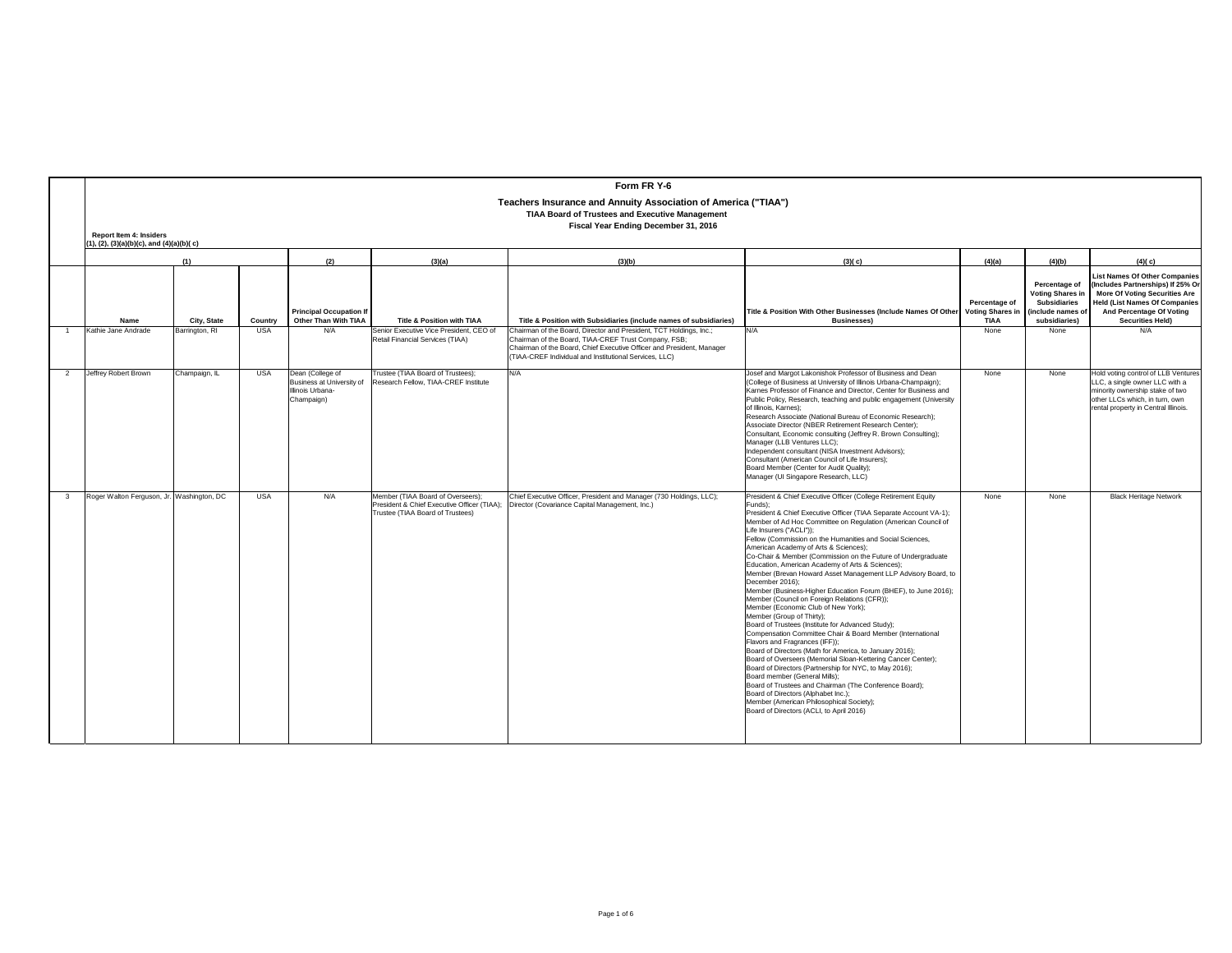|                |                                                                                                                                                                                                                                                    |               |            |                                                                                                                                                                                      |                                       | Form FR Y-6                                                                                                                                                                                                                                                                                                                                                                                                |                                                                                                                                                                                                                                                                                                                                                                                                                                                                                                                                                              |                                                         |                                                                                                       |                                                                                                                                                                                                                                                                                                                  |  |  |  |
|----------------|----------------------------------------------------------------------------------------------------------------------------------------------------------------------------------------------------------------------------------------------------|---------------|------------|--------------------------------------------------------------------------------------------------------------------------------------------------------------------------------------|---------------------------------------|------------------------------------------------------------------------------------------------------------------------------------------------------------------------------------------------------------------------------------------------------------------------------------------------------------------------------------------------------------------------------------------------------------|--------------------------------------------------------------------------------------------------------------------------------------------------------------------------------------------------------------------------------------------------------------------------------------------------------------------------------------------------------------------------------------------------------------------------------------------------------------------------------------------------------------------------------------------------------------|---------------------------------------------------------|-------------------------------------------------------------------------------------------------------|------------------------------------------------------------------------------------------------------------------------------------------------------------------------------------------------------------------------------------------------------------------------------------------------------------------|--|--|--|
|                | Teachers Insurance and Annuity Association of America ("TIAA")<br><b>TIAA Board of Trustees and Executive Management</b><br>Fiscal Year Ending December 31, 2016<br><b>Report Item 4: Insiders</b><br>$(1), (2), (3)(a)(b)(c),$ and $(4)(a)(b)(c)$ |               |            |                                                                                                                                                                                      |                                       |                                                                                                                                                                                                                                                                                                                                                                                                            |                                                                                                                                                                                                                                                                                                                                                                                                                                                                                                                                                              |                                                         |                                                                                                       |                                                                                                                                                                                                                                                                                                                  |  |  |  |
|                |                                                                                                                                                                                                                                                    | (1)           |            | (2)                                                                                                                                                                                  | (3)(a)                                | (3)(b)                                                                                                                                                                                                                                                                                                                                                                                                     | (3)(c)                                                                                                                                                                                                                                                                                                                                                                                                                                                                                                                                                       | (4)(a)                                                  | (4)(b)                                                                                                | (4)(c)                                                                                                                                                                                                                                                                                                           |  |  |  |
|                | Name                                                                                                                                                                                                                                               | City, State   | Country    | <b>Principal Occupation If</b><br>Other Than With TIAA                                                                                                                               | <b>Title &amp; Position with TIAA</b> | Title & Position with Subsidiaries (include names of subsidiaries)                                                                                                                                                                                                                                                                                                                                         | Title & Position With Other Businesses (Include Names Of Other<br><b>Businesses)</b>                                                                                                                                                                                                                                                                                                                                                                                                                                                                         | Percentage of<br><b>Voting Shares in</b><br><b>TIAA</b> | Percentage of<br><b>Voting Shares in</b><br><b>Subsidiaries</b><br>(include names of<br>subsidiaries) | <b>List Names Of Other Companies</b><br>(Includes Partnerships) If 25% Or<br><b>More Of Voting Securities Are</b><br><b>Held (List Names Of Companies</b><br>And Percentage Of Voting<br><b>Securities Held)</b>                                                                                                 |  |  |  |
| $\overline{4}$ | Stephen Barry Gruppo                                                                                                                                                                                                                               | Darien, CT    | <b>USA</b> | N/A                                                                                                                                                                                  | Officer (TIAA)                        | Senior Executive Vice President, Chief Risk Executive Vice President (TIAA-CREF Alternative Services, LLC);<br>Executive Vice President (TIAA Asset Management Finance Company, LLC); Executive Vice President (TIAA-CREF Funds);<br>Executive Vice President (TIAA-CREF Investment Management, LLC);<br>Executive Vice President (Nuveen Holdings 1, Inc.);<br>Manager (TIAA Global Asset Management LLC) | Executive Vice President (College Retirement Equity Funds);<br>Executive Vice President (TIAA-CREF Life Funds);<br>Executive Vice President (TIAA Separate Account VA-1 (VA-1))                                                                                                                                                                                                                                                                                                                                                                              | None                                                    | None                                                                                                  | N/A                                                                                                                                                                                                                                                                                                              |  |  |  |
| 5              | Lisa Wolfson Hess                                                                                                                                                                                                                                  | New York, NY  | <b>USA</b> | President & Managing<br>Partner (SkyTop Capital<br>Management LLC)                                                                                                                   | Trustee (TIAA Board of Trustees)      | Director (TIAA-CREF Trust Company, FSB);<br>Director (Covariance Capital Management, Inc.)                                                                                                                                                                                                                                                                                                                 | President & Managing Partner (SkyTop Capital);<br>Director (Radian Group, Inc);<br>Trustee (The Pomfret School):<br>Trustee (The Chapin School):<br>Trustee (The WT Grant Foundation);<br>Trustee (Richard W. Wolfson Family Foundation)                                                                                                                                                                                                                                                                                                                     | <b>None</b>                                             | None                                                                                                  | Own and control 100 % of Wolfson<br>Investment Partners, Inc. - the<br>General Partner of Wolfson<br>Investment Partners, which is a<br>family investment vehicle;<br>Control 51 percent of that family<br>investment vehicle as a limited<br>partner:<br>Own 25% of SkyTop Capital<br>Management, a hedge fund. |  |  |  |
| -6             | <b>Fdward Mark Hundert</b>                                                                                                                                                                                                                         | Brookline, MA | <b>USA</b> | Dean for Medical<br>Education (Harvard<br>Medical School):<br>Professor in Residence of<br>Global Health and Social<br>Medicine and Medical<br>Education (Harvard<br>Medical School) | Trustee (TIAA Board of Trustees)      | N/A                                                                                                                                                                                                                                                                                                                                                                                                        | Dean for Medical Education (Harvard Medical School, as Dean for<br>Medical Education at Harvard Medical School, I automatically serve as<br>co- chair of the board of trustees of the Carl J. Shapiro Institute for<br>Education and Research at Harvard Medical School and Beth Israel<br>Deaconess Medical Center):<br>Daniel D. Federman, M.D. Professor in Residence of Global Health<br>and Social Medicine and Medical Education (Harvard Medical<br>School):<br>"Faculty" of the Massachusetts General Hospital Center for Law, Brain<br>and Behavior | None                                                    | None                                                                                                  | N/A                                                                                                                                                                                                                                                                                                              |  |  |  |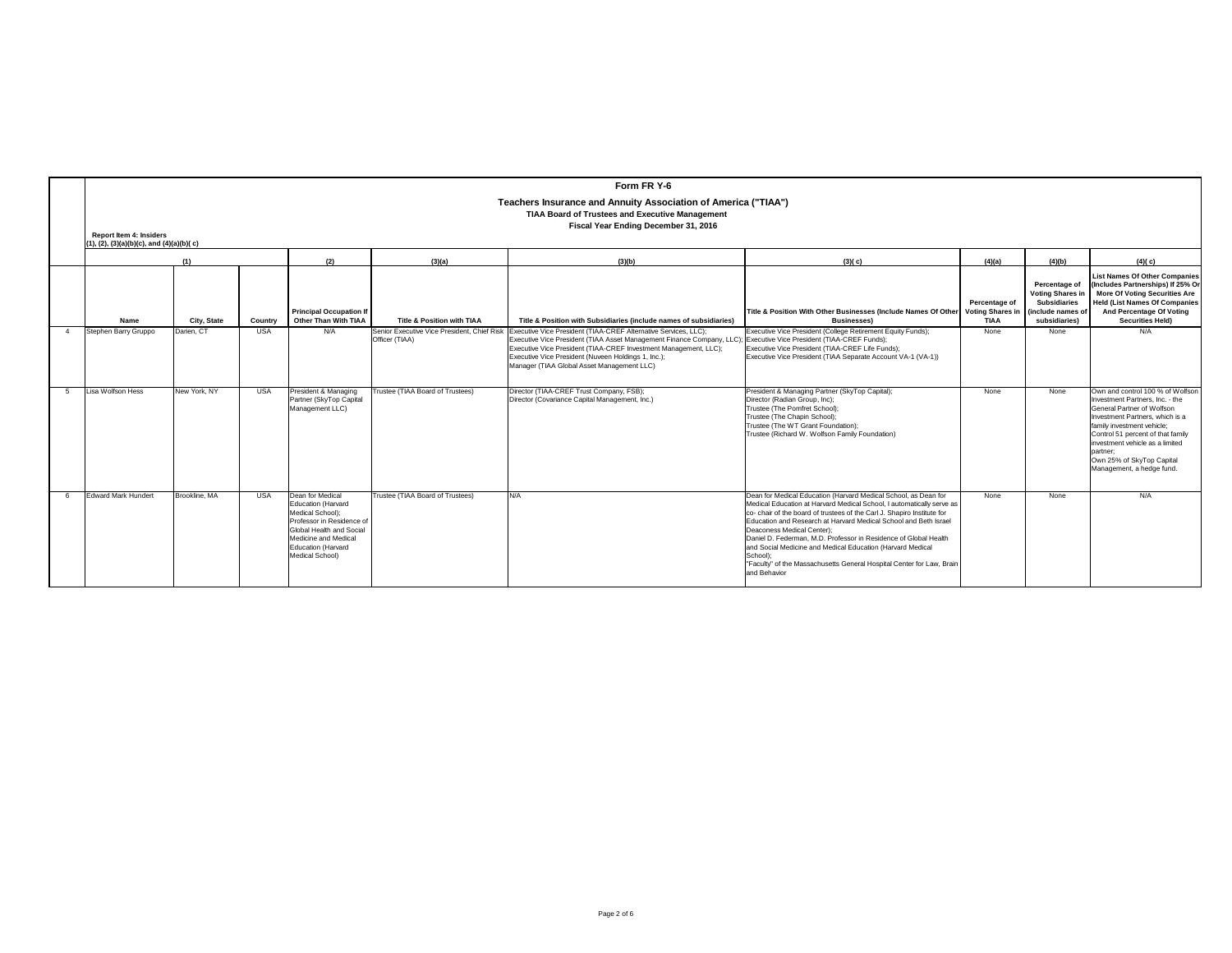|    |                         |                                                                                                                                                                                                                  |            |                                                                  |                                                                                | Form FR Y-6                                                                                                                                                                                                                                                                                                                                                                                                                                                                                                                                                                                                                                                                                                                                                                                                                                                                                                                                                                                                                                                                                                                                                                            |                                                                                                                                                                                                                                                                                                                                                                                                                                                                                                                                     |                                                    |                                                                                               |                                                                                                                                                                                                 |  |  |  |
|----|-------------------------|------------------------------------------------------------------------------------------------------------------------------------------------------------------------------------------------------------------|------------|------------------------------------------------------------------|--------------------------------------------------------------------------------|----------------------------------------------------------------------------------------------------------------------------------------------------------------------------------------------------------------------------------------------------------------------------------------------------------------------------------------------------------------------------------------------------------------------------------------------------------------------------------------------------------------------------------------------------------------------------------------------------------------------------------------------------------------------------------------------------------------------------------------------------------------------------------------------------------------------------------------------------------------------------------------------------------------------------------------------------------------------------------------------------------------------------------------------------------------------------------------------------------------------------------------------------------------------------------------|-------------------------------------------------------------------------------------------------------------------------------------------------------------------------------------------------------------------------------------------------------------------------------------------------------------------------------------------------------------------------------------------------------------------------------------------------------------------------------------------------------------------------------------|----------------------------------------------------|-----------------------------------------------------------------------------------------------|-------------------------------------------------------------------------------------------------------------------------------------------------------------------------------------------------|--|--|--|
|    | Report Item 4: Insiders | Teachers Insurance and Annuity Association of America ("TIAA")<br><b>TIAA Board of Trustees and Executive Management</b><br>Fiscal Year Ending December 31, 2016<br>$(1), (2), (3)(a)(b)(c),$ and $(4)(a)(b)(c)$ |            |                                                                  |                                                                                |                                                                                                                                                                                                                                                                                                                                                                                                                                                                                                                                                                                                                                                                                                                                                                                                                                                                                                                                                                                                                                                                                                                                                                                        |                                                                                                                                                                                                                                                                                                                                                                                                                                                                                                                                     |                                                    |                                                                                               |                                                                                                                                                                                                 |  |  |  |
|    |                         |                                                                                                                                                                                                                  |            |                                                                  |                                                                                |                                                                                                                                                                                                                                                                                                                                                                                                                                                                                                                                                                                                                                                                                                                                                                                                                                                                                                                                                                                                                                                                                                                                                                                        |                                                                                                                                                                                                                                                                                                                                                                                                                                                                                                                                     |                                                    |                                                                                               |                                                                                                                                                                                                 |  |  |  |
|    |                         | (1)                                                                                                                                                                                                              |            | (2)<br><b>Principal Occupation If</b>                            | (3)(a)                                                                         | (3)(b)                                                                                                                                                                                                                                                                                                                                                                                                                                                                                                                                                                                                                                                                                                                                                                                                                                                                                                                                                                                                                                                                                                                                                                                 | (3)(c)<br>Title & Position With Other Businesses (Include Names Of Other                                                                                                                                                                                                                                                                                                                                                                                                                                                            | (4)(a)<br>Percentage of<br><b>Voting Shares in</b> | (4)(b)<br>Percentage of<br><b>Voting Shares in</b><br><b>Subsidiaries</b><br>include names of | (4)(c)<br><b>List Names Of Other Companies</b><br>(Includes Partnerships) If 25% Or<br><b>More Of Voting Securities Are</b><br><b>Held (List Names Of Companies</b><br>And Percentage Of Voting |  |  |  |
|    | Name                    | City, State                                                                                                                                                                                                      | Country    | Other Than With TIAA                                             | <b>Title &amp; Position with TIAA</b>                                          | Title & Position with Subsidiaries (include names of subsidiaries)                                                                                                                                                                                                                                                                                                                                                                                                                                                                                                                                                                                                                                                                                                                                                                                                                                                                                                                                                                                                                                                                                                                     | <b>Businesses</b> )                                                                                                                                                                                                                                                                                                                                                                                                                                                                                                                 | <b>TIAA</b>                                        | subsidiaries)                                                                                 | <b>Securities Held)</b>                                                                                                                                                                         |  |  |  |
|    | Robert Graham Learv     | Greenwich, CT                                                                                                                                                                                                    | <b>USA</b> | N/A                                                              | Senior Executive Vice President, CEO of<br>TIAA Global Asset Management (TIAA) | Chairman (Nuveen Holdings, Inc.):<br>CEO (Nuveen)<br>President and Chief Executive Officer (Nuveen Holdings 1, Inc.);<br>Lead Director (Nuveen Investments, Inc.):<br>Senior Executive Vice President (Nuveen Securities, LLC);<br>Chairman, President and Chief Executive Officer (Teachers Advisors, LLC);<br>President and Chief Executive Officer (TIAA Alternative Holdings, LLC.);<br>President and Chief Executive Officer (TIAA Asset Management Finance<br>Company, LLC.);<br>Board of Managers, President and Chief Executive Officer (TIAA Global<br>Asset Management, LLC):<br>Director (TIAA Henderson Real Estate Limited);<br>President and Chairman (TIAA-CREF Asset Management, LLC);<br>Chairman, President and Chief Executive Officer (TIAA-CREF Investment<br>Management, LLC);<br>Chairman of the Board, President and Chief Executive Officer (Teachers<br>Personal Investors Services, Inc.):<br>President and Chief Executive Officer (TIAA-CREF Asset Management LLC)<br>Director (TCAM Global UK Limited)<br>Director (TIAA International Holdings 1 Ltd);<br>Director (TIAA International Holdings 2 Ltd);<br>Director (TIAA International Holdings 3 Ltd) | Principal Executive Officer and Executive Vice President (College<br>Retirement Equity Funds);<br>Principal Executive Officer and President (TIAA-CREF Funds);<br>Principal Executive Officer and President (TIAA-CREF Life Funds):<br>Principal Executive Officer and Executive Vice President (TIAA<br>Separate Account VA-1 (VA-1));<br>Executive Vice President (TIAA-CREF Fund Complex);<br>Director (Intact Financial Corporation);<br>Board of Governors (member Audit and Risk Committees, Investment<br>Company Institute) | None                                               | None                                                                                          | N/A                                                                                                                                                                                             |  |  |  |
| 8  | awrence Howard Linden   | New York, NY                                                                                                                                                                                                     | <b>USA</b> | <b>Founder and Trustee</b><br>(Linden Trust for<br>Conservation) | Trustee (TIAA Board of Trustees)                                               | N/A                                                                                                                                                                                                                                                                                                                                                                                                                                                                                                                                                                                                                                                                                                                                                                                                                                                                                                                                                                                                                                                                                                                                                                                    | Founder and Trustee (Linden Trust for Conservation, New York, NY):<br>Advisory Director (Redstone Strategy Group);<br>Member of Strategic Advisory Board (New World Capital Group);<br>(Resources for the Future);<br>Board Member (World Wildlife Fund)                                                                                                                                                                                                                                                                            | None                                               | None                                                                                          | N/A                                                                                                                                                                                             |  |  |  |
| 9  | Maureen O'Hara          | Lansing, NY                                                                                                                                                                                                      |            | USA, Ireland College professor                                   | Trustee (TIAA Board of Trustees)                                               | N/A                                                                                                                                                                                                                                                                                                                                                                                                                                                                                                                                                                                                                                                                                                                                                                                                                                                                                                                                                                                                                                                                                                                                                                                    | R.W. Purcell Professor of Finance (Johnson Graduate School of<br>Management, Cornell University):<br>Professor of Finance (University of Technology Sydney);<br>Director (NewStar Financial Corporation (News));<br>Chair of the board (Investment Technology Group, Inc., to January<br>$2016$ :<br>Member of the board (Investment Technology Group, Inc.);<br>Advisor (Symbiont);<br>(SEC Equity Market Structure Advisory Committee)                                                                                            | None                                               | None                                                                                          | N/A                                                                                                                                                                                             |  |  |  |
| 10 | Donald Kent Peterson    | Naples, FL                                                                                                                                                                                                       | <b>USA</b> | Retired                                                          | Trustee (TIAA Board of Trustees)                                               | Board of directors (TIAA-CREF Trust Company, FSB)                                                                                                                                                                                                                                                                                                                                                                                                                                                                                                                                                                                                                                                                                                                                                                                                                                                                                                                                                                                                                                                                                                                                      | Member of the Board (Sanford C. Bernstein Fund):<br>Member of the Board (Bernstein Fund);<br>Trustee Emeritus (Worcester Polytechnic Institute);<br>Member of the Committee (Economic Development, Policy and<br>Impact Committee;);<br>Investor with advisory role but not controlling partner (Shift Networks,<br>LLC)                                                                                                                                                                                                            | None                                               | None                                                                                          | Peterson Family Foundation;<br>Janine M Peterson 2008 Trust:<br>Daniel T Peterson 2008 Trust:<br><b>DLTLLC:</b><br>Doncha936LLC;<br>Doncha936 LLC;<br><b>UBA-DC Team LLC</b>                    |  |  |  |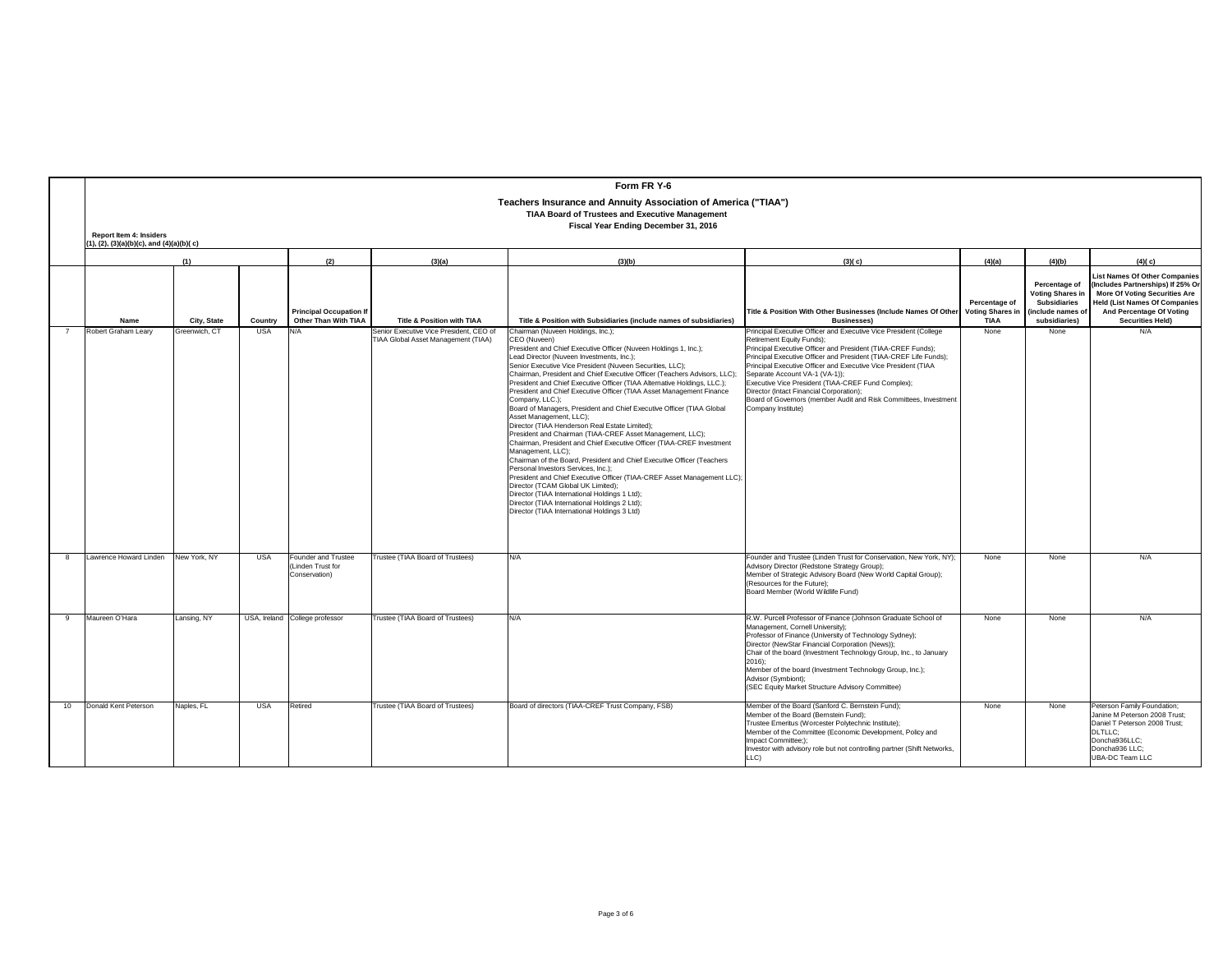|    |                                |                                                                                                                                                                                                                  |            |                                                        |                                                                                                                | Form FR Y-6                                                                                                              |                                                                                                                                                                                                                                                                                                                                                                                                         |                                                         |                                                                                                       |                                                                                                                                                                                                                  |  |  |  |  |  |
|----|--------------------------------|------------------------------------------------------------------------------------------------------------------------------------------------------------------------------------------------------------------|------------|--------------------------------------------------------|----------------------------------------------------------------------------------------------------------------|--------------------------------------------------------------------------------------------------------------------------|---------------------------------------------------------------------------------------------------------------------------------------------------------------------------------------------------------------------------------------------------------------------------------------------------------------------------------------------------------------------------------------------------------|---------------------------------------------------------|-------------------------------------------------------------------------------------------------------|------------------------------------------------------------------------------------------------------------------------------------------------------------------------------------------------------------------|--|--|--|--|--|
|    | <b>Report Item 4: Insiders</b> | Teachers Insurance and Annuity Association of America ("TIAA")<br><b>TIAA Board of Trustees and Executive Management</b><br>Fiscal Year Ending December 31, 2016<br>$(1), (2), (3)(a)(b)(c),$ and $(4)(a)(b)(c)$ |            |                                                        |                                                                                                                |                                                                                                                          |                                                                                                                                                                                                                                                                                                                                                                                                         |                                                         |                                                                                                       |                                                                                                                                                                                                                  |  |  |  |  |  |
|    |                                | (1)                                                                                                                                                                                                              |            | (2)                                                    | (3)(a)                                                                                                         | (3)(b)                                                                                                                   | (3)(c)                                                                                                                                                                                                                                                                                                                                                                                                  | (4)(a)                                                  | (4)(b)                                                                                                | (4)(c)                                                                                                                                                                                                           |  |  |  |  |  |
|    | Name                           | City, State                                                                                                                                                                                                      | Country    | <b>Principal Occupation If</b><br>Other Than With TIAA | <b>Title &amp; Position with TIAA</b>                                                                          | Title & Position with Subsidiaries (include names of subsidiaries)                                                       | Title & Position With Other Businesses (Include Names Of Other<br><b>Businesses)</b>                                                                                                                                                                                                                                                                                                                    | Percentage of<br><b>Voting Shares in</b><br><b>TIAA</b> | Percentage of<br><b>Voting Shares in</b><br><b>Subsidiaries</b><br>(include names of<br>subsidiaries) | <b>List Names Of Other Companies</b><br>(Includes Partnerships) If 25% Or<br><b>More Of Voting Securities Are</b><br><b>Held (List Names Of Companies</b><br>And Percentage Of Voting<br><b>Securities Held)</b> |  |  |  |  |  |
| 11 | Ronald Richard Pressman        | New York, NY                                                                                                                                                                                                     | <b>USA</b> | N/A                                                    | Senior Executive Vice President (TIAA);<br>Chief Executive Officer (Institutional<br>Financial Services, TIAA) | Manager, Chief Executive Officer & President (TIAA-CREF Redwood, LLC);<br>Director (Covariance Capital Management, Inc.) | Executive Vice President (College Retirement Equity Funds);<br>Executive Vice President (TIAA Separate Account VA-1 (VA-1));<br>Executive Vice President (TIAA-CREF Funds):<br>Executive Vice President (TIAA-CREF Life Funds);<br>Director (Compensation and Investment Committees, Aspen<br>Insurance Holdings, Ltd.):<br>Trustee (Hamilton College);<br>Director (American Council of Life Insurers) | None                                                    | None                                                                                                  | N/A                                                                                                                                                                                                              |  |  |  |  |  |
|    | Sidney Allen Ribeau<br>12      | Bethesda, MD                                                                                                                                                                                                     | <b>USA</b> | College Professor                                      | Trustee (TIAA Board of Trustees)                                                                               | N/A                                                                                                                      | Professor of Communications (Howard University):<br>Member of the Board (Worthington Industries);<br>Co-Founder (TM2 Education Search);<br>Board (Worthington Industries);<br>Board member (World Affairs Council - Washington, DC);<br>Board member (Solution Generation)                                                                                                                              | None                                                    | None                                                                                                  | N/A                                                                                                                                                                                                              |  |  |  |  |  |
| 13 | Dorothy Kathryn Robinson       | Branford, CT                                                                                                                                                                                                     | <b>USA</b> |                                                        | Counsel (K&L Gates LLP) Trustee (TIAA Board of Trustees)                                                       | Board of directors (TIAA-CREF Trust Company, FSB)                                                                        | Counsel (K&L Gates LLP);<br>Trustee (Yale University Press, London, a UK registered charity);<br>Director (Yale Southern Observatory, Inc., a nonprofit affiliate of Yale<br>University, operates telescope in Argentina, dissolved in 2016);<br>Trustee, Director (Youth Rights Media, Inc., a youth development<br>organization, dissolved in 2016)                                                   | None                                                    | None                                                                                                  | Trustee (along with other<br>individuals) of certain family trusts                                                                                                                                               |  |  |  |  |  |
|    | David Lloyd Shedlarz<br>14     | Bluffton, SC                                                                                                                                                                                                     | <b>USA</b> | Retired                                                | Trustee (TIAA Board of Trustees)                                                                               | Trustee (TIAA-CREF Trust Company, FSB)                                                                                   | Director (Pitney Bowes);<br>Director (Hershey Company);<br>Director (Teladoc)                                                                                                                                                                                                                                                                                                                           | None                                                    | None                                                                                                  | N/A                                                                                                                                                                                                              |  |  |  |  |  |
|    | Otha Thomas Spriggs III<br>15  | Alpharetta Ga                                                                                                                                                                                                    | <b>USA</b> | N/A                                                    | Senior Executive Vice President, Chief<br>Human Resources Officer (TIAA)                                       | Director (TIAA-CREF Trust Company, FSB):<br>Board of Managers (TIAA Global Asset Management LLC)                         | Executive Vice President (College Retirement Equity Funds);<br>Executive Vice President (TIAA-CREF Funds);<br>Executive Vice President (TIAA-CREF Life Funds);<br>Executive Vice President (TIAA Separate Account VA-1 (VA-1))                                                                                                                                                                          | None                                                    | None                                                                                                  | N/A                                                                                                                                                                                                              |  |  |  |  |  |
|    | Ronald Lurie Thompson<br>16    | Charleston, SC                                                                                                                                                                                                   | <b>USA</b> | Retired                                                | Chairman (TIAA Board of Trustees)                                                                              | N/A                                                                                                                      | Senior independent director (Fiat Chrysler Automobiles);<br>Director (Medical University of South Carolina Foundation);<br>Member of Advisory Board (Plymouth Ventures Partnership II)<br>Trustee (Washington University in St. Louis)                                                                                                                                                                  | None                                                    | None                                                                                                  | N/A                                                                                                                                                                                                              |  |  |  |  |  |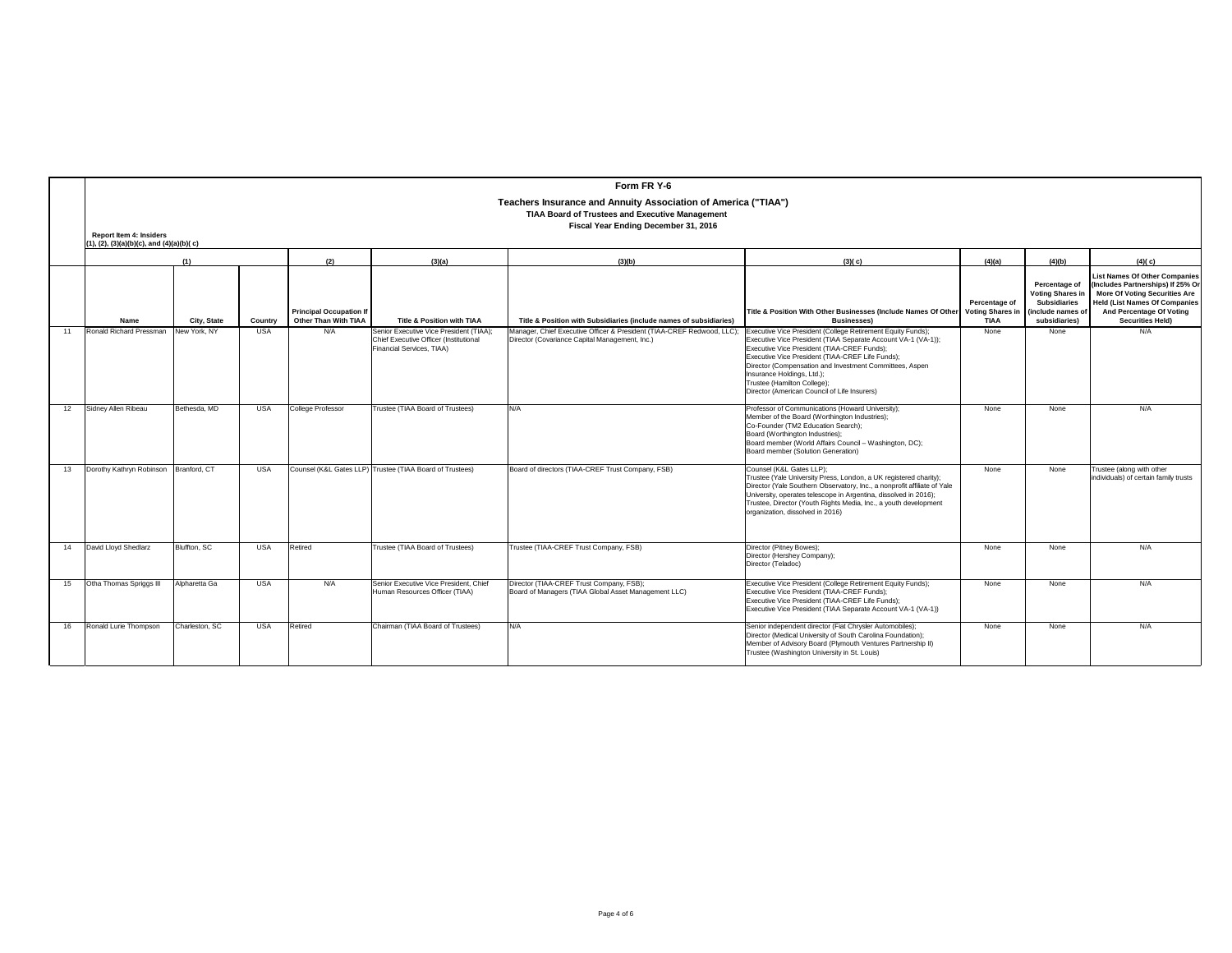|    |                                              | Form FR Y-6<br>Teachers Insurance and Annuity Association of America ("TIAA")<br><b>TIAA Board of Trustees and Executive Management</b><br>Fiscal Year Ending December 31, 2016<br><b>Report Item 4: Insiders</b> |            |                                                        |                                                                                                                               |                                                                                                                                                                                                                                                                                                                                                                                                                                                                                                                                                                                                                     |                                                                                                                                                                                                                                                                                                                                                                                                                                                                                                                                                                                                                                                                                                                                                                                                                                                   |                                                         |                                                                                                       |                                                                                                                                                                                                           |  |  |  |
|----|----------------------------------------------|-------------------------------------------------------------------------------------------------------------------------------------------------------------------------------------------------------------------|------------|--------------------------------------------------------|-------------------------------------------------------------------------------------------------------------------------------|---------------------------------------------------------------------------------------------------------------------------------------------------------------------------------------------------------------------------------------------------------------------------------------------------------------------------------------------------------------------------------------------------------------------------------------------------------------------------------------------------------------------------------------------------------------------------------------------------------------------|---------------------------------------------------------------------------------------------------------------------------------------------------------------------------------------------------------------------------------------------------------------------------------------------------------------------------------------------------------------------------------------------------------------------------------------------------------------------------------------------------------------------------------------------------------------------------------------------------------------------------------------------------------------------------------------------------------------------------------------------------------------------------------------------------------------------------------------------------|---------------------------------------------------------|-------------------------------------------------------------------------------------------------------|-----------------------------------------------------------------------------------------------------------------------------------------------------------------------------------------------------------|--|--|--|
|    | $(1), (2), (3)(a)(b)(c),$ and $(4)(a)(b)(c)$ |                                                                                                                                                                                                                   |            |                                                        |                                                                                                                               |                                                                                                                                                                                                                                                                                                                                                                                                                                                                                                                                                                                                                     |                                                                                                                                                                                                                                                                                                                                                                                                                                                                                                                                                                                                                                                                                                                                                                                                                                                   |                                                         |                                                                                                       |                                                                                                                                                                                                           |  |  |  |
|    |                                              | (1)                                                                                                                                                                                                               |            | (2)                                                    | (3)(a)                                                                                                                        | (3)(b)                                                                                                                                                                                                                                                                                                                                                                                                                                                                                                                                                                                                              | (3)(c)                                                                                                                                                                                                                                                                                                                                                                                                                                                                                                                                                                                                                                                                                                                                                                                                                                            | (4)(a)                                                  | (4)(b)                                                                                                | (4)(c)                                                                                                                                                                                                    |  |  |  |
|    | Name                                         | City, State                                                                                                                                                                                                       | Country    | <b>Principal Occupation If</b><br>Other Than With TIAA | Title & Position with TIAA                                                                                                    | Title & Position with Subsidiaries (include names of subsidiaries)                                                                                                                                                                                                                                                                                                                                                                                                                                                                                                                                                  | Title & Position With Other Businesses (Include Names Of Other<br><b>Businesses)</b>                                                                                                                                                                                                                                                                                                                                                                                                                                                                                                                                                                                                                                                                                                                                                              | Percentage of<br><b>Voting Shares in</b><br><b>TIAA</b> | Percentage of<br><b>Voting Shares in</b><br><b>Subsidiaries</b><br>(include names of<br>subsidiaries) | <b>List Names Of Other Companies</b><br>(Includes Partnerships) If 25% Or<br><b>More Of Voting Securities Are</b><br><b>Held (List Names Of Companies</b><br>And Percentage Of Voting<br>Securities Held) |  |  |  |
| 17 | Marta Tienda                                 | Lawrenceville, NJ                                                                                                                                                                                                 | <b>USA</b> | College professor                                      | Trustee (TIAA Board of Trustees)                                                                                              | N/A                                                                                                                                                                                                                                                                                                                                                                                                                                                                                                                                                                                                                 | The Maurice P. During '22 Professor in Demographic Studies<br>(Princeton University);<br>Trustee (Jacobs Foundation of Switzerland);<br>Trustee (Alfred P. Sloan Foundation);<br>Board member (Population Reference Bureau);<br>Member (the National Academy of Education):<br>Member (President's Advisory Commission on Educational Excellence<br>for Hispanics, to 2016);<br>Member of Advisory OCI Committee (The Mellon Foundation Our<br>Compelling Interest);<br>Commission member (U.S. Partnership on Mobility from Poverty);<br>Margaret Olivia Sage Visiting Research Scholar (Russell Sage<br>Foundation, to June 2016);<br>Member (American Academy of Arts and Sciences);<br>Member (American Academy of Political and Social Sciences);<br>Fellow (American Institutes for Research);<br>(American Education Research Association) | None                                                    | None                                                                                                  | N/A                                                                                                                                                                                                       |  |  |  |
| 18 | Constance Kruse Weaver                       | West Hartfort, CT                                                                                                                                                                                                 | <b>USA</b> | N/A                                                    | Senior Executive Vice President, Chief<br>Marketing Officer (TIAA)                                                            | Director (Westchester Group Investment Management, Inc.);                                                                                                                                                                                                                                                                                                                                                                                                                                                                                                                                                           | Executive Vice President, College Retirement Equities Fund);<br>Executive Vice President (TIAA Separate Account VA-1 (VA-1);<br>Executive Vice President (TIAA-CREF Funds):<br>Executive Vice President (TIAA-CREF Life Funds;<br>Memberand Board of Governors (Hartford Hospital):<br>Trustee (University of St. Joseph);<br>Advisory Board (Yale University, The Center for Customer Insights);<br>(The Advertising Council);<br>Board of Directors (University of Connecticut Foundation):<br>Board of Directors (Development & Human Resources Committees,<br>University of Connecticut Foundation);<br>Board of Directors (Connecticut Women's Hall of Fame);<br>Board of Directors (The Bushnell Theater, Chair, Marketing<br>Committee):<br>Board member (Make-A Wish)                                                                     | None                                                    | None                                                                                                  | N/A                                                                                                                                                                                                       |  |  |  |
| 19 | Virginia Mary Wilson                         | New York, NY                                                                                                                                                                                                      | <b>USA</b> | N/A                                                    | Executive Vice President (TIAA Board of<br>Overseers):<br>Senior Executive Vice President & Chief<br>Financial Officer (TIAA) | Director, Executive Vice President & Chief Financial Officer (TCT Holdings,<br>$Inc.$ ):<br>Executive Vice President (TIAA Asset Management Finance Company, LLC); Director (Los Angeles Child Guidance Clinic);<br>Board of Managers, Executive Vice President (TIAA Global Asset<br>Management LLC):<br>Executive Vice President (TIAA-CREF Asset Management LLC);<br>Executive Vice President & Chief Financial Officer (TIAA Global Equity<br>Income, LLC);<br>Manager and Executive Vice President, Chief Financial Officer (TIAA-CREF<br>Redwood, LLC);<br>Executive Vice President (Nuveen Holdings 1, Inc.) | Executive Vice President & Chief Financial Officer & Principal<br>Accounting Officer (College Retirement Equities Fund):<br>Trustee and Vice Chair (Catholic Charities New York);<br>Director (Conduent Incorporated)                                                                                                                                                                                                                                                                                                                                                                                                                                                                                                                                                                                                                             | None                                                    | None                                                                                                  | Trusts established for my immediate<br>family's estate planning purposes                                                                                                                                  |  |  |  |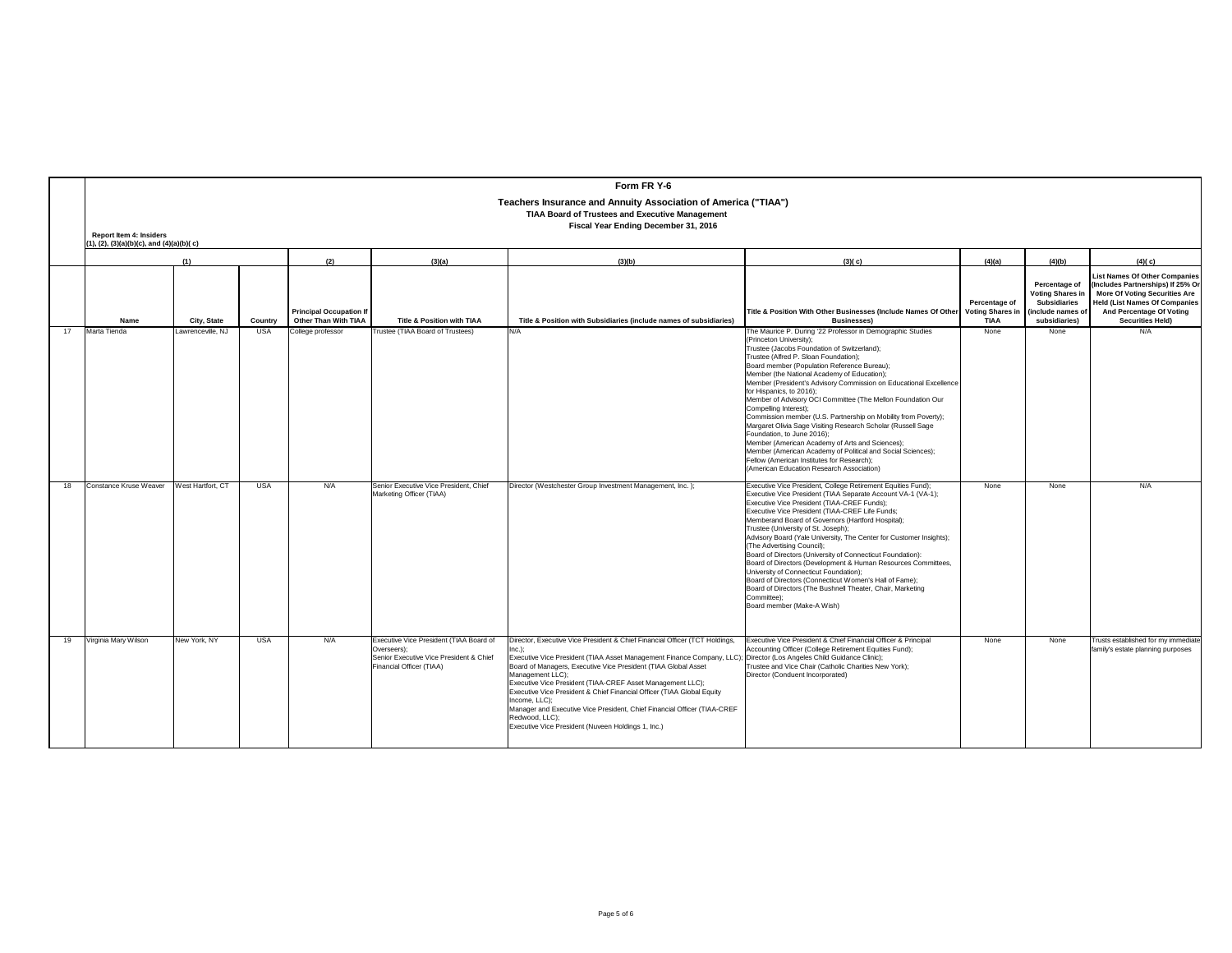|    |                                | Form FR Y-6                                                                                                                                                      |            |                                                                                                               |                                                                                                                             |                                                                                                                                                                                                                                        |                                                                                                                                                                                                                                                                                                                                                                                         |                                                         |                                                                                                       |                                                                                                                                                                                                                  |  |  |  |  |
|----|--------------------------------|------------------------------------------------------------------------------------------------------------------------------------------------------------------|------------|---------------------------------------------------------------------------------------------------------------|-----------------------------------------------------------------------------------------------------------------------------|----------------------------------------------------------------------------------------------------------------------------------------------------------------------------------------------------------------------------------------|-----------------------------------------------------------------------------------------------------------------------------------------------------------------------------------------------------------------------------------------------------------------------------------------------------------------------------------------------------------------------------------------|---------------------------------------------------------|-------------------------------------------------------------------------------------------------------|------------------------------------------------------------------------------------------------------------------------------------------------------------------------------------------------------------------|--|--|--|--|
|    |                                | Teachers Insurance and Annuity Association of America ("TIAA")<br><b>TIAA Board of Trustees and Executive Management</b><br>Fiscal Year Ending December 31, 2016 |            |                                                                                                               |                                                                                                                             |                                                                                                                                                                                                                                        |                                                                                                                                                                                                                                                                                                                                                                                         |                                                         |                                                                                                       |                                                                                                                                                                                                                  |  |  |  |  |
|    | <b>Report Item 4: Insiders</b> | $(1), (2), (3)(a)(b)(c),$ and $(4)(a)(b)(c)$                                                                                                                     |            |                                                                                                               |                                                                                                                             |                                                                                                                                                                                                                                        |                                                                                                                                                                                                                                                                                                                                                                                         |                                                         |                                                                                                       |                                                                                                                                                                                                                  |  |  |  |  |
|    | (1)                            |                                                                                                                                                                  |            | (2)                                                                                                           | (3)(a)                                                                                                                      | (3)(b)                                                                                                                                                                                                                                 | (3)(c)                                                                                                                                                                                                                                                                                                                                                                                  | (4)(a)                                                  | (4)(b)                                                                                                | (4)(c)                                                                                                                                                                                                           |  |  |  |  |
|    | Name                           | City, State                                                                                                                                                      | Country    | <b>Principal Occupation If</b><br>Other Than With TIAA                                                        | <b>Title &amp; Position with TIAA</b>                                                                                       | Title & Position with Subsidiaries (include names of subsidiaries)                                                                                                                                                                     | Title & Position With Other Businesses (Include Names Of Other<br><b>Businesses)</b>                                                                                                                                                                                                                                                                                                    | Percentage of<br><b>Voting Shares in</b><br><b>TIAA</b> | Percentage of<br><b>Voting Shares in</b><br><b>Subsidiaries</b><br>(include names of<br>subsidiaries) | <b>List Names Of Other Companies</b><br>(Includes Partnerships) If 25% Or<br><b>More Of Voting Securities Are</b><br><b>Held (List Names Of Companies</b><br>And Percentage Of Voting<br><b>Securities Held)</b> |  |  |  |  |
| 20 | James Chambers                 | Mendham, NJ                                                                                                                                                      | <b>USA</b> | Special Advisor to the<br>Board of Directors.<br>Weight Watchers<br>International, Inc., to<br>December 2016) | Trustee (TIAA Board of Trustees)                                                                                            | N/A                                                                                                                                                                                                                                    | Special Advisor to the Board of Directors (Weight Watchers<br>International, Inc., to December 2016):<br>Director (Big Lots, Inc.);<br>Director and the President and Chief Executive Officer of (Weight<br>Watchers International, Inc., to September 2016)                                                                                                                            | None                                                    | None                                                                                                  | N/A                                                                                                                                                                                                              |  |  |  |  |
| 21 | Kim Sharan                     | Bonita Springs, FL                                                                                                                                               | <b>USA</b> | M. Sharan, LLC)                                                                                               | Founder and CEO (Kim   Trustee (TIAA Board of Trustees)                                                                     | N/A                                                                                                                                                                                                                                    | Founder and CEO (Kim M. Sharan, LLC)<br>Board member (Partner Here);<br>Advisory Board member (Yext);<br>Advisory Board member (Own The Room);<br>National Board-Board of Directors (Girls Inc.);<br>Member (Women's Forum New York and The Committee of 200)                                                                                                                           | None                                                    | None                                                                                                  | N/A                                                                                                                                                                                                              |  |  |  |  |
| 22 | <b>Glenn Richter</b>           | Chicago, IL                                                                                                                                                      | <b>USA</b> | N/A                                                                                                           | Senior Executive Vice President, Chief<br>Administrative Officer (TIAA)                                                     | Executive Vice President, Chief Operating Officer (TIAA Global Asset<br>Management);<br>Chief Operating Officer (Nuveen Holdings 1, Inc.);<br>Executive Vice President (Nuveen Holdings, Inc.);<br>Director (Nuveen Investments, Inc.) | N/A                                                                                                                                                                                                                                                                                                                                                                                     | None                                                    | None                                                                                                  | N/A                                                                                                                                                                                                              |  |  |  |  |
| 23 | Keith Morgan                   | Scarsdale, NY                                                                                                                                                    | <b>USA</b> | N/A                                                                                                           | Executive Vice President (TIAA Board of<br>Overseers):<br>Senior Executive Vice President and Chief<br>Legal Officer (TIAA) | Board of Managers (TIAA Global Asset Management LLC)                                                                                                                                                                                   | Executive Vice President, Chief Legal Officer (College Retirement<br>Equities Fund):<br>Executive Vice President, Chief Legal Officer (TIAA Separate Account<br>VA-1 (VA-1)):<br>Executive Vice President, Chief Legal Officer (TIAA-CREF Funds);<br>Executive Vice President, Chief Legal Officer (TIAA-CREF Life<br>Funds):<br>Trustee (The Masters School, Chair, Finance Committee) | None                                                    | None                                                                                                  | N/A                                                                                                                                                                                                              |  |  |  |  |
| 24 | Rahul Merchant                 | Scotch Plains, NJ                                                                                                                                                | <b>USA</b> | N/A                                                                                                           | Senior Executive Vice President, Chief<br>Information Officer (TIAA)                                                        | Chief Executive Officer and President (TIAA GBS Holding LLC)                                                                                                                                                                           | Managing Partner (Binram LLC, NJ);<br>(Emulex Co. (ELX: NYSE), Audit Committee, to 6/2016);<br>Board of directors (Juniper Network, Audit Committee);<br>(Zapari - Privately held, NYC);<br>Director (Altico Capital, Privately held, India)                                                                                                                                            | None                                                    | None                                                                                                  | N/A                                                                                                                                                                                                              |  |  |  |  |